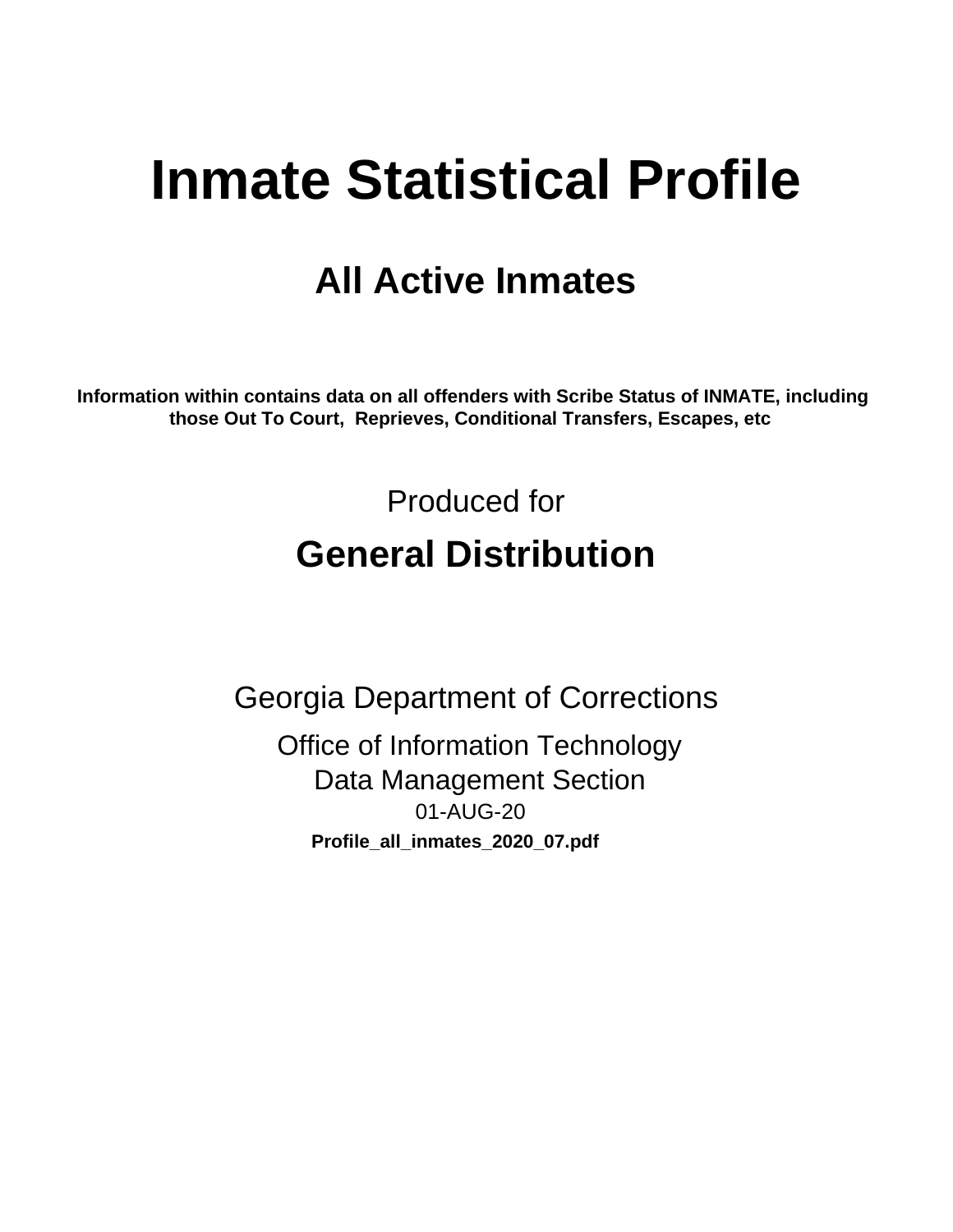#### **Inmate Statistical Profile 01-AUG-20** Contents

**All Active Inmates** 

Produced for General Distribution

# **Table of Contents**

| <b>Demographic information</b>                                        |
|-----------------------------------------------------------------------|
| 4 Current age, broken out in ten year age groups                      |
| 5 Race group                                                          |
| 6 Marital status, self-reported at entry to prison                    |
| 7 Number of Inmates with Dependents, self-reported at entry to prison |
| 8 Religious affiliation, self-reported at entry to prison             |
| 9 Home county - self-reported at entry to prison                      |
| 14 Employment status before prison, self-reported at entry to prison  |
| 15 Age at admission                                                   |
| 17 Age at admission                                                   |
| 20 Height, measured at entry to prison                                |
| 22 Weight, measured at entry to prison                                |
| 23 Military service                                                   |
| <b>Correctional information</b>                                       |
| 24 Type of admission to prison                                        |
| 25 Current / last supervision level                                   |
| 26 Current / last institution type                                    |
| 27 Institution type - transitional centers                            |
| 28 Institution type - county prisons                                  |
| 30 Institution type - state prisons                                   |
| 32 Institution type - private prisons                                 |
| 33 Institution type - inmate boot camp                                |
| 34 Number of disciplinary reports                                     |
| 35 Number of transfers                                                |
| 36 Number of escapes                                                  |
| 37 Split sentence - Probation to follow                               |
| 38 Probable future release type of still active inmates               |
| 39 Time served in current (or last) institution                       |
| Educational, psychological and physical information                   |
| 40 Highest grade level attained                                       |
| 41 Culture fair IQ scores                                             |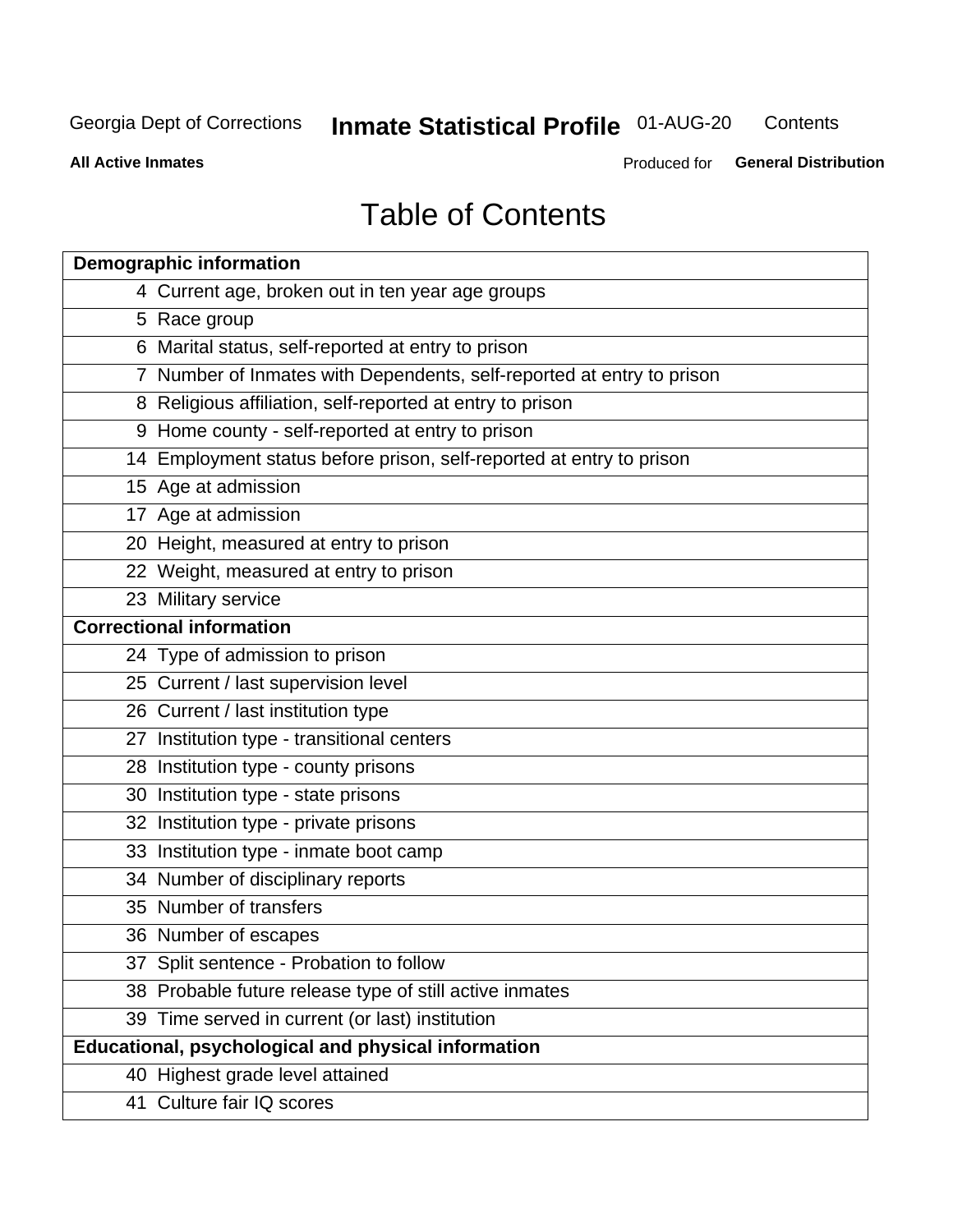# **Inmate Statistical Profile 01-AUG-20**

Contents

**All Active Inmates** 

Produced for General Distribution

# **Table of Contents**

| Educational, psychological and physical information              |
|------------------------------------------------------------------|
| 42 Wide Range Achievement Test (WRAT) reading score              |
| 43 Wide Range Achievement Test (WRAT) math score                 |
| 44 Wide Range Achievement Test (WRAT) spelling score             |
| 45 Current / last mental health treatment level                  |
| 46 PULHESDWIT medical scale - 'P' overall condition ('P'hysical) |
| 47 PULHESDWIT medical scale - 'U' upper body                     |
| 48 PULHESDWIT medical scale - 'L' lower body                     |
| 49 PULHESDWIT medical scale - 'H' hearing                        |
| 50 PULHESDWIT medical scale - 'E' vision                         |
| 51 PULHESDWIT medical scale -'S' psychiatric                     |
| 52 PULHESDWIT medical scale - 'D' dental                         |
| 53 PULHESDWIT medical scale - 'W' work ability                   |
| 54 PULHESDWIT medical scale - 'I' impairment                     |
| 55 PULHESDWIT medical scale - 'T' transportability               |
| <b>Crimes and criminal history information</b>                   |
| 56 Number of prior Georgia incarcerations                        |
| 57 Prison sentence in years                                      |
| 58 Primary offense, broken out into felonies vs misdemeanors     |
| 59 Primary offense, broken out into six broad crime categories   |
| 60 Primary offense, detailed offense code                        |
| 68 County of conviction of primary offense                       |
| 73 Circuit of conviction of primary offense                      |
| 75 Years served (jail + prison) in this incarceration            |
| <b>Medical information</b>                                       |
| 76 Results of most recent HIV test                               |
| 77 Results of most recent tuberculosis test                      |
| 78 Results of most recent syphilis test                          |
| 79 Results of most recent Hepatitis-C test                       |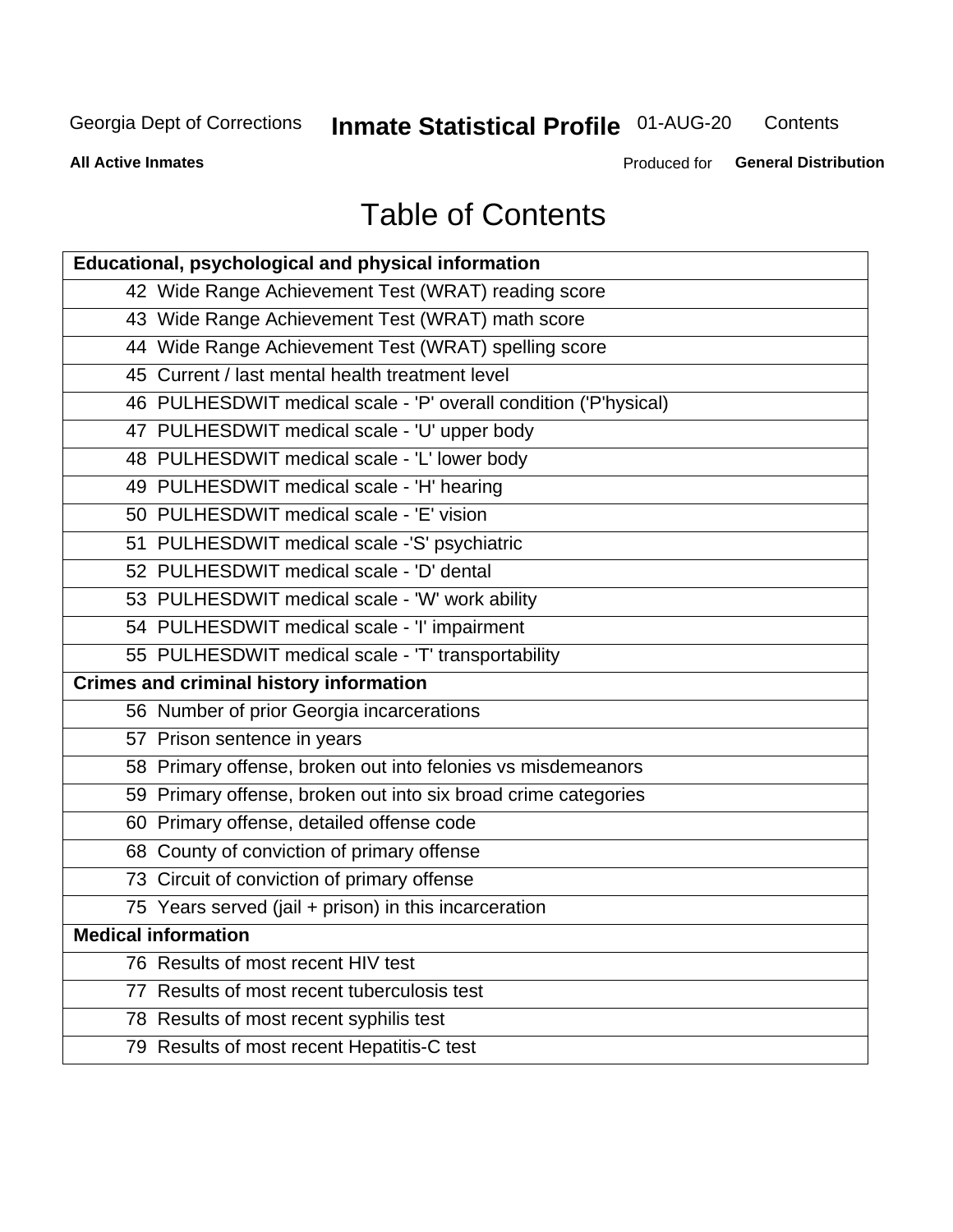# Inmate Statistical Profile 01-AUG-20 Page 4

#### **All Active Inmates**

#### Produced for General Distribution

### Current age, broken out in ten-year age groups

COL % - percent each COUNT is of its particular column

|                          |              | <b>Male</b> |        |              | <b>Female</b> |       |              | <b>Total</b> |  |
|--------------------------|--------------|-------------|--------|--------------|---------------|-------|--------------|--------------|--|
| <b>Current Age</b>       | <b>Count</b> | Col %       | Row %  | <b>Count</b> | Col %         | Row % | <b>Total</b> | Col %        |  |
| <b>Teens (1-19)</b>      | 497          | $1.06\%$    | 95.58% | 23           | 0.68%         | 4.42% | 520          | 1.04%        |  |
| <b>Twenties (20-29)</b>  | 11,724       | 25.09%      | 93.47% | 819          | 24.17%        | 6.53% | 12,543       | 25.02%       |  |
| <b>Thirties (30-39)</b>  | 14,221       | 30.43%      | 92.10% | 1,220        | 36.01%        | 7.90% | 15,441       | 30.81%       |  |
| <b>Forties (40-49)</b>   | 10,373       | 22.20%      | 93.04% | 776          | 22.90%        | 6.96% | 11,149       | 22.24%       |  |
| <b>Fifties (50-59)</b>   | 6,578        | 14.08%      | 94.08% | 414          | 12.22%        | 5.92% | 6,992        | 13.95%       |  |
| <b>Sixties (60-69)</b>   | 2,658        | 5.69%       | 95.75% | 118          | 3.48%         | 4.25% | 2,776        | 5.54%        |  |
| Seventy + (70 and above) | 683          | $1.46\%$    | 97.43% | 18           | 0.53%         | 2.57% | 701          | 1.40%        |  |
| <b>Total Reported</b>    | 46,734       | 100%        | 93.24% | 3,388        | 100%          | 6.76% | 50,122       | 100%         |  |

| <b>Not Reported</b> | າາດ<br>JZJ |       | 330    |
|---------------------|------------|-------|--------|
| Total               | 47,063     | 3,389 | 50,452 |

| <b>Mean</b><br>(average) | 39.09         | 37.94 | 39.01   |
|--------------------------|---------------|-------|---------|
| Median (middle)          | $\sim$<br>ا پ | 36    | ົ<br>o. |
| Mode<br>(most frequent)  | 29            | 30    | 29      |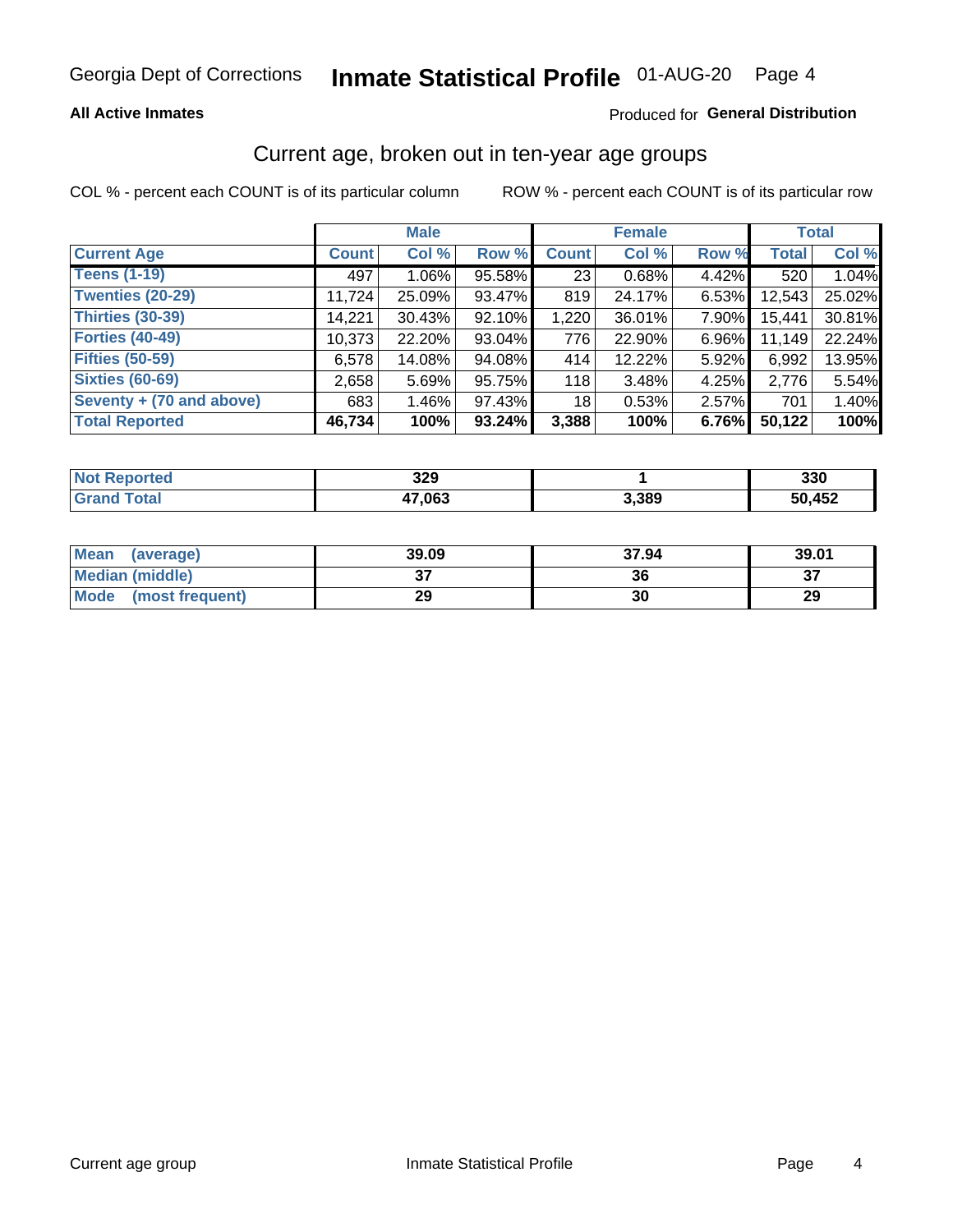# Inmate Statistical Profile 01-AUG-20 Page 5

#### **All Active Inmates**

#### Produced for General Distribution

### Race group

COL % - percent each COUNT is of its particular column

|                   |                        |              | <b>Male</b> |                    | <b>Female</b> |         |        | <b>Total</b>    |        |
|-------------------|------------------------|--------------|-------------|--------------------|---------------|---------|--------|-----------------|--------|
|                   | <b>Race Group</b>      | <b>Count</b> | Col %       | <b>Row % Count</b> |               | Col %   | Row %  | <b>Total</b>    | Col %  |
|                   | <b>White</b>           | 16,013       | 34.02%      | 89.10%             | 1,958         | 57.78%  | 10.90% | 17,971          | 35.62% |
| $\mathbf{2}$      | <b>Black</b>           | 28,907       | 61.42%      | 95.48%             | ,368          | 40.37%  | 4.52%  | 30,275          | 60.01% |
| 5.                | <b>Other</b>           | 4            | .01%        | 80.00%             |               | $.03\%$ | 20.00% | 5               | .01%   |
| 6                 | <b>Asian</b>           | 159          | .34%        | 95.78%             |               | .21%    | 4.22%  | 166             | .33%   |
| 10                | <b>Hispanic</b>        | 1,955        | 4.15%       | 97.31%             | 54            | 1.59%   | 2.69%  | 2,009           | 3.98%  |
| $12 \overline{ }$ | <b>Native American</b> | 25           | .05%        | 96.15%             |               | $.03\%$ | 3.85%  | 26 <sub>1</sub> | .05%   |
|                   | <b>Total Reported</b>  | 47,063       | 100%        | 93.28%             | 3,389         | 100%    | 6.72%  | 50,452          | 100%   |

| <b>ported</b><br>N            |        |       |        |
|-------------------------------|--------|-------|--------|
| <b>otal</b><br><b>'</b> Gran⊾ | 47,063 | 3,389 | 50,452 |

|  | <b>Mc</b> | .<br>. | $\cdots$ | ---<br>าษห<br>------ |
|--|-----------|--------|----------|----------------------|
|--|-----------|--------|----------|----------------------|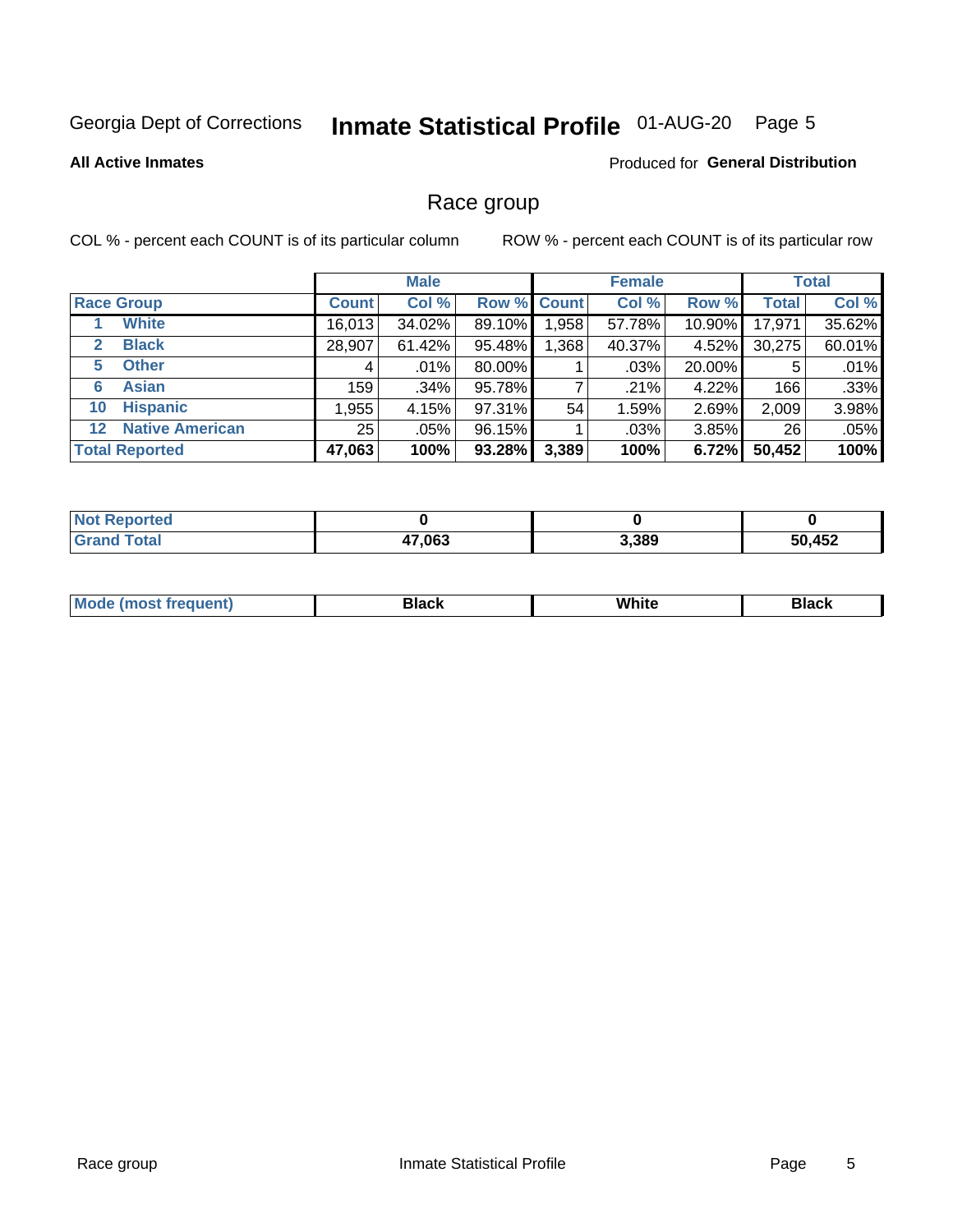# Inmate Statistical Profile 01-AUG-20 Page 6

**All Active Inmates** 

#### Produced for General Distribution

### Marital status, self-reported at entry to prison

COL % - percent each COUNT is of its particular column

| <b>Male</b>                |              |          |        | <b>Female</b> |        |        | <b>Total</b> |        |
|----------------------------|--------------|----------|--------|---------------|--------|--------|--------------|--------|
| <b>Marital Status</b>      | <b>Count</b> | Col %    | Row %  | <b>Count</b>  | Col %  | Row %  | <b>Total</b> | Col %  |
| <b>Unknown</b><br>$\bf{0}$ | 1,292        | 2.75%    | 91.31% | 123           | 3.63%  | 8.69%  | 1,415        | 2.80%  |
| <b>Divorced</b><br>D       | 4,425        | $9.40\%$ | 90.92% | 442           | 13.04% | 9.08%  | 4,867        | 9.65%  |
| <b>Married</b><br>М        | 6,057        | 12.87%   | 90.73% | 619           | 18.26% | 9.27%  | 6,676        | 13.23% |
| <b>Separated</b><br>S.     | 1,613        | 3.43%    | 89.26% | 194           | 5.72%  | 10.74% | 1,807        | 3.58%  |
| <b>Unmarried</b><br>U      | 33,107       | 70.35%   | 94.62% | 1,881         | 55.50% | 5.38%  | 34,988       | 69.35% |
| <b>Widow</b><br>W          | 569          | 1.21%    | 81.40% | 130           | 3.84%  | 18.60% | 699          | 1.39%  |
| <b>Total Reported</b>      | 47,063       | 100%     | 93.28% | 3,389         | 100%   | 6.72%  | 50,452       | 100%   |

| <b>Not Reported</b> |        |       |        |
|---------------------|--------|-------|--------|
| Total               | 17,063 | 3,389 | 50,452 |

|--|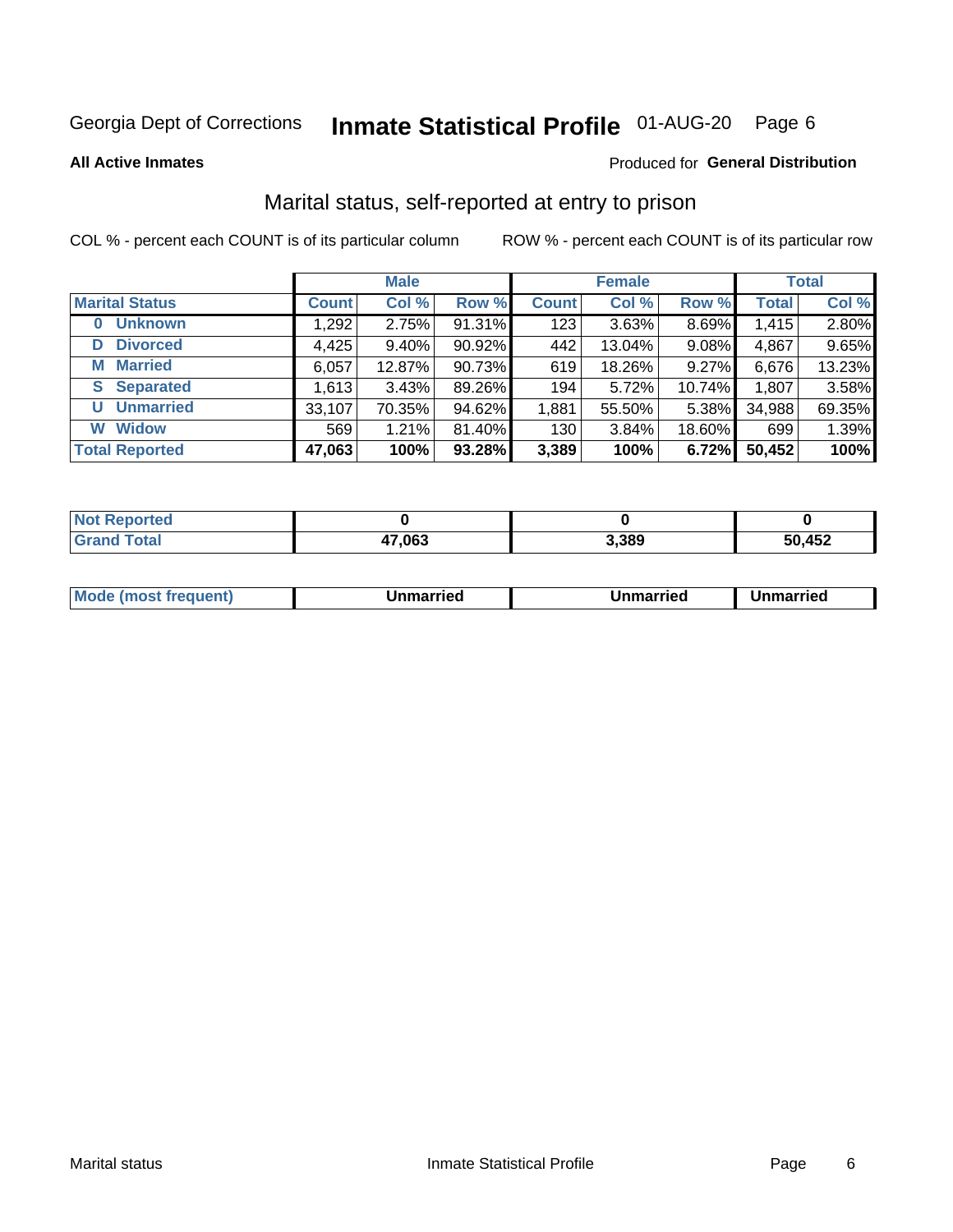#### **Inmate Statistical Profile 01-AUG-20** Page 7

#### **All Active Inmates**

#### Produced for General Distribution

### Number of Inmates with Dependents, Self-Reported at Entry to Prison

COL % - percent each COUNT is of its particular column

|                             | <b>Male</b>  |        |        | <b>Female</b> |        |          | <b>Total</b> |        |
|-----------------------------|--------------|--------|--------|---------------|--------|----------|--------------|--------|
| <b>Number of dependents</b> | <b>Count</b> | Col %  | Row %  | <b>Count</b>  | Col %  | Row %    | <b>Total</b> | Col %  |
| l 0                         | 14,528       | 36.75% | 92.32% | 1,208         | 40.77% | 7.68%    | 15,736       | 37.03% |
|                             | 9,045        | 22.88% | 94.07% | 570           | 19.24% | 5.93%    | 9,615        | 22.62% |
| $\overline{2}$              | 6,944        | 17.56% | 93.12% | 513           | 17.31% | 6.88%    | 7,457        | 17.55% |
| $\mathbf{3}$                | 4,245        | 10.74% | 92.14% | 362           | 12.22% | 7.86%    | 4,607        | 10.84% |
| $\overline{\mathbf{4}}$     | 2,259        | 5.71%  | 92.54% | 182           | 6.14%  | 7.46%    | 2,441        | 5.74%  |
| 5                           | 1,159        | 2.93%  | 94.54% | 67            | 2.26%  | 5.46%    | 1,226        | 2.88%  |
| 6                           | 614          | 1.55%  | 95.34% | 30            | 1.01%  | 4.66%    | 644          | 1.52%  |
| 7                           | 291          | 0.74%  | 96.04% | 12            | 0.40%  | 3.96%    | 303          | 0.71%  |
| 8                           | 179          | 0.45%  | 93.72% | 12            | 0.40%  | 6.28%    | 191          | 0.45%  |
| 9                           | 88           | 0.22%  | 96.70% | 3             | 0.10%  | $3.30\%$ | 91           | 0.21%  |
| 10                          | 76           | 0.19%  | 96.20% | 3             | 0.10%  | $3.80\%$ | 79           | 0.19%  |
| Over 10                     | 107          | 0.27%  | 99.07% |               | 0.03%  | 0.93%    | 108          | 0.25%  |
| <b>Total Reported</b>       | 39,535       | 100%   | 93.03% | 2,963         | 100%   | 6.97%    | 42,498       | 100%   |

| 7,528  | ハつに<br>44 U | 7.954      |
|--------|-------------|------------|
| 47.063 | .389        | ,452<br>50 |

| Mean (average)         | l.53 | l 42 | l.53 |
|------------------------|------|------|------|
| <b>Median (middle)</b> |      |      |      |
| Mode (most frequent)   |      |      |      |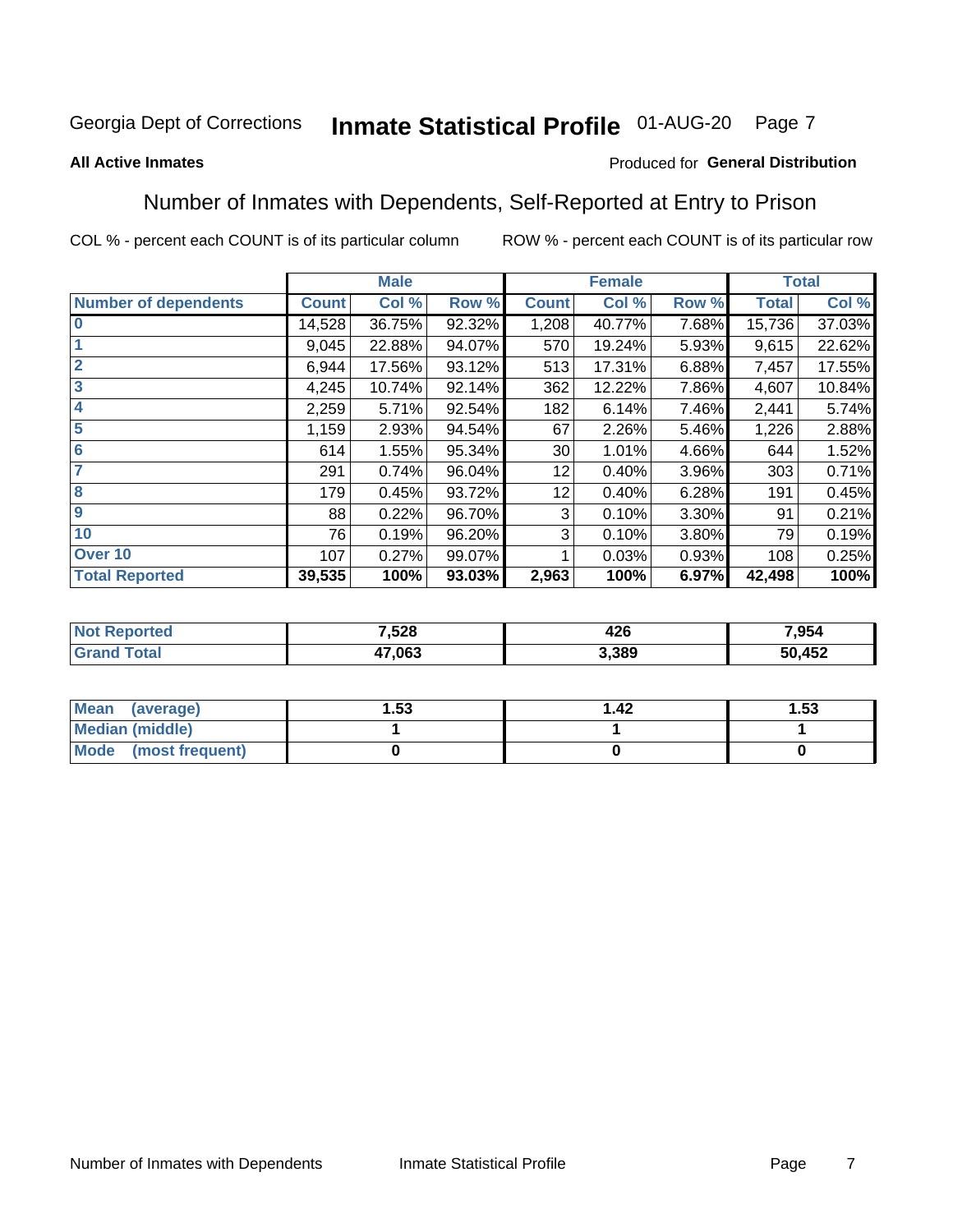# Inmate Statistical Profile 01-AUG-20 Page 8

#### **All Active Inmates**

#### Produced for General Distribution

### Religious affiliation, self-reported at entry to prison

COL % - percent each COUNT is of its particular column

|                         |                              |                 | <b>Male</b> |         |                         | <b>Female</b> |                  |                | <b>Total</b> |
|-------------------------|------------------------------|-----------------|-------------|---------|-------------------------|---------------|------------------|----------------|--------------|
|                         | <b>Religious Affiliation</b> | <b>Count</b>    | Col %       | Row %   | <b>Count</b>            | Col %         | Row <sup>%</sup> | <b>Total</b>   | Col %        |
| 1                       | <b>Islam</b>                 | 2,012           | 8.00%       | 96.45%  | $\overline{74}$         | 2.62%         | 3.55%            | 2,086          | 7.46%        |
| $\overline{\mathbf{2}}$ | <b>Catholic</b>              | 1,139           | 4.53%       | 89.19%  | 138                     | 4.88%         | 10.81%           | 1,277          | 4.56%        |
| 3                       | <b>Baptist</b>               | 11,583          | 46.06%      | 89.58%  | 1,348                   | 47.67%        | 10.42%           | 12,931         | 46.23%       |
| 4                       | <b>Methodist</b>             | 353             | 1.40%       | 87.16%  | 52                      | 1.84%         | 12.84%           | 405            | 1.45%        |
| 5                       | <b>Episcopal</b>             | 34              | .14%        | 85.00%  | $\,6$                   | .21%          | 15.00%           | 40             | .14%         |
| $\overline{6}$          | <b>Presbyterian</b>          | 59              | .23%        | 92.19%  | 5                       | .18%          | 7.81%            | 64             | .23%         |
| 7                       | <b>Church Of God</b>         | $\frac{1}{315}$ | 1.25%       | 93.20%  | 23                      | .81%          | 6.80%            | 338            | 1.21%        |
| 8                       | <b>Holiness</b>              | 439             | 1.75%       | 84.75%  | 79                      | 2.79%         | 15.25%           | 518            | 1.85%        |
| $\overline{9}$          | <b>Jewish</b>                | 81              | .32%        | 86.17%  | 13                      | .46%          | 13.83%           | 94             | .34%         |
| 10                      | <b>Anglican</b>              | 28              | .11%        | 87.50%  | 4                       | .14%          | 12.50%           | 32             | .11%         |
| 11                      | <b>Greek Orthodox</b>        | $6\phantom{1}6$ | .02%        | 66.67%  | $\overline{3}$          | .11%          | 33.33%           | $\overline{9}$ | .03%         |
| 12                      | <b>Hindu</b>                 | 18              | .07%        | 94.74%  | $\mathbf{1}$            | .04%          | 5.26%            | 19             | .07%         |
| 13                      | <b>Buddhist</b>              | 60              | .24%        | 92.31%  | 5                       | .18%          | 7.69%            | 65             | .23%         |
| $\overline{14}$         | <b>Taoist</b>                | 3               | .01%        | 100.00% |                         |               |                  | 3              | .01%         |
| 15                      | <b>Shintoist</b>             | $\mathbf{1}$    | .01%        | 100.00% |                         |               |                  | 1              | .01%         |
| 16                      | <b>Seventh Day Adventist</b> | 66              | .26%        | 91.67%  | $6\phantom{1}$          | .21%          | 8.33%            | 72             | .26%         |
| 17                      | <b>Jehovah Witness</b>       | 269             | 1.07%       | 87.34%  | 39                      | 1.38%         | 12.66%           | 308            | 1.10%        |
| 18                      | <b>Latter Day Saints</b>     | 29              | .12%        | 85.29%  | 5                       | .18%          | 14.71%           | 34             | .12%         |
| 19                      | Quaker                       | $\overline{2}$  | .01%        | 100.00% |                         |               |                  | $\overline{2}$ | .01%         |
| 20                      | <b>Other Prot</b>            | 1,314           | 5.23%       | 97.91%  | 28                      | .99%          | 2.09%            | 1,342          | 4.80%        |
| 21                      | <b>Messianic Judaism</b>     | 49              | .19%        | 60.49%  | 32                      | 1.13%         | 39.51%           | 81             | .29%         |
| 22                      | <b>Asatru-Odinism</b>        | $\overline{2}$  | .01%        | 100.00% |                         |               |                  | $\overline{2}$ | .01%         |
| 23                      | <b>Hebrew Israelite</b>      | 66              | .26%        | 95.65%  | $\sqrt{3}$              | .11%          | 4.35%            | 69             | .25%         |
| 24                      | <b>Nation Of Islam</b>       | 41              | .16%        | 89.13%  | $\overline{5}$          | .18%          | 10.87%           | 46             | .16%         |
| 25                      | <b>Native American</b>       | 21              | .08%        | 100.00% |                         |               |                  | 21             | .08%         |
| 26                      | Pagan                        | $\overline{7}$  | .03%        | 77.78%  | $\overline{2}$          | .07%          | 22.22%           | 9              | .03%         |
| 27                      | <b>Pentecostal</b>           | 95              | .38%        | 78.51%  | 26                      | .92%          | 21.49%           | 121            | .43%         |
| 28                      | <b>Rastafari</b>             | 9               | .04%        | 69.23%  | $\overline{\mathbf{4}}$ | .14%          | 30.77%           | 13             | .05%         |
| 29                      | <b>Wiccan</b>                | 28              | .11%        | 82.35%  | $6\phantom{1}$          | .21%          | 17.65%           | 34             | .12%         |
| 30                      | <b>No Religion</b>           | 1,542           | 6.13%       | 88.88%  | 193                     | 6.82%         | 11.12%           | 1,735          | 6.20%        |
| 31                      | Christian -                  | 4,203           | 16.71%      | 85.27%  | 726                     | 25.67%        | 14.73%           | 4,929          | 17.62%       |
|                         | <b>Unspecified</b>           |                 |             |         |                         |               |                  |                |              |
| 96                      | <b>None</b>                  | 1,272           | 5.06%       | 99.84%  | $\overline{2}$          | .07%          | .16%             | 1,274          | 4.55%        |
|                         | <b>Total Reported</b>        | 25,146          | 100%        | 89.89%  | 2,828                   | 100%          | 10.11%           | 27,974         | 100%         |

| 017<br>- 24<br>. | 56 <sup>′</sup> | $1 - \alpha$<br>$\sim$<br>.478 |
|------------------|-----------------|--------------------------------|
| 47,063           | 3,389           | 452,<br>50                     |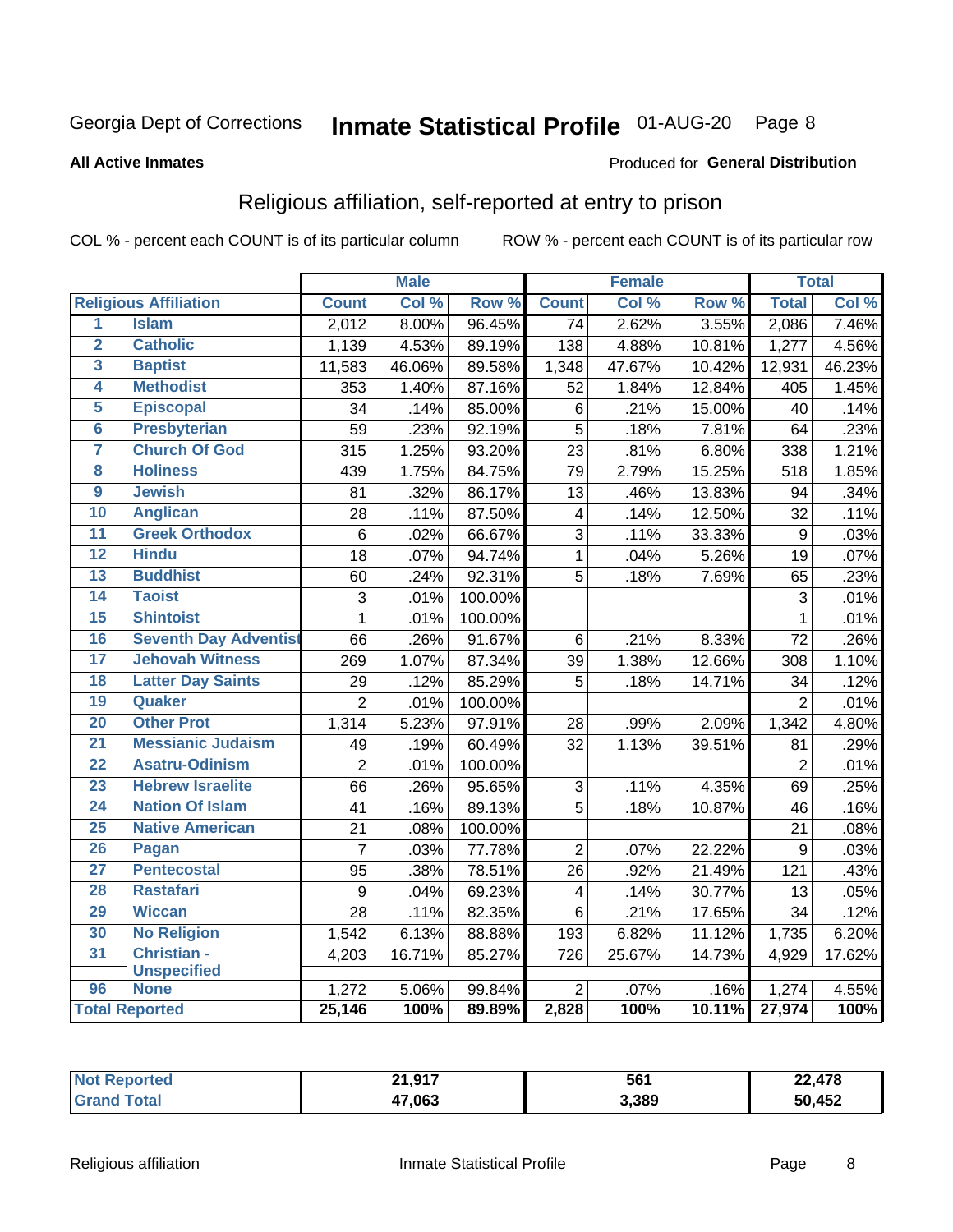#### Inmate Statistical Profile 01-AUG-20 Page 9 Georgia Dept of Corrections

**All Active Inmates** 

#### Produced for General Distribution

# Religious affiliation, self-reported at entry to prison

COL % - percent each COUNT is of its particular column ROW % - percent each COUNT is of its particular row

| <b>Mode (most frequent)</b> | Baptist | 3aptist | Baptist |
|-----------------------------|---------|---------|---------|
|-----------------------------|---------|---------|---------|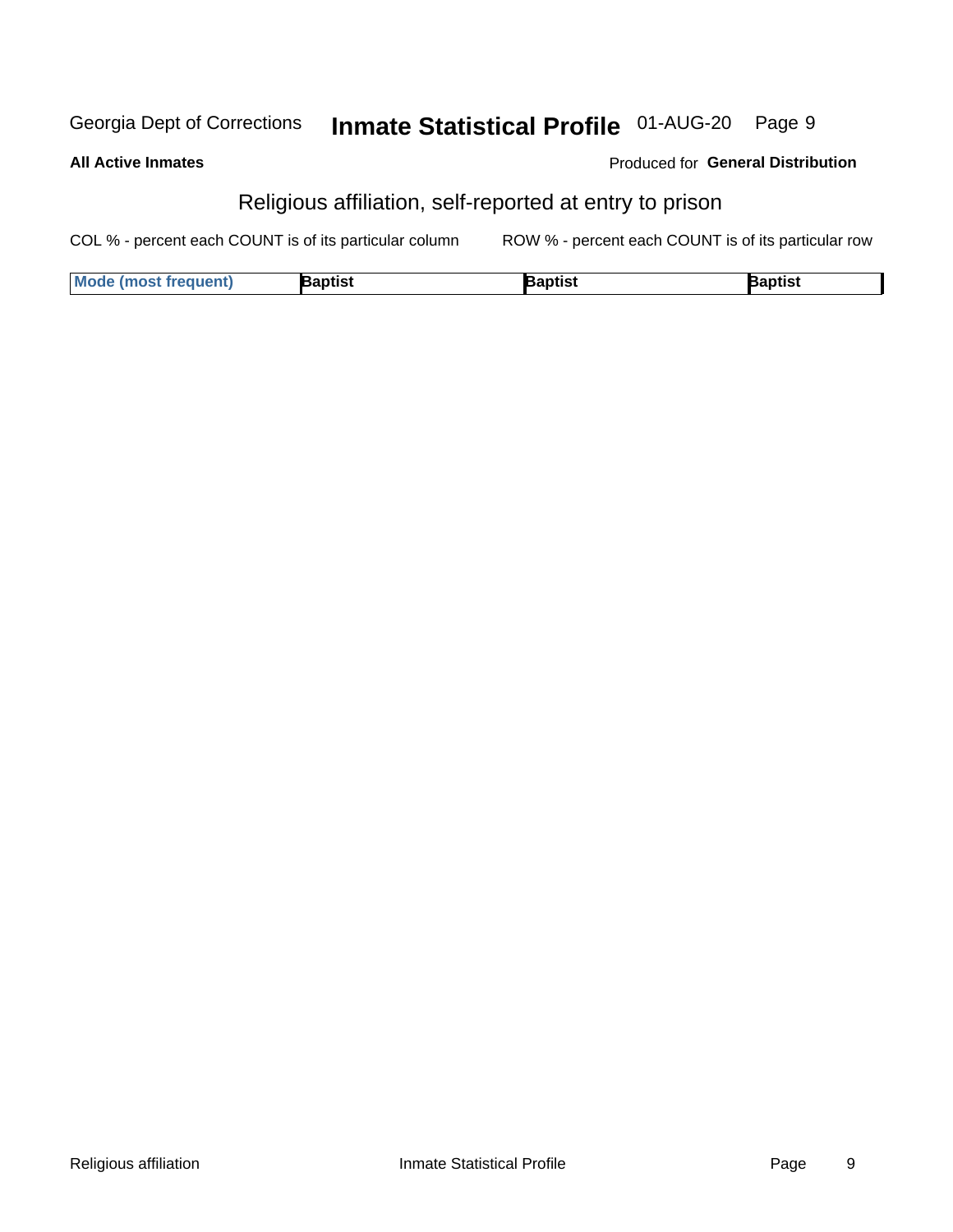# Inmate Statistical Profile 01-AUG-20 Page 9

#### **All Active Inmates**

#### Produced for General Distribution

### Home county, self-reported at entry to prison

COL % - percent each COUNT is of its particular column

|     |                             |              | <b>Male</b> |                  |                  | <b>Female</b> |        | <b>Total</b> |        |
|-----|-----------------------------|--------------|-------------|------------------|------------------|---------------|--------|--------------|--------|
|     | <b>Home County</b>          | <b>Count</b> | Col %       | Row <sup>%</sup> | <b>Count</b>     | Col %         | Row %  | <b>Total</b> | Col %  |
| 000 | <b>Unknown</b>              | 7,328        | 15.57%      | 92.60%           | 586              | 17.29%        | 7.40%  | 7,914        | 15.69% |
| 001 | <b>Appling County</b>       | 117          | .25%        | 95.12%           | $\,6$            | .18%          | 4.88%  | 123          | .24%   |
| 002 | <b>Atkinson County</b>      | 37           | .08%        | 92.50%           | 3                | .09%          | 7.50%  | 40           | .08%   |
| 003 | <b>Bacon County</b>         | 83           | .18%        | 96.51%           | 3                | .09%          | 3.49%  | 86           | .17%   |
| 004 | <b>Baker County</b>         | 22           | .05%        | 95.65%           | $\mathbf 1$      | .03%          | 4.35%  | 23           | .05%   |
| 005 | <b>Baldwin County</b>       | 247          | .52%        | 91.14%           | 24               | .71%          | 8.86%  | 271          | .54%   |
| 006 | <b>Banks County</b>         | 79           | .17%        | 94.05%           | 5                | .15%          | 5.95%  | 84           | .17%   |
| 007 | <b>Barrow County</b>        | 289          | .61%        | 91.17%           | 28               | .83%          | 8.83%  | 317          | .63%   |
| 008 | <b>Bartow County</b>        | 461          | .98%        | 88.48%           | 60               | 1.77%         | 11.52% | 521          | 1.03%  |
| 009 | <b>Ben Hill County</b>      | 169          | .36%        | 97.13%           | 5                | .15%          | 2.87%  | 174          | .34%   |
| 010 | <b>Berrien County</b>       | 77           | .16%        | 97.47%           | $\overline{2}$   | .06%          | 2.53%  | 79           | .16%   |
| 011 | <b>Bibb County</b>          | 1,041        | 2.21%       | 95.50%           | 49               | 1.45%         | 4.50%  | 1,090        | 2.16%  |
| 012 | <b>Bleckley County</b>      | 69           | .15%        | 87.34%           | 10               | .30%          | 12.66% | 79           | .16%   |
| 013 | <b>Brantley County</b>      | 75           | .16%        | 87.21%           | 11               | .32%          | 12.79% | 86           | .17%   |
| 014 | <b>Brooks County</b>        | 169          | .36%        | 98.26%           | 3                | .09%          | 1.74%  | 172          | .34%   |
| 015 | <b>Bryan County</b>         | 64           | .14%        | 92.75%           | 5                | .15%          | 7.25%  | 69           | .14%   |
| 016 | <b>Bulloch County</b>       | 312          | .66%        | 93.69%           | 21               | .62%          | 6.31%  | 333          | .66%   |
| 017 | <b>Burke County</b>         | 201          | .43%        | 97.10%           | $\,6$            | .18%          | 2.90%  | 207          | .41%   |
| 018 | <b>Butts County</b>         | 145          | .31%        | 94.16%           | $\boldsymbol{9}$ | .27%          | 5.84%  | 154          | .31%   |
| 019 | <b>Calhoun County</b>       | 56           | .12%        | 91.80%           | 5                | .15%          | 8.20%  | 61           | .12%   |
| 020 | <b>Camden County</b>        | 119          | .25%        | 94.44%           | 7                | .21%          | 5.56%  | 126          | .25%   |
| 021 | <b>Candler County</b>       | 84           | .18%        | 95.45%           | 4                | .12%          | 4.55%  | 88           | .17%   |
| 022 | <b>Carroll County</b>       | 474          | 1.01%       | 90.80%           | 48               | 1.42%         | 9.20%  | 522          | 1.03%  |
| 023 | <b>Catoosa County</b>       | 183          | .39%        | 91.04%           | 18               | .53%          | 8.96%  | 201          | .40%   |
| 024 | <b>Charlton County</b>      | 38           | .08%        | 86.36%           | 6                | .18%          | 13.64% | 44           | .09%   |
| 025 | <b>Chatham County</b>       | 1,506        | 3.20%       | 95.86%           | 65               | 1.92%         | 4.14%  | 1,571        | 3.11%  |
| 026 | <b>Chattahoochee County</b> | 19           | .04%        | 95.00%           | 1                | .03%          | 5.00%  | 20           | .04%   |
| 027 | <b>Chattooga County</b>     | 197          | .42%        | 89.14%           | 24               | .71%          | 10.86% | 221          | .44%   |
| 028 | <b>Cherokee County</b>      | 383          | .81%        | 89.49%           | 45               | 1.33%         | 10.51% | 428          | .85%   |
| 029 | <b>Clarke County</b>        | 432          | .92%        | 92.31%           | 36               | 1.06%         | 7.69%  | 468          | .93%   |
| 030 | <b>Clay County</b>          | 29           | .06%        | 87.88%           | 4                | .12%          | 12.12% | 33           | .07%   |
| 031 | <b>Clayton County</b>       | 1,368        | 2.91%       | 93.96%           | 88               | 2.60%         | 6.04%  | 1,456        | 2.89%  |
| 032 | <b>Clinch County</b>        | 38           | .08%        | 88.37%           | 5                | .15%          | 11.63% | 43           | .09%   |
| 033 | <b>Cobb County</b>          | 1,504        | 3.20%       | 92.78%           | 117              | 3.45%         | 7.22%  | 1,621        | 3.21%  |
| 034 | <b>Coffee County</b>        | 247          | .52%        | 94.64%           | 14               | .41%          | 5.36%  | 261          | .52%   |
| 035 | <b>Colquitt County</b>      | 208          | .44%        | 96.30%           | 8                | .24%          | 3.70%  | 216          | .43%   |
| 036 | <b>Columbia County</b>      | 259          | .55%        | 89.62%           | 30               | .89%          | 10.38% | 289          | .57%   |
| 037 | <b>Cook County</b>          | 133          | .28%        | 96.38%           | $\mathbf 5$      | .15%          | 3.62%  | 138          | .27%   |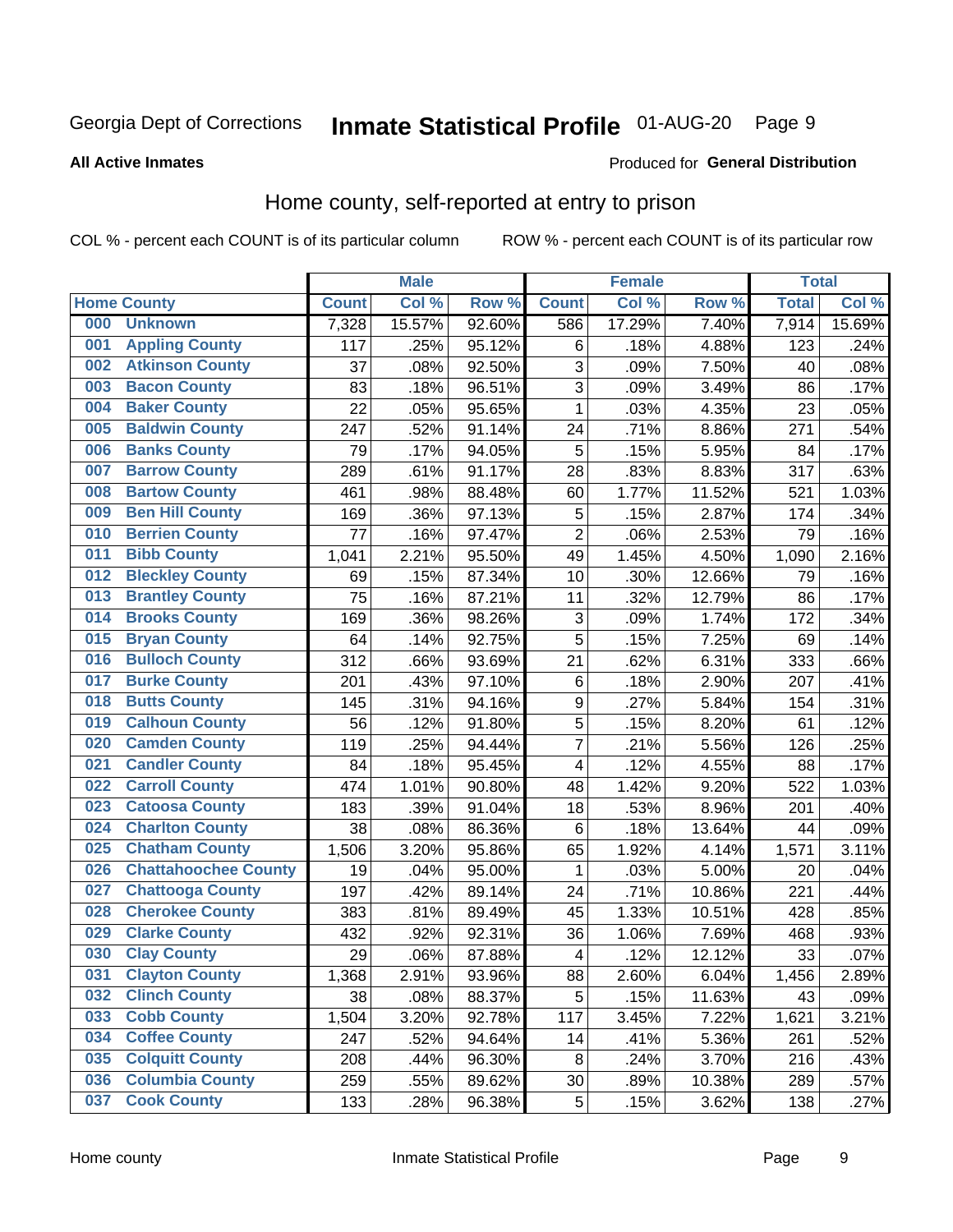# Inmate Statistical Profile 01-AUG-20 Page 10

#### **All Active Inmates**

#### Produced for General Distribution

### Home county, self-reported at entry to prison

COL % - percent each COUNT is of its particular column

|     |                         |                | <b>Male</b> |         |                         | <b>Female</b> |        | <b>Total</b> |       |
|-----|-------------------------|----------------|-------------|---------|-------------------------|---------------|--------|--------------|-------|
|     | <b>Home County</b>      | <b>Count</b>   | Col %       | Row %   | <b>Count</b>            | Col %         | Row %  | <b>Total</b> | Col % |
| 038 | <b>Coweta County</b>    | 429            | .91%        | 94.29%  | $\overline{26}$         | .77%          | 5.71%  | 455          | .90%  |
| 039 | <b>Crawford County</b>  | 36             | .08%        | 94.74%  | $\overline{2}$          | .06%          | 5.26%  | 38           | .08%  |
| 040 | <b>Crisp County</b>     | 236            | .50%        | 94.78%  | 13                      | .38%          | 5.22%  | 249          | .49%  |
| 041 | <b>Dade County</b>      | 54             | .11%        | 88.52%  | $\overline{7}$          | .21%          | 11.48% | 61           | .12%  |
| 042 | <b>Dawson County</b>    | 80             | .17%        | 89.89%  | $\boldsymbol{9}$        | .27%          | 10.11% | 89           | .18%  |
| 043 | <b>Decatur County</b>   | 214            | .45%        | 94.69%  | $\overline{12}$         | .35%          | 5.31%  | 226          | .45%  |
| 044 | <b>Dekalb County</b>    | 2,529          | 5.37%       | 94.75%  | 140                     | 4.13%         | 5.25%  | 2,669        | 5.29% |
| 045 | <b>Dodge County</b>     | 103            | .22%        | 91.15%  | 10                      | .30%          | 8.85%  | 113          | .22%  |
| 046 | <b>Dooly County</b>     | 132            | .28%        | 97.78%  | 3                       | .09%          | 2.22%  | 135          | .27%  |
| 047 | <b>Dougherty County</b> | 624            | 1.33%       | 95.56%  | 29                      | .86%          | 4.44%  | 653          | 1.29% |
| 048 | <b>Douglas County</b>   | 520            | 1.10%       | 92.36%  | 43                      | 1.27%         | 7.64%  | 563          | 1.12% |
| 049 | <b>Early County</b>     | 54             | .11%        | 91.53%  | 5                       | .15%          | 8.47%  | 59           | .12%  |
| 050 | <b>Echols County</b>    | 10             | .02%        | 100.00% |                         |               |        | 10           | .02%  |
| 051 | <b>Effingham County</b> | 176            | .37%        | 90.26%  | 19                      | .56%          | 9.74%  | 195          | .39%  |
| 052 | <b>Elbert County</b>    | 105            | .22%        | 90.52%  | 11                      | .32%          | 9.48%  | 116          | .23%  |
| 053 | <b>Emanuel County</b>   | 160            | .34%        | 93.02%  | 12                      | .35%          | 6.98%  | 172          | .34%  |
| 054 | <b>Evans County</b>     | 58             | .12%        | 93.55%  | 4                       | .12%          | 6.45%  | 62           | .12%  |
| 055 | <b>Fannin County</b>    | 80             | .17%        | 90.91%  | 8                       | .24%          | 9.09%  | 88           | .17%  |
| 056 | <b>Fayette County</b>   | 146            | .31%        | 91.25%  | 14                      | .41%          | 8.75%  | 160          | .32%  |
| 057 | <b>Floyd County</b>     | 650            | 1.38%       | 90.28%  | 70                      | 2.07%         | 9.72%  | 720          | 1.43% |
| 058 | <b>Forsyth County</b>   | 171            | .36%        | 89.53%  | 20                      | .59%          | 10.47% | 191          | .38%  |
| 059 | <b>Franklin County</b>  | 112            | .24%        | 88.19%  | 15                      | .44%          | 11.81% | 127          | .25%  |
| 060 | <b>Fulton County</b>    | 4,282          | 9.10%       | 95.88%  | 184                     | 5.43%         | 4.12%  | 4,466        | 8.85% |
| 061 | <b>Gilmer County</b>    | 79             | .17%        | 89.77%  | 9                       | .27%          | 10.23% | 88           | .17%  |
| 062 | <b>Glascock County</b>  | $\overline{7}$ | .01%        | 70.00%  | 3                       | .09%          | 30.00% | 10           | .02%  |
| 063 | <b>Glynn County</b>     | 346            | .74%        | 90.81%  | 35                      | 1.03%         | 9.19%  | 381          | .76%  |
| 064 | <b>Gordon County</b>    | 280            | .59%        | 88.61%  | 36                      | 1.06%         | 11.39% | 316          | .63%  |
| 065 | <b>Grady County</b>     | 102            | .22%        | 93.58%  | 7                       | .21%          | 6.42%  | 109          | .22%  |
| 066 | <b>Greene County</b>    | 84             | .18%        | 87.50%  | 12                      | .35%          | 12.50% | 96           | .19%  |
| 067 | <b>Gwinnett County</b>  | 1,661          | 3.53%       | 94.54%  | 96                      | 2.83%         | 5.46%  | 1,757        | 3.48% |
| 068 | <b>Habersham County</b> | 104            | .22%        | 89.66%  | 12                      | .35%          | 10.34% | 116          | .23%  |
| 069 | <b>Hall County</b>      | 525            | 1.12%       | 92.11%  | 45                      | 1.33%         | 7.89%  | 570          | 1.13% |
| 070 | <b>Hancock County</b>   | 49             | .10%        | 90.74%  | 5                       | .15%          | 9.26%  | 54           | .11%  |
| 071 | <b>Haralson County</b>  | 101            | .21%        | 90.99%  | 10                      | .30%          | 9.01%  | 111          | .22%  |
| 072 | <b>Harris County</b>    | 98             | .21%        | 95.15%  | 5                       | .15%          | 4.85%  | 103          | .20%  |
| 073 | <b>Hart County</b>      | 126            | .27%        | 88.73%  | 16                      | .47%          | 11.27% | 142          | .28%  |
| 074 | <b>Heard County</b>     | 46             | .10%        | 92.00%  | $\overline{\mathbf{4}}$ | .12%          | 8.00%  | 50           | .10%  |
| 075 | <b>Henry County</b>     | 608            | 1.29%       | 92.82%  | 47                      | 1.39%         | 7.18%  | 655          | 1.30% |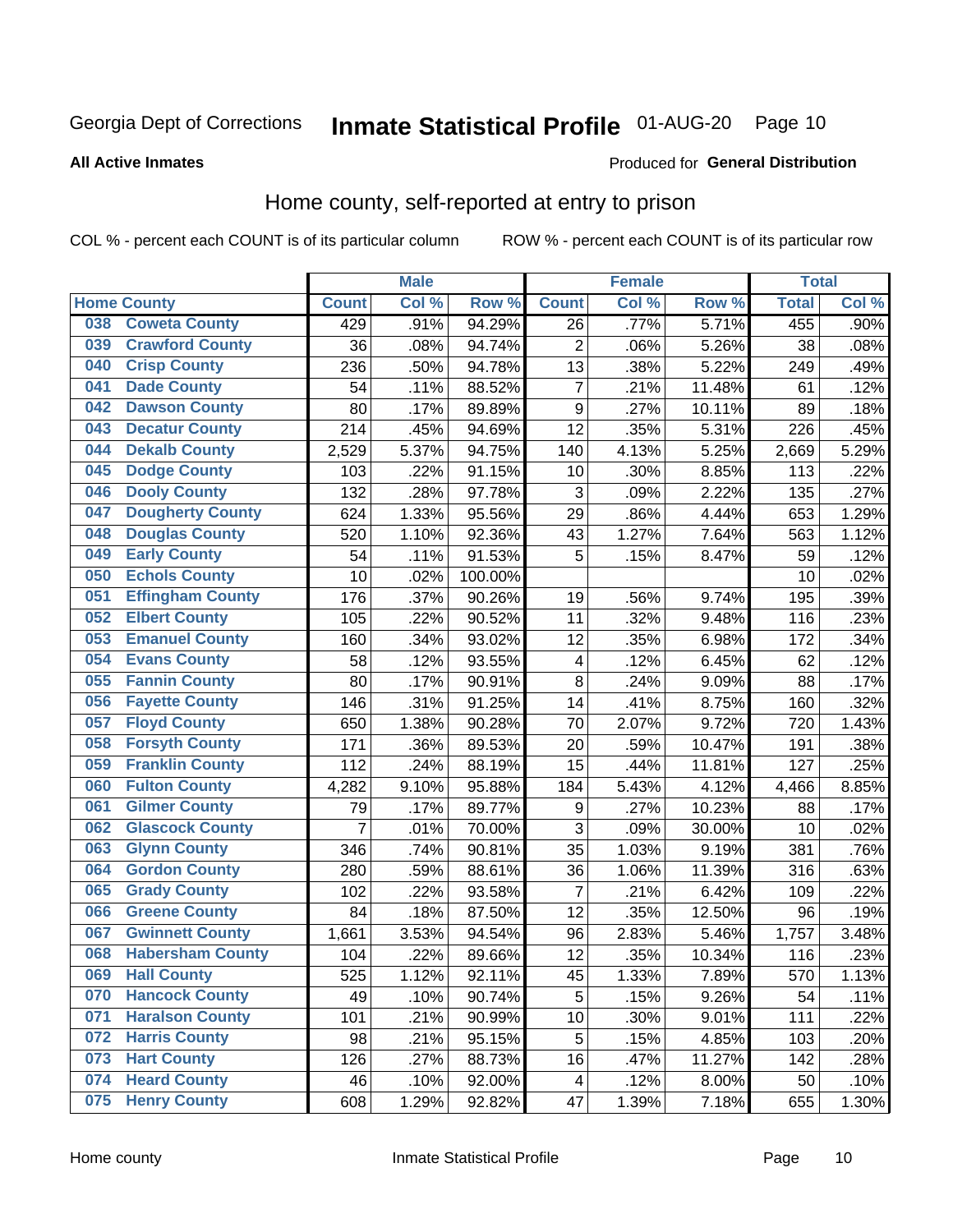#### **Inmate Statistical Profile 01-AUG-20** Page 11

**All Active Inmates** 

#### **Produced for General Distribution**

### Home county, self-reported at entry to prison

COL % - percent each COUNT is of its particular column

|     |                          |              | <b>Male</b> |        |                         | <b>Female</b> |        | <b>Total</b>     |       |
|-----|--------------------------|--------------|-------------|--------|-------------------------|---------------|--------|------------------|-------|
|     | <b>Home County</b>       | <b>Count</b> | Col %       | Row %  | <b>Count</b>            | Col %         | Row %  | <b>Total</b>     | Col % |
| 076 | <b>Houston County</b>    | 529          | 1.12%       | 92.32% | 44                      | 1.30%         | 7.68%  | $\overline{573}$ | 1.14% |
| 077 | <b>Irwin County</b>      | 48           | .10%        | 92.31% | 4                       | .12%          | 7.69%  | 52               | .10%  |
| 078 | <b>Jackson County</b>    | 234          | .50%        | 92.86% | 18                      | .53%          | 7.14%  | 252              | .50%  |
| 079 | <b>Jasper County</b>     | 73           | .16%        | 97.33% | $\overline{2}$          | .06%          | 2.67%  | 75               | .15%  |
| 080 | <b>Jeff Davis County</b> | 79           | .17%        | 92.94% | $\,6$                   | .18%          | 7.06%  | 85               | .17%  |
| 081 | <b>Jefferson County</b>  | 172          | .37%        | 93.99% | 11                      | .32%          | 6.01%  | 183              | .36%  |
| 082 | <b>Jenkins County</b>    | 66           | .14%        | 92.96% | $\sqrt{5}$              | .15%          | 7.04%  | 71               | .14%  |
| 083 | <b>Johnson County</b>    | 36           | .08%        | 92.31% | 3                       | .09%          | 7.69%  | 39               | .08%  |
| 084 | <b>Jones County</b>      | 92           | .20%        | 90.20% | 10                      | .30%          | 9.80%  | 102              | .20%  |
| 085 | <b>Lamar County</b>      | 59           | .13%        | 90.77% | $\,6$                   | .18%          | 9.23%  | 65               | .13%  |
| 086 | <b>Lanier County</b>     | 69           | .15%        | 95.83% | $\mathbf{3}$            | .09%          | 4.17%  | 72               | .14%  |
| 087 | <b>Laurens County</b>    | 260          | .55%        | 93.53% | 18                      | .53%          | 6.47%  | 278              | .55%  |
| 088 | <b>Lee County</b>        | 93           | .20%        | 97.89% | $\overline{2}$          | .06%          | 2.11%  | 95               | .19%  |
| 089 | <b>Liberty County</b>    | 185          | .39%        | 93.91% | 12                      | .35%          | 6.09%  | 197              | .39%  |
| 090 | <b>Lincoln County</b>    | 29           | .06%        | 85.29% | $\sqrt{5}$              | .15%          | 14.71% | 34               | .07%  |
| 091 | <b>Long County</b>       | 38           | .08%        | 88.37% | 5                       | .15%          | 11.63% | 43               | .09%  |
| 092 | <b>Lowndes County</b>    | 380          | .81%        | 95.96% | 16                      | .47%          | 4.04%  | 396              | .78%  |
| 093 | <b>Lumpkin County</b>    | 74           | .16%        | 92.50% | $\,6$                   | .18%          | 7.50%  | 80               | .16%  |
| 094 | <b>Macon County</b>      | 57           | .12%        | 90.48% | $\,6$                   | .18%          | 9.52%  | 63               | .12%  |
| 095 | <b>Madison County</b>    | 156          | .33%        | 90.70% | 16                      | .47%          | 9.30%  | 172              | .34%  |
| 096 | <b>Marion County</b>     | 44           | .09%        | 86.27% | $\overline{7}$          | .21%          | 13.73% | 51               | .10%  |
| 097 | <b>Mcduffie County</b>   | 128          | .27%        | 94.81% | $\overline{7}$          | .21%          | 5.19%  | 135              | .27%  |
| 098 | <b>Mcintosh County</b>   | 54           | .11%        | 93.10% | $\overline{\mathbf{4}}$ | .12%          | 6.90%  | 58               | .11%  |
| 099 | <b>Meriwether County</b> | 166          | .35%        | 93.79% | 11                      | .32%          | 6.21%  | 177              | .35%  |
| 100 | <b>Miller County</b>     | 27           | .06%        | 90.00% | 3                       | .09%          | 10.00% | 30               | .06%  |
| 101 | <b>Mitchell County</b>   | 147          | .31%        | 94.23% | $\boldsymbol{9}$        | .27%          | 5.77%  | 156              | .31%  |
| 102 | <b>Monroe County</b>     | 101          | .21%        | 93.52% | $\overline{7}$          | .21%          | 6.48%  | 108              | .21%  |
| 103 | <b>Montgomery County</b> | 74           | .16%        | 90.24% | $\bf 8$                 | .24%          | 9.76%  | 82               | .16%  |
| 104 | <b>Morgan County</b>     | 104          | .22%        | 95.41% | 5                       | .15%          | 4.59%  | 109              | .22%  |
| 105 | <b>Murray County</b>     | 179          | .38%        | 86.47% | 28                      | .83%          | 13.53% | 207              | .41%  |
| 106 | <b>Muscogee County</b>   | 962          | 2.04%       | 95.25% | 48                      | 1.42%         | 4.75%  | 1,010            | 2.00% |
| 107 | <b>Newton County</b>     | 501          | 1.06%       | 91.42% | 47                      | 1.39%         | 8.58%  | 548              | 1.09% |
| 108 | <b>Oconee County</b>     | 52           | .11%        | 91.23% | 5                       | .15%          | 8.77%  | 57               | .11%  |
| 109 | <b>Oglethorpe County</b> | 58           | .12%        | 92.06% | 5                       | .15%          | 7.94%  | 63               | .12%  |
| 110 | <b>Paulding County</b>   | 297          | .63%        | 87.87% | 41                      | 1.21%         | 12.13% | 338              | .67%  |
| 111 | <b>Peach County</b>      | 105          | .22%        | 92.11% | $\boldsymbol{9}$        | .27%          | 7.89%  | 114              | .23%  |
| 112 | <b>Pickens County</b>    | 115          | .24%        | 93.50% | $\bf 8$                 | .24%          | 6.50%  | 123              | .24%  |
| 113 | <b>Pierce County</b>     | 88           | .19%        | 92.63% | $\overline{\mathbf{7}}$ | .21%          | 7.37%  | 95               | .19%  |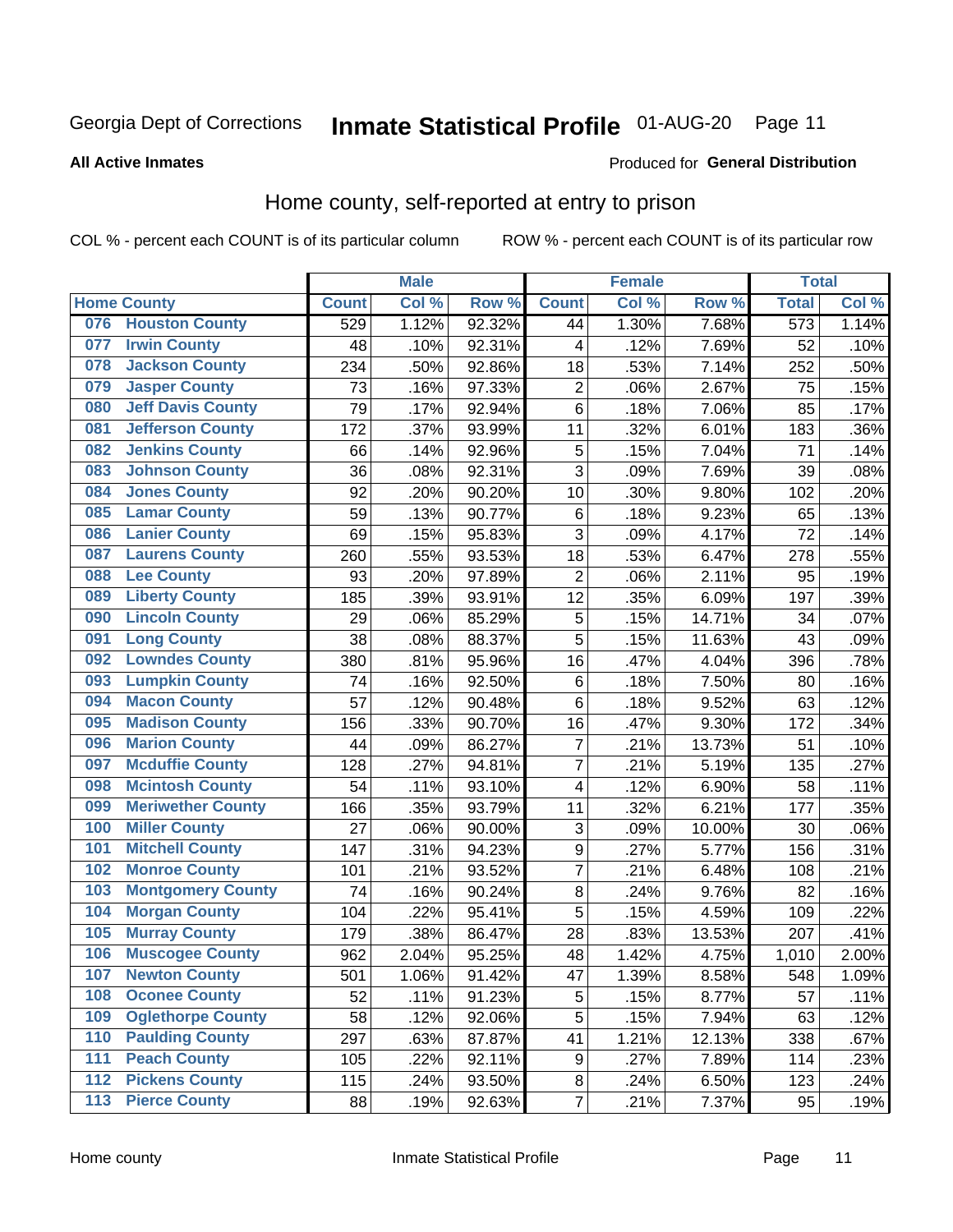# Inmate Statistical Profile 01-AUG-20 Page 12

#### **All Active Inmates**

#### Produced for General Distribution

### Home county, self-reported at entry to prison

COL % - percent each COUNT is of its particular column

|                                          |              | <b>Male</b> |                  |                         | <b>Female</b> |        | <b>Total</b>    |       |
|------------------------------------------|--------------|-------------|------------------|-------------------------|---------------|--------|-----------------|-------|
| <b>Home County</b>                       | <b>Count</b> | Col %       | Row <sup>%</sup> | <b>Count</b>            | Col %         | Row %  | <b>Total</b>    | Col % |
| 114<br><b>Pike County</b>                | 35           | .07%        | 94.59%           | 2                       | .06%          | 5.41%  | $\overline{37}$ | .07%  |
| <b>Polk County</b><br>115                | 226          | .48%        | 88.98%           | 28                      | .83%          | 11.02% | 254             | .50%  |
| <b>Pulaski County</b><br>116             | 48           | .10%        | 87.27%           | $\overline{7}$          | .21%          | 12.73% | 55              | .11%  |
| <b>Putnam County</b><br>117              | 108          | .23%        | 92.31%           | 9                       | .27%          | 7.69%  | 117             | .23%  |
| 118<br><b>Quitman County</b>             | 13           | .03%        | 100.00%          |                         |               |        | 13              | .03%  |
| <b>Rabun County</b><br>119               | 38           | .08%        | 86.36%           | $\,6$                   | .18%          | 13.64% | 44              | .09%  |
| <b>Randolph County</b><br>120            | 45           | .10%        | 88.24%           | $6\phantom{1}6$         | .18%          | 11.76% | 51              | .10%  |
| <b>Richmond County</b><br>121            | 1,581        | 3.36%       | 94.28%           | 96                      | 2.83%         | 5.72%  | 1,677           | 3.32% |
| <b>Rockdale County</b><br>122            | 318          | .68%        | 91.12%           | 31                      | .91%          | 8.88%  | 349             | .69%  |
| <b>Schley County</b><br>123              | 18           | .04%        | 100.00%          |                         |               |        | 18              | .04%  |
| <b>Screven County</b><br>124             | 103          | .22%        | 96.26%           | $\overline{\mathbf{4}}$ | .12%          | 3.74%  | 107             | .21%  |
| <b>Seminole County</b><br>125            | 67           | .14%        | 90.54%           | $\overline{7}$          | .21%          | 9.46%  | 74              | .15%  |
| <b>Spalding County</b><br>126            | 384          | .82%        | 94.58%           | 22                      | .65%          | 5.42%  | 406             | .80%  |
| <b>Stephens County</b><br>127            | 114          | .24%        | 90.48%           | 12                      | .35%          | 9.52%  | 126             | .25%  |
| <b>Stewart County</b><br>128             | 32           | .07%        | 100.00%          |                         |               |        | 32              | .06%  |
| <b>Sumter County</b><br>129              | 165          | .35%        | 97.06%           | 5                       | .15%          | 2.94%  | 170             | .34%  |
| <b>Talbot County</b><br>130              | 38           | .08%        | 95.00%           | $\overline{2}$          | .06%          | 5.00%  | 40              | .08%  |
| <b>Taliaferro County</b><br>131          | 7            | .01%        | 87.50%           | 1                       | .03%          | 12.50% | 8               | .02%  |
| <b>Tattnall County</b><br>132            | 197          | .42%        | 93.81%           | 13                      | .38%          | 6.19%  | 210             | .42%  |
| <b>Taylor County</b><br>133              | 49           | .10%        | 87.50%           | $\overline{7}$          | .21%          | 12.50% | 56              | .11%  |
| <b>Telfair County</b><br>134             | 81           | .17%        | 98.78%           | 1                       | .03%          | 1.22%  | 82              | .16%  |
| <b>Terrell County</b><br>135             | 63           | .13%        | 98.44%           | 1                       | .03%          | 1.56%  | 64              | .13%  |
| <b>Thomas County</b><br>136              | 168          | .36%        | 96.00%           | $\overline{7}$          | .21%          | 4.00%  | 175             | .35%  |
| <b>Tift County</b><br>137                | 270          | .57%        | 95.74%           | 12                      | .35%          | 4.26%  | 282             | .56%  |
| <b>Toombs County</b><br>138              | 231          | .49%        | 92.77%           | 18                      | .53%          | 7.23%  | 249             | .49%  |
| <b>Towns County</b><br>139               | 29           | .06%        | 85.29%           | 5                       | .15%          | 14.71% | 34              | .07%  |
| <b>Treutlen County</b><br>140            | 39           | .08%        | 92.86%           | $\overline{3}$          | .09%          | 7.14%  | 42              | .08%  |
| <b>Troup County</b><br>141               | 484          | 1.03%       | 93.62%           | 33                      | .97%          | 6.38%  | 517             | 1.02% |
| <b>Turner County</b><br>$\overline{142}$ | 62           | .13%        | 96.88%           | $\overline{2}$          | .06%          | 3.13%  | 64              | .13%  |
| <b>Twiggs County</b><br>143              | 48           | .10%        | 96.00%           | $\overline{2}$          | .06%          | 4.00%  | 50              | .10%  |
| <b>Union County</b><br>144               | 89           | .19%        | 89.00%           | 11                      | .32%          | 11.00% | 100             | .20%  |
| 145<br><b>Upson County</b>               | 138          | .29%        | 94.52%           | 8                       | .24%          | 5.48%  | 146             | .29%  |
| <b>Walker County</b><br>146              | 341          | .72%        | 90.93%           | 34                      | 1.00%         | 9.07%  | 375             | .74%  |
| <b>Walton County</b><br>147              | 401          | .85%        | 90.72%           | 41                      | 1.21%         | 9.28%  | 442             | .88%  |
| <b>Ware County</b><br>148                | 238          | .51%        | 95.58%           | 11                      | .32%          | 4.42%  | 249             | .49%  |
| <b>Warren County</b><br>149              | 27           | .06%        | 93.10%           | $\overline{2}$          | .06%          | 6.90%  | 29              | .06%  |
| <b>Washington County</b><br>150          | 176          | .37%        | 93.12%           | 13                      | .38%          | 6.88%  | 189             | .37%  |
| <b>Wayne County</b><br>151               | 185          | .39%        | 92.96%           | 14                      | .41%          | 7.04%  | 199             | .39%  |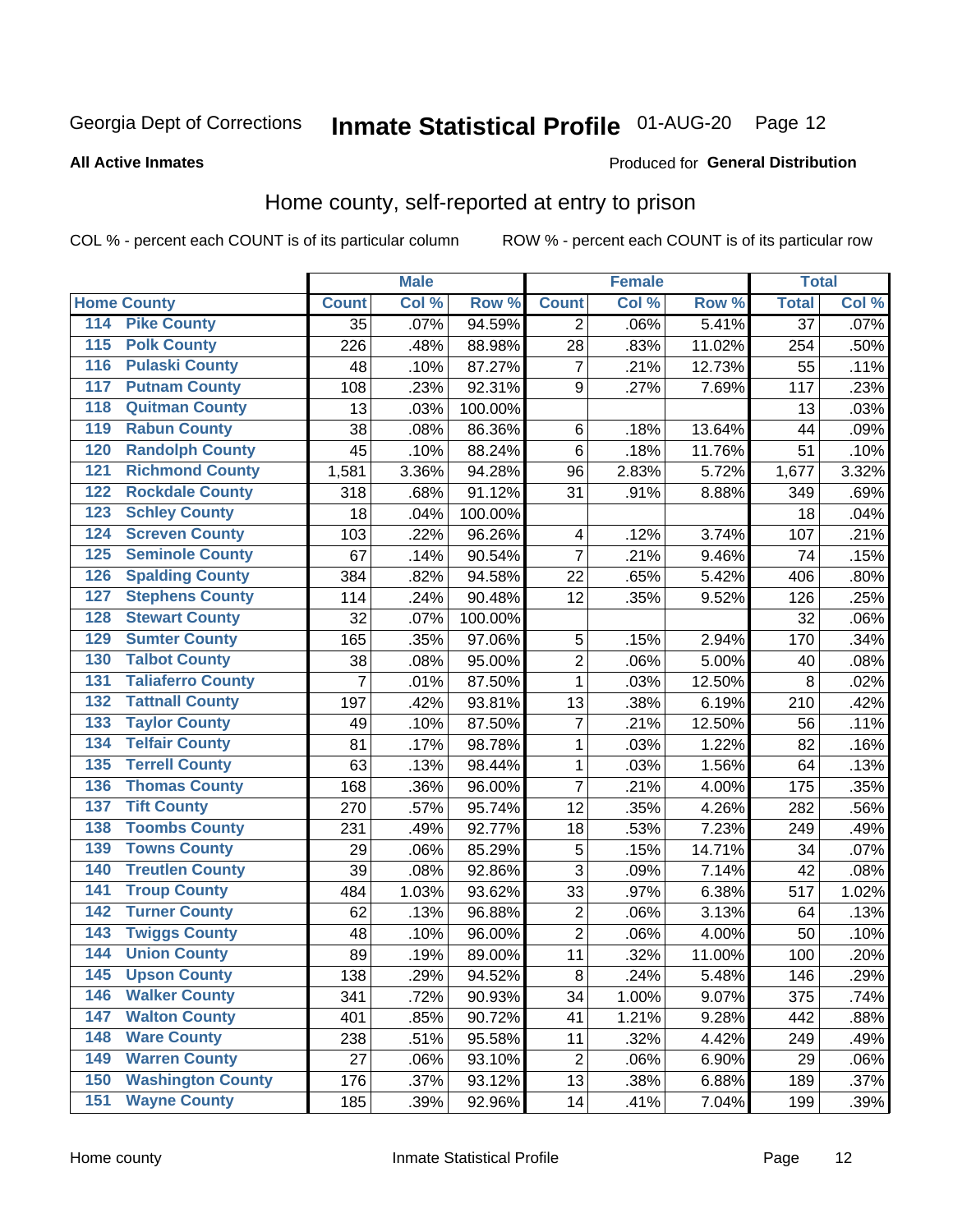# Inmate Statistical Profile 01-AUG-20 Page 13

**All Active Inmates** 

#### Produced for General Distribution

### Home county, self-reported at entry to prison

COL % - percent each COUNT is of its particular column

|     |                             |              | <b>Male</b> |        |                | <b>Female</b> |        | <b>Total</b> |       |
|-----|-----------------------------|--------------|-------------|--------|----------------|---------------|--------|--------------|-------|
|     | <b>Home County</b>          | <b>Count</b> | Col %       | Row %  | <b>Count</b>   | Col %         | Row %  | <b>Total</b> | Col % |
| 152 | <b>Webster County</b>       | 5            | .01%        | 83.33% |                | .03%          | 16.67% | 6            | .01%  |
| 153 | <b>Wheeler County</b>       | 74           | .16%        | 96.10% | 3              | .09%          | 3.90%  | 77           | .15%  |
| 154 | <b>White County</b>         | 80           | $.17\%$     | 87.91% | 11             | .32%          | 12.09% | 91           | .18%  |
| 155 | <b>Whitfield County</b>     | 494          | 1.05%       | 90.48% | 52             | 1.53%         | 9.52%  | 546          | 1.08% |
| 156 | <b>Wilcox County</b>        | 47           | .10%        | 95.92% | $\overline{2}$ | .06%          | 4.08%  | 49           | .10%  |
| 157 | <b>Wilkes County</b>        | 54           | .11%        | 93.10% | 4              | .12%          | 6.90%  | 58           | .11%  |
| 158 | <b>Wilkinson County</b>     | 47           | .10%        | 94.00% | 3              | .09%          | 6.00%  | 50           | .10%  |
| 159 | <b>Worth County</b>         | 117          | .25%        | 92.13% | 10             | .30%          | 7.87%  | 127          | .25%  |
| 999 | <b>Other Custody/Out Of</b> | 119          | .25%        | 95.97% | 5              | .15%          | 4.03%  | 124          | .25%  |
|     | <b>State</b>                |              |             |        |                |               |        |              |       |
|     | <b>Total Rported</b>        | 47,063       | 100%        | 93.28% | 3,389          | 100%          | 6.72%  | 50,452       | 100%  |

| <b>Not</b><br>Reported |        |       |        |
|------------------------|--------|-------|--------|
| Total                  | 47,063 | 3,389 | 50,452 |

|  | Mode (most frequent) | <b>Fulton County</b> | <b>Fulton County</b> | <b>Fulton County</b> |
|--|----------------------|----------------------|----------------------|----------------------|
|--|----------------------|----------------------|----------------------|----------------------|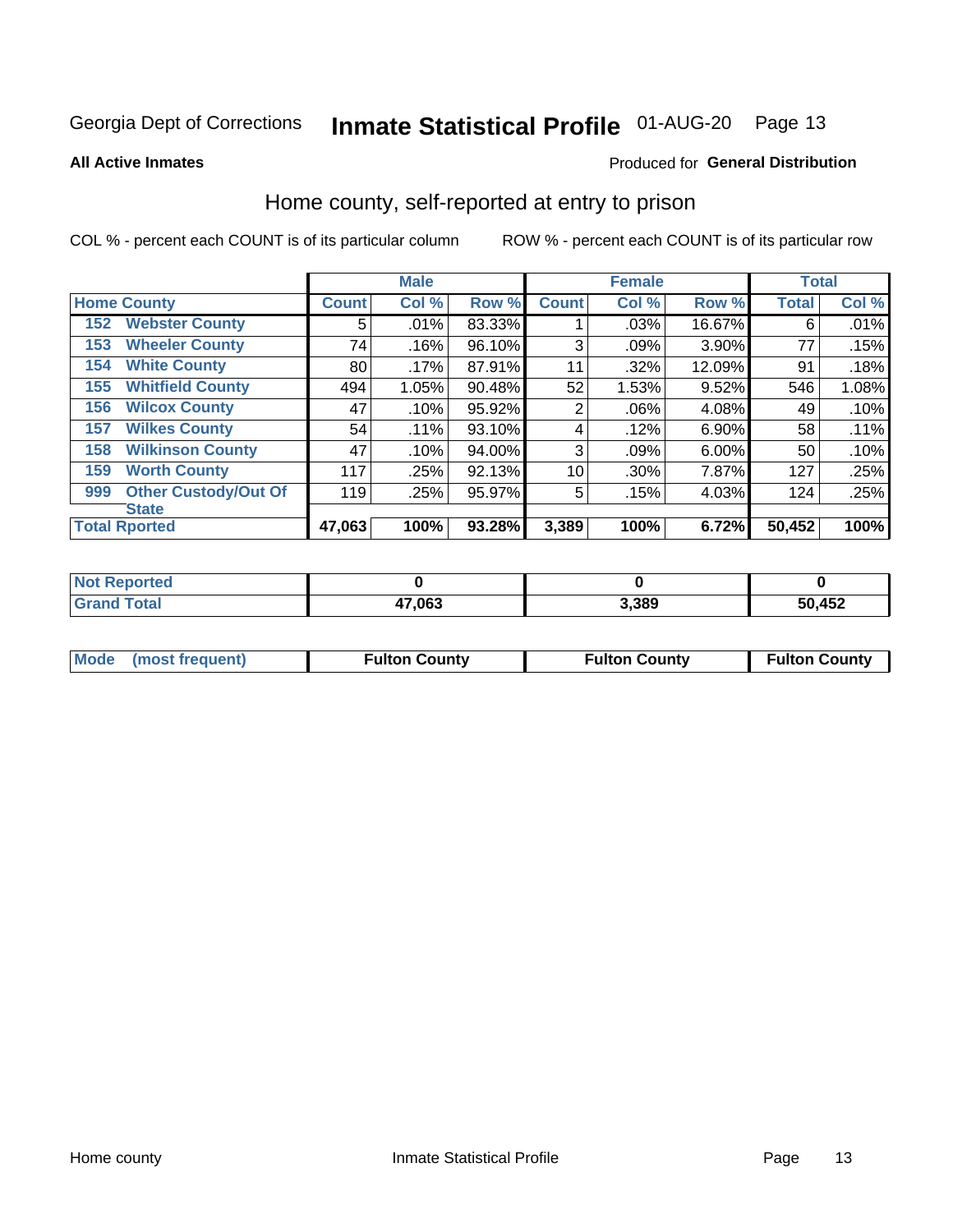# Inmate Statistical Profile 01-AUG-20 Page 14

#### **All Active Inmates**

#### Produced for General Distribution

### Employment status before prison, self-reported at entry to prison

COL % - percent each COUNT is of its particular column

|                          |                     |              | <b>Male</b> |        |              | <b>Female</b> |        |        | <b>Total</b> |
|--------------------------|---------------------|--------------|-------------|--------|--------------|---------------|--------|--------|--------------|
| <b>Employment Status</b> |                     | <b>Count</b> | Col %       | Row %  | <b>Count</b> | Col %         | Row %  | Total  | Col %        |
| 01                       | <b>Full Time</b>    | 12,917       | 45.20%      | 95.52% | 606          | 33.67%        | 4.48%  | 13,523 | 44.52%       |
| 02                       | <b>Part Time</b>    | 1,991        | 6.97%       | 92.95% | 151          | 8.39%         | 7.05%  | 2,142  | 7.05%        |
| 03                       | Unempl $<$ 6M       | 1,818        | $6.36\%$    | 98.01% | 37           | 2.06%         | 1.99%  | 1,855  | 6.11%        |
| 04                       | Unempl > 6M         | 6,765        | 23.67%      | 91.72% | 611          | 33.94%        | 8.28%  | 7,376  | 24.28%       |
| 05                       | <b>Never Worked</b> | 3,091        | 10.82%      | 95.55% | 144          | 8.00%         | 4.45%  | 3,235  | 10.65%       |
| 06                       | <b>Student</b>      | 793          | 2.78%       | 95.43% | 38           | 2.11%         | 4.57%  | 831    | 2.74%        |
| 07                       | <b>Incapable</b>    | 1,200        | 4.20%       | 84.93% | 213          | 11.83%        | 15.07% | 1,413  | 4.65%        |
| <b>Total Reported</b>    |                     | 28,575       | 100%        | 94.07% | 1,800        | 100%          | 5.93%  | 30,375 | 100%         |

| <b>Not Repo</b><br>anorted and | 18,488 | .589  | 20,077 |
|--------------------------------|--------|-------|--------|
| ⊺otai                          | 47,063 | 3,389 | 50,452 |

| <b>Mode (most frequent)</b> | 6M<br>Inc | ∙ull<br>īme<br>the contract of the contract of the contract of the contract of the contract of the contract of the contract of |
|-----------------------------|-----------|--------------------------------------------------------------------------------------------------------------------------------|
|                             |           |                                                                                                                                |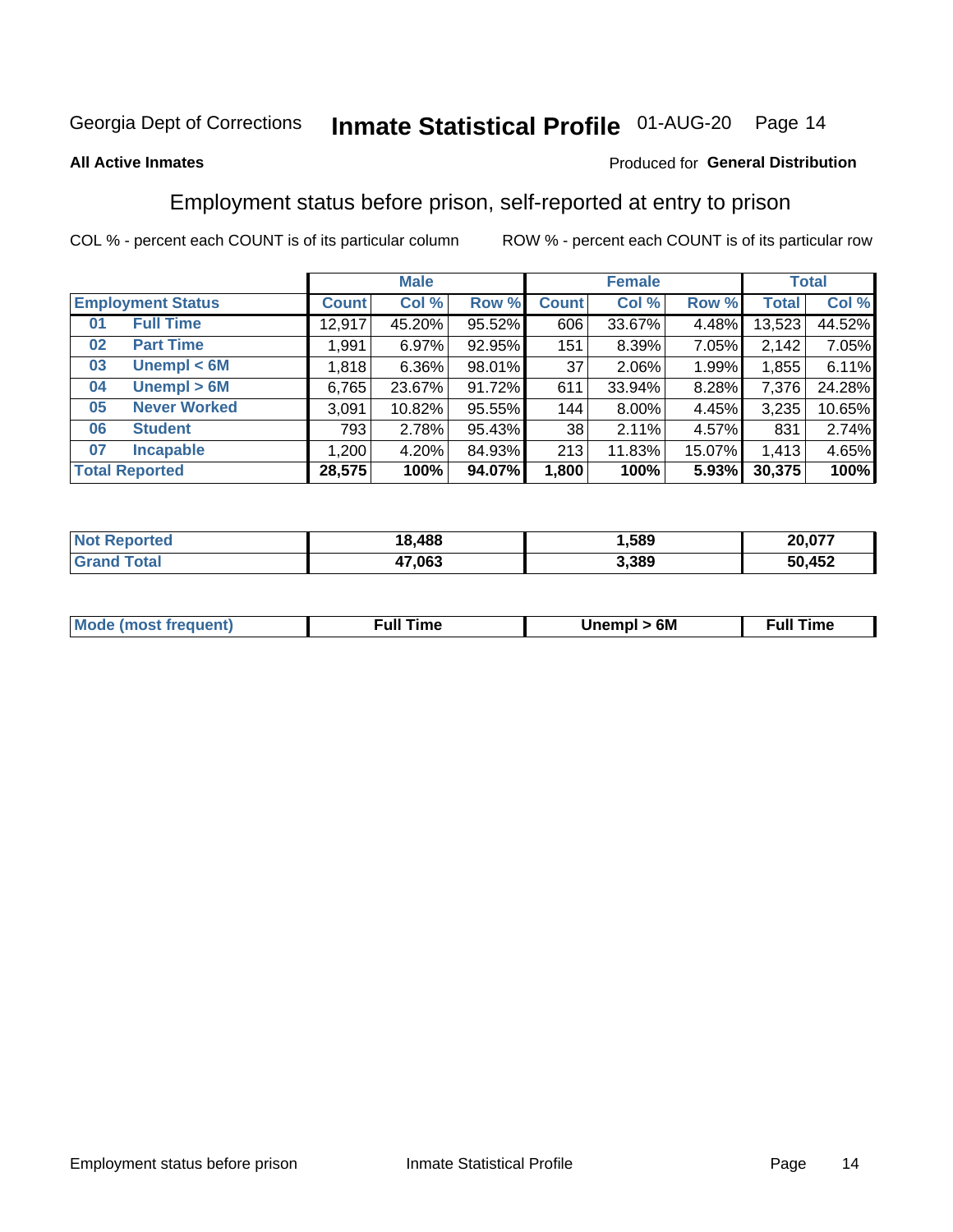# Inmate Statistical Profile 01-AUG-20 Page 15

#### **All Active Inmates**

Produced for General Distribution

### Age at admission

COL % - percent each COUNT is of its particular column

|                         |              | <b>Male</b> |         |                | <b>Female</b> |        |              | <b>Total</b> |
|-------------------------|--------------|-------------|---------|----------------|---------------|--------|--------------|--------------|
| <b>Age At Admission</b> | <b>Count</b> | Col %       | Row %   | <b>Count</b>   | Col %         | Row %  | <b>Total</b> | Col %        |
| 13                      | 1            | 0.01%       | 100.00% |                |               |        | 1            | 0.01%        |
| $\overline{14}$         | 5            | 0.01%       | 83.33%  | 1              | 0.03%         | 16.67% | $\,6$        | 0.01%        |
| 15                      | 35           | 0.07%       | 100.00% |                |               |        | 35           | 0.07%        |
| 16                      | 112          | 0.24%       | 98.25%  | $\overline{2}$ | 0.06%         | 1.75%  | 114          | 0.23%        |
| $\overline{17}$         | 603          | 1.28%       | 95.41%  | 29             | 0.86%         | 4.59%  | 632          | 1.25%        |
| 18                      | 1,222        | 2.60%       | 96.52%  | 44             | 1.30%         | 3.48%  | 1,266        | 2.51%        |
| 19                      | 1,697        | 3.61%       | 96.75%  | 57             | 1.68%         | 3.25%  | 1,754        | 3.48%        |
| $\overline{20}$         | 1,902        | 4.04%       | 95.48%  | 90             | 2.66%         | 4.52%  | 1,992        | 3.95%        |
| $\overline{21}$         | 1,863        | 3.96%       | 95.54%  | 87             | 2.57%         | 4.46%  | 1,950        | 3.87%        |
| $\overline{22}$         | 1,921        | 4.08%       | 95.19%  | 97             | 2.86%         | 4.81%  | 2,018        | 4.00%        |
| 23                      | 1,824        | 3.88%       | 94.56%  | 105            | 3.10%         | 5.44%  | 1,929        | 3.82%        |
| $\overline{24}$         | 1,780        | 3.78%       | 93.10%  | 132            | 3.89%         | 6.90%  | 1,912        | 3.79%        |
| $\overline{25}$         | 1,752        | 3.72%       | 93.69%  | 118            | 3.48%         | 6.31%  | 1,870        | 3.71%        |
| 26                      | 1,740        | 3.70%       | 93.00%  | 131            | 3.87%         | 7.00%  | 1,871        | 3.71%        |
| 27                      | 1,782        | 3.79%       | 93.69%  | 120            | 3.54%         | 6.31%  | 1,902        | 3.77%        |
| 28                      | 1,648        | 3.50%       | 93.16%  | 121            | 3.57%         | 6.84%  | 1,769        | 3.51%        |
| 29                      | 1,645        | 3.50%       | 92.00%  | 143            | 4.22%         | 8.00%  | 1,788        | 3.54%        |
| 30                      | 1,601        | 3.40%       | 92.54%  | 129            | 3.81%         | 7.46%  | 1,730        | 3.43%        |
| 31                      | 1,465        | 3.11%       | 92.25%  | 123            | 3.63%         | 7.75%  | 1,588        | 3.15%        |
| 32                      | 1,386        | 2.95%       | 90.47%  | 146            | 4.31%         | 9.53%  | 1,532        | 3.04%        |
| 33                      | 1,386        | 2.95%       | 91.18%  | 134            | 3.95%         | 8.82%  | 1,520        | 3.01%        |
| 34                      | 1,317        | 2.80%       | 91.91%  | 116            | 3.42%         | 8.09%  | 1,433        | 2.84%        |
| 35                      | 1,286        | 2.73%       | 92.58%  | 103            | 3.04%         | 7.42%  | 1,389        | 2.75%        |
| 36                      | 1,226        | 2.61%       | 93.66%  | 83             | 2.45%         | 6.34%  | 1,309        | 2.59%        |
| $\overline{37}$         | 1,224        | 2.60%       | 92.45%  | 100            | 2.95%         | 7.55%  | 1,324        | 2.62%        |
| 38                      | 1,139        | 2.42%       | 92.23%  | 96             | 2.83%         | 7.77%  | 1,235        | 2.45%        |
| 39                      | 1,067        | 2.27%       | 92.14%  | 91             | 2.69%         | 7.86%  | 1,158        | 2.30%        |
| 40                      | 1,041        | 2.21%       | 92.37%  | 86             | 2.54%         | 7.63%  | 1,127        | 2.23%        |
| 41                      | 976          | 2.07%       | 91.82%  | 87             | 2.57%         | 8.18%  | 1,063        | 2.11%        |
| 42                      | 869          | 1.85%       | 93.44%  | 61             | 1.80%         | 6.56%  | 930          | 1.84%        |
| 43                      | 790          | 1.68%       | 92.07%  | 68             | 2.01%         | 7.93%  | 858          | 1.70%        |
| 44                      | 713          | 1.52%       | 91.76%  | 64             | 1.89%         | 8.24%  | 777          | 1.54%        |
| 45                      | 734          | 1.56%       | 93.03%  | 55             | 1.62%         | 6.97%  | 789          | 1.56%        |
| 46                      | 702          | 1.49%       | 92.01%  | 61             | 1.80%         | 7.99%  | 763          | 1.51%        |
| 47                      | 644          | 1.37%       | 89.57%  | 75             | 2.21%         | 10.43% | 719          | 1.43%        |
| 48                      | 627          | 1.33%       | 91.53%  | 58             | 1.71%         | 8.47%  | 685          | 1.36%        |
| 49                      | 548          | 1.16%       | 91.79%  | 49             | 1.45%         | 8.21%  | 597          | 1.18%        |
| 50                      | 522          | 1.11%       | 90.94%  | 52             | 1.53%         | 9.06%  | 574          | 1.14%        |
| $\overline{51}$         | 448          | 0.95%       | 93.92%  | 29             | 0.86%         | 6.08%  | 477          | 0.95%        |
| 52                      | 486          | 1.03%       | 94.19%  | 30             | 0.89%         | 5.81%  | 516          | 1.02%        |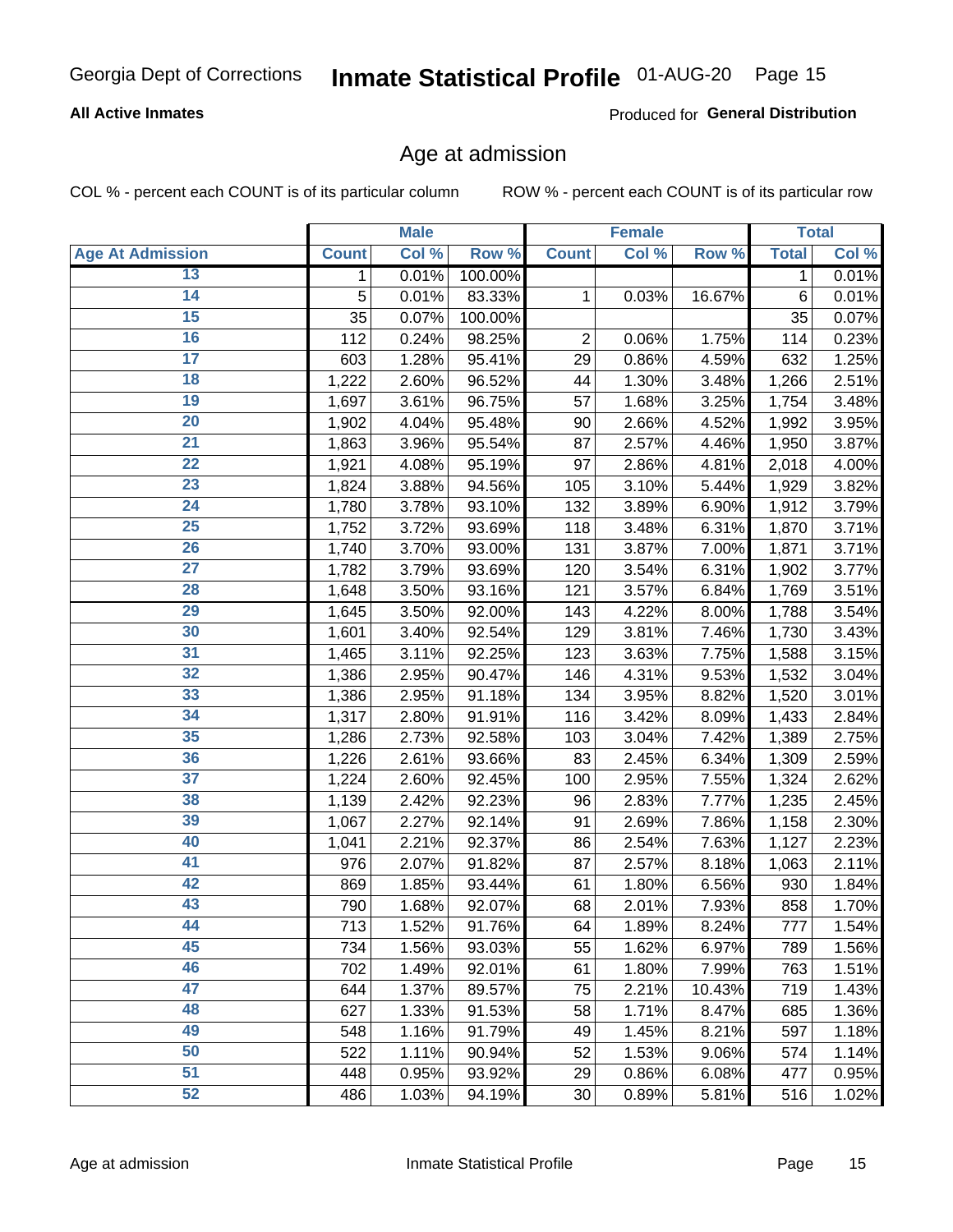# Inmate Statistical Profile 01-AUG-20 Page 16

#### **All Active Inmates**

Produced for General Distribution

### Age at admission

COL % - percent each COUNT is of its particular column

|                         |                         | <b>Male</b> |         |                  | <b>Female</b> |           |                  | <b>Total</b> |
|-------------------------|-------------------------|-------------|---------|------------------|---------------|-----------|------------------|--------------|
| <b>Age At Admission</b> | <b>Count</b>            | Col %       | Row %   | <b>Count</b>     | Col %         | Row %     | <b>Total</b>     | Col %        |
| 53                      | 437                     | 0.93%       | 92.19%  | 37               | 1.09%         | 7.81%     | 474              | 0.94%        |
| 54                      | 379                     | 0.81%       | 93.12%  | 28               | 0.83%         | 6.88%     | 407              | 0.81%        |
| 55                      | 350                     | 0.74%       | 93.09%  | 26               | 0.77%         | 6.91%     | 376              | 0.75%        |
| 56                      | 325                     | 0.69%       | 93.66%  | 22               | 0.65%         | 6.34%     | 347              | 0.69%        |
| $\overline{57}$         | 292                     | 0.62%       | 94.50%  | 17               | 0.50%         | 5.50%     | 309              | 0.61%        |
| 58                      | 249                     | 0.53%       | 93.26%  | 18               | 0.53%         | 6.74%     | 267              | 0.53%        |
| 59                      | 211                     | 0.45%       | 92.54%  | 17               | 0.50%         | 7.46%     | 228              | 0.45%        |
| 60                      | 190                     | 0.40%       | 95.00%  | 10               | 0.30%         | 5.00%     | 200              | 0.40%        |
| 61                      | 166                     | 0.35%       | 94.86%  | $\boldsymbol{9}$ | 0.27%         | 5.14%     | 175              | 0.35%        |
| 62                      | 131                     | 0.28%       | 94.24%  | 8                | 0.24%         | 5.76%     | 139              | 0.28%        |
| 63                      | 111                     | 0.24%       | 93.28%  | 8                | 0.24%         | 6.72%     | 119              | 0.24%        |
| 64                      | 81                      | 0.17%       | 97.59%  | $\overline{2}$   | 0.06%         | 2.41%     | 83               | 0.16%        |
| 65                      | 77                      | 0.16%       | 97.47%  | $\overline{2}$   | 0.06%         | 2.53%     | 79               | 0.16%        |
| 66                      | 53                      | 0.11%       | 94.64%  | $\overline{3}$   | 0.09%         | 5.36%     | 56               | 0.11%        |
| 67                      | 53                      | 0.11%       | 98.15%  | 1                | 0.03%         | 1.85%     | 54               | 0.11%        |
| 68                      | 44                      | 0.09%       | 91.67%  | 4                | 0.12%         | 8.33%     | 48               | 0.10%        |
| 69                      | 35                      | 0.07%       | 97.22%  | 1                | 0.03%         | 2.78%     | 36               | 0.07%        |
| 70                      | 30                      | 0.06%       | 100.00% |                  |               |           | 30               | 0.06%        |
| $\overline{71}$         | 19                      | 0.04%       | 95.00%  | 1                | 0.03%         | 5.00%     | 20               | 0.04%        |
| $\overline{72}$         | 19                      | 0.04%       | 95.00%  | $\mathbf 1$      | 0.03%         | 5.00%     | 20               | 0.04%        |
| $\overline{73}$         | 22                      | 0.05%       | 100.00% |                  |               |           | 22               | 0.04%        |
| $\overline{74}$         | 8                       | 0.02%       | 88.89%  | $\mathbf{1}$     | 0.03%         | $11.11\%$ | $\boldsymbol{9}$ | 0.02%        |
| 75                      | 11                      | 0.02%       | 100.00% |                  |               |           | 11               | 0.02%        |
| 76                      | 9                       | 0.02%       | 100.00% |                  |               |           | 9                | 0.02%        |
| $\overline{77}$         | $\overline{3}$          | 0.01%       | 100.00% |                  |               |           | 3                | 0.01%        |
| 78                      | 8                       | 0.02%       | 100.00% |                  |               |           | 8                | 0.02%        |
| 80                      | 3                       | 0.01%       | 100.00% |                  |               |           | 3                | 0.01%        |
| $\overline{81}$         | $\overline{\mathbf{4}}$ | 0.01%       | 100.00% |                  |               |           | 4                | 0.01%        |
| 82                      | 6                       | 0.01%       | 100.00% |                  |               |           | 6                | 0.01%        |
| 83                      | 3                       | 0.01%       | 100.00% |                  |               |           | 3                | 0.01%        |
| 84                      | $\overline{2}$          | 0.01%       | 100.00% |                  |               |           | $\overline{2}$   | 0.01%        |
| 86                      | $\mathbf 1$             | 0.01%       | 100.00% |                  |               |           | 1                | 0.01%        |
| 87                      | $\mathbf{1}$            | 0.01%       | 100.00% |                  |               |           | $\mathbf{1}$     | 0.01%        |
| <b>Total Reported</b>   | 47,062                  | 100%        | 93.28%  | 3,389            | 100%          | 6.72%     | 50,451           | 100%         |

| тео<br>NO |                        |       |        |
|-----------|------------------------|-------|--------|
|           | 47,063<br>$\mathbf{r}$ | 3,389 | 50,452 |

|  | Mean | 33.04 | 34.35 |  |
|--|------|-------|-------|--|
|--|------|-------|-------|--|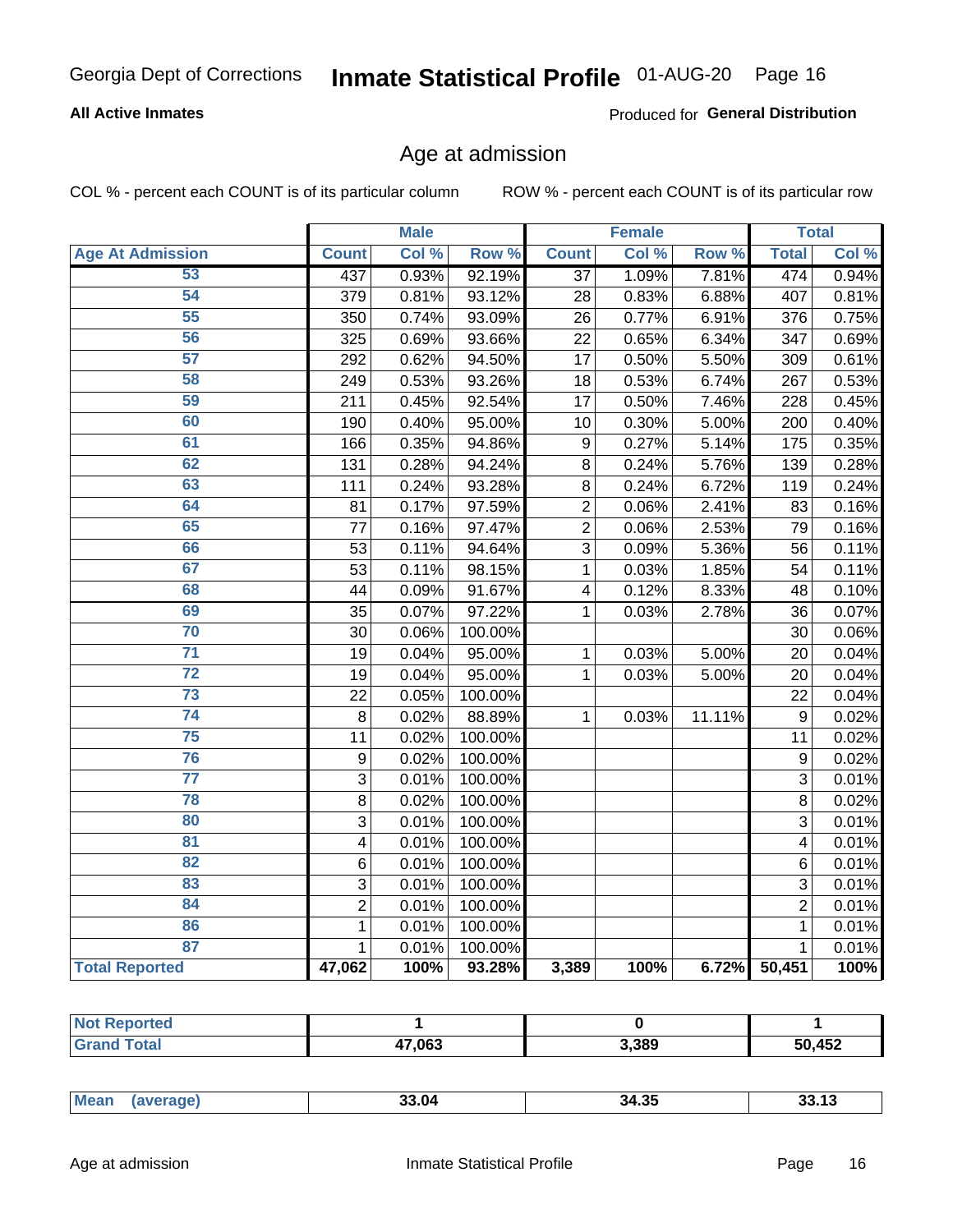**All Active Inmates** 

# Inmate Statistical Profile 01-AUG-20 Page 17

Produced for General Distribution

# Age at admission

COL % - percent each COUNT is of its particular column

|                                  | <b>Male</b> | <b>Female</b> | Total    |
|----------------------------------|-------------|---------------|----------|
| MetiRap(aniektig)                |             | 33            | 31       |
| <b>Gloaded Tomadst frequent)</b> | --          | 32            | n.<br>LL |
|                                  |             |               |          |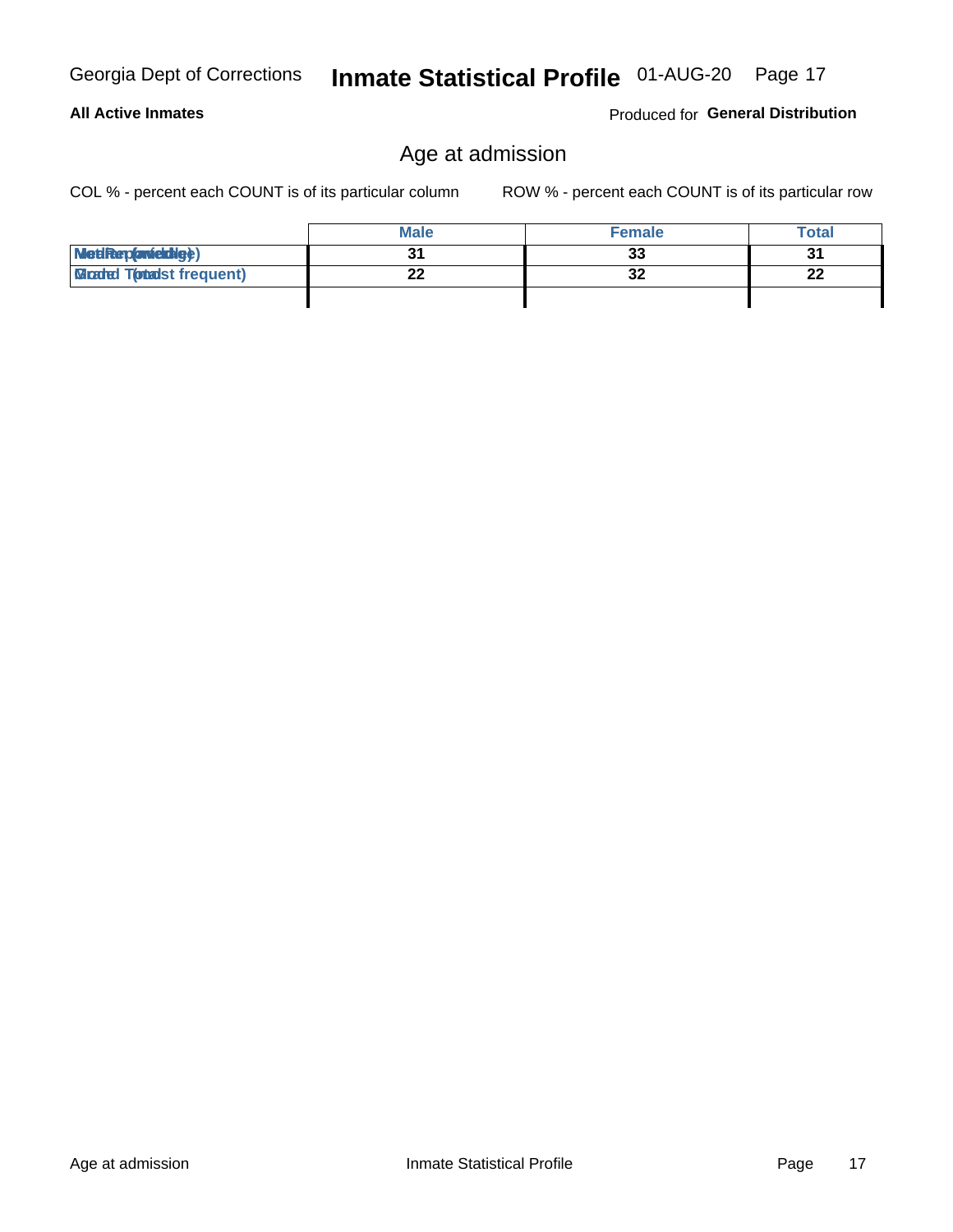# Inmate Statistical Profile 01-AUG-20 Page 20

#### **All Active Inmates**

#### Produced for General Distribution

### Height, measured at entry to prison

COL % - percent each COUNT is of its particular column

|                         |                | <b>Male</b> |         |              | <b>Female</b> |         |                | <b>Total</b> |
|-------------------------|----------------|-------------|---------|--------------|---------------|---------|----------------|--------------|
| <b>Height</b>           | <b>Count</b>   | Col %       | Row %   | <b>Count</b> | Col %         | Row %   | <b>Total</b>   | Col %        |
| $\overline{\mathbf{0}}$ | 645            | 1.37%       | 95.27%  | 32           | 0.94%         | 4.73%   | 677            | 1.34%        |
| 4'02"                   | 1              | 0.01%       | 100.00% |              |               |         | 1              | 0.01%        |
| 4'03''                  | 3              | 0.01%       | 100.00% |              |               |         | 3              | 0.01%        |
| 4'04"                   | 1              | 0.01%       | 100.00% |              |               |         | 1              | 0.01%        |
| 4'05"                   | 3              | 0.01%       | 50.00%  | 3            | 0.09%         | 50.00%  | 6              | 0.01%        |
| 4'06"                   | 1              | 0.01%       | 100.00% |              |               |         | 1              | 0.01%        |
| 4'07"                   |                |             |         | 2            | 0.06%         | 100.00% | 2              | 0.01%        |
| 4'08"                   | 6              | 0.01%       | 60.00%  | 4            | 0.12%         | 40.00%  | 10             | 0.02%        |
| 4'09"                   | $\overline{2}$ | 0.01%       | 12.50%  | 14           | 0.41%         | 87.50%  | 16             | 0.03%        |
| 4'10"                   | $\,6$          | 0.01%       | 35.29%  | 11           | 0.32%         | 64.71%  | 17             | 0.03%        |
| 4'11''                  | 20             | 0.04%       | 19.80%  | 81           | 2.39%         | 80.20%  | 101            | 0.20%        |
| 5'00''                  | 95             | 0.20%       | 45.24%  | 115          | 3.39%         | 54.76%  | 210            | 0.42%        |
| 5'01"                   | 103            | 0.22%       | 36.14%  | 182          | 5.37%         | 63.86%  | 285            | 0.56%        |
| 5'02"                   | 263            | 0.56%       | 45.98%  | 309          | 9.12%         | 54.02%  | 572            | 1.13%        |
| 5'03''                  | 381            | 0.81%       | 45.90%  | 449          | 13.25%        | 54.10%  | 830            | 1.65%        |
| 5'04"                   | 874            | 1.86%       | 64.41%  | 483          | 14.25%        | 35.59%  | 1,357          | 2.69%        |
| 5'05"                   | 1,671          | 3.55%       | 79.91%  | 420          | 12.39%        | 20.09%  | 2,091          | 4.14%        |
| 5'06''                  | 3,226          | 6.85%       | 87.90%  | 444          | 13.10%        | 12.10%  | 3,670          | 7.27%        |
| 5'07"                   | 3,764          | 8.00%       | 91.65%  | 343          | 10.12%        | 8.35%   | 4,107          | 8.14%        |
| 5'08''                  | 4,545          | 9.66%       | 95.46%  | 216          | 6.37%         | 4.54%   | 4,761          | 9.44%        |
| 5'09''                  | 5,937          | 12.62%      | 97.68%  | 141          | 4.16%         | 2.32%   | 6,078          | 12.05%       |
| 5'10''                  | 5,124          | 10.89%      | 98.44%  | 81           | 2.39%         | 1.56%   | 5,205          | 10.32%       |
| 5'11"                   | 5,580          | 11.86%      | 99.50%  | 28           | 0.83%         | 0.50%   | 5,608          | 11.12%       |
| 6'00''                  | 5,231          | 11.11%      | 99.66%  | 18           | 0.53%         | 0.34%   | 5,249          | 10.40%       |
| 6'01''                  | 3,780          | 8.03%       | 99.79%  | 8            | 0.24%         | 0.21%   | 3,788          | 7.51%        |
| 6'02"                   | 2,806          | 5.96%       | 100.00% |              |               |         | 2,806          | 5.56%        |
| 6'03''                  | 1,538          | 3.27%       | 99.74%  | 4            | 0.12%         | 0.26%   | 1,542          | 3.06%        |
| 6'04"                   | 819            | 1.74%       | 99.88%  | 1            | 0.03%         | 0.12%   | 820            | 1.63%        |
| 6'05"                   | 351            | 0.75%       | 100.00% |              |               |         | 351            | 0.70%        |
| 6'06''                  | 161            | 0.34%       | 100.00% |              |               |         | 161            | 0.32%        |
| 6'07''                  | 50             | 0.11%       | 100.00% |              |               |         | 50             | 0.10%        |
| 6'08"                   | 32             | 0.07%       | 100.00% |              |               |         | 32             | 0.06%        |
| 6'09''                  | 22             | 0.05%       | 100.00% |              |               |         | 22             | 0.04%        |
| 6'10''                  | 7              | 0.01%       | 100.00% |              |               |         | $\overline{7}$ | 0.01%        |
| 6'11''                  | 8              | 0.02%       | 100.00% |              |               |         | $\bf 8$        | 0.02%        |
| 7'00"                   | $\sqrt{5}$     | 0.01%       | 100.00% |              |               |         | 5              | 0.01%        |
| 7'02"                   | 1              | 0.01%       | 100.00% |              |               |         | 1              | 0.01%        |
| 7'03''                  | 1              | 0.01%       | 100.00% |              |               |         | 1              | 0.01%        |
| <b>Total Reported</b>   | 47,063         | 100%        | 93.28%  | 3,389        | 100%          | 6.72%   | 50,452         | 100%         |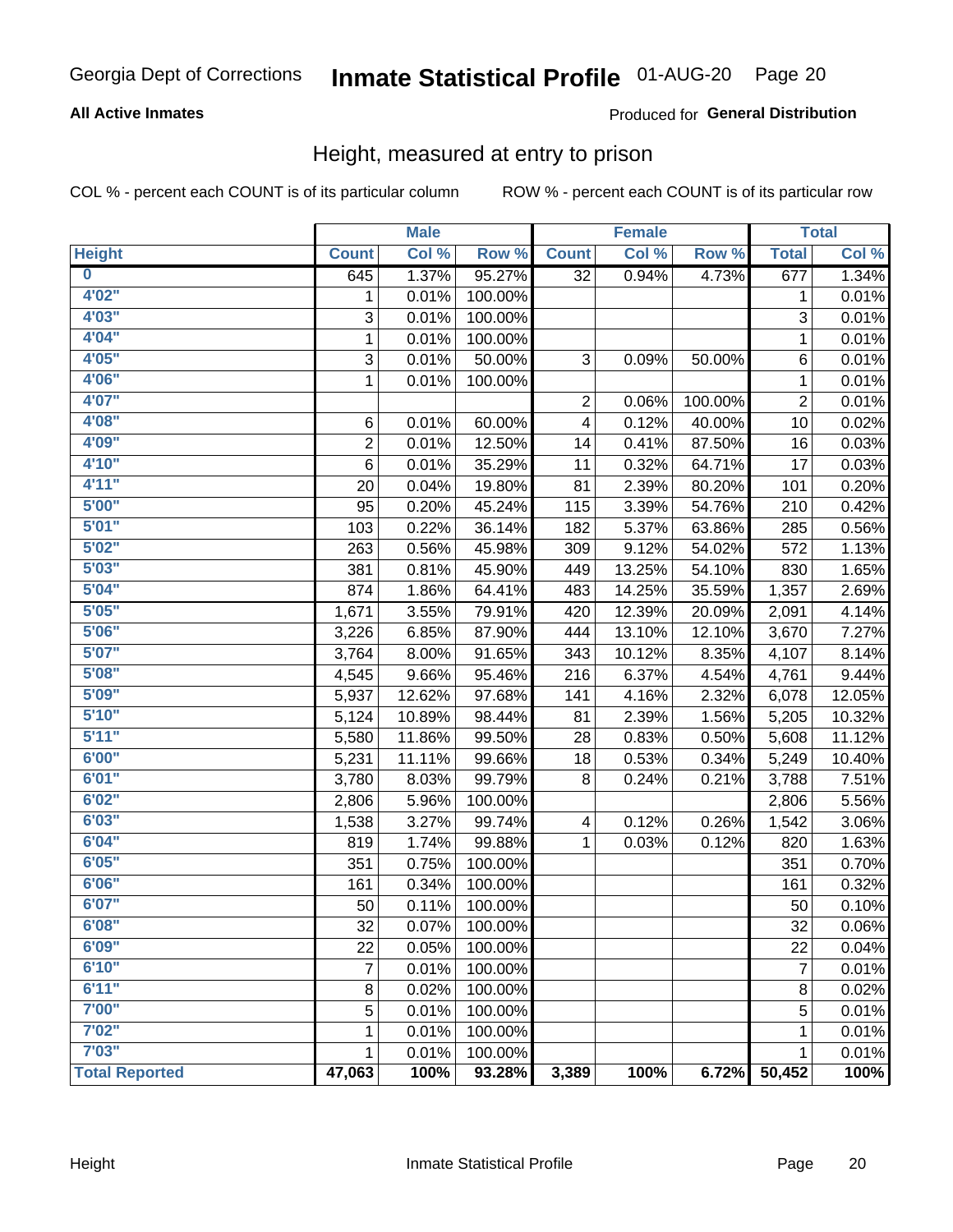# Inmate Statistical Profile 01-AUG-20 Page 21

#### **All Active Inmates**

Produced for General Distribution

### Height, measured at entry to prison

COL % - percent each COUNT is of its particular column

|                     | <b>Male</b> | Female | <b>Total</b> |
|---------------------|-------------|--------|--------------|
| <b>Not Reported</b> |             |        |              |
| <b>Grand Total</b>  | 47,063      | 3,389  | 50,452       |

| <b>Mean</b> | erage) | 5'10" | 5'05" | <b>CIA AIL</b><br>. . |
|-------------|--------|-------|-------|-----------------------|
|             |        |       |       |                       |
| <b>Mode</b> |        | 5'09" | 5'04" | 5'09"                 |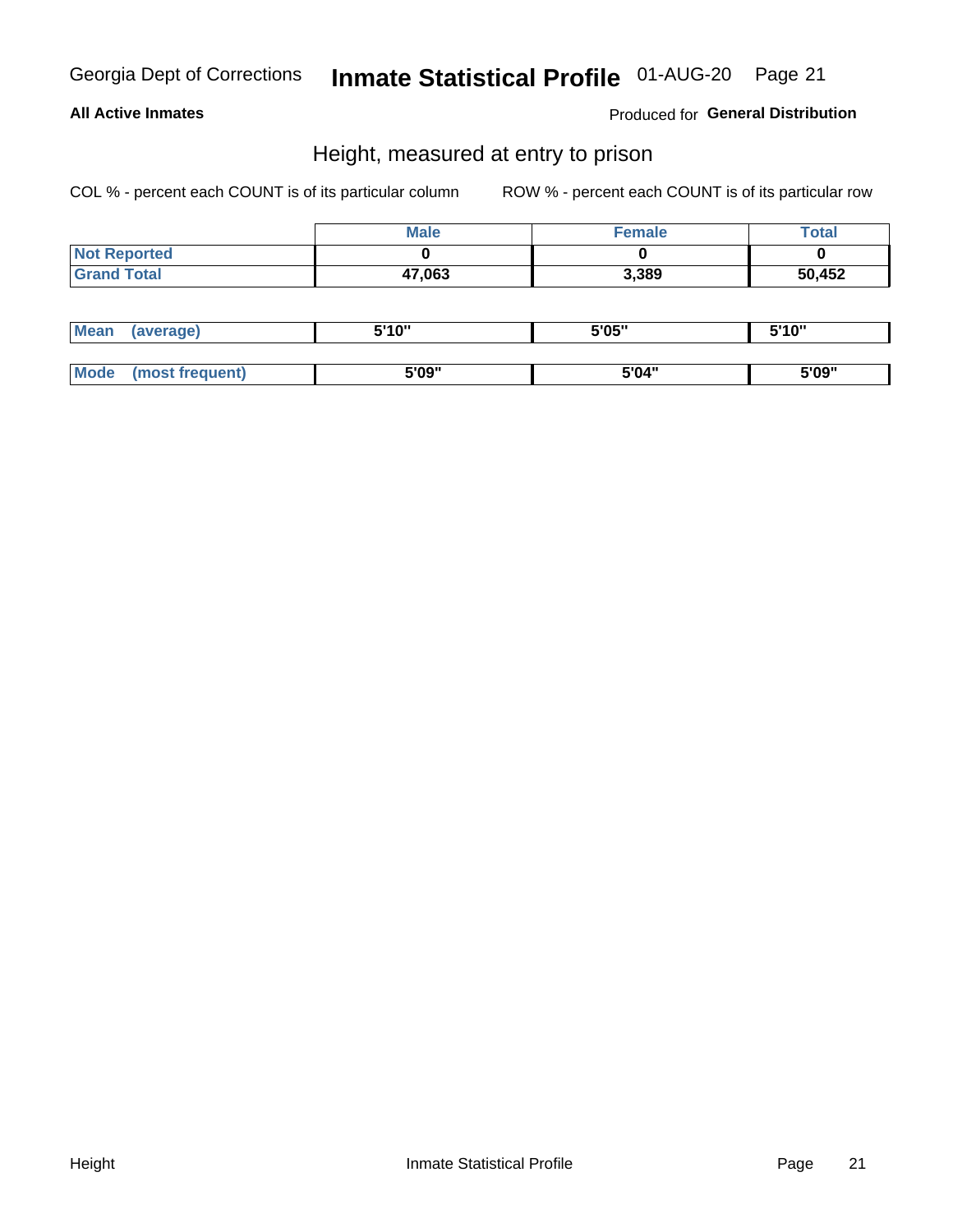#### **Inmate Statistical Profile 01-AUG-20** Page 22

**All Active Inmates** 

Produced for General Distribution

### Weight, measured at entry to prison

COL % - percent each COUNT is of its particular column

|                                |                | <b>Male</b> |         |                  | <b>Female</b>   |        |              | <b>Total</b> |
|--------------------------------|----------------|-------------|---------|------------------|-----------------|--------|--------------|--------------|
| Weight                         | <b>Count</b>   | Col %       | Row %   | <b>Count</b>     | Col %           | Row %  | <b>Total</b> | Col %        |
| <b>Under 80 pounds</b>         | 9              | 0.02%       | 100.00% |                  |                 |        | 9            | 0.02%        |
| 90 - 99 pounds                 | $\overline{2}$ | 0.01%       | 40.00%  | 3                | 0.09%           | 60.00% | 5            | 0.01%        |
| 100 - 109 pounds               | 37             | 0.08%       | 48.68%  | 39               | 1.16%           | 51.32% | 76           | 0.15%        |
| 110 - 119 pounds               | 123            | 0.26%       | 63.40%  | 71               | 2.11%           | 36.60% | 194          | 0.39%        |
| 120 - 129 pounds               | 533            | 1.15%       | 77.25%  | 157              | 4.68%           | 22.75% | 690          | 1.39%        |
| 130 - 139 pounds               | 1,584          | 3.41%       | 86.56%  | 246              | 7.33%           | 13.44% | 1,830        | 3.68%        |
| 140 - 149 pounds               | 3,169          | 6.83%       | 90.88%  | 318              | 9.47%           | 9.12%  | 3,487        | 7.00%        |
| 150 - 159 pounds               | 4,797          | 10.33%      | 92.82%  | 371              | 11.05%          | 7.18%  | 5,168        | 10.38%       |
| 160 - 169 pounds               | 6,088          | 13.11%      | 94.15%  | 378              | 11.26%          | 5.85%  | 6,466        | 12.99%       |
| 170 - 179 pounds               | 5,733          | 12.35%      | 94.12%  | 358              | 10.66%          | 5.88%  | 6,091        | 12.24%       |
| 180 - 189 pounds               | 5,969          | 12.86%      | 94.76%  | 330              | 9.83%           | 5.24%  | 6,299        | 12.65%       |
| 190 - 199 pounds               | 4,075          | 8.78%       | 95.21%  | 205              | 6.10%           | 4.79%  | 4,280        | 8.60%        |
| 200 - 209 pounds               | 3,785          | 8.15%       | 94.18%  | 234              | 6.97%           | 5.82%  | 4,019        | 8.07%        |
| 210 - 219 pounds               | 2,732          | 5.89%       | 95.56%  | 127              | 3.78%           | 4.44%  | 2,859        | 5.74%        |
| 220 - 229 pounds               | 2,300          | 4.95%       | 94.69%  | 129              | 3.84%           | 5.31%  | 2,429        | 4.88%        |
| 230 - 239 pounds               | 1,518          | 3.27%       | 93.76%  | 101              | 3.01%           | 6.24%  | 1,619        | 3.25%        |
| 240 - 249 pounds               | 1,188          | 2.56%       | 94.06%  | 75               | 2.23%           | 5.94%  | 1,263        | 2.54%        |
| 250 - 259 pounds               | 871            | 1.88%       | 93.16%  | 64               | 1.91%           | 6.84%  | 935          | 1.88%        |
| 260 - 269 pounds               | 549            | 1.18%       | 92.27%  | 46               | 1.37%           | 7.73%  | 595          | 1.20%        |
| 270 - 279 pounds               | 366            | 0.79%       | 94.09%  | 23               | 0.68%           | 5.91%  | 389          | 0.78%        |
| 280 - 289 pounds               | 323            | 0.70%       | 93.62%  | 22               | 0.66%           | 6.38%  | 345          | 0.69%        |
| 290 - 299 pounds               | 165            | 0.36%       | 92.70%  | 13               | 0.39%           | 7.30%  | 178          | 0.36%        |
| 300 - 309 pounds               | 167            | 0.36%       | 89.30%  | 20               | 0.60%           | 10.70% | 187          | 0.38%        |
| 310 - 319 pounds               | 74             | 0.16%       | 89.16%  | $\boldsymbol{9}$ | 0.27%           | 10.84% | 83           | 0.17%        |
| 320 - 329 pounds               | 79             | 0.17%       | 95.18%  | 4                | 0.12%           | 4.82%  | 83           | 0.17%        |
| 330 - 339 pounds               | 45             | 0.10%       | 90.00%  | $\sqrt{5}$       | 0.15%           | 10.00% | 50           | 0.10%        |
| 340 - 349 pounds               | 33             | 0.07%       | 94.29%  | 2                | 0.06%           | 5.71%  | 35           | 0.07%        |
| 350 - 359 pounds               | 39             | 0.08%       | 90.70%  | 4                | 0.12%           | 9.30%  | 43           | 0.09%        |
| 360 - 369 pounds               | 17             | 0.04%       | 100.00% |                  |                 |        | 17           | 0.03%        |
| 370 - 379 pounds               | 12             | 0.03%       | 100.00% |                  |                 |        | 12           | 0.02%        |
| 380 - 389 pounds               | 10             | 0.02%       | 83.33%  | $\overline{2}$   | 0.06%           | 16.67% | 12           | 0.02%        |
| 390 - 399 pounds               | 8              | 0.02%       | 88.89%  | 1                | 0.03%           | 11.11% | 9            | 0.02%        |
| 400 pounds and over            | 23             | 0.05%       | 95.83%  | 1                | 0.03%           | 4.17%  | 24           | 0.05%        |
| <b>Total Reported</b>          | 46,423         | 100%        | 93.25%  | 3,358            | 100%            | 6.75%  | 49,781       | 100.0%       |
|                                |                |             |         |                  |                 |        |              |              |
| <b>Not Reported</b>            |                | 640         |         |                  | $\overline{31}$ |        |              | 671          |
| <b>Grand Total</b>             |                | 47,063      |         |                  | 3,389           |        |              | 50,452       |
| <b>Mean</b><br>(average)       |                | 185         |         |                  | 177             |        |              | 185          |
| <b>Median (middle)</b>         |                | 180         |         |                  | 170             |        |              | 180          |
| <b>Mode</b><br>(most frequent) |                | 180         |         |                  | 160             |        |              | 160          |
|                                |                |             |         |                  |                 |        |              |              |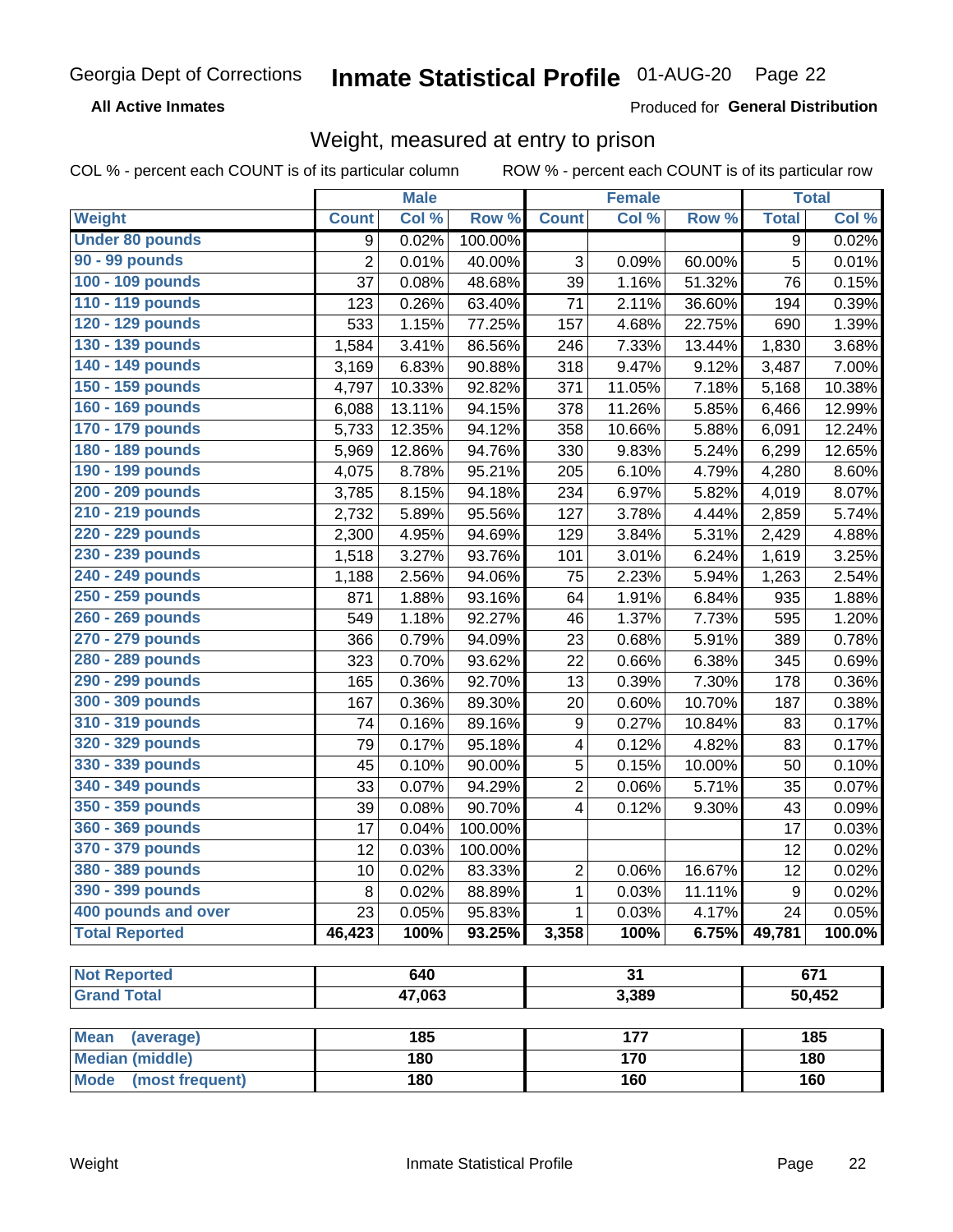# Inmate Statistical Profile 01-AUG-20 Page 23

**All Active Inmates** 

#### Produced for General Distribution

### Veterans validated by Veteran's Administration

COL % - percent each COUNT is of its particular column

|                          |              | <b>Male</b> |         |                    | <b>Female</b> |       |              | <b>Total</b> |
|--------------------------|--------------|-------------|---------|--------------------|---------------|-------|--------------|--------------|
| <b>Military service</b>  | <b>Count</b> | Col %       |         | <b>Row % Count</b> | Col %         | Row % | <b>Total</b> | Col %        |
| <b>Others</b><br>0       | 740          | 29.07%      | 97.11%  | 22                 | 43.14%        | 2.89% | 762          | 29.34%       |
| <b>Air Force</b>         | 1,059        | 41.59%      | 98.06%  | 21                 | 41.18%        | 1.94% | 1,080        | 41.59%       |
| 2<br><b>Army</b>         | 147          | 5.77%       | 98.66%  | 2                  | 3.92%         | 1.34% | 149          | 5.74%        |
| <b>Navy</b><br>3         | 335          | 13.16%      | 99.11%  | 3                  | 5.88%         | .89%  | 338          | 13.02%       |
| <b>Marines</b><br>4      | 16           | .63%        | 100.00% |                    |               |       | 16           | .62%         |
| <b>Coast Guard</b><br>5. | 249          | 9.78%       | 98.81%  | 3                  | 5.88%         | 1.19% | 252          | 9.70%        |
| <b>Total Reported</b>    | 2,546        | 100%        | 98.04%  | 51                 | 100%          | 1.96% | 2,597        | 100%         |

| <b>Not</b><br>ported | 1 <i>8</i> E47<br>44,51. | 3,338 | 17,855 |
|----------------------|--------------------------|-------|--------|
| <b>Total</b>         | 47,063                   | 3,389 | 50,452 |

|  |  | <b>Mode (most frequent)</b> | <b>Force</b><br>Aır | วthers | orce |
|--|--|-----------------------------|---------------------|--------|------|
|--|--|-----------------------------|---------------------|--------|------|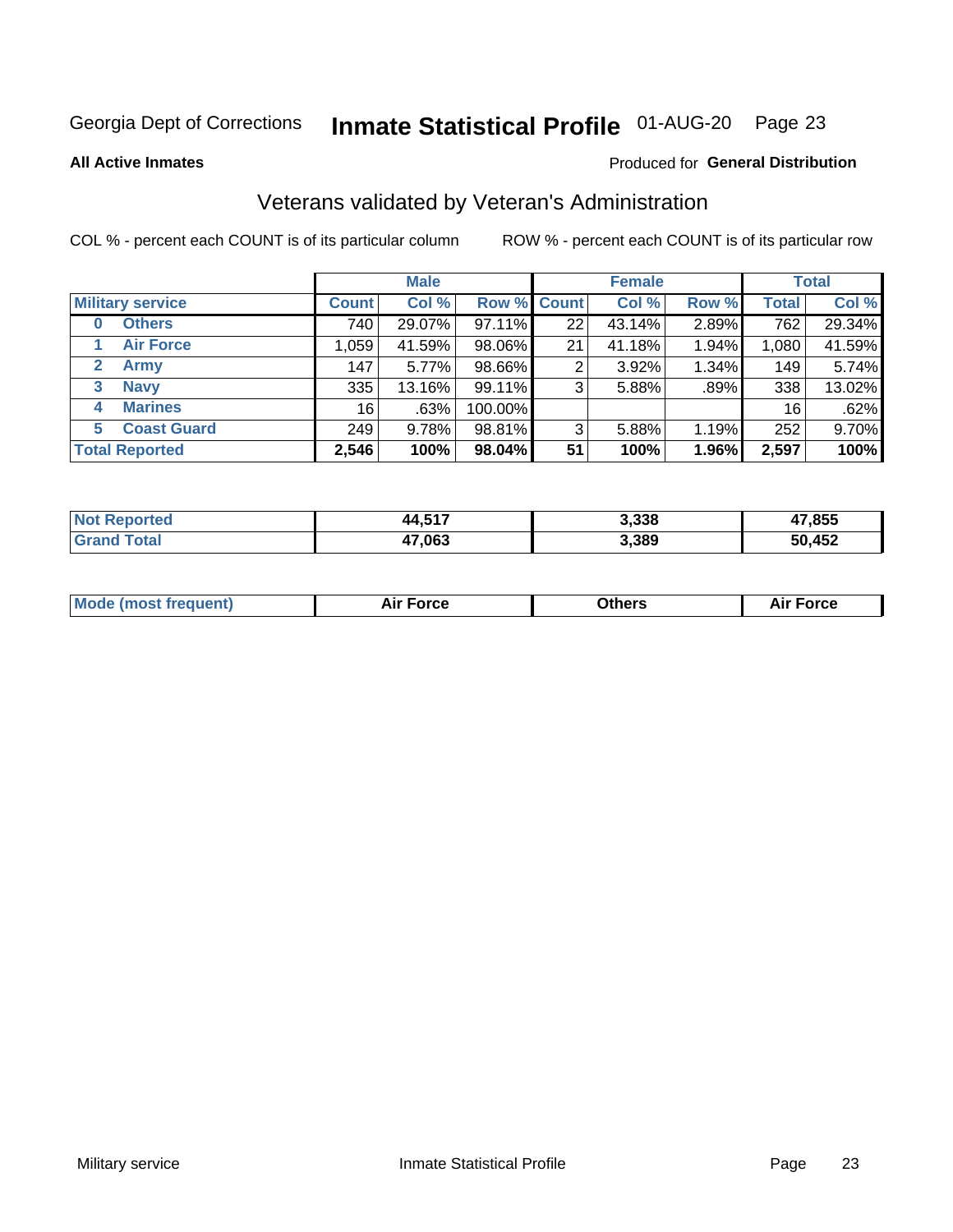# Inmate Statistical Profile 01-AUG-20 Page 24

**All Active Inmates** 

#### Produced for General Distribution

### Type of admission to prison

COL % - percent each COUNT is of its particular column

|    |                                  |              | <b>Male</b> |                    |       | <b>Female</b> |       |              | <b>Total</b> |
|----|----------------------------------|--------------|-------------|--------------------|-------|---------------|-------|--------------|--------------|
|    | <b>Type of Admission</b>         | <b>Count</b> | Col %       | <b>Row % Count</b> |       | Col %         | Row % | <b>Total</b> | Col %        |
| 16 | <b>Population Redistribution</b> | 3            | .01%        | 100.00%            |       |               |       | 3            | .01%         |
| 27 | <b>Boot Camp Plus</b>            |              | .01%        | 100.00%            |       |               |       |              | $.01\%$      |
| 28 | <b>Initial Assignment</b>        |              | .01%        | 100.00%            |       |               |       |              | .01%         |
| 52 | <b>New Sentence</b>              | 37,823       | 80.38%      | 93.05% 2,825       |       | 83.36%        | 6.95% | 40,648       | 80.58%       |
| 53 | <b>Probation Rev Partial</b>     | 1,954        | 4.15%       | 93.72%             | 131   | 3.87%         | 6.28% | 2,085        | 4.13%        |
| 54 | <b>Probation Rev Remainder</b>   | 3,038        | 6.46%       | 92.54%             | 245   | 7.23%         | 7.46% | 3,283        | 6.51%        |
| 55 | <b>Parole Rev New Sentence</b>   | 2,641        | 5.61%       | 95.41%             | 127   | 3.75%         | 4.59% | 2,768        | 5.49%        |
| 56 | <b>Parole Rev No New</b>         | 1,527        | 3.25%       | 96.22%             | 60    | 1.77%         | 3.78% | 1,587        | 3.15%        |
|    | <b>Sentence</b>                  |              |             |                    |       |               |       |              |              |
| 57 | <b>Released In Error</b>         | 10           | .02%        | 90.91%             | 1     | .03%          | 9.09% | 11           | .02%         |
| 65 | <b>Return Appeal/Bond</b>        | 2            | .01%        | 100.00%            |       |               |       | 2            | .01%         |
| 67 | <b>Admit Fm Other Cust</b>       | 3            | .01%        | 100.00%            |       |               |       | 3            | .01%         |
| 69 | <b>New Sent/Par Rev Pnd</b>      | 2            | .01%        | 100.00%            |       |               |       | 2            | .01%         |
| 70 | <b>Life W/O Parole</b>           | 14           | .03%        | 100.00%            |       |               |       | 14           | .03%         |
| 72 | <b>Par Rev/Rsn Unknown</b>       | 23           | .05%        | 100.00%            |       |               |       | 23           | .05%         |
| 76 | <b>Par Rev/Revoc Center</b>      |              | .01%        | 100.00%            |       |               |       |              | .01%         |
| 82 | <b>Unknown</b>                   | 5            | .01%        | 100.00%            |       |               |       | 5            | .01%         |
|    | <b>Total Reported</b>            | 47,054       | 100%        | 93.28%             | 3,389 | 100%          | 6.72% | 50,443       | 100%         |

| <b>Not Reported</b> |        |       |        |
|---------------------|--------|-------|--------|
| Total<br>Grar       | 47,063 | 3,389 | 50,452 |

| <b>Mode (most frequent)</b> | <b>New Sentence</b> | <b>New Sentence</b> | <b>New Sentence</b> |
|-----------------------------|---------------------|---------------------|---------------------|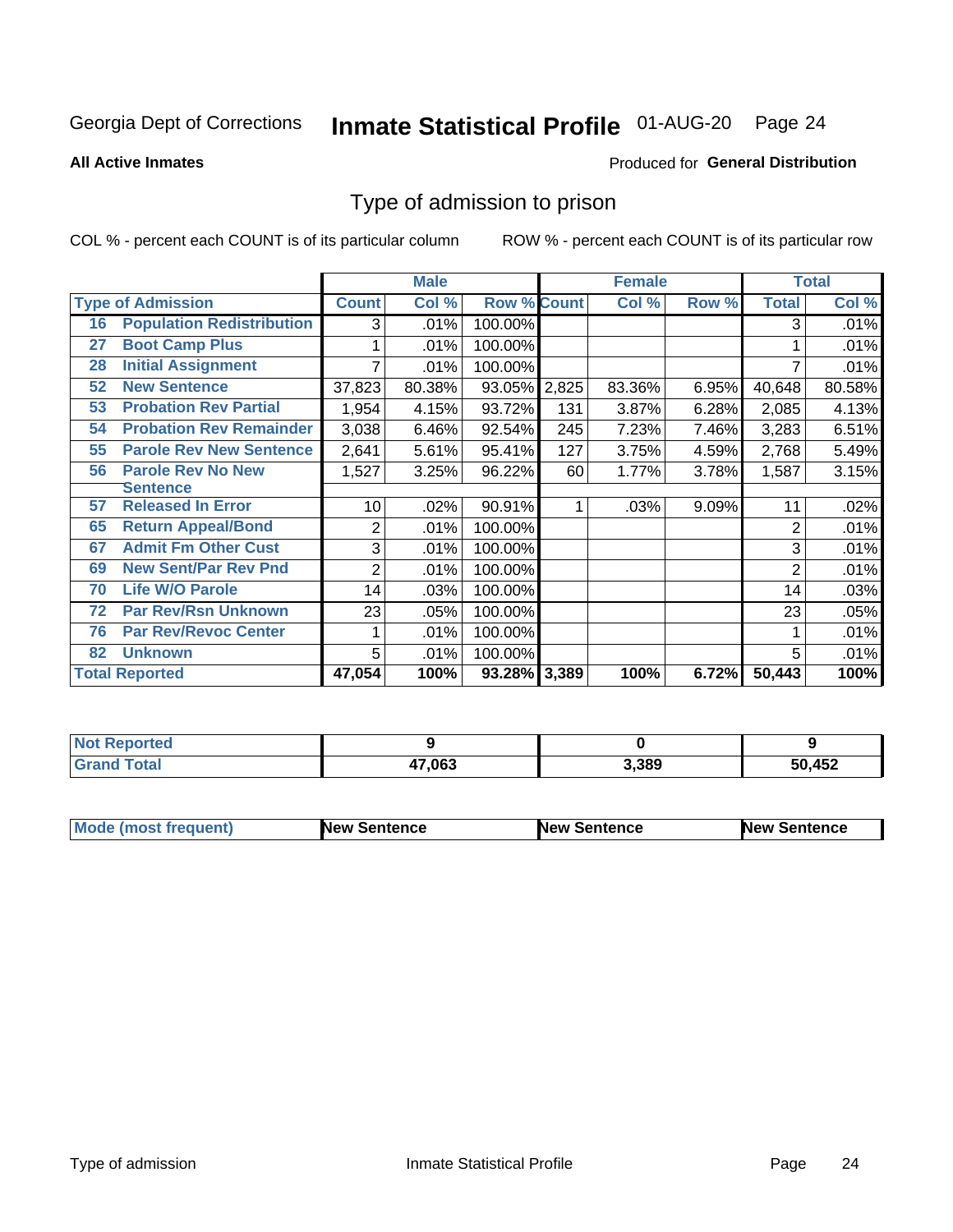# Inmate Statistical Profile 01-AUG-20 Page 25

**All Active Inmates** 

#### Produced for General Distribution

# Current / last supervision level

COL % - percent each COUNT is of its particular column

|                        |              | <b>Male</b> |                    |       | <b>Female</b> |          |        | <b>Total</b> |
|------------------------|--------------|-------------|--------------------|-------|---------------|----------|--------|--------------|
| <b>Security Status</b> | <b>Count</b> | Col %       | <b>Row % Count</b> |       | Col %         | Row %    | Total  | Col %        |
| 3 Minimum              | 3.158        | $6.71\%$    | 71.55%             | 1,256 | 37.07%        | 28.45%   | 4.414  | $8.75\%$     |
| 4 Medium               | 33.579       | 71.36%      | 94.51%             | 1,951 | 57.59%        | $5.49\%$ | 35,530 | 70.44%       |
| 5 Close                | 10.318       | 21.93%      | 98.28%             | 181   | 5.34%         | 1.72%    | 10,499 | 20.81%       |
| <b>Total Reported</b>  | 47,055       | 100%        | 93.28%             | 3,388 | 100%          | 6.72%    | 50,443 | 100%         |

| <b>Still being diagnosed</b> |        |       |        |
|------------------------------|--------|-------|--------|
| <b>Not Reported</b>          |        |       |        |
| <b>Grand Total</b>           | 47,063 | 3,389 | 50,452 |

| M | M | . . |
|---|---|-----|
|   |   |     |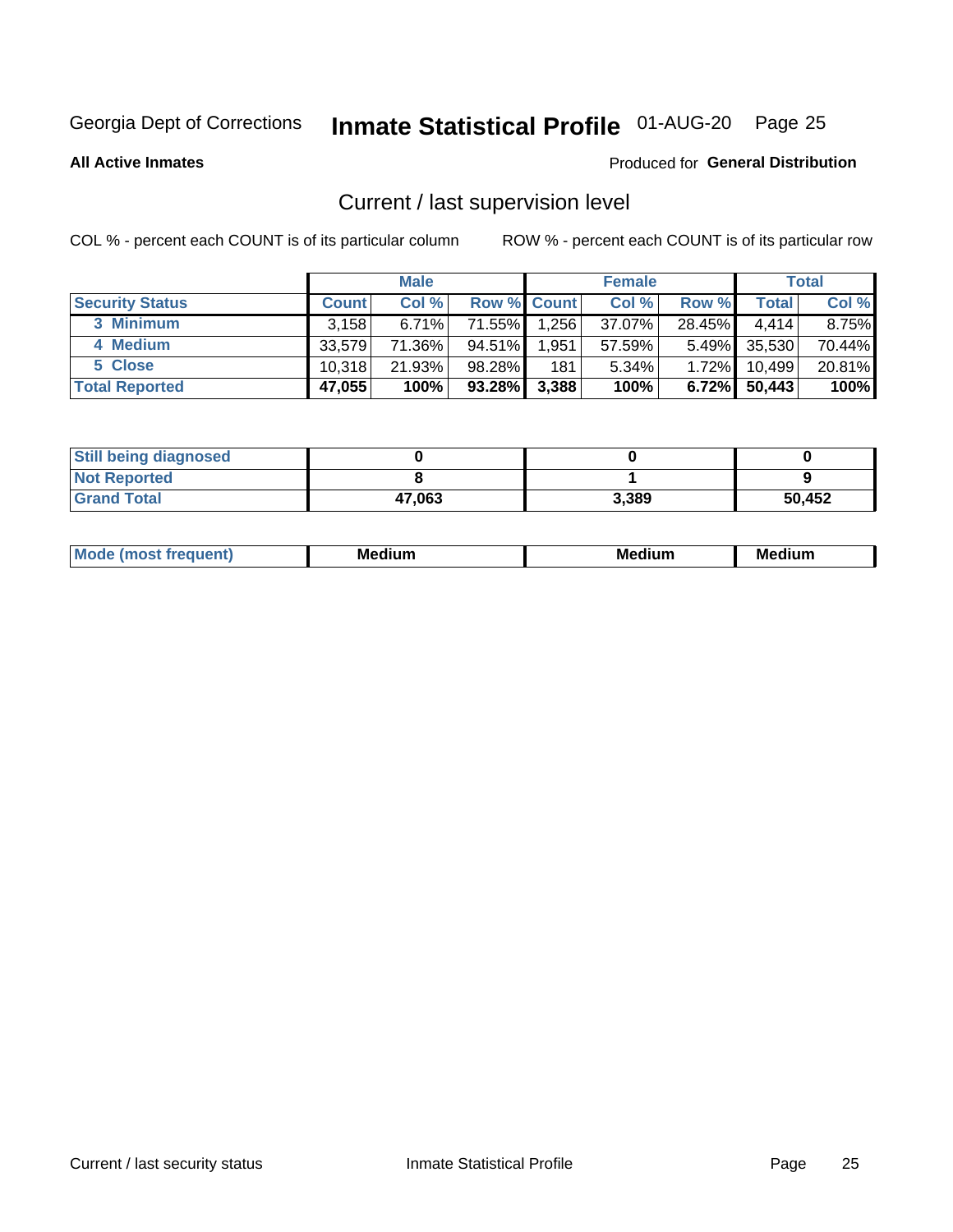# Inmate Statistical Profile 01-AUG-20 Page 26

**All Active Inmates** 

#### Produced for General Distribution

# Current / last type of institution

COL % - percent each COUNT is of its particular column

|                            |                | <b>Male</b> |             |       | <b>Female</b> |        |              | <b>Total</b> |
|----------------------------|----------------|-------------|-------------|-------|---------------|--------|--------------|--------------|
| <b>Type of Institution</b> | <b>Count</b>   | Col %       | Row % Count |       | Col %         | Row %  | <b>Total</b> | Col %        |
| <b>County Ci</b>           | 4,372          | $9.36\%$    | 99.98%      |       | $.03\%$       | .02%   | 4,373        | 8.73%        |
| <b>State Prison</b>        | 33,595         | 71.89%      | 91.42%      | 3,151 | 93.00%        | 8.58%  | 36,746       | 73.32%       |
| <b>Transitional Center</b> | 1,335          | 2.86%       | 85.03%      | 235   | 6.94%         | 14.97% | 1,570        | 3.13%        |
| <b>Private Prison</b>      | 7,420          | 15.88%      | 100.00%     |       |               |        | 7,420        | 14.80%       |
| <b>County Jail</b>         | 6              | $.01\%$     | 100.00%     |       |               |        | 6            | .01%         |
| <b>State Hospital</b>      | 3 <sup>1</sup> | $.01\%$     | 75.00%      |       | $.03\%$       | 25.00% |              | .01%         |
| <b>Total Reported</b>      | 46,731         | 100%        | 93.24%      | 3,388 | 100%          | 6.76%  | 50,119       | 100%         |

| <b>rted</b> |        |       |               |
|-------------|--------|-------|---------------|
|             | AG 731 | 3,388 | EN 440<br>. . |

|  | <b>Mode (most frequent)</b> | State Prison | <b>State Prison</b> | <b>State Prisonl</b> |
|--|-----------------------------|--------------|---------------------|----------------------|
|--|-----------------------------|--------------|---------------------|----------------------|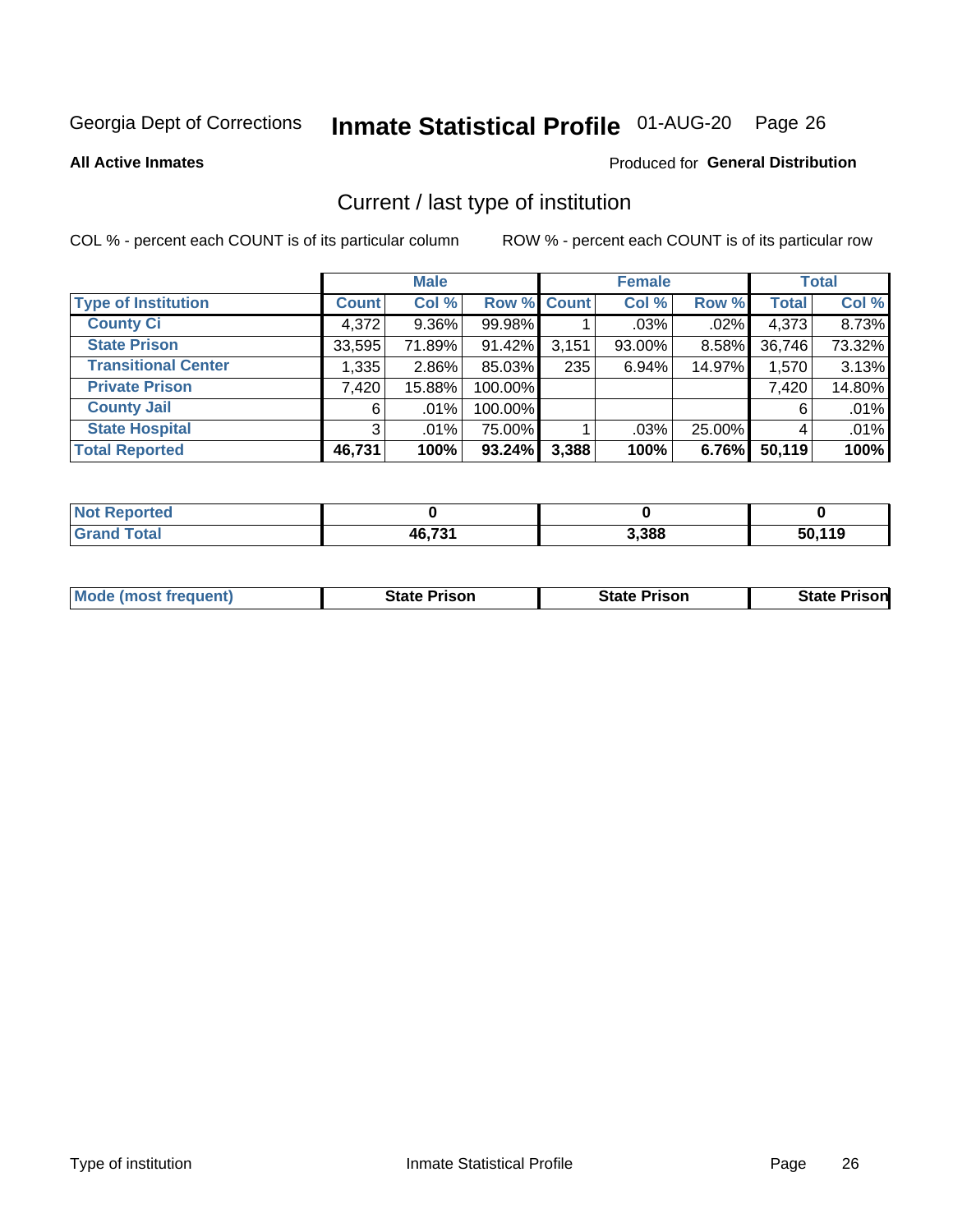# Inmate Statistical Profile 01-AUG-20 Page 27

#### **All Active Inmates**

#### Produced for General Distribution

### Institution type - transitional centers

COL % - percent each COUNT is of its particular column

|                                          |              | <b>Male</b> |         |                | <b>Female</b> |         |              | <b>Total</b> |
|------------------------------------------|--------------|-------------|---------|----------------|---------------|---------|--------------|--------------|
| <b>Institution Type - Trans. Centers</b> | <b>Count</b> | Col %       | Row %   | <b>Count</b>   | Col %         | Row %   | <b>Total</b> | Col %        |
| <b>Albany Tc</b>                         | 2            | .15%        | 100.00% |                |               |         | 2            | .13%         |
| <b>Arrendale Tc</b>                      |              |             |         | 78             | 33.19%        | 100.00% | 78           | 4.97%        |
| <b>Atlanta Tc</b>                        | 202          | 15.13%      | 100.00% |                |               |         | 202          | 12.87%       |
| <b>Augusta Tc</b>                        | 138          | 10.34%      | 100.00% |                |               |         | 138          | 8.79%        |
| <b>Bacon Tc</b>                          | 35           | 2.62%       | 100.00% |                |               |         | 35           | 2.23%        |
| <b>Charles D. Hudson Tc</b>              | 139          | 10.41%      | 100.00% |                |               |         | 139          | 8.85%        |
| <b>Clayton Tc</b>                        | 210          | 15.73%      | 100.00% |                |               |         | 210          | 13.38%       |
| <b>Coastal Tc</b>                        |              | .07%        | 100.00% |                |               |         |              | .06%         |
| <b>Columbus Tc</b>                       | 36           | 2.70%       | 100.00% |                |               |         | 36           | 2.29%        |
| <b>Macon Tc</b>                          | 146          | 10.94%      | 100.00% |                |               |         | 146          | 9.30%        |
| <b>Macon Womens Tc</b>                   |              |             |         | $\overline{2}$ | .85%          | 100.00% | 2            | .13%         |
| <b>Metro Tc</b>                          |              |             |         | 155            | 65.96%        | 100.00% | 155          | 9.87%        |
| <b>Phillips Tc</b>                       | 158          | 11.84%      | 100.00% |                |               |         | 158          | 10.06%       |
| <b>Savannah Mens Tc</b>                  |              | .07%        | 100.00% |                |               |         |              | .06%         |
| <b>Smith Tc</b>                          | 137          | 10.26%      | 100.00% |                |               |         | 137          | 8.73%        |
| <b>Valdosta Tc</b>                       | 130          | 9.74%       | 100.00% |                |               |         | 130          | 8.28%        |
| <b>Total Reported</b>                    | 1,335        | 100%        | 85.03%  | 235            | 100%          | 14.97%  | 1,570        | 100%         |

| <b>Reported</b> |      |     |            |
|-----------------|------|-----|------------|
| <b>Total</b>    | .335 | 235 | EZO<br>57U |

| Mode (most frequent) | <b>Clayton Tc</b> | <b>Metro Tc</b> | <b>Clayton Tc</b> |
|----------------------|-------------------|-----------------|-------------------|
|                      |                   |                 |                   |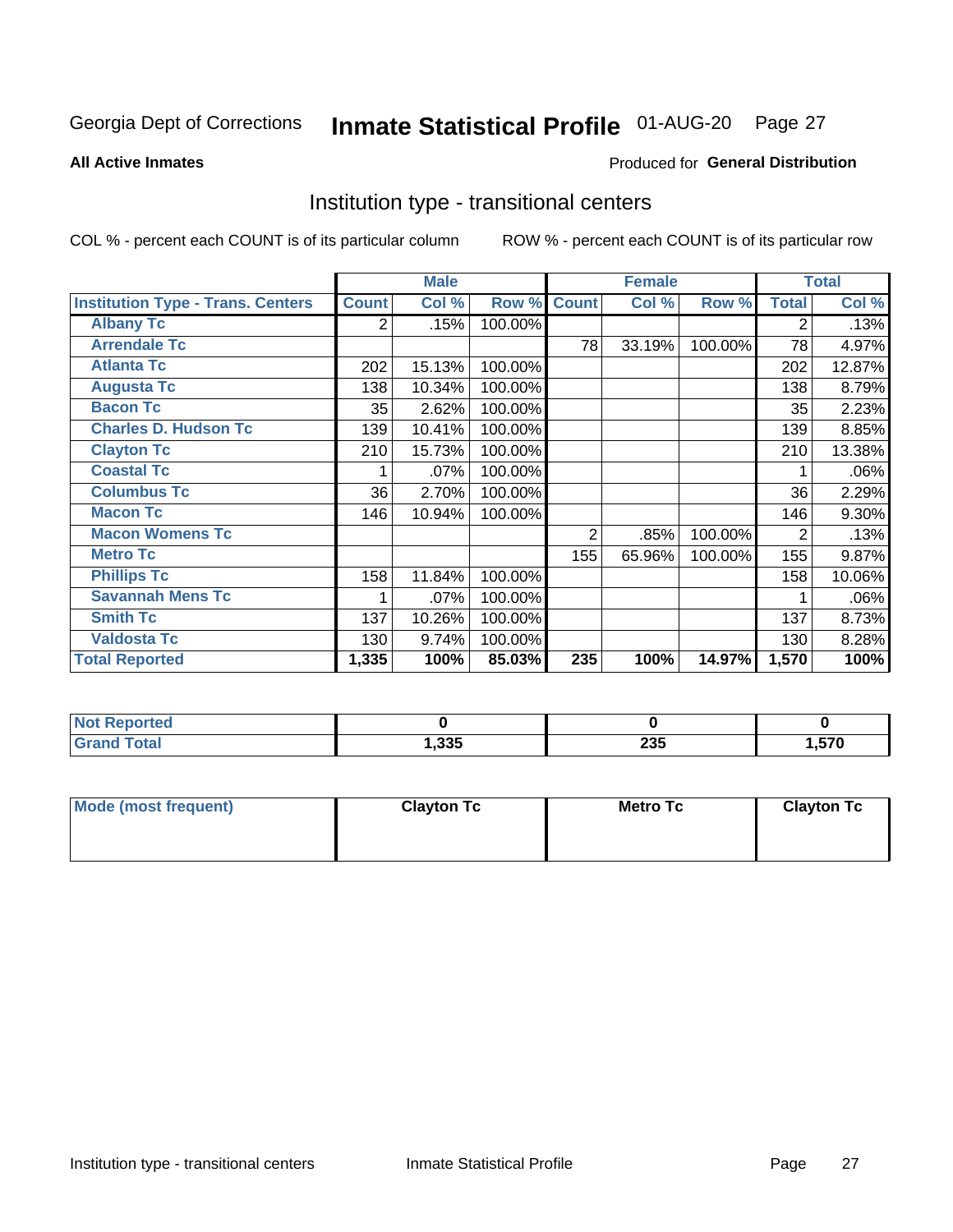# Inmate Statistical Profile 01-AUG-20 Page 28

#### **All Active Inmates**

#### Produced for General Distribution

### Institution type - county prisons

COL % - percent each COUNT is of its particular column

|                                          |                | <b>Male</b> |         |              | <b>Female</b> |       |                | <b>Total</b> |
|------------------------------------------|----------------|-------------|---------|--------------|---------------|-------|----------------|--------------|
| <b>Institution Type - County Prisons</b> | <b>Count</b>   | Col %       | Row %   | <b>Count</b> | Col %         | Row % | <b>Total</b>   | Col %        |
| <b>Adoc</b>                              | $\overline{7}$ | .16%        | 100.00% |              |               |       | $\overline{7}$ | .16%         |
| <b>Baldwin County Ci</b>                 | 1              | .02%        | 100.00% |              |               |       | 1              | .02%         |
| <b>Bulloch County Ci</b>                 | 132            | 3.02%       | 100.00% |              |               |       | 132            | 3.02%        |
| <b>Calhoun County Ci</b>                 | 1              | .02%        | 100.00% |              |               |       | 1              | .02%         |
| <b>Carroll County Ci</b>                 | 222            | 5.08%       | 100.00% |              |               |       | 222            | 5.08%        |
| <b>Chattooga County Ci</b>               | 1              | .02%        | 100.00% |              |               |       | 1              | .02%         |
| <b>Clarke County Ci</b>                  | 137            | 3.13%       | 100.00% |              |               |       | 137            | 3.13%        |
| <b>Clayton County Ci</b>                 | 204            | 4.67%       | 100.00% |              |               |       | 204            | 4.66%        |
| <b>Colquitt County Ci</b>                | 176            | 4.03%       | 100.00% |              |               |       | 176            | 4.02%        |
| <b>Coweta County Ci</b>                  | 187            | 4.28%       | 100.00% |              |               |       | 187            | 4.28%        |
| <b>Decatur County Ci</b>                 | 160            | 3.66%       | 100.00% |              |               |       | 160            | 3.66%        |
| <b>Effingham County Ci</b>               | 184            | 4.21%       | 100.00% |              |               |       | 184            | 4.21%        |
| <b>Floyd County Ci</b>                   | 412            | 9.42%       | 100.00% |              |               |       | 412            | 9.42%        |
| <b>Fulton County Ci</b>                  | 7              | .16%        | 100.00% |              |               |       | 7              | .16%         |
| <b>Gilmer County Ci</b>                  | $\overline{2}$ | .05%        | 100.00% |              |               |       | $\overline{2}$ | .05%         |
| <b>Grady County Ci</b>                   | $\overline{2}$ | .05%        | 100.00% |              |               |       | $\overline{2}$ | .05%         |
| <b>Gwinnett County Ci</b>                | 158            | 3.61%       | 100.00% |              |               |       | 158            | 3.61%        |
| <b>Hall County Ci</b>                    | 179            | 4.09%       | 100.00% |              |               |       | 179            | 4.09%        |
| <b>Hancock County Ci</b>                 | 1              | .02%        | 100.00% |              |               |       | 1              | .02%         |
| <b>Harris County Ci</b>                  | 140            | 3.20%       | 100.00% |              |               |       | 140            | 3.20%        |
| <b>Hart County Ci</b>                    | 4              | .09%        | 100.00% |              |               |       | 4              | .09%         |
| <b>Henry County Ci</b>                   | 1              | .02%        | 100.00% |              |               |       | 1              | .02%         |
| <b>Jackson County Ci</b>                 | 141            | 3.23%       | 100.00% |              |               |       | 141            | 3.22%        |
| <b>Jefferson County Ci</b>               | 177            | 4.05%       | 100.00% |              |               |       | 177            | 4.05%        |
| <b>Meriwether County Ci</b>              | 2              | .05%        | 100.00% |              |               |       | 2              | .05%         |
| <b>Miller County Ci</b>                  | 1              | .02%        | 100.00% |              |               |       | 1              | .02%         |
| <b>Mitchell County Ci</b>                | 129            | 2.95%       | 100.00% |              |               |       | 129            | 2.95%        |
| <b>Morgan County Ci</b>                  | 1              | .02%        | 100.00% |              |               |       | 1              | .02%         |
| <b>Muscogee County Ci</b>                | 474            | 10.84%      | 100.00% |              |               |       | 474            | 10.84%       |
| <b>Richmond County Ci</b>                | 203            | 4.64%       | 100.00% |              |               |       | 203            | 4.64%        |
| <b>Screven County Ci</b>                 | 137            | 3.13%       | 100.00% |              |               |       | 137            | 3.13%        |
| <b>Spalding County Ci</b>                | 336            | 7.69%       | 100.00% |              |               |       | 336            | 7.68%        |
| <b>Stewart County Ci</b>                 | $\overline{2}$ | .05%        | 100.00% |              |               |       | $\overline{2}$ | .05%         |
| <b>Sumter County Ci</b>                  | 301            | 6.88%       | 100.00% |              |               |       | 301            | 6.88%        |
| <b>Terrell County Ci</b>                 | 133            | 3.04%       | 100.00% |              |               |       | 133            | 3.04%        |
| <b>Thomas County Ci</b>                  | 5              | .11%        | 100.00% |              |               |       | 5              | .11%         |
| <b>Tift County Ci</b>                    | 3              | .07%        | 100.00% |              |               |       | 3              | .07%         |
| <b>Upson County Ci</b>                   | $\mathbf{1}$   | .02%        | 100.00% |              |               |       | 1              | .02%         |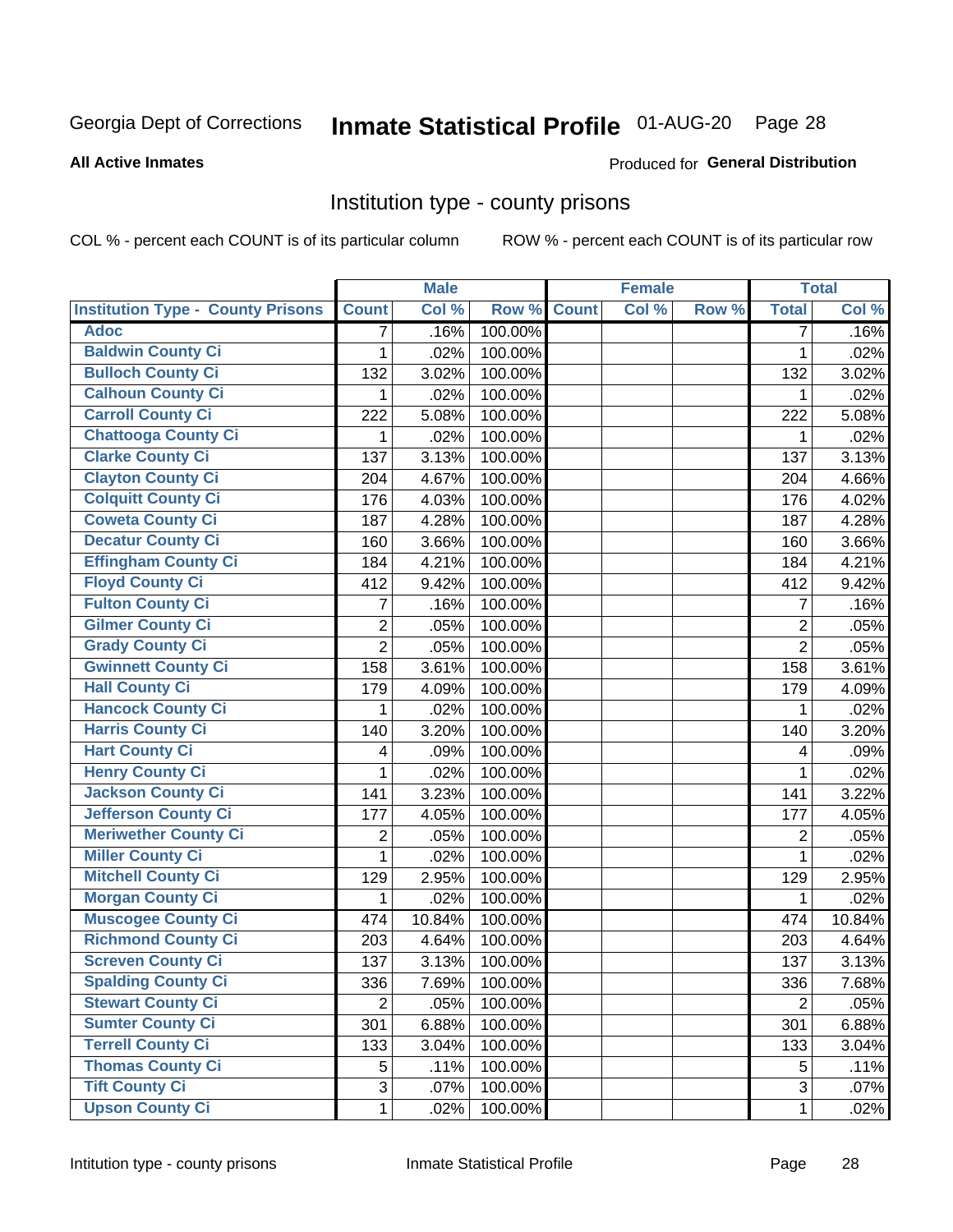# Inmate Statistical Profile 01-AUG-20 Page 29

**All Active Inmates** 

### Produced for General Distribution

### Institution type - county prisons

COL % - percent each COUNT is of its particular column

|                                          |              | <b>Male</b> |                    | <b>Female</b> |         |       | <b>Total</b> |
|------------------------------------------|--------------|-------------|--------------------|---------------|---------|-------|--------------|
| <b>Institution Type - County Prisons</b> | <b>Count</b> | Col%        | <b>Row % Count</b> | Col%          | Row %   | Total | Col %        |
| <b>Walker County Ci</b>                  | 4            | $.09\%$     | 100.00%            |               |         |       | .09%         |
| <b>Walton County Ci</b>                  | ◠            | $.05\%$     | 100.00%            |               |         |       | .05%         |
| <b>Wilkes County Ci</b>                  | ◠            | $.05\%$     | 100.00%            |               |         |       | .05%         |
| <b>Womens Ci</b>                         |              |             |                    | $ 100.00\% $  | 100.00% |       | .02%         |
| <b>Total Reported</b>                    | 4,372        | 100%        | 99.98%             | 100%          | $.02\%$ | 4,373 | 100%         |

| portea<br>N. |      |        |
|--------------|------|--------|
| $\sim$       | -220 | $\sim$ |
|              | $ -$ | נ וכ   |

| Mode (most frequent) | <b>Muscogee County Ci</b> | <b>Womens CilMuscogee County</b> |
|----------------------|---------------------------|----------------------------------|
|                      |                           |                                  |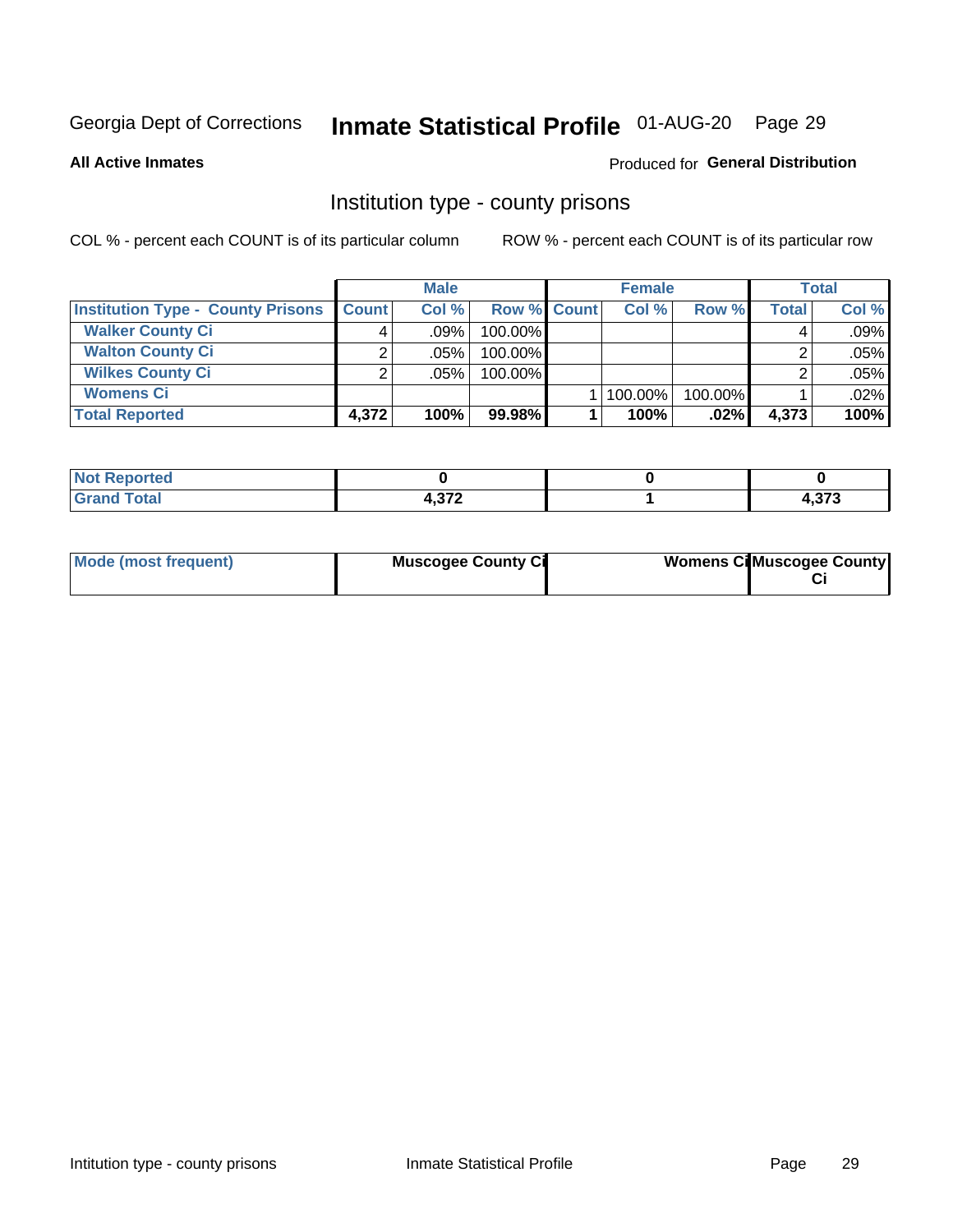# Inmate Statistical Profile 01-AUG-20 Page 30

#### **All Active Inmates**

#### Produced for General Distribution

### Institution type - state prisons

COL % - percent each COUNT is of its particular column

|                                         |              | <b>Male</b> |         |                | <b>Female</b> |         | <b>Total</b> |       |
|-----------------------------------------|--------------|-------------|---------|----------------|---------------|---------|--------------|-------|
| <b>Institution Type - State Prisons</b> | <b>Count</b> | Col %       | Row %   | <b>Count</b>   | Col %         | Row %   | <b>Total</b> | Col % |
| <b>Arrendale State Prison</b>           |              |             |         | 1,299          | 41.23%        | 100.00% | 1,299        | 3.54% |
| <b>Augusta State Med. Prison</b>        | 1,155        | 3.44%       | 100.00% |                |               |         | 1,155        | 3.14% |
| <b>Autry State Prison</b>               | 1,189        | 3.54%       | 100.00% |                |               |         | 1,189        | 3.24% |
| <b>Baldwin State Prison</b>             | 895          | 2.66%       | 100.00% |                |               |         | 895          | 2.44% |
| <b>Burruss Correctional Training</b>    | 699          | 2.08%       | 100.00% |                |               |         | 699          | 1.90% |
| <b>Ctr</b>                              |              |             |         |                |               |         |              |       |
| <b>Calhoun State Prison</b>             | 1,559        | 4.64%       | 100.00% |                |               |         | 1,559        | 4.24% |
| <b>Central State Prison</b>             | 1,121        | 3.34%       | 100.00% |                |               |         | 1,121        | 3.05% |
| <b>Chatham State Prison</b>             | 5            | .01%        | 100.00% |                |               |         | 5            | .01%  |
| <b>Coastal State Prison</b>             | 1,367        | 4.07%       | 100.00% |                |               |         | 1,367        | 3.72% |
| <b>Dodge State Prison</b>               | 1,183        | 3.52%       | 100.00% |                |               |         | 1,183        | 3.22% |
| <b>Dooly State Prison</b>               | 1,608        | 4.79%       | 100.00% |                |               |         | 1,608        | 4.38% |
| <b>Emanuel Womens Facility</b>          |              |             |         | 353            | 11.20%        | 100.00% | 353          | .96%  |
| <b>Ga Diag Class Prison</b>             | 3,177        | 9.46%       | 100.00% |                |               |         | 3,177        | 8.65% |
| <b>Ga State Prison</b>                  | 1,446        | 4.30%       | 100.00% |                |               |         | 1,446        | 3.94% |
| <b>Hancock State Prison</b>             | 1,120        | 3.33%       | 100.00% |                |               |         | 1,120        | 3.05% |
| <b>Hays State Prison</b>                | 1,040        | 3.10%       | 100.00% |                |               |         | 1,040        | 2.83% |
| <b>Helms Facility</b>                   | 10           | .03%        | 58.82%  | $\overline{7}$ | .22%          | 41.18%  | 17           | .05%  |
| <b>Johnson State Prison</b>             | 1,394        | 4.15%       | 100.00% |                |               |         | 1,394        | 3.79% |
| <b>Lee State Prison</b>                 | 726          | 2.16%       | 100.00% |                |               |         | 726          | 1.98% |
| <b>Long Unit</b>                        | 171          | .51%        | 100.00% |                |               |         | 171          | .47%  |
| <b>Lowndes Unit</b>                     | 5            | .01%        | 100.00% |                |               |         | 5            | .01%  |
| <b>Macon State Prison</b>               | 1,606        | 4.78%       | 100.00% |                |               |         | 1,606        | 4.37% |
| <b>Metro Reentry Facility</b>           | 294          | .88%        | 100.00% |                |               |         | 294          | .80%  |
| <b>Metro State Prison (W)</b>           |              |             |         | $\mathbf 1$    | .03%          | 100.00% | 1            | .01%  |
| <b>Montgomery State Prison</b>          | 353          | 1.05%       | 100.00% |                |               |         | 353          | .96%  |
| <b>Phillips State Prison</b>            | 881          | 2.62%       | 100.00% |                |               |         | 881          | 2.40% |
| <b>Pulaski State Prison</b>             |              |             |         | 1,115          | 35.39%        | 100.00% | 1,115        | 3.03% |
| <b>Putnam State Prison</b>              | $\mathbf{1}$ | .01%        | 100.00% |                |               |         | 1            | .01%  |
| <b>Rogers State Prison</b>              | 1,303        | 3.88%       | 100.00% |                |               |         | 1,303        | 3.55% |
| <b>Rutledge State Prison</b>            | 560          | 1.67%       | 100.00% |                |               |         | 560          | 1.52% |
| <b>Smith State Prison</b>               | 1,445        | 4.30%       | 100.00% |                |               |         | 1,445        | 3.93% |
| <b>Special Management Unit</b>          | 182          | .54%        | 100.00% |                |               |         | 182          | .50%  |
| <b>Telfair State Prison</b>             | 1,302        | 3.88%       | 100.00% |                |               |         | 1,302        | 3.54% |
| <b>Valdosta State Prison</b>            | 748          | 2.23%       | 100.00% |                |               |         | 748          | 2.04% |
| <b>Walker State Prison</b>              | 394          | 1.17%       | 100.00% |                |               |         | 394          | 1.07% |
| <b>Ware State Prison</b>                | 1,448        | 4.31%       | 100.00% |                |               |         | 1,448        | 3.94% |
| <b>Washington State Prison</b>          | 1,427        | 4.25%       | 100.00% |                |               |         | 1,427        | 3.88% |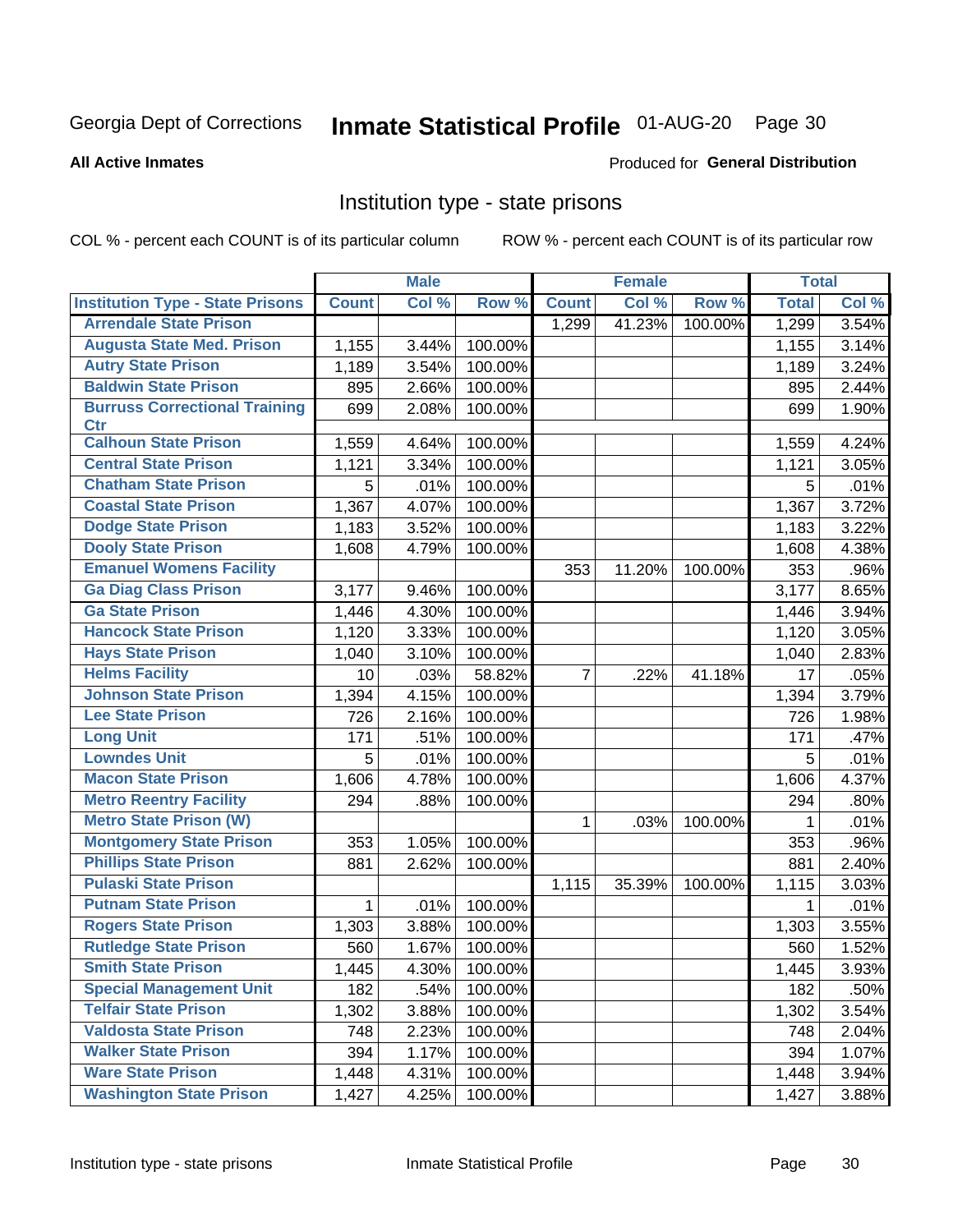# Inmate Statistical Profile 01-AUG-20 Page 31

**All Active Inmates** 

#### Produced for General Distribution

### Institution type - state prisons

COL % - percent each COUNT is of its particular column

|                                         | <b>Male</b>  |          |            |              | <b>Female</b> | <b>Total</b> |        |          |
|-----------------------------------------|--------------|----------|------------|--------------|---------------|--------------|--------|----------|
| <b>Institution Type - State Prisons</b> | <b>Count</b> | Col %    | Row %      | <b>Count</b> | Col%          | Row %        | Total, | Col %    |
| <b>Wayne State Prison</b>               |              | $.01\%$  | $100.00\%$ |              |               |              |        | $.01\%$  |
| <b>Whitworth Women'S Facility</b>       |              |          |            | 376          | 11.93%        | 100.00%      | 376    | $1.02\%$ |
| <b>Wilcox State Prison</b>              | .780         | $5.30\%$ | $100.00\%$ |              |               |              | 1,780  | $4.84\%$ |
| <b>Total Reported</b>                   | 33,595       | 100%     | $91.42\%$  | 3.151        | 100%          | 8.58%        | 36,746 | 100%     |

| <b>Not Reported</b>  |                             |                               |                                       |
|----------------------|-----------------------------|-------------------------------|---------------------------------------|
| <b>Grand Total</b>   | 33.595                      | 3.151                         | 36,746                                |
| Mode (most frequent) | <b>Ga Diag Class Prison</b> | <b>Arrendale State Prison</b> | <b>Ga Diag Class</b><br><b>Prison</b> |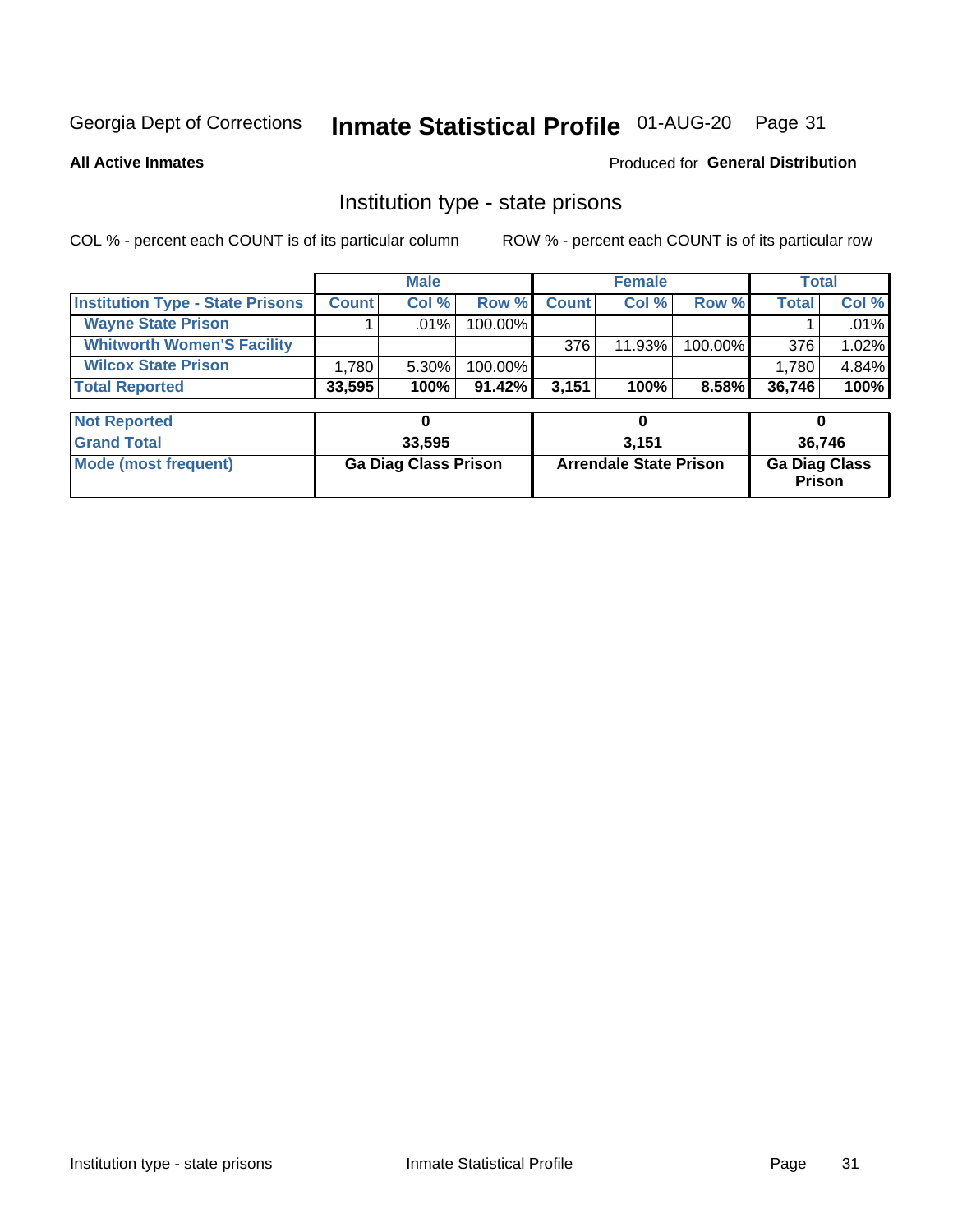# Inmate Statistical Profile 01-AUG-20 Page 32

**All Active Inmates** 

#### Produced for General Distribution

### Institution type - private prisons

COL % - percent each COUNT is of its particular column

|                                           |              | <b>Male</b> |                    | <b>Female</b> |       |       | <b>Total</b> |
|-------------------------------------------|--------------|-------------|--------------------|---------------|-------|-------|--------------|
| <b>Institution Type - Private Prisons</b> | <b>Count</b> | Col %       | <b>Row % Count</b> | Col %         | Row % | Total | Col %        |
| <b>Coffee Corr Facility</b>               | 2.481        | $33.44\%$   | 100.00%            |               |       | 2,481 | 33.44%       |
| <b>Jenkins Corr Facility</b>              | 1.024        | $13.80\%$   | 100.00%            |               |       | 1,024 | 13.80%       |
| <b>Riverbend Corr Facility</b>            | .389         | 18.72%      | 100.00%            |               |       | 1,389 | 18.72%       |
| <b>Wheeler Corr Facility</b>              | 2.526        | 34.04%      | 100.00%            |               |       | 2,526 | 34.04%       |
| <b>Total Reported</b>                     | 7,420        | 100%        | $100\%$            |               | %     | 7,420 | 100%         |

| <b>Not</b><br>Reported |       |       |
|------------------------|-------|-------|
| <b>Total</b>           | 7,420 | 7,420 |

| <b>Mode (most frequent)</b> | <b>Wheeler Corr Facility</b> | <b>Null</b> | <b>Wheeler Corr</b><br><b>Facility</b> |
|-----------------------------|------------------------------|-------------|----------------------------------------|
|-----------------------------|------------------------------|-------------|----------------------------------------|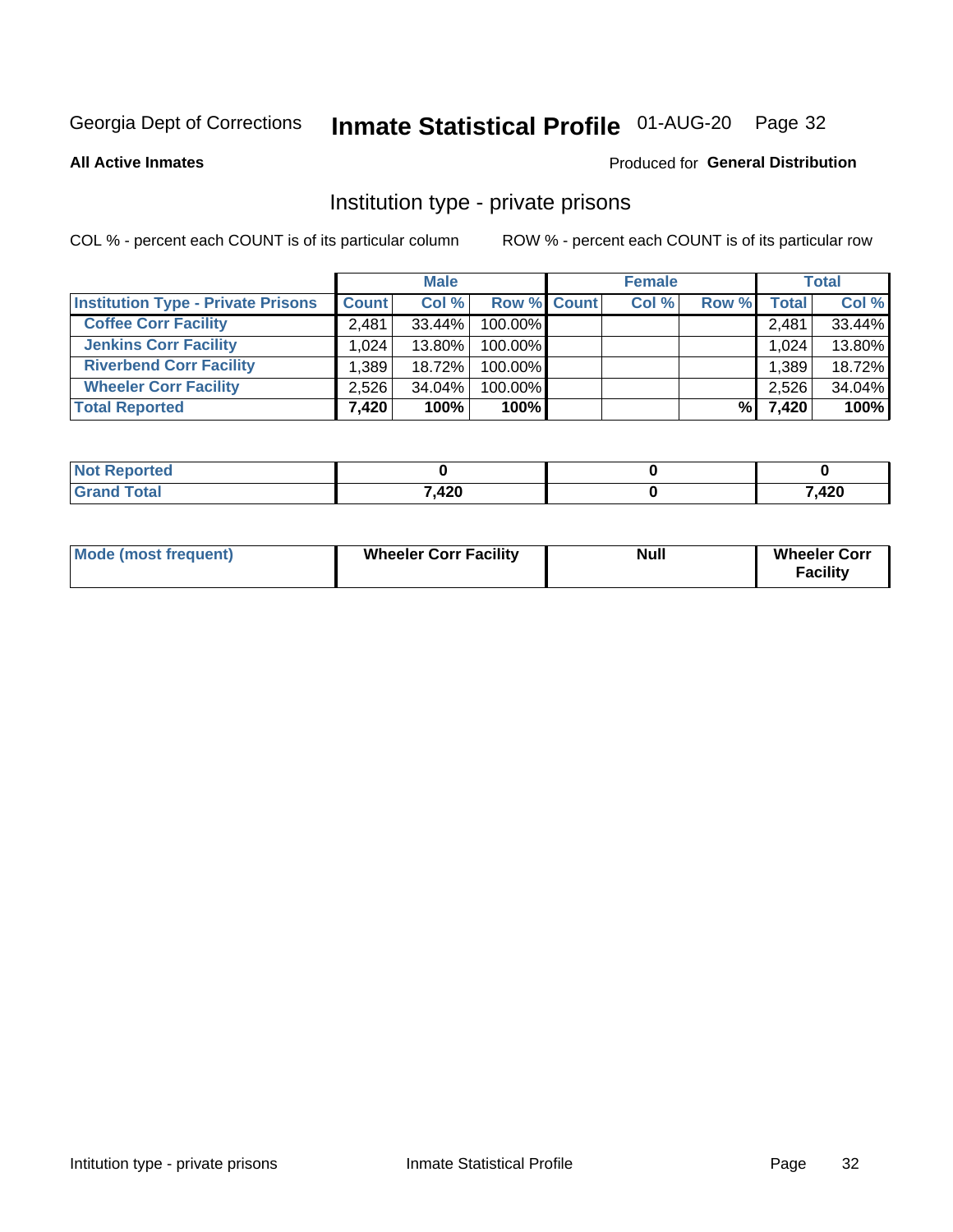# Inmate Statistical Profile 01-AUG-20 Page 33

**All Active Inmates** 

#### Produced for General Distribution

### Institution type - inmate boot camp

COL % - percent each COUNT is of its particular column

|                                      |              | <b>Male</b> |               |              | <b>Female</b> |             | <b>Total</b> |
|--------------------------------------|--------------|-------------|---------------|--------------|---------------|-------------|--------------|
| <b>Institution Type - Boot Camps</b> | <b>Count</b> | Col %       | <b>Row %I</b> | <b>Count</b> | Col %         | Row % Total | Col %        |
| <b>Total Rported</b>                 |              |             |               |              |               |             |              |

| <b>Not Reported</b>            |  |  |
|--------------------------------|--|--|
| <b>Total</b><br>C <sub>r</sub> |  |  |

| Mod<br>uamo | Nul.<br>$- - - - - -$ | <b>Null</b> | . .<br>uu.<br>------ |
|-------------|-----------------------|-------------|----------------------|
|             |                       |             |                      |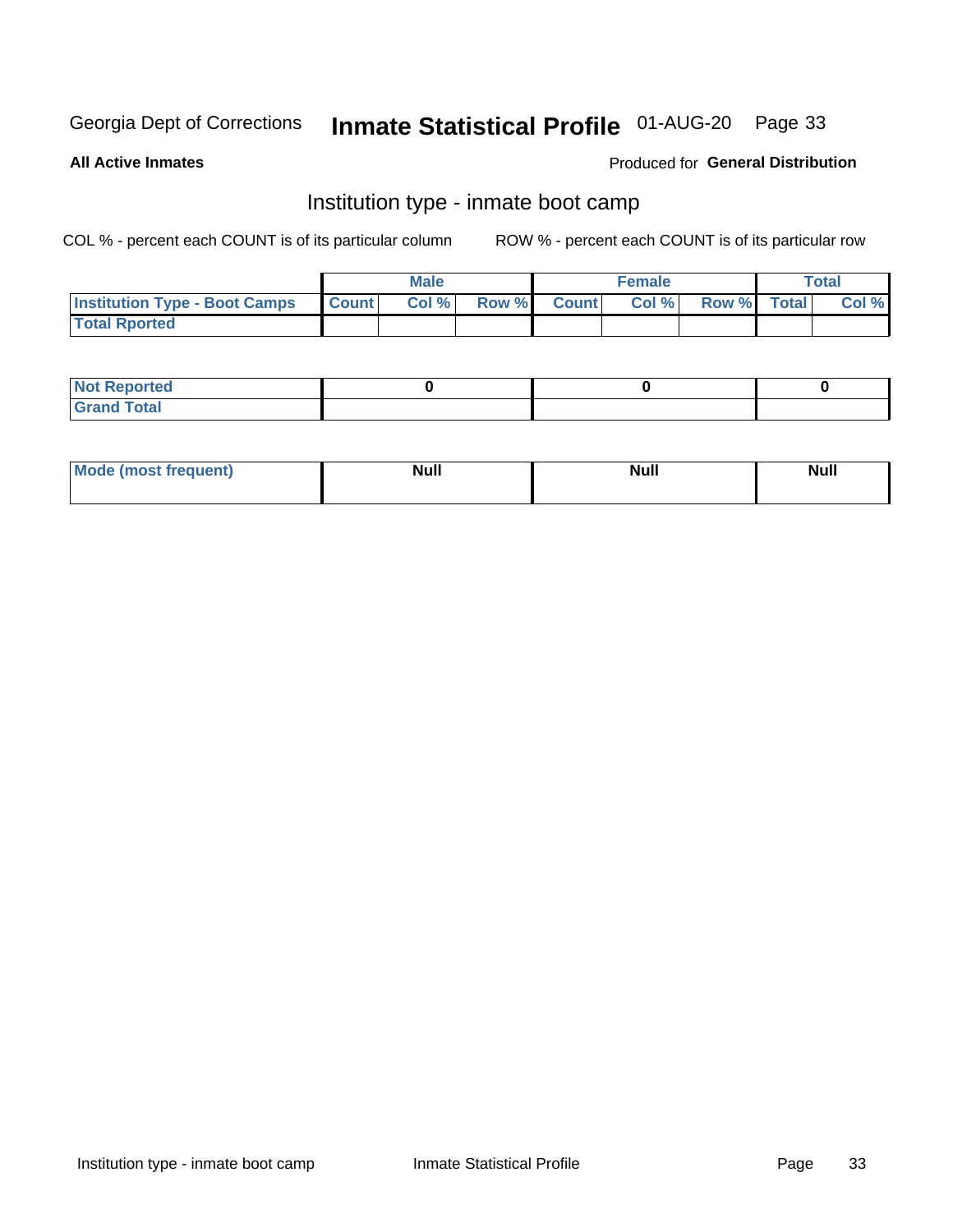# Inmate Statistical Profile 01-AUG-20 Page 34

#### **All Active Inmates**

#### Produced for General Distribution

### Number of disciplinary reports

COL % - percent each COUNT is of its particular column

|                                       |              | <b>Male</b> |        |             | <b>Female</b> |       |        | <b>Total</b> |
|---------------------------------------|--------------|-------------|--------|-------------|---------------|-------|--------|--------------|
| <b>Number of Disciplinary Reports</b> | <b>Count</b> | Col %       |        | Row % Count | Col %         | Row % | Total  | Col %        |
|                                       | 21,289       | 45.24%      | 90.38% | 2,265       | 66.83%        | 9.62% | 23,554 | 46.69%       |
|                                       | 6,105        | 12.97%      | 93.39% | 432         | 12.75%        | 6.61% | 6,537  | 12.96%       |
| $\mathbf{2}$                          | 3,670        | 7.80%       | 95.40% | 177         | 5.22%         | 4.60% | 3,847  | 7.63%        |
| 3                                     | 2,560        | 5.44%       | 95.92% | 109         | 3.22%         | 4.08% | 2,669  | 5.29%        |
|                                       | 1,835        | 3.90%       | 96.58% | 65          | 1.92%         | 3.42% | 1,900  | 3.77%        |
| 5                                     | .432         | 3.04%       | 96.82% | 47          | 1.39%         | 3.18% | 1,479  | 2.93%        |
| <b>More Than 5</b>                    | 10,172       | 21.61%      | 97.19% | 294         | 8.68%         | 2.81% | 10,466 | 20.74%       |
| <b>Total Reported</b>                 | 47,063       | 100%        | 93.28% | 3,389       | 100.0%        | 6.72% | 50,452 | 100.0%       |

| orted<br><b>NOT</b> |        |       |        |
|---------------------|--------|-------|--------|
| Total               | 47,063 | 3,389 | 50,452 |

| Mean (average)       | 4.83 | 2.04 | 4.64 |
|----------------------|------|------|------|
| Median (middle)      |      |      |      |
| Mode (most frequent) |      |      |      |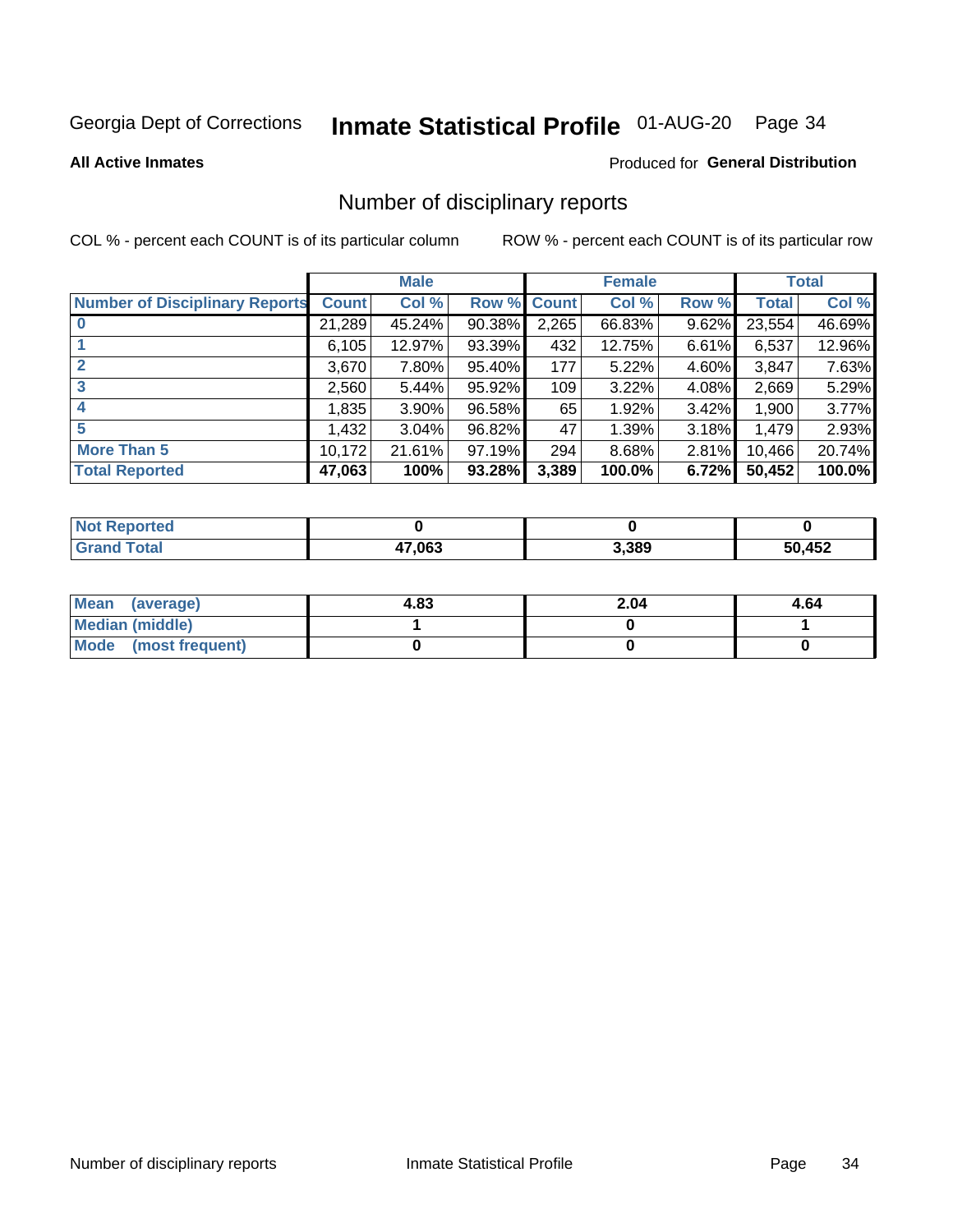# Inmate Statistical Profile 01-AUG-20 Page 35

#### **All Active Inmates**

#### Produced for General Distribution

### Number of transfers

COL % - percent each COUNT is of its particular column

|                            |         | <b>Male</b> |             |       | <b>Female</b> |           |              | <b>Total</b> |
|----------------------------|---------|-------------|-------------|-------|---------------|-----------|--------------|--------------|
| <b>Number of Transfers</b> | Count l | Col %       | Row % Count |       | Col %         | Row %     | <b>Total</b> | Col %        |
|                            | 3,889   | $8.26\%$    | 84.09%      | 736   | 21.72%        | $15.91\%$ | 4,625        | 9.17%        |
|                            | 14,400  | 30.60%      | 90.85%      | 1,451 | 42.81%        | 9.15%     | 15,851       | 31.42%       |
| $\mathbf{2}$               | 7,383   | 15.69%      | 92.51%      | 598   | 17.65%        | 7.49%     | 7,981        | 15.82%       |
| 3                          | 4,919   | 10.45%      | 95.03%      | 257   | 7.58%         | 4.97%     | 5,176        | 10.26%       |
|                            | 3,281   | 6.97%       | 96.36%      | 124   | 3.66%         | $3.64\%$  | 3,405        | 6.75%        |
| 5                          | 2,415   | 5.13%       | 96.99%      | 75    | 2.21%         | $3.01\%$  | 2,490        | 4.94%        |
| <b>More Than 5</b>         | 10,776  | 22.90%      | 98.65%      | 148   | 4.37%         | $1.35\%$  | 10,924       | 21.65%       |
| <b>Total Reported</b>      | 47,063  | 100%        | 93.28%      | 3,389 | 100%          | 6.72%     | 50,452       | 100.0%       |

| orted<br><b>NOT</b> |        |       |        |
|---------------------|--------|-------|--------|
| Total               | 47,063 | 3,389 | 50,452 |

| Mean (average)         | 4.28 | l.65 | 4.10 |
|------------------------|------|------|------|
| <b>Median (middle)</b> |      |      |      |
| Mode (most frequent)   |      |      |      |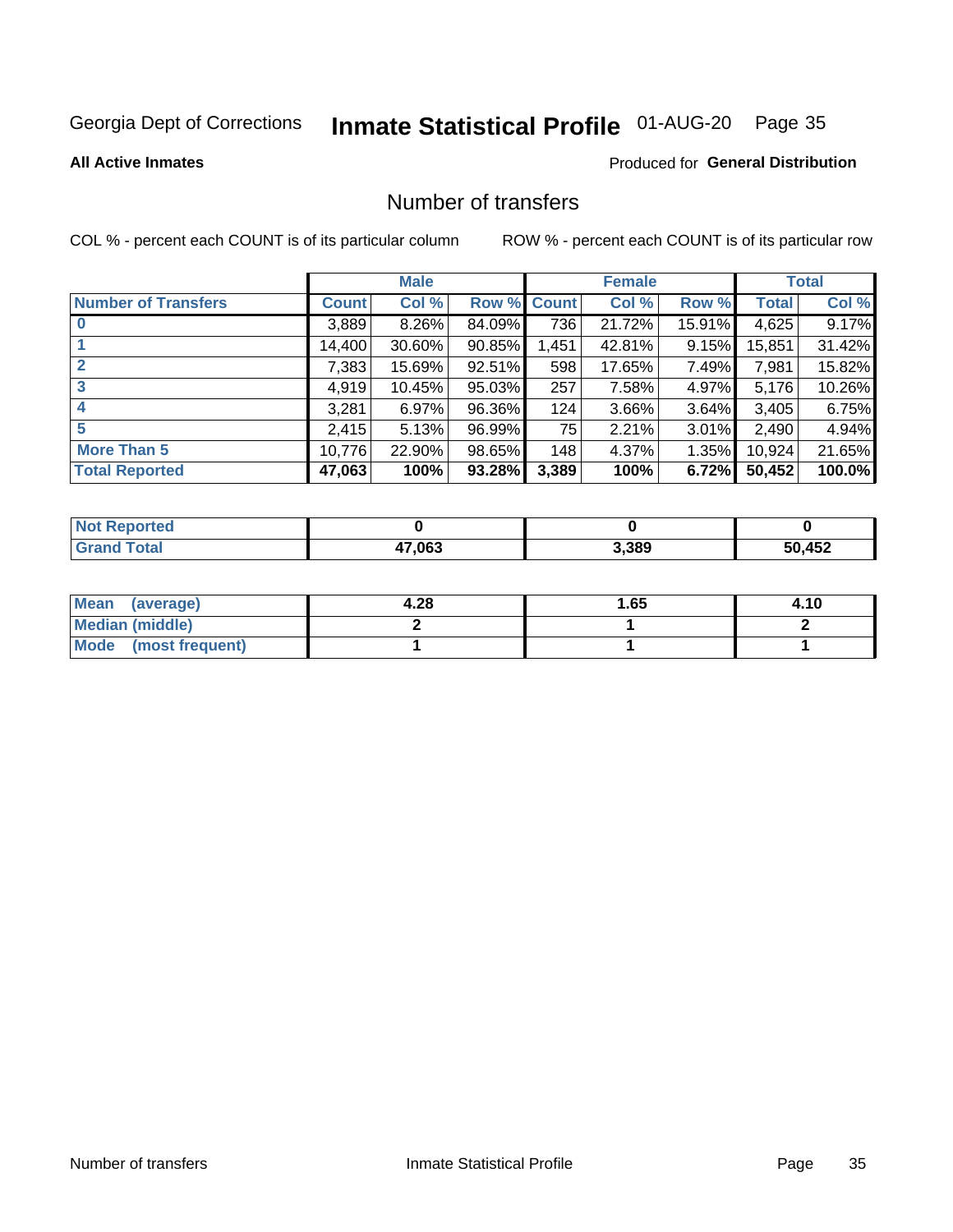# Inmate Statistical Profile 01-AUG-20 Page 36

**All Active Inmates** 

#### Produced for General Distribution

# Number of escapes

COL % - percent each COUNT is of its particular column

|                          |              | <b>Male</b> |             |       | <b>Female</b> |          |        | <b>Total</b> |
|--------------------------|--------------|-------------|-------------|-------|---------------|----------|--------|--------------|
| <b>Number of Escapes</b> | <b>Count</b> | Col %       | Row % Count |       | Col %         | Row %    | Total  | Col %        |
|                          | 46,484       | 98.77%      | 93.23%      | 3,377 | 99.65%        | $6.77\%$ | 49,861 | 98.83%       |
|                          | 555          | 1.18%       | $97.88\%$   | 12    | 0.35%         | 2.12%    | 567    | 1.12%        |
|                          | 21           | 0.04%       | 100.00%     |       |               |          | 21     | 0.04%        |
|                          | ⌒            | 0.01%       | 100.00%     |       |               |          | ◠      | 0.01%        |
|                          |              | 0.01%       | 100.00%     |       |               |          |        | 0.01%        |
| <b>Total Reported</b>    | 47,063       | 100%        | $93.28\%$   | 3,389 | 100%          | 6.72%    | 50,452 | 100.0%       |

| <b>Not Reported</b> |        |       |        |
|---------------------|--------|-------|--------|
| <b>Grand Total</b>  | 47,063 | 3,389 | 50,452 |

| Mean (average)         |  | .0 <sup>4</sup> |
|------------------------|--|-----------------|
| <b>Median (middle)</b> |  |                 |
| Mode (most frequent)   |  |                 |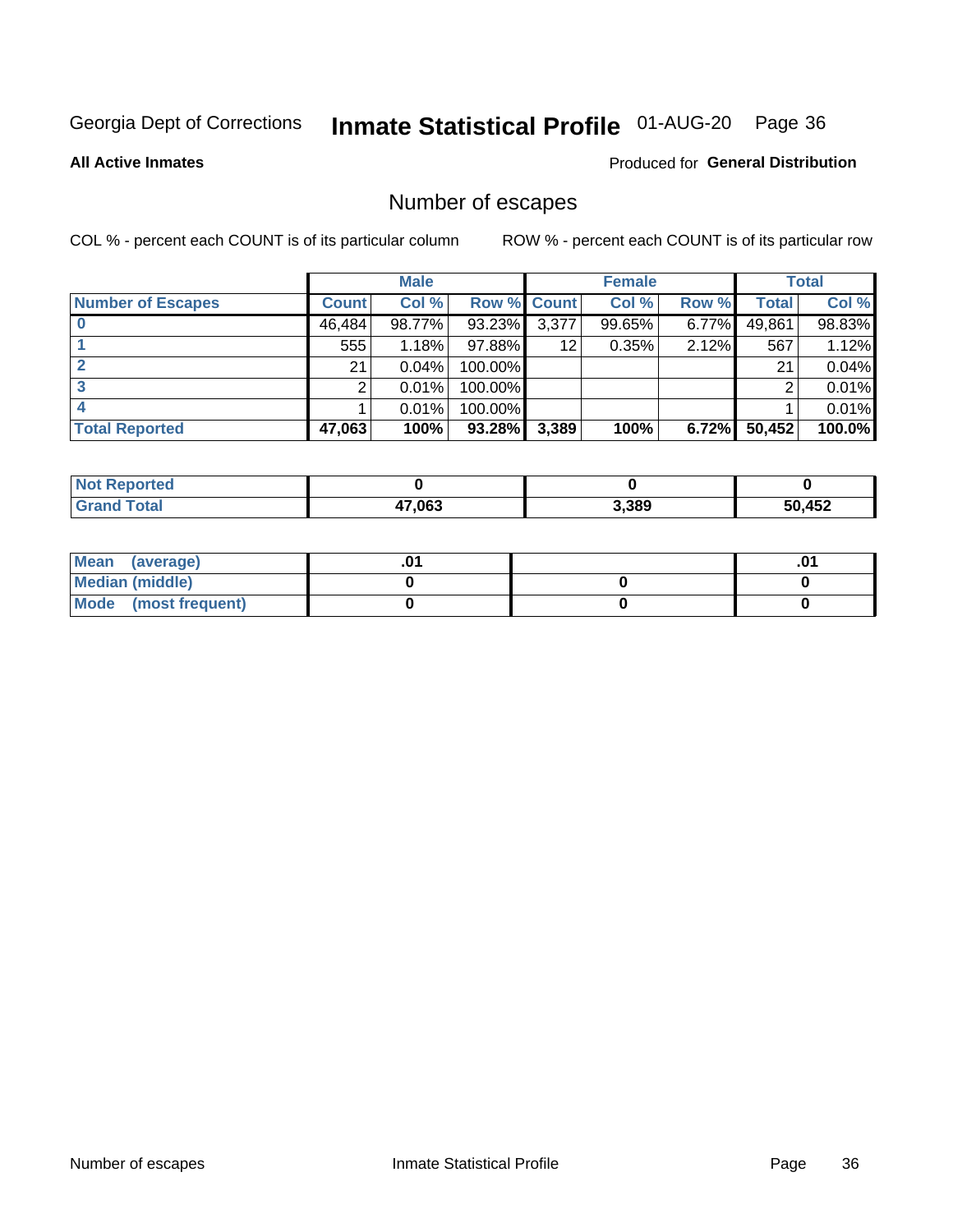# Inmate Statistical Profile 01-AUG-20 Page 37

**All Active Inmates** 

#### Produced for General Distribution

# Split sentences - Probation to follow

COL % - percent each COUNT is of its particular column

|                            |              | <b>Male</b> |                    |     | <b>Female</b> |          |                 | <b>Total</b> |
|----------------------------|--------------|-------------|--------------------|-----|---------------|----------|-----------------|--------------|
| <b>Probation to follow</b> | <b>Count</b> | Col%        | <b>Row % Count</b> |     | Col %         | Row %    | Total           | Col %        |
| <b>Yes</b>                 | 35.090       | 74.56%      | $93.15\%$ 2.582    |     | 76.19%        |          | $6.85\%$ 37,672 | 74.67%       |
| <b>No</b>                  | 11.973       | 25.44%      | $93.69\%$          | 807 | 23.81%        | $6.31\%$ | 12,780          | 25.33%       |
| <b>Total Reported</b>      | 47,063       | 100%        | $93.28\%$ 3,389    |     | 100%          |          | 6.72% 50,452    | 100%         |

| 17.063 | 3.389 | 50,452 |
|--------|-------|--------|
|        |       |        |

| M<br>reauent)<br>/٥<br>$\sim$<br>v.,<br>.<br>w<br>$\cdot$ - $\cdot$ |  |  |  |  |  |
|---------------------------------------------------------------------|--|--|--|--|--|
|---------------------------------------------------------------------|--|--|--|--|--|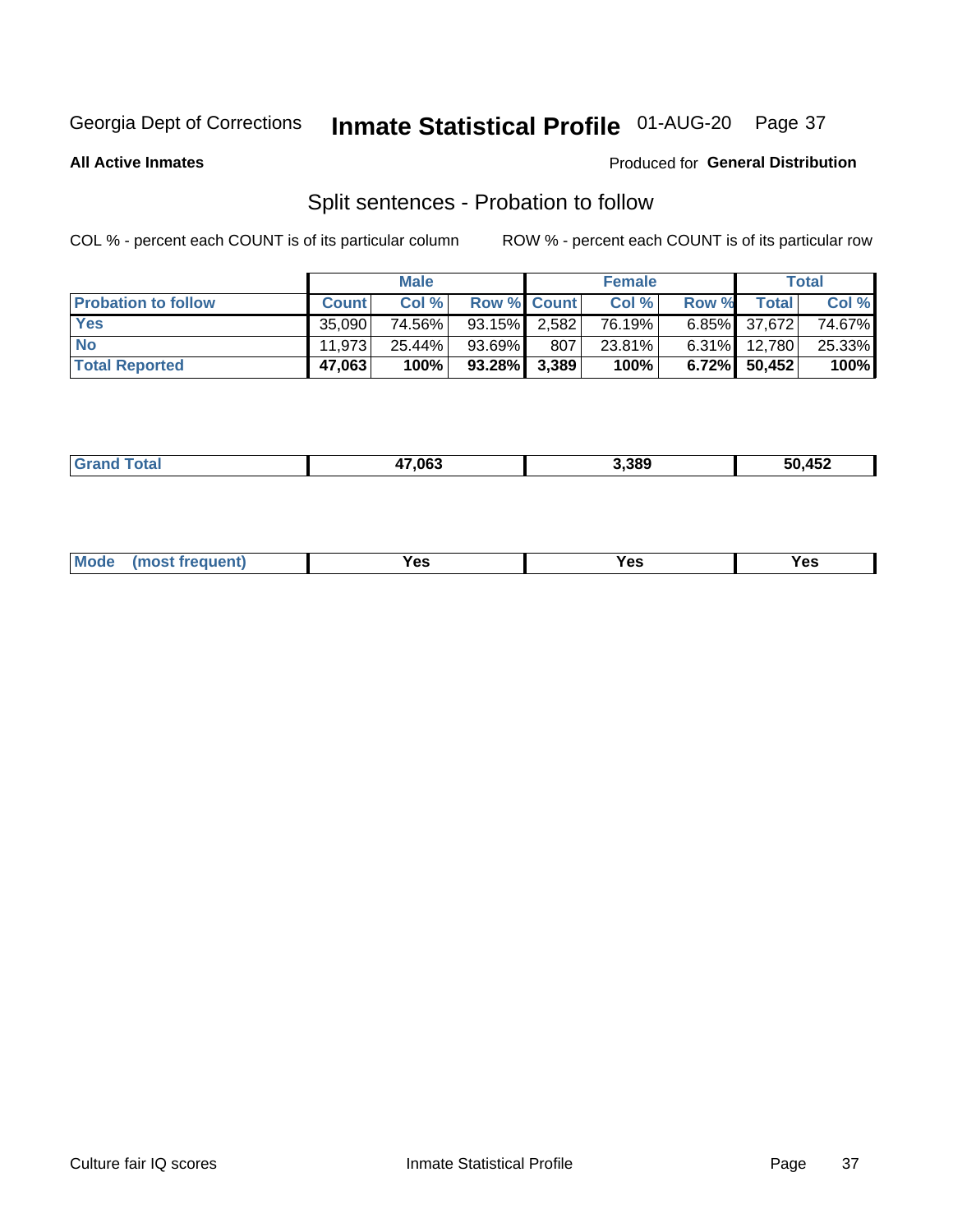# Inmate Statistical Profile 01-AUG-20 Page 38

**All Active Inmates** 

#### Produced for General Distribution

## Probable future release type of still active inmates

COL % - percent each COUNT is of its particular column

|                                         |              | <b>Male</b> |                    |     | <b>Female</b> |       | <b>Total</b> |        |
|-----------------------------------------|--------------|-------------|--------------------|-----|---------------|-------|--------------|--------|
| <b>Probable Future Release Type</b>     | <b>Count</b> | Col %       | <b>Row % Count</b> |     | Col %         | Row % | <b>Total</b> | Col %  |
| <b>Paroled with probation to follow</b> | 19,541       | 43.17%      | 91.68% 1,774       |     | 54.10%        | 8.32% | 21,315       | 43.91% |
| Paroled w/o probation to follow         | 5,419        | 11.97%      | 91.54%             | 501 | 15.28%        | 8.46% | 5,920        | 12.19% |
| <b>Maxout with probation to follow</b>  | 12,821       | 28.32%      | 94.93%             | 685 | 20.89%        | 5.07% | 13,506       | 27.82% |
| <b>Maxout w/o probation to follow</b>   | 1,761        | 3.89%       | 94.98%             | 93  | 2.84%         | 5.02% | 1,854        | 3.82%  |
| Life, LWOP or death sentence            | 5.725        | 12.65%      | 96.20%             | 226 | 6.89%         | 3.80% | 5,951        | 12.26% |
| <b>Total Reported</b>                   | 45,267       | 100%        | $93.25\%$ 3,279    |     | 100%          | 6.75% | 48,546       | 100%   |

| 7560        |                  |               |        |
|-------------|------------------|---------------|--------|
| $f = 4 - f$ | 45.267<br>וטגנטו | 27Ο<br>J.LI J | 48,546 |

| Mode (most frequent) | <b>PAR with PROB follow</b> | <b>PAR with PROB follow</b> | <b>PAR with PROB</b> |
|----------------------|-----------------------------|-----------------------------|----------------------|
|                      |                             |                             | follow               |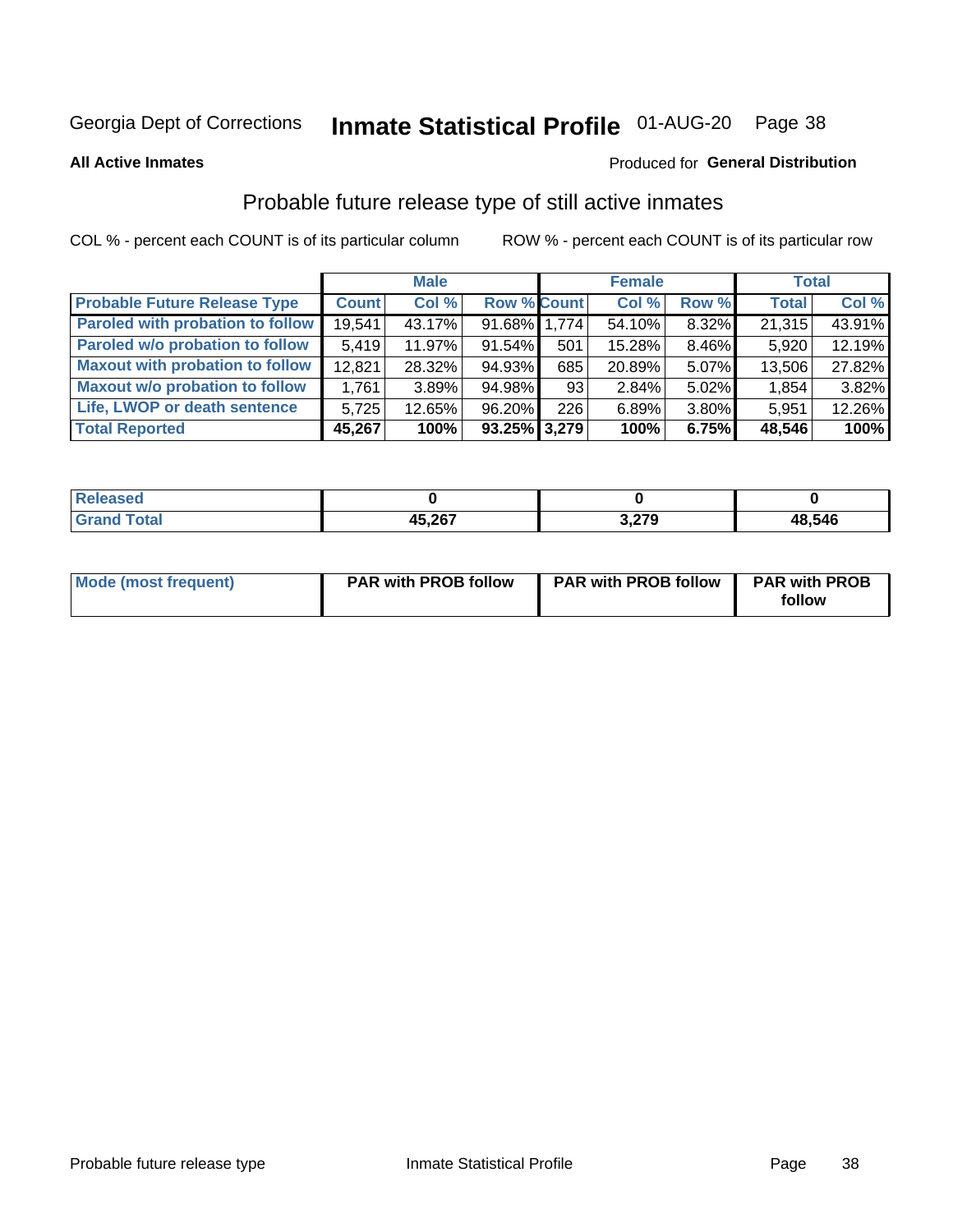### **All Active Inmates**

### **Produced for General Distribution**

## Time served in current (or last) institution

COL % - percent each COUNT is of its particular column

|                            |              | <b>Male</b> |        |              | <b>Female</b> |        |              | <b>Total</b> |
|----------------------------|--------------|-------------|--------|--------------|---------------|--------|--------------|--------------|
| <b>Time In Institution</b> | <b>Count</b> | Col %       | Row %  | <b>Count</b> | Col %         | Row %  | <b>Total</b> | Col %        |
| 0 to 3 months              | 7,774        | 16.52%      | 91.24% | 746          | 22.01%        | 8.76%  | 8,520        | 16.89%       |
| 3.01 to 6 months           | 4,329        | 9.20%       | 93.70% | 291          | 8.59%         | 6.30%  | 4,620        | 9.16%        |
| 6.01 to 9 months           | 5,946        | 12.63%      | 93.51% | 413          | 12.19%        | 6.49%  | 6,359        | 12.60%       |
| 9.01 to 12 months          | 4,891        | 10.39%      | 94.44% | 288          | 8.50%         | 5.56%  | 5,179        | 10.27%       |
| 12.01 to 18 months         | 6,399        | 13.60%      | 93.58% | 439          | 12.95%        | 6.42%  | 6,838        | 13.55%       |
| <b>18.01 to 24 months</b>  | 3,850        | 8.18%       | 93.90% | 250          | 7.38%         | 6.10%  | 4,100        | 8.13%        |
| 2.01 to 3 years            | 4,983        | 10.59%      | 93.86% | 326          | 9.62%         | 6.14%  | 5,309        | 10.52%       |
| 3.01 to 4 years            | 2,700        | 5.74%       | 94.74% | 150          | 4.43%         | 5.26%  | 2,850        | 5.65%        |
| $4.01$ to 5 years          | 1,814        | 3.85%       | 94.48% | 106          | 3.13%         | 5.52%  | 1,920        | 3.81%        |
| 5.01 to 6 years            | 1,418        | 3.01%       | 94.66% | 80           | 2.36%         | 5.34%  | 1,498        | 2.97%        |
| $6.01$ to 7 years          | 752          | 1.60%       | 93.07% | 56           | 1.65%         | 6.93%  | 808          | 1.60%        |
| 7.01 to 8 years            | 485          | 1.03%       | 90.32% | 52           | 1.53%         | 9.68%  | 537          | 1.06%        |
| $8.01$ to 9 years          | 382          | 0.81%       | 92.94% | 29           | 0.86%         | 7.06%  | 411          | 0.81%        |
| 9.01 to 10 years           | 252          | 0.54%       | 77.54% | 73           | 2.15%         | 22.46% | 325          | 0.64%        |
| Over 10 years              | 1,088        | 2.31%       | 92.36% | 90           | 2.66%         | 7.64%  | 1,178        | 2.33%        |
| <b>Total Reported</b>      | 47,063       | 100%        | 93.28% | 3,389        | 100%          | 6.72%  | 50,452       | 100%         |

| <b>Not</b><br><b>Renorted</b> |        |       |        |
|-------------------------------|--------|-------|--------|
| íota!                         | 47,063 | 3,389 | 50,452 |

| <b>Mean</b><br>(average) | 30 months | 25 months | 29 months |  |
|--------------------------|-----------|-----------|-----------|--|
| Median (middle)          | 12 months | 11 months | 12 months |  |
| Mode<br>(most frequent)  | 0 months  | months    | months    |  |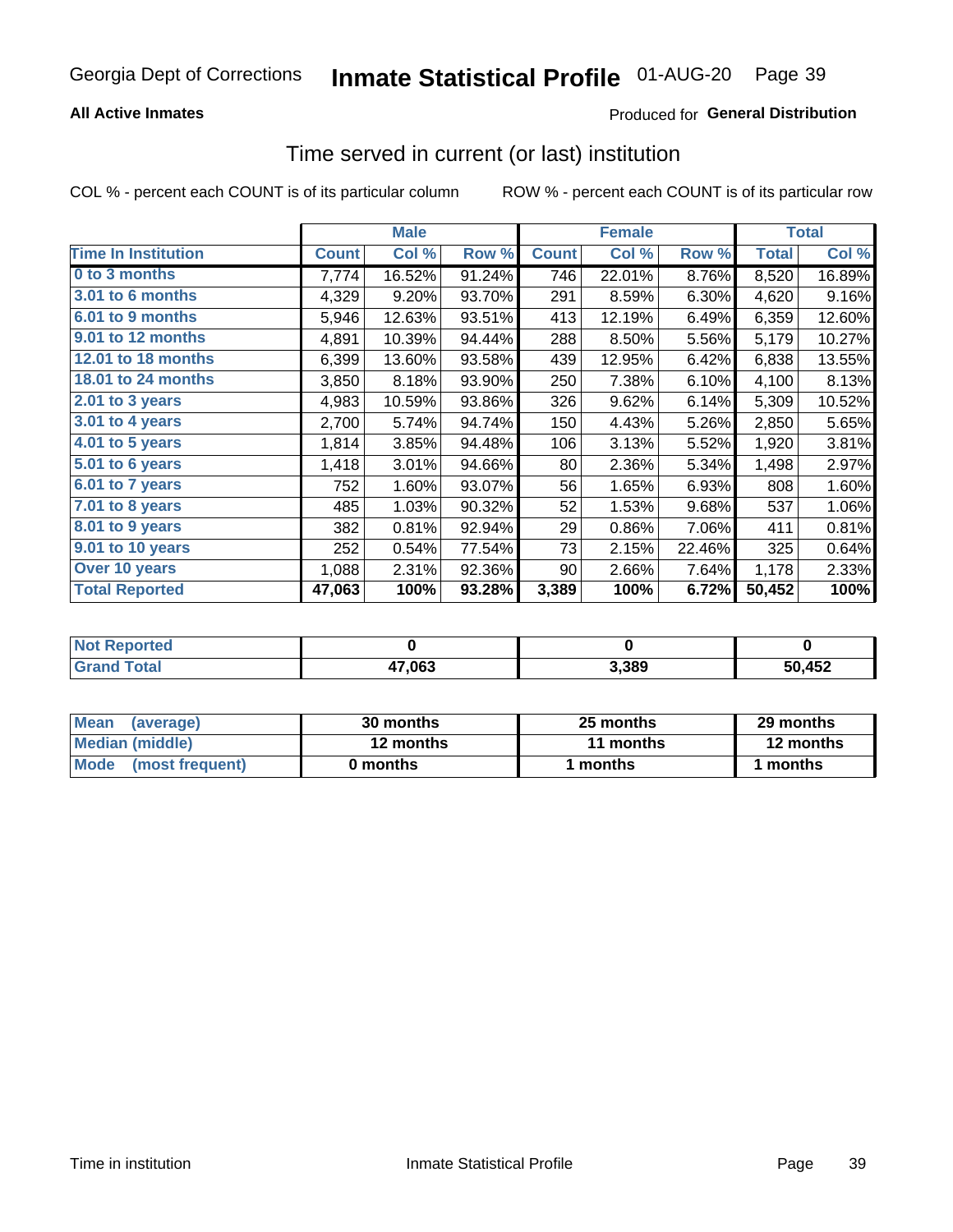#### Inmate Statistical Profile 01-AUG-20 Page 40

Produced for General Distribution

#### **All Active Inmates**

# Highest grade level attained

COL % - percent each COUNT is of its particular column

|                              |                 | <b>Male</b> |         |              | <b>Female</b> |        |                 | <b>Total</b> |
|------------------------------|-----------------|-------------|---------|--------------|---------------|--------|-----------------|--------------|
| <b>Grade Level</b>           | <b>Count</b>    | Col %       | Row %   | <b>Count</b> | Col %         | Row %  | <b>Total</b>    | Col %        |
| No school at all             | $\overline{12}$ | 0.04%       | 100.00% |              |               |        | $\overline{12}$ | 0.04%        |
| <b>Grade 1</b>               | 19              | 0.06%       | 100.00% |              |               |        | 19              | 0.06%        |
| <b>Grade 2</b>               | 23              | 0.07%       | 100.00% |              |               |        | 23              | 0.07%        |
| Grade 3                      | 55              | 0.17%       | 98.21%  | $\mathbf{1}$ | 0.06%         | 1.79%  | 56              | 0.17%        |
| Grade 4                      | 60              | 0.19%       | 95.24%  | 3            | 0.17%         | 4.76%  | 63              | 0.19%        |
| Grade 5                      | 89              | 0.28%       | 95.70%  | 4            | 0.22%         | 4.30%  | 93              | 0.27%        |
| Grade 6                      | 292             | 0.91%       | 97.01%  | 9            | 0.50%         | 2.99%  | 301             | 0.89%        |
| <b>Grade 7</b>               | 591             | 1.84%       | 95.17%  | 30           | 1.66%         | 4.83%  | 621             | 1.83%        |
| Grade 8                      | 2,130           | 6.65%       | 95.30%  | 105          | 5.82%         | 4.70%  | 2,235           | 6.60%        |
| Grade 9                      | 3,981           | 12.42%      | 96.35%  | 151          | 8.37%         | 3.65%  | 4,132           | 12.21%       |
| Grade 10                     | 5,356           | 16.72%      | 96.21%  | 211          | 11.69%        | 3.79%  | 5,567           | 16.45%       |
| Grade 11                     | 5,332           | 16.64%      | 95.73%  | 238          | 13.19%        | 4.27%  | 5,570           | 16.46%       |
| <b>Grade 12 or GED</b>       | 11,101          | 34.65%      | 94.11%  | 695          | 38.50%        | 5.89%  | 11,796          | 34.85%       |
| <b>Some tech school</b>      | 218             | 0.68%       | 83.21%  | 44           | 2.44%         | 16.79% | 262             | 0.77%        |
| <b>Completed tech school</b> | 240             | 0.75%       | 84.51%  | 44           | 2.44%         | 15.49% | 284             | 0.84%        |
| College, 1 year              | 879             | 2.74%       | 92.53%  | 71           | 3.93%         | 7.47%  | 950             | 2.81%        |
| College, 2 year              | 991             | 3.09%       | 89.28%  | 119          | 6.59%         | 10.72% | 1,110           | 3.28%        |
| College, 3 year              | 259             | 0.81%       | 87.80%  | 36           | 1.99%         | 12.20% | 295             | 0.87%        |
| <b>Bachelor's degree</b>     | 323             | 1.01%       | 90.22%  | 35           | 1.94%         | 9.78%  | 358             | 1.06%        |
| <b>Master's degree</b>       | 57              | 0.18%       | 90.48%  | 6            | 0.33%         | 9.52%  | 63              | 0.19%        |
| Ph.D. degree                 | 6               | 0.02%       | 85.71%  | 1            | 0.06%         | 14.29% | $\overline{7}$  | 0.02%        |
| Law degree                   | 17              | 0.05%       | 94.44%  | $\mathbf{1}$ | 0.06%         | 5.56%  | 18              | 0.05%        |
| <b>Some medical school</b>   | $\overline{2}$  | 0.01%       | 66.67%  | 1            | 0.06%         | 33.33% | 3               | 0.01%        |
| <b>Medical degree</b>        | $\overline{7}$  | 0.02%       | 100.00% |              |               |        | $\overline{7}$  | 0.02%        |
|                              | 1               | 0.01%       | 100.00% |              |               |        | 1               | 0.01%        |
| <b>Total Reported</b>        | 32,041          | 100%        | 94.67%  | 1,805        | 100.0%        | 5.33%  | 33,846          | 100.0%       |

| ら ハクク<br>.vłł | .584  | <b>GOG</b><br>ouo |
|---------------|-------|-------------------|
| 47.063        | 3,389 | オトウ               |

| Mean<br>(average)    | 10.84           | 11.42           | 10.87           |  |
|----------------------|-----------------|-----------------|-----------------|--|
| Median (middle)      | Grade 11        | Grade 12 or GED | Grade 11        |  |
| Mode (most frequent) | Grade 12 or GED | Grade 12 or GED | Grade 12 or GED |  |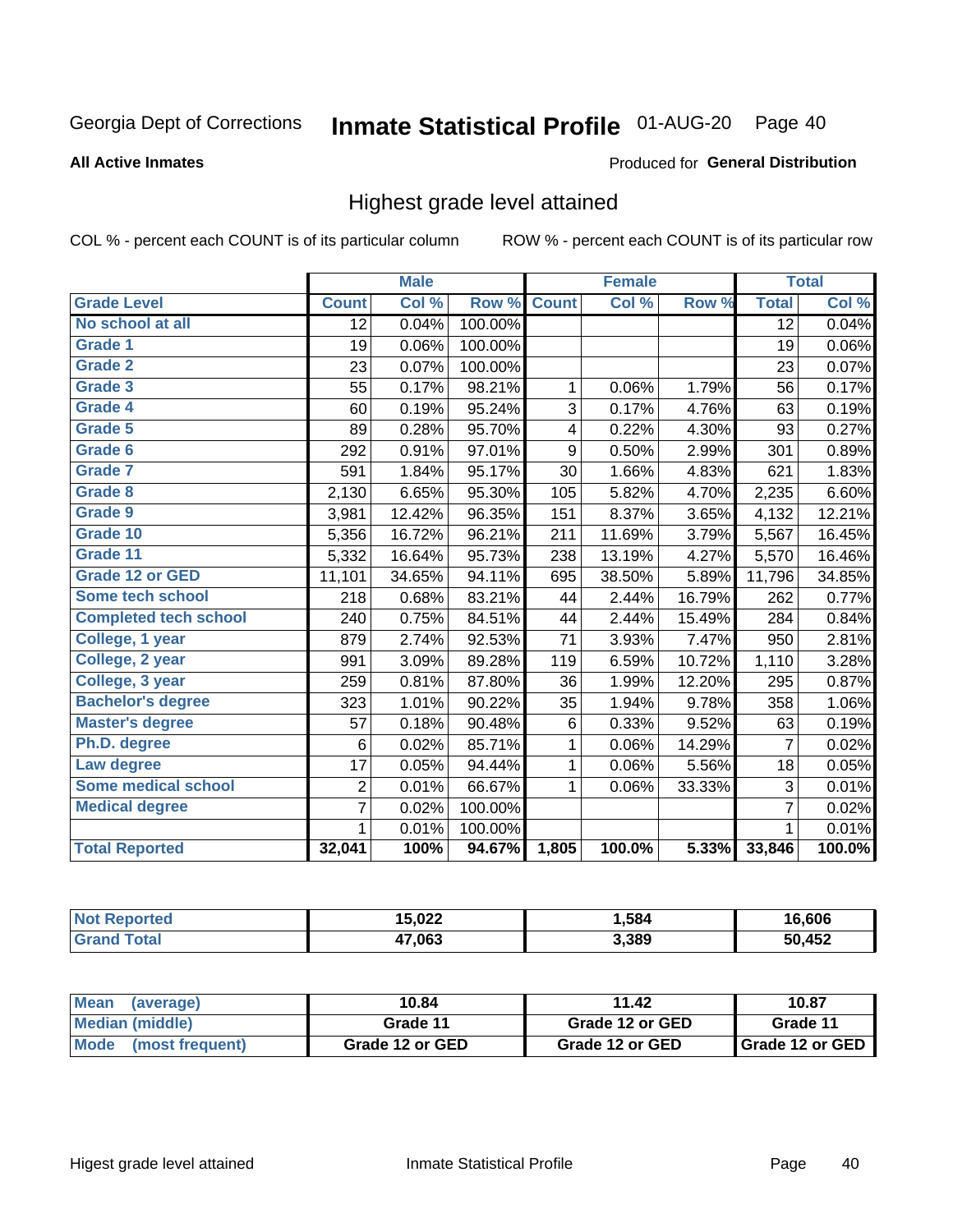# Inmate Statistical Profile 01-AUG-20 Page 41

**All Active Inmates** 

### **Produced for General Distribution**

### Culture fair IQ scores

COL % - percent each COUNT is of its particular column

|                       |              | <b>Male</b> |             |       | <b>Female</b> |           |              | <b>Total</b> |
|-----------------------|--------------|-------------|-------------|-------|---------------|-----------|--------------|--------------|
| <b>IQ Scores</b>      | <b>Count</b> | Col %       | Row % Count |       | Col %         | Row %     | <b>Total</b> | Col %        |
| $60 - 69$             | 900          | 2.31%       | 93.75%      | 60    | 2.02%         | 6.25%     | 960          | 2.29%        |
| $70 - 79$             | 2,610        | 6.71%       | 93.05%      | 195   | 6.55%         | 6.95%     | 2,805        | 6.70%        |
| $80 - 89$             | 5,655        | 14.55%      | 88.92%      | 705   | 23.68%        | 11.08%    | 6,360        | 15.20%       |
| $90 - 99$             | 10,623       | 27.32%      | 89.90%      | 1,193 | 40.07%        | $10.10\%$ | 11,816       | 28.23%       |
| $100 - 109$           | 10,858       | 27.93%      | 95.66%      | 493   | 16.56%        | 4.34%     | 11,351       | 27.12%       |
| $110 - 119$           | 6,779        | 17.44%      | 97.41%      | 180   | 6.05%         | 2.59%     | 6,959        | 16.63%       |
| $120 - 129$           | 1,394        | 3.59%       | 93.37%      | 99    | 3.33%         | 6.63%     | 1,493        | 3.57%        |
| $130 - 139$           | 57           | 0.15%       | 58.16%      | 41    | 1.38%         | 41.84%    | 98           | 0.23%        |
| 140 & Up              | 2            | 0.01%       | 15.38%      | 11    | 0.37%         | 84.62%    | 13           | 0.03%        |
| <b>Total Reported</b> | 38,878       | 100%        | 92.89%      | 2,977 | 100.0%        | 7.11%     | 41,855       | 100%         |

| <b>Not Reported</b>         | 7,515  | ヘフフ<br>211 | 7,792  |
|-----------------------------|--------|------------|--------|
| <b>Not Valid (under 60)</b> | 670    | 135        | 805    |
| <b>Grand Total</b>          | 47,063 | 3,389      | 50,452 |

| <b>Mean</b><br>(average) | 98  | 95 | 98 |
|--------------------------|-----|----|----|
| Median (middle)          | 99  | 94 | 99 |
| Mode<br>(most frequent)  | 101 | 94 | 99 |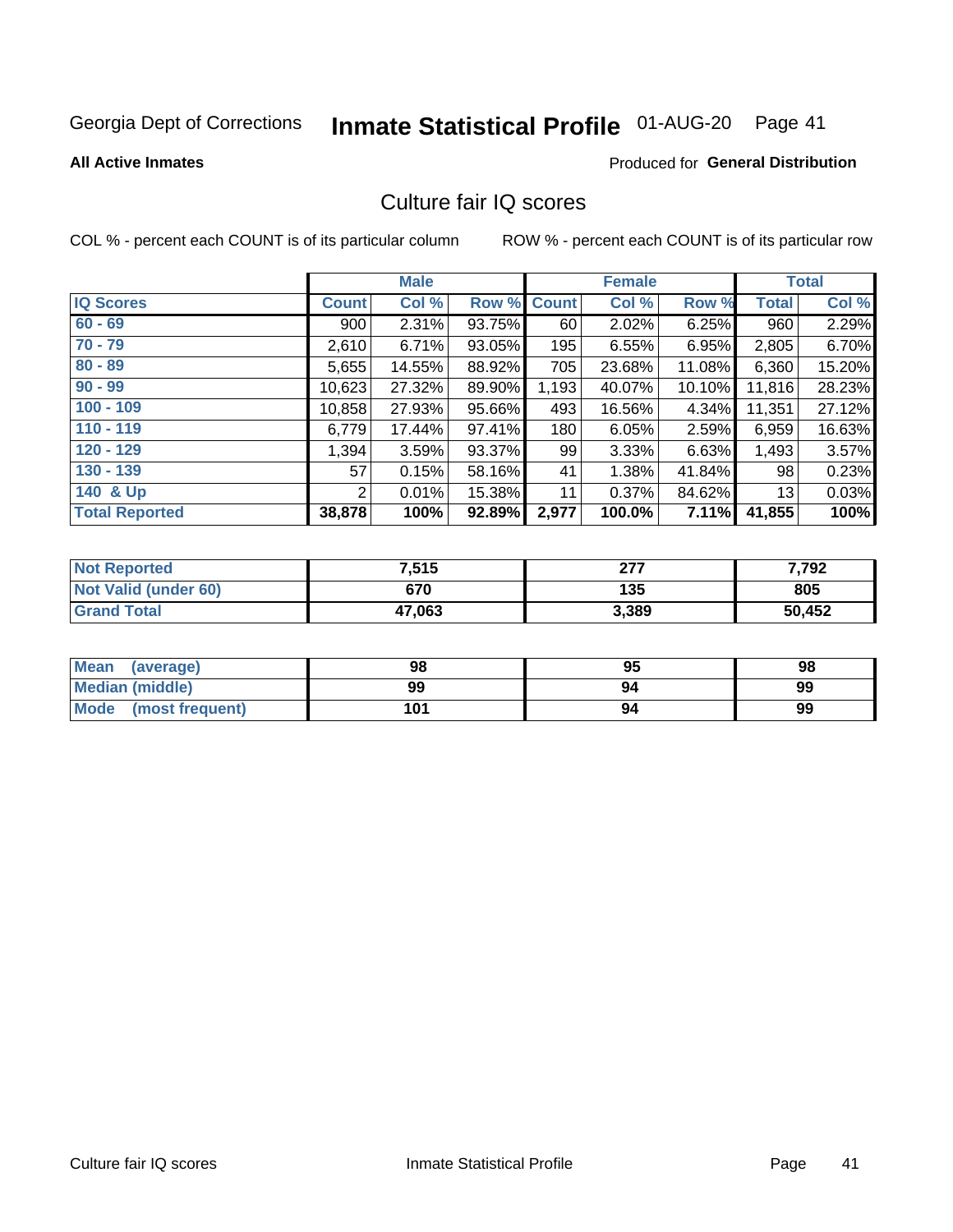# Inmate Statistical Profile 01-AUG-20 Page 42

**All Active Inmates** 

#### Produced for General Distribution

## Wide Range Achievement Test (WRAT) reading score

COL % - percent each COUNT is of its particular column

|                           |              | <b>Male</b> |        |              | <b>Female</b> |        |              | <b>Total</b> |
|---------------------------|--------------|-------------|--------|--------------|---------------|--------|--------------|--------------|
| <b>WRAT Reading Score</b> | <b>Count</b> | Col %       | Row %  | <b>Count</b> | Col %         | Row %  | <b>Total</b> | Col %        |
| $0.1$ to $0.9$            | 831          | 1.97%       | 99.64% | 3            | 0.10%         | 0.36%  | 834          | 1.84%        |
| 1.0 to 1.9                | 836          | 1.98%       | 98.47% | 13           | 0.42%         | 1.53%  | 849          | 1.87%        |
| 2.0 to 2.9                | 1,419        | 3.36%       | 97.73% | 33           | 1.06%         | 2.27%  | 1,452        | 3.20%        |
| 3.0 to 3.9                | 2,808        | 6.65%       | 96.83% | 92           | 2.96%         | 3.17%  | 2,900        | 6.40%        |
| 4.0 to 4.9                | 3,357        | 7.95%       | 95.10% | 173          | 5.56%         | 4.90%  | 3,530        | 7.79%        |
| 5.0 to 5.9                | 3,494        | 8.27%       | 95.65% | 159          | 5.11%         | 4.35%  | 3,653        | 8.06%        |
| 6.0 to 6.9                | 3,667        | 8.68%       | 95.00% | 193          | 6.20%         | 5.00%  | 3,860        | 8.51%        |
| 7.0 to 7.9                | 1,900        | 4.50%       | 95.38% | 92           | 2.96%         | 4.62%  | 1,992        | 4.39%        |
| 8.0 to 8.9                | 3,410        | 8.08%       | 94.54% | 197          | 6.33%         | 5.46%  | 3,607        | 7.96%        |
| 9.0 to 9.9                | 1,760        | 4.17%       | 94.17% | 109          | 3.50%         | 5.83%  | 1,869        | 4.12%        |
| 10.0 to 10.9              | 2,660        | 6.30%       | 92.36% | 220          | 7.07%         | 7.64%  | 2,880        | 6.35%        |
| 11.0 to 11.9              | 3,169        | 7.51%       | 89.02% | 391          | 12.56%        | 10.98% | 3,560        | 7.85%        |
| 12.0 to 12.9              | 12,395       | 29.35%      | 90.03% | 1,373        | 44.11%        | 9.97%  | 13,768       | 30.37%       |
| 13                        | 519          | 1.23%       | 88.87% | 65           | 2.09%         | 11.13% | 584          | 1.29%        |
| <b>Total Reported</b>     | 42,225       | 100%        | 93.13% | 3,113        | 100.0%        | 6.87%  | 45,338       | 100%         |

| rtea<br>NO | 838    | 276   | 441    |
|------------|--------|-------|--------|
| $\sim$     | 47,063 | 3,389 | 50,452 |

| <b>Mean</b><br>(average)       | 8.56 | 10.26 | 8.68 |
|--------------------------------|------|-------|------|
| <b>Median (middle)</b>         | 8.9  | 11.9  | 8.9  |
| <b>Mode</b><br>(most frequent) | 12.9 | 12.9  | 12.9 |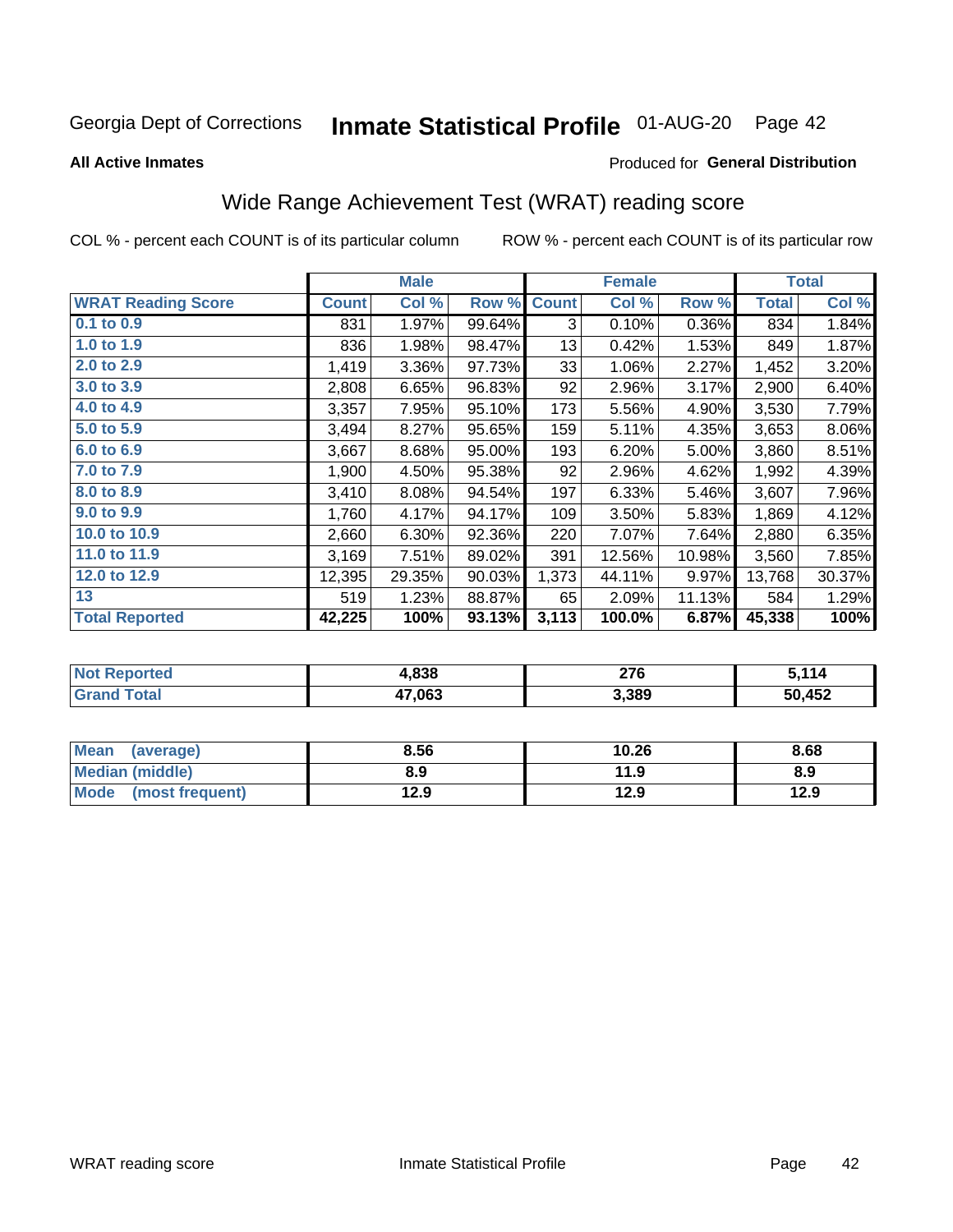# Inmate Statistical Profile 01-AUG-20 Page 43

**All Active Inmates** 

#### Produced for General Distribution

## Wide Range Achievement Test (WRAT) math score

COL % - percent each COUNT is of its particular column

|                              |         | <b>Male</b> |         |              | <b>Female</b> |        |              | <b>Total</b> |
|------------------------------|---------|-------------|---------|--------------|---------------|--------|--------------|--------------|
| <b>WRAT Mathematic Score</b> | Count l | Col %       | Row %   | <b>Count</b> | Col %         | Row %  | <b>Total</b> | Col %        |
| 0.1 to 0.9                   | 303     | 0.72%       | 100.00% |              |               |        | 303          | 0.67%        |
| 1.0 to 1.9                   | 652     | 1.54%       | 99.09%  | 6            | 0.19%         | 0.91%  | 658          | 1.45%        |
| 2.0 to 2.9                   | 1,220   | 2.89%       | 97.06%  | 37           | 1.19%         | 2.94%  | 1,257        | 2.77%        |
| 3.0 to 3.9                   | 2,891   | 6.85%       | 97.18%  | 84           | 2.70%         | 2.82%  | 2,975        | 6.56%        |
| 4.0 to 4.9                   | 5,397   | 12.78%      | 93.81%  | 356          | 11.43%        | 6.19%  | 5,753        | 12.69%       |
| 5.0 to 5.9                   | 6,835   | 16.19%      | 92.48%  | 556          | 17.85%        | 7.52%  | 7,391        | 16.30%       |
| 6.0 to 6.9                   | 7,720   | 18.28%      | 91.72%  | 697          | 22.38%        | 8.28%  | 8,417        | 18.56%       |
| 7.0 to 7.9                   | 3,394   | 8.04%       | 93.42%  | 239          | 7.68%         | 6.58%  | 3,633        | 8.01%        |
| 8.0 to 8.9                   | 3,816   | 9.04%       | 90.79%  | 387          | 12.43%        | 9.21%  | 4,203        | 9.27%        |
| 9.0 to 9.9                   | 2,396   | 5.67%       | 93.30%  | 172          | 5.52%         | 6.70%  | 2,568        | 5.66%        |
| 10.0 to 10.9                 | 959     | 2.27%       | 98.87%  | 11           | 0.35%         | 1.13%  | 970          | 2.14%        |
| 11.0 to 11.9                 | 1,128   | 2.67%       | 89.88%  | 127          | 4.08%         | 10.12% | 1,255        | 2.77%        |
| 12.0 to 12.9                 | 5,456   | 12.92%      | 92.77%  | 425          | 13.65%        | 7.23%  | 5,881        | 12.97%       |
| 13                           | 61      | 0.14%       | 78.21%  | 17           | 0.55%         | 21.79% | 78           | 0.17%        |
| <b>Total Reported</b>        | 42,228  | 100%        | 93.13%  | 3,114        | 100%          | 6.87%  | 45,342       | 100%         |

| <b>Reported</b><br><b>NO</b> t | 1,835  | ヘフに<br>21 J | 110,   |
|--------------------------------|--------|-------------|--------|
| `otal                          | 47,063 | 3,389       | 50,452 |

| <b>Mean</b><br>(average) | 7.05 | 7.52 | 7.08 |
|--------------------------|------|------|------|
| Median (middle)          | כ.ס  | 6.9  | ხ.მ  |
| Mode<br>(most frequent)  | 12.9 | 12.9 | 12.9 |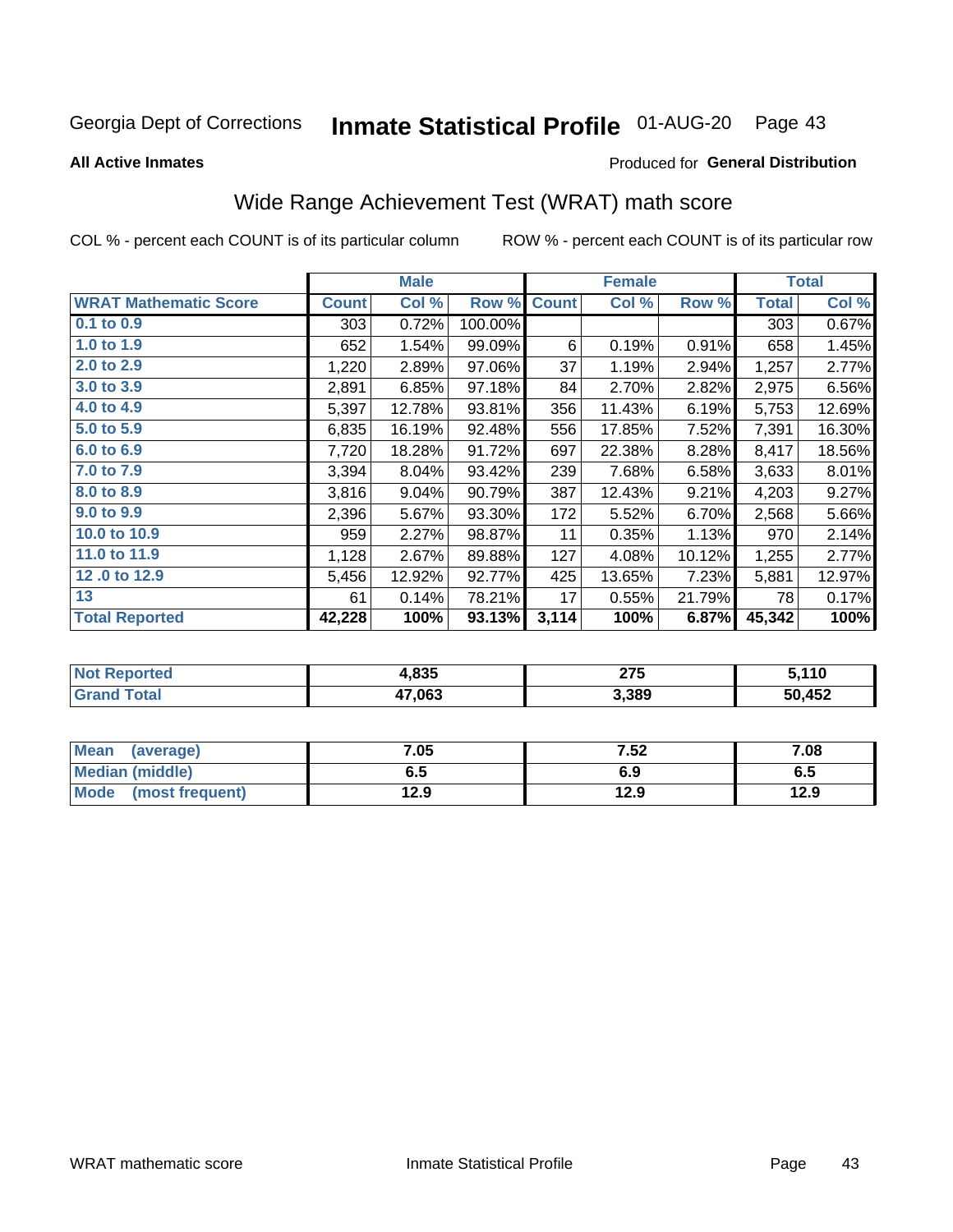#### **Inmate Statistical Profile 01-AUG-20** Page 44

#### **All Active Inmates**

#### Produced for General Distribution

## Wide Range Achievement Test (WRAT) spelling score

COL % - percent each COUNT is of its particular column

|                            |              | <b>Male</b> |        |              | <b>Female</b> |        |              | <b>Total</b> |
|----------------------------|--------------|-------------|--------|--------------|---------------|--------|--------------|--------------|
| <b>WRAT Spelling Score</b> | <b>Count</b> | Col %       | Row %  | <b>Count</b> | Col %         | Row %  | <b>Total</b> | Col %        |
| 0.1 to 0.9                 | 913          | 2.16%       | 99.46% | 5            | 0.16%         | 0.54%  | 918          | 2.02%        |
| 1.0 to 1.9                 | 1,256        | 2.97%       | 98.98% | 13           | 0.42%         | 1.02%  | 1,269        | 2.80%        |
| 2.0 to 2.9                 | 2,305        | 5.46%       | 98.80% | 28           | 0.90%         | 1.20%  | 2,333        | 5.14%        |
| 3.0 to 3.9                 | 3,356        | 7.95%       | 98.04% | 67           | 2.15%         | 1.96%  | 3,423        | 7.55%        |
| 4.0 to 4.9                 | 2,885        | 6.83%       | 97.01% | 89           | 2.86%         | 2.99%  | 2,974        | 6.56%        |
| 5.0 to 5.9                 | 3,766        | 8.92%       | 95.13% | 193          | 6.20%         | 4.87%  | 3,959        | 8.73%        |
| 6.0 to 6.9                 | 3,906        | 9.25%       | 95.27% | 194          | 6.23%         | 4.73%  | 4,100        | 9.04%        |
| 7.0 to 7.9                 | 3,701        | 8.76%       | 94.39% | 220          | 7.06%         | 5.61%  | 3,921        | 8.65%        |
| 8.0 to 8.9                 | 3,718        | 8.80%       | 94.15% | 231          | 7.42%         | 5.85%  | 3,949        | 8.71%        |
| 9.0 to 9.9                 | 2,049        | 4.85%       | 93.18% | 150          | 4.82%         | 6.82%  | 2,199        | 4.85%        |
| 10.0 to 10.9               | 2,042        | 4.83%       | 92.44% | 167          | 5.36%         | 7.56%  | 2,209        | 4.87%        |
| 11.0 to 11.9               | 2,811        | 6.65%       | 88.87% | 352          | 11.30%        | 11.13% | 3,163        | 6.97%        |
| 12.0 to 12.9               | 9,290        | 21.99%      | 87.15% | 1,370        | 43.98%        | 12.85% | 10,660       | 23.50%       |
| 13                         | 242          | 0.57%       | 87.05% | 36           | 1.16%         | 12.95% | 278          | 0.61%        |
| <b>Total Reported</b>      | 42,240       | 100%        | 93.13% | 3,115        | 100.0%        | 6.87%  | 45,355       | 100%         |

| <b>TEL</b> | ററ     | 27    | 5,097  |
|------------|--------|-------|--------|
| NO         | 1.OZJ  |       |        |
|            | 17,063 | 3,389 | 50,452 |

| <b>Mean</b><br>(average) | 7.83 | 10.21 | 8.00 |
|--------------------------|------|-------|------|
| Median (middle)          | . .  | 11.6  | 7. I |
| Mode<br>(most frequent)  | 12.9 | 12.9  | 12.9 |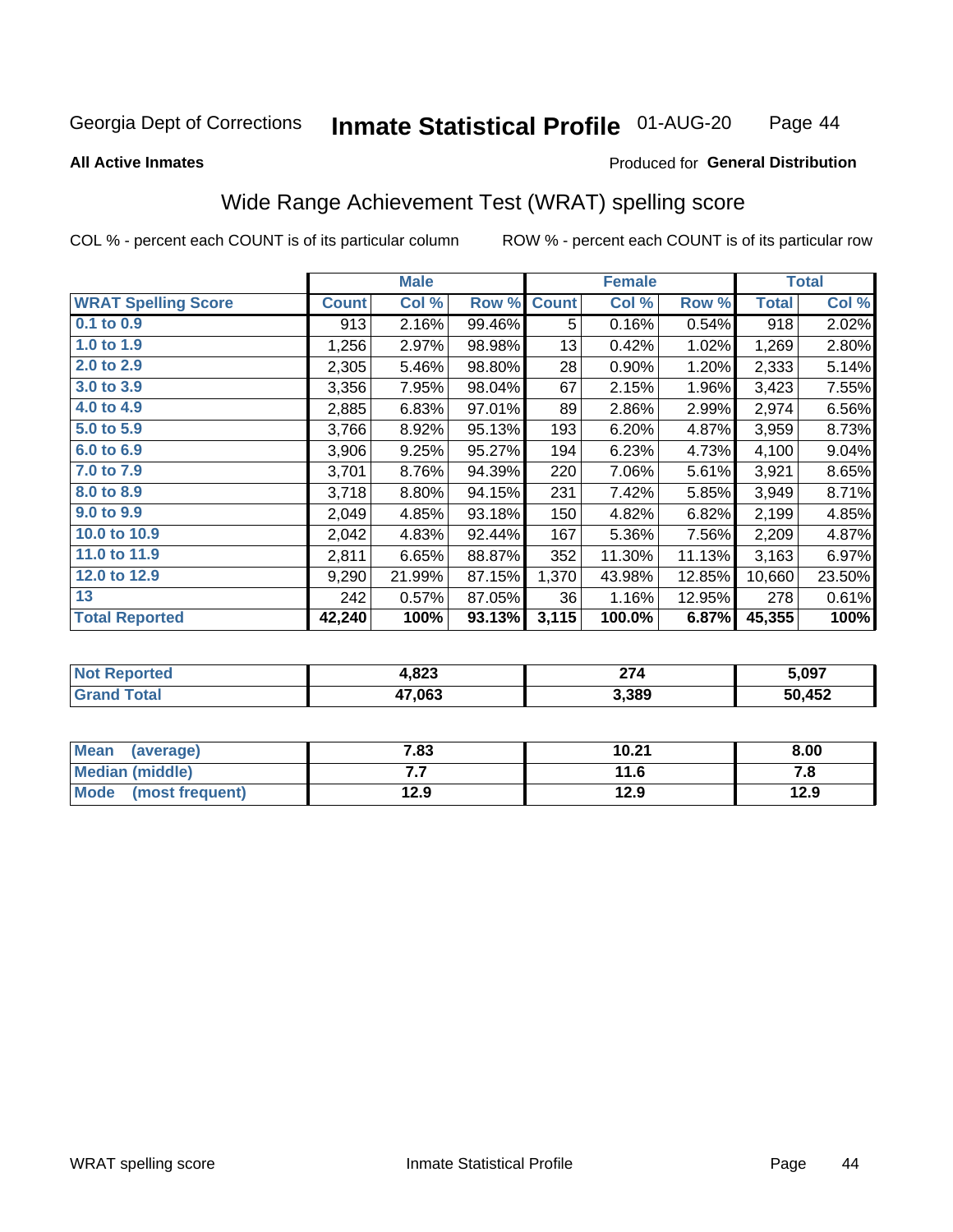# Inmate Statistical Profile 01-AUG-20 Page 45

#### **All Active Inmates**

### **Produced for General Distribution**

### Current / last mental health treatment level

COL % - percent each COUNT is of its particular column

|                                    |              | <b>Male</b> |         |              | <b>Female</b> |        |              | <b>Total</b> |
|------------------------------------|--------------|-------------|---------|--------------|---------------|--------|--------------|--------------|
| <b>Mental Health Treatment Lev</b> | <b>Count</b> | Col %       | Row %   | <b>Count</b> | Col %         | Row %  | <b>Total</b> | Col %        |
| 1 No problem at current time       | 7.940        | 47.60%      | 92.30%  | 662          | 24.53%        | 7.70%  | 8,602        | 44.38%       |
| 2 Receiving outpatient             | 7,037        | 42.18%      | 77.92%  | 1,994        | 73.88%        | 22.08% | 9,031        | 46.60%       |
| <b>Treatment</b>                   |              |             |         |              |               |        |              |              |
| 3 Inpatient, moderate              | 1,332        | 7.98%       | 97.44%  | 35           | 1.30%         | 2.56%  | 1,367        | 7.05%        |
| Treatment                          |              |             |         |              |               |        |              |              |
| 4 Inpatient, intensive             | 345          | 2.07%       | 97.73%  | 8            | 0.30%         | 2.27%  | 353          | 1.82%        |
| <b>Treatment</b>                   |              |             |         |              |               |        |              |              |
| 5 Undergoing crisis                | 27           | 0.16%       | 100.00% |              |               |        | 27           | 0.14%        |
| <b>stabilization</b>               |              |             |         |              |               |        |              |              |
| <b>6 Hospital for criminally</b>   |              | 0.01%       | 100.00% |              |               |        |              | 0.01%        |
| <b>Tinsane</b>                     |              |             |         |              |               |        |              |              |
| <b>Total Evaluated</b>             | 16,682       | 100%        | 86.07%  | 2,699        | 100%          | 13.93% | 19,381       | 100%         |

| Never had MH evaluation | 30,381 | 690   | 31,071 |
|-------------------------|--------|-------|--------|
| <b>Grand Total</b>      | 47,063 | 3,389 | 50,452 |

| <b>Median (middle)</b>         | <b>Receiving outpatient</b><br>treatment | <b>Receiving outpatient</b><br>treatment | <b>Receiving</b><br>outpatient<br>treatment |  |  |
|--------------------------------|------------------------------------------|------------------------------------------|---------------------------------------------|--|--|
| <b>Mode</b><br>(most frequent) | No problem at current time               | <b>Receiving outpatient</b><br>treatment | Receiving<br>outpatient<br>treatment        |  |  |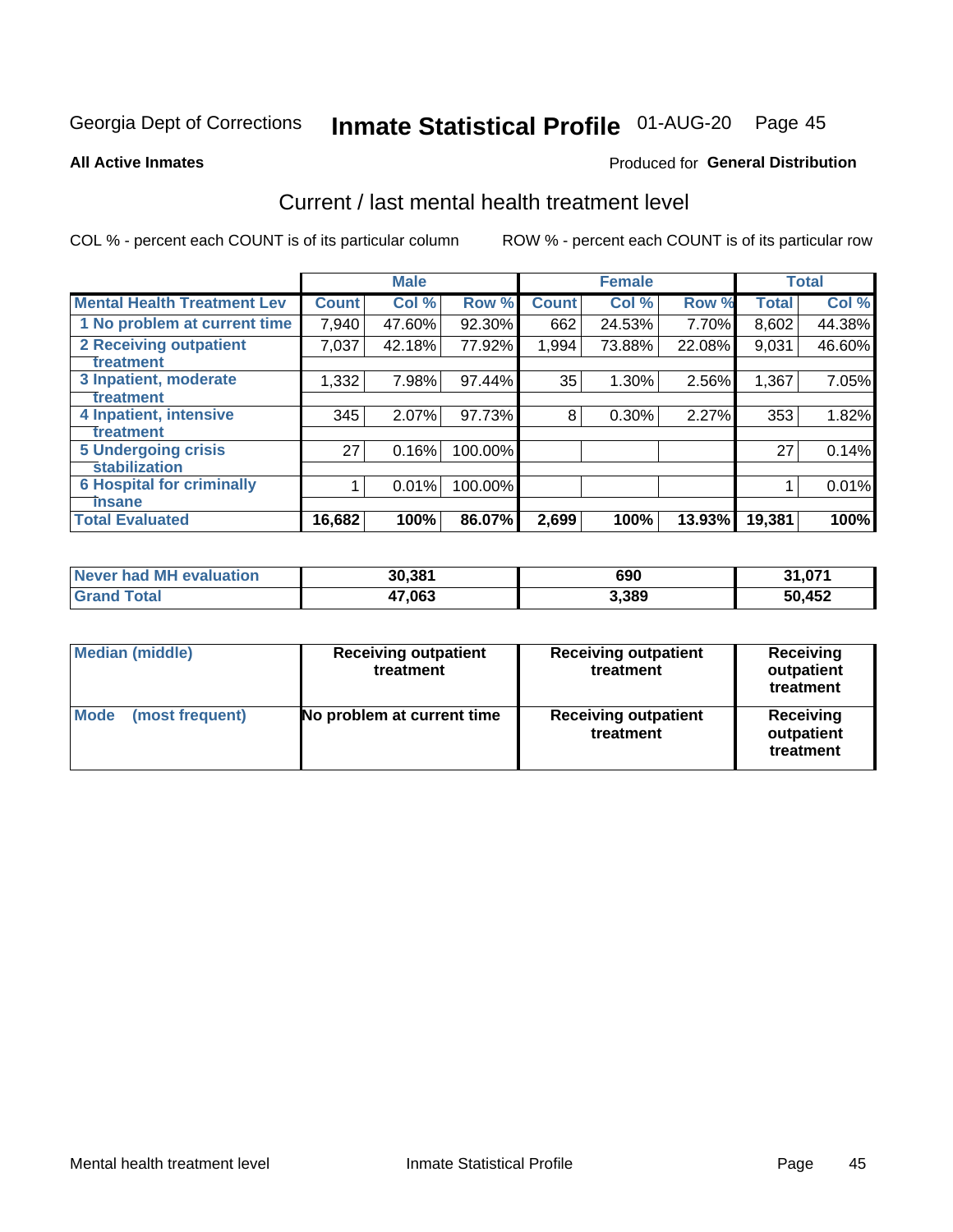### **All Active Inmates**

### Produced for General Distribution

## PULHESDWIT medical scale - 'P' overall condition ('P'hysical)

COL % - percent each COUNT is of its particular column

|                                  |              | <b>Male</b> |        |              | <b>Female</b> |        |                 | <b>Total</b> |
|----------------------------------|--------------|-------------|--------|--------------|---------------|--------|-----------------|--------------|
| 'P' Overall Condition            | <b>Count</b> | Col %       | Row %  | <b>Count</b> | Col %         | Row %  | <b>Total</b>    | Col %        |
| 1 No medical illness             | 32,083       | 74.06%      | 94.05% | 2,028        | 62.42%        | 5.95%  | 34,111          | 73.25%       |
| 2 Well-controlled chronic        | 10,237       | 23.63%      | 90.11% | 1,123        | 34.56%        | 9.89%  | 11,360          | 24.39%       |
| <b>lillness</b>                  |              |             |        |              |               |        |                 |              |
| 3 Poorly-controlled chronic      | 914          | 2.11%       | 91.95% | 80           | 2.46%         | 8.05%  | 994             | 2.13%        |
| <b>lillness</b>                  |              |             |        |              |               |        |                 |              |
| 4 Significant problems requiring | 75           | 0.17%       | 89.29% | 9            | 0.28%         | 10.71% | 84              | 0.18%        |
| special housing                  |              |             |        |              |               |        |                 |              |
| 5 Terminal illness, < 6 months   | 9            | 0.02%       | 90.00% |              | 0.03%         | 10.00% | 10 <sup>1</sup> | 0.02%        |
| to live                          |              |             |        |              |               |        |                 |              |
| 6 Inmate is pregnant             |              | 0.01%       | 11.11% | 8            | 0.25%         | 88.89% | 9               | 0.02%        |
| <b>Total Reported</b>            | 43,319       | 100%        | 93.02% | 3,249        | 100%          | 6.98%  | 46,568          | 100%         |

| <b>rted</b> | <b>2711</b><br>744 | 40   | .884 |
|-------------|--------------------|------|------|
|             | 17 NG 2            | .389 | ,452 |

| Mode | (most frequent) | 1 No medical illness | 1 No medical illness | 1 No medical<br>illness |
|------|-----------------|----------------------|----------------------|-------------------------|
|------|-----------------|----------------------|----------------------|-------------------------|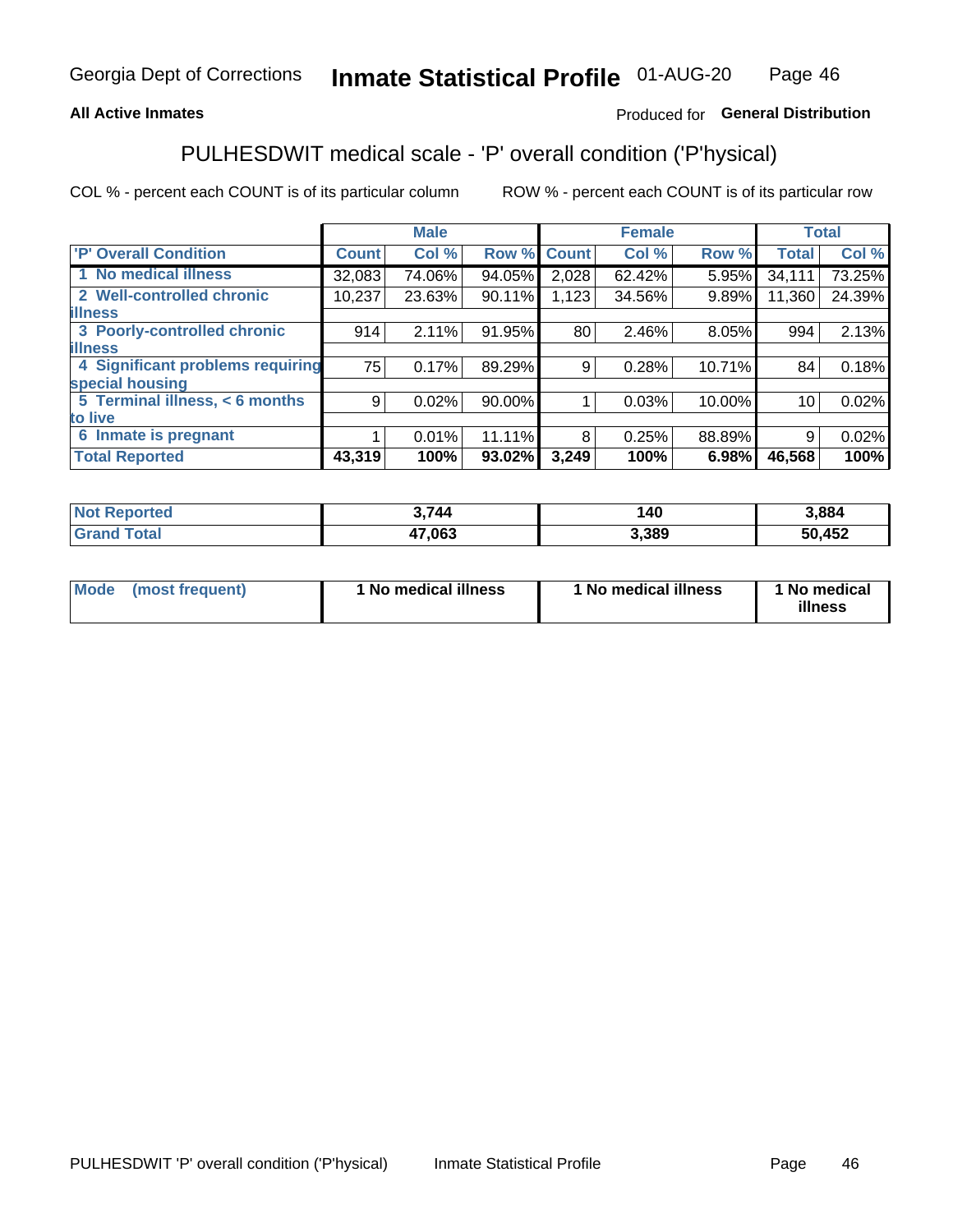#### **All Active Inmates**

### Produced for General Distribution

## PULHESDWIT medical scale - 'U' upper body

COL % - percent each COUNT is of its particular column

|                              |              | <b>Male</b> |         |              | <b>Female</b> |       |              | <b>Total</b> |
|------------------------------|--------------|-------------|---------|--------------|---------------|-------|--------------|--------------|
| <b>U' Upper Body</b>         | <b>Count</b> | Col %       | Row %   | <b>Count</b> | Col %         | Row % | <b>Total</b> | Col %        |
| 1 Upper bones, joints,       | 41,148       | 95.45%      | 93.02%  | 3,089        | 95.16%        | 6.98% | 44,237       | 95.43%       |
| muscles all OK               |              |             |         |              |               |       |              |              |
| 2 One or both arms minimally | 1,713        | 3.97%       | 92.74%  | 134          | 4.13%         | 7.26% | 1,847        | 3.98%        |
| limited                      |              |             |         |              |               |       |              |              |
| 3 One or both arms           | 203          | 0.47%       | 91.03%  | 20           | 0.62%         | 8.97% | 223          | 0.48%        |
| <b>moderately limited</b>    |              |             |         |              |               |       |              |              |
| 4 One arm disabled,          | 42           | 0.10%       | 93.33%  | 3            | 0.09%         | 6.67% | 45           | 0.10%        |
| paralyzed, or amputated      |              |             |         |              |               |       |              |              |
| 5 Both arms disabled,        | 2            | 0.01%       | 100.00% |              |               |       | 2            | 0.01%        |
| paralyzed, or amputated      |              |             |         |              |               |       |              |              |
| <b>Total Reported</b>        | 43,108       | 100%        | 93.00%  | 3,246        | 100%          | 7.00% | 46,354       | 100%         |

| <b>Not Reported</b>          | 3,955  | 143   | 4.098  |
|------------------------------|--------|-------|--------|
| <b>Total</b><br><b>Grand</b> | 47,063 | 3,389 | 50,452 |

| Mode<br>(most frequent) | 1 Upper bones, joints,<br>muscles all OK | 1 Upper bones, joints,<br>muscles all OK | 1 Upper bones,<br>joints, muscles all<br>ΟK |
|-------------------------|------------------------------------------|------------------------------------------|---------------------------------------------|
|-------------------------|------------------------------------------|------------------------------------------|---------------------------------------------|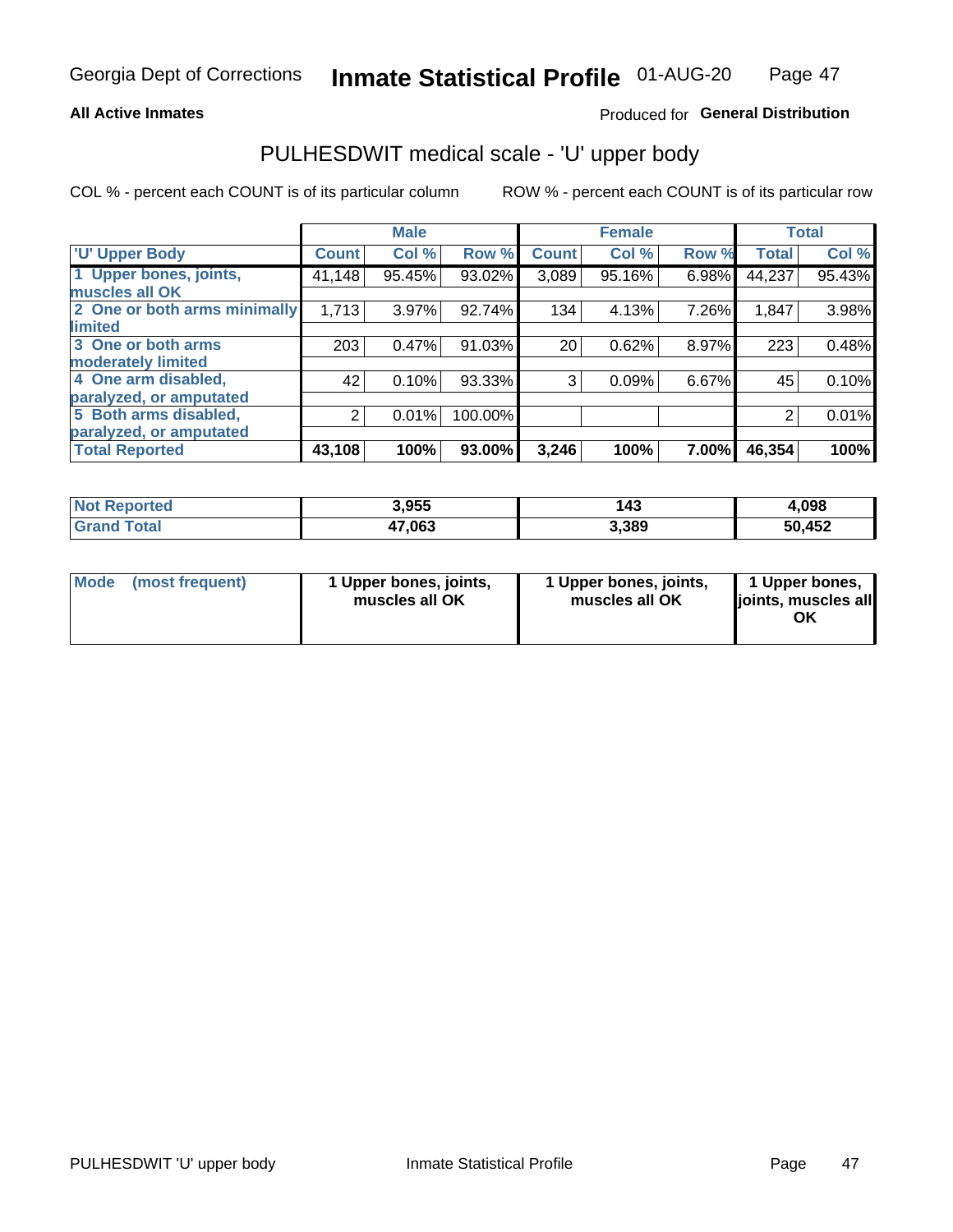#### **All Active Inmates**

### Produced for General Distribution

### PULHESDWIT medical scale - 'L' lower body

COL % - percent each COUNT is of its particular column

|                                |              | <b>Male</b> |         |              | <b>Female</b> |       |              | <b>Total</b> |
|--------------------------------|--------------|-------------|---------|--------------|---------------|-------|--------------|--------------|
| 'L' Lower Body                 | <b>Count</b> | Col %       | Row %   | <b>Count</b> | Col %         | Row % | <b>Total</b> | Col %        |
| 1 Lower bones, joints,         | 38,927       | 90.31%      | 92.99%  | 2,935        | 90.47%        | 7.01% | 41,862       | 90.32%       |
| muscles all OK                 |              |             |         |              |               |       |              |              |
| 2 One or both legs minimally   | 3,441        | 7.98%       | 92.92%  | 262          | 8.08%         | 7.08% | 3,703        | 7.99%        |
| limited                        |              |             |         |              |               |       |              |              |
| 3 One or both legs             | 594          | 1.38%       | 93.99%  | 38           | 1.17%         | 6.01% | 632          | 1.36%        |
| moderately limited             |              |             |         |              |               |       |              |              |
| 4 One leg disabled, paralyzed, | 120          | 0.28%       | 93.02%  | 9            | 0.28%         | 6.98% | 129          | 0.28%        |
| or amputated                   |              |             |         |              |               |       |              |              |
| 5 Both legs disabled,          | 24           | $0.06\%$    | 100.00% |              |               |       | 24           | 0.05%        |
| paralyzed, or amputated        |              |             |         |              |               |       |              |              |
| <b>Total Reported</b>          | 43,106       | 100%        | 93.00%  | 3,244        | 100%          | 7.00% | 46,350       | 100%         |

| <b>Not Reported</b>          | 3,957  | 145   | 1,102  |
|------------------------------|--------|-------|--------|
| <b>Total</b><br><b>Grand</b> | 47,063 | 3,389 | 50,452 |

| Mode | (most frequent) | 1 Lower bones, joints,<br>muscles all OK | I Lower bones, joints,<br>muscles all OK | 1 Lower bones,<br>joints, muscles all<br>ΟK |
|------|-----------------|------------------------------------------|------------------------------------------|---------------------------------------------|
|------|-----------------|------------------------------------------|------------------------------------------|---------------------------------------------|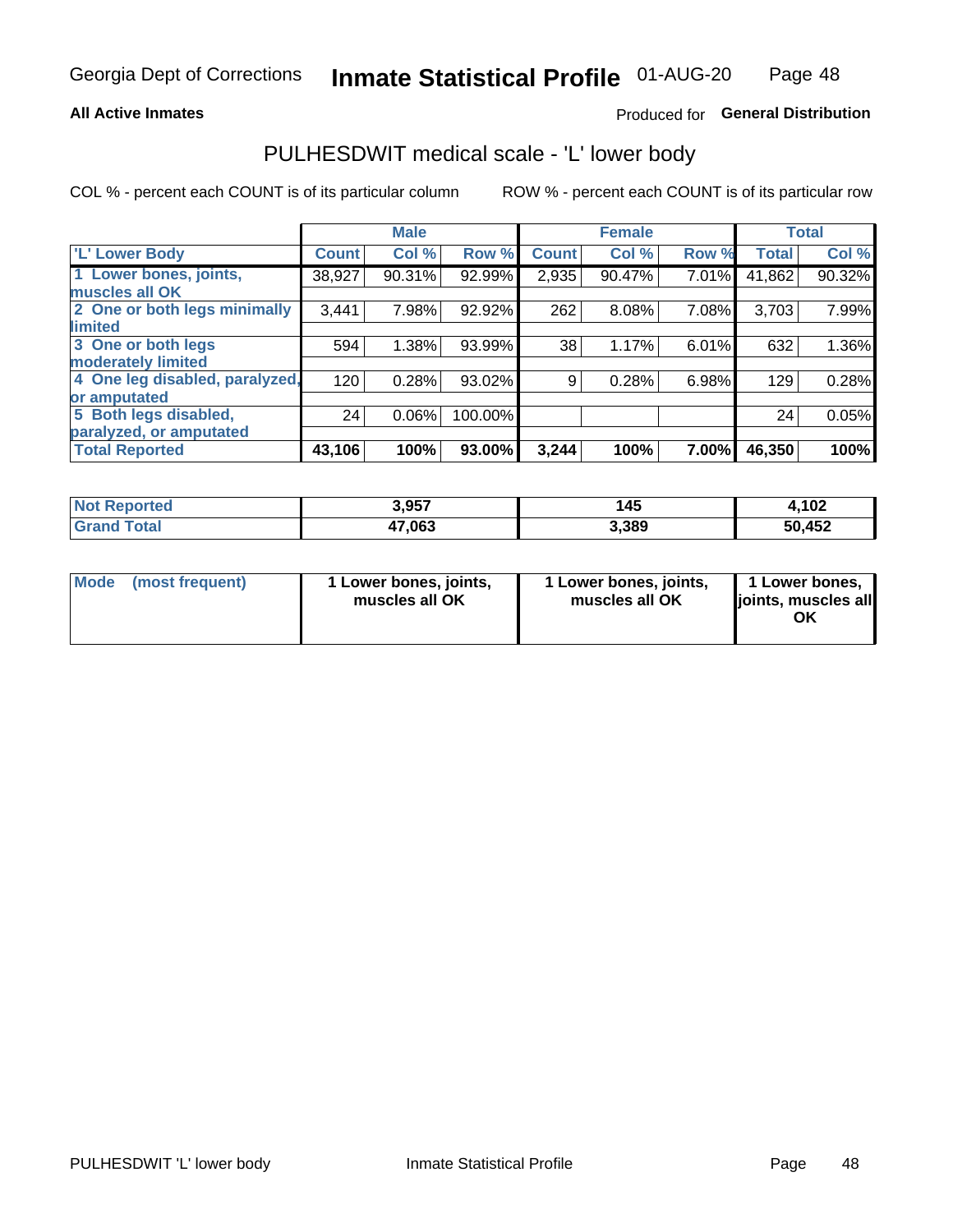#### **All Active Inmates**

#### Produced for General Distribution

### PULHESDWIT medical scale - 'H' hearing

COL % - percent each COUNT is of its particular column

|                                |              | <b>Male</b> |        |             | <b>Female</b> |       | <b>Total</b> |        |
|--------------------------------|--------------|-------------|--------|-------------|---------------|-------|--------------|--------|
| <b>H' Hearing</b>              | <b>Count</b> | Col %       |        | Row % Count | Col %         | Row % | <b>Total</b> | Col %  |
| 1 Normal hearing both ears     | 42,444       | 98.55%      | 93.01% | 3,188       | 98.43%        | 6.99% | 45,632       | 98.54% |
| 2 Some loss in one ear with    | 475          | 1.10%       | 91.70% | 43          | 1.33%         | 8.30% | 518          | 1.12%  |
| other OK, or mild loss in both |              |             |        |             |               |       |              |        |
| 3 Total loss in one ear with   | 99           | 0.23%       | 94.29% | 6           | 0.19%         | 5.71% | 105          | 0.23%  |
| mild loss in other             |              |             |        |             |               |       |              |        |
| 4 Severe loss in both ears     | 28           | $0.07\%$    | 96.55% |             | 0.03%         | 3.45% | 29           | 0.06%  |
| 5 Total loss in both ears,     | 21           | 0.05%       | 95.45% |             | 0.03%         | 4.55% | 22           | 0.05%  |
| requiring special housing      |              |             |        |             |               |       |              |        |
| <b>Total Reported</b>          | 43,067       | 100%        | 93.01% | 3,239       | 100%          | 6.99% | 46,306       | 100%   |

| <b>Not Renc</b><br><b>ported</b> | 3,996  | 150   | 146    |
|----------------------------------|--------|-------|--------|
| Total                            | 47,063 | 3,389 | 50,452 |

| Mode (most frequent) | 1 Normal hearing both ears 11 Normal hearing both ears 1 Normal hearing | both ears |
|----------------------|-------------------------------------------------------------------------|-----------|
|                      |                                                                         |           |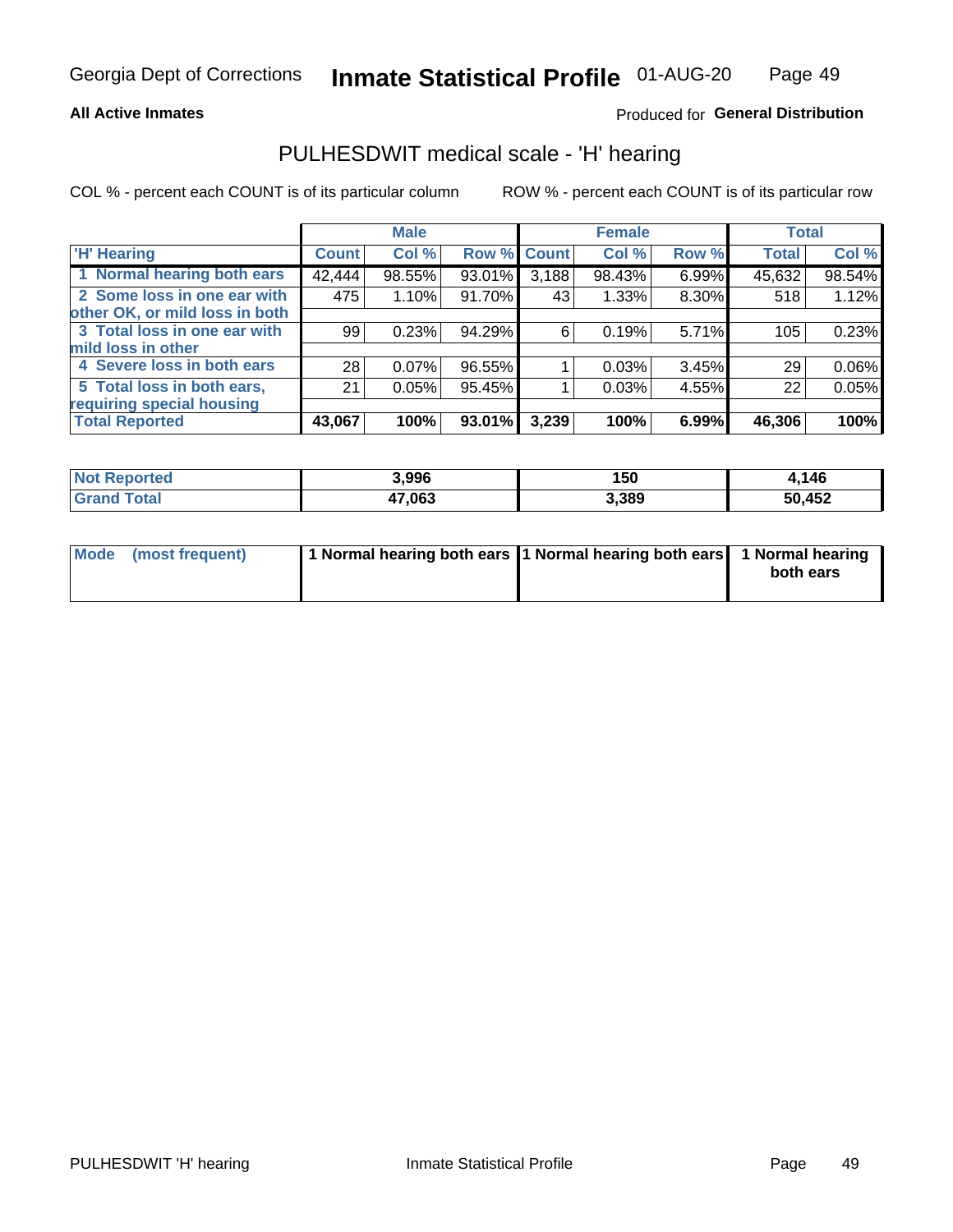#### **All Active Inmates**

### Produced for General Distribution

### PULHESDWIT medical scale - 'E' vision

COL % - percent each COUNT is of its particular column

|                                 |              | <b>Male</b> |             |       | <b>Female</b> |        |              | <b>Total</b> |
|---------------------------------|--------------|-------------|-------------|-------|---------------|--------|--------------|--------------|
| 'E' Vision                      | <b>Count</b> | Col %       | Row % Count |       | Col %         | Row %  | <b>Total</b> | Col %        |
| 1 Correctable to 20/40 in both  | 32,974       | 77.14%      | 94.99%      | 1,739 | 53.92%        | 5.01%  | 34,713       | 75.51%       |
| eyes                            |              |             |             |       |               |        |              |              |
| 2 Correctable to 20/70 in one   | 8,610        | 20.14%      | 87.54%      | 1,225 | 37.98%        | 12.46% | 9,835        | 21.39%       |
| eye, may be blind in other      |              |             |             |       |               |        |              |              |
| 3 Correctable to 20/200 in one  | 984          | 2.30%       | 82.07%      | 215   | 6.67%         | 17.93% | 1,199        | 2.61%        |
| eye, may be blind in other      |              |             |             |       |               |        |              |              |
| 4 One eye not correctable to    | 158          | 0.37%       | 78.22%      | 44    | 1.36%         | 21.78% | 202          | 0.44%        |
| 20/200, other may be blind      |              |             |             |       |               |        |              |              |
| 5 Blind in both eyes, requiring | 21           | 0.05%       | 91.30%      | 2     | 0.06%         | 8.70%  | 23           | 0.05%        |
| special housing                 |              |             |             |       |               |        |              |              |
| <b>Total Reported</b>           | 42,747       | 100%        | 92.98%      | 3,225 | 100%          | 7.02%  | 45,972       | 100%         |

| <b>Not Reported</b> | 4,316  | 164   | 4,480  |
|---------------------|--------|-------|--------|
| <b>Total</b>        | 47,063 | 3,389 | 50,452 |

| Mode (most frequent) | 1 Correctable to 20/40 in both<br>eves | 1 Correctable to 20/40 in   1 Correctable to  <br>both eves | 20/40 in both eyes |
|----------------------|----------------------------------------|-------------------------------------------------------------|--------------------|
|                      |                                        |                                                             |                    |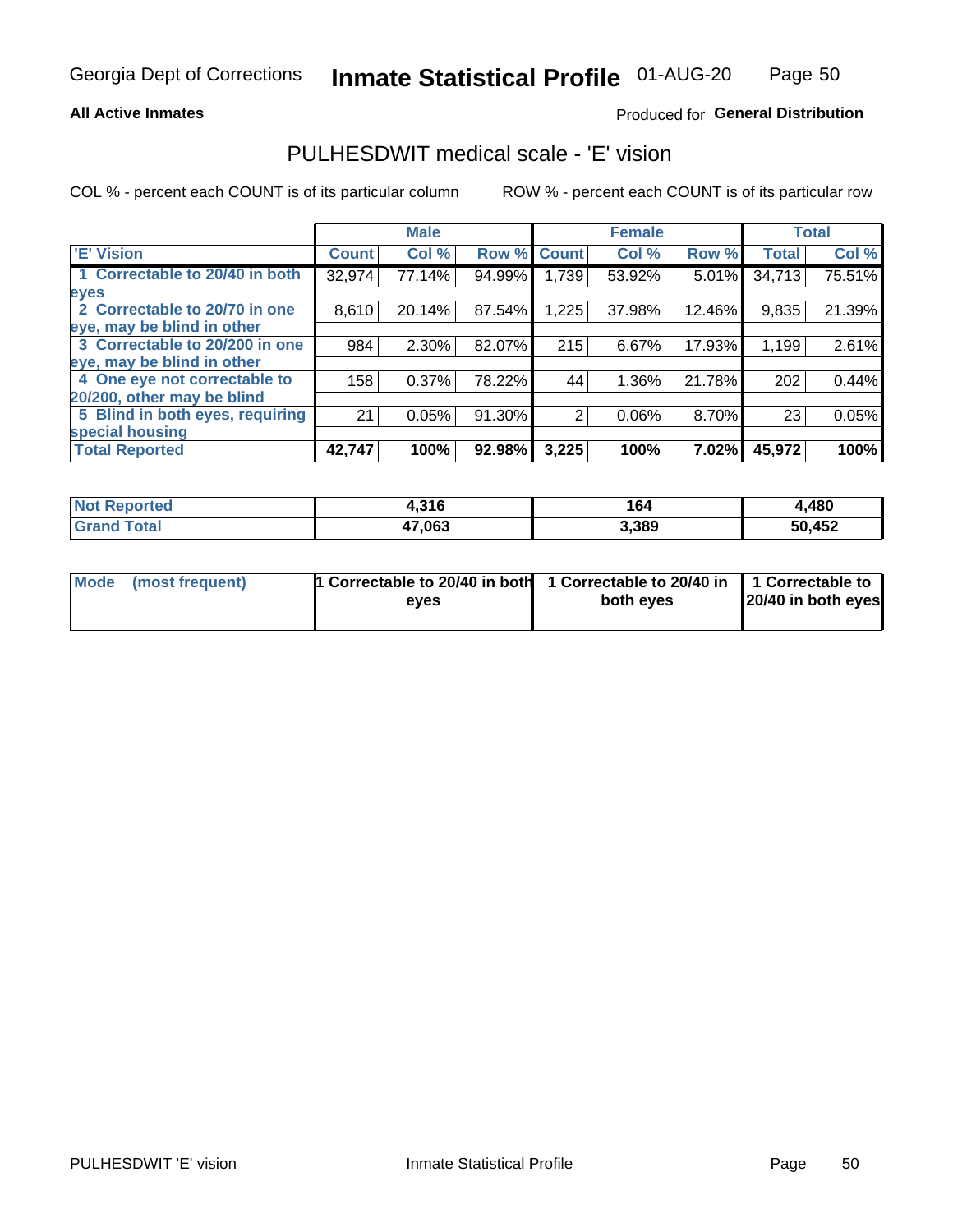#### **All Active Inmates**

### Produced for General Distribution

## PULHESDWIT medical scale - 'S' pSychiatric

COL % - percent each COUNT is of its particular column

|                                        |              | <b>Male</b> |         |             | <b>Female</b> |          |              | <b>Total</b> |
|----------------------------------------|--------------|-------------|---------|-------------|---------------|----------|--------------|--------------|
| 'S' pSychiatric                        | <b>Count</b> | Col %       |         | Row % Count | Col %         | Row %    | <b>Total</b> | Col %        |
| 1 No impairment or disorders           | 38,003       | 89.87%      | 96.94%  | 201.ا       | 39.03%        | $3.06\%$ | 39,204       | 86.42%       |
| 2 Stable, or in remission, or          | 3,454        | 8.17%       | 65.07%  | 1,854       | 60.25%        | 34.93%   | 5,308        | 11.70%       |
| mild impairment or retardation         |              |             |         |             |               |          |              |              |
| 3 Requires moderate inpatient          | 662          | 1.57%       | 97.64%  | 16          | 0.52%         | 2.36%    | 678          | 1.49%        |
| treatment                              |              |             |         |             |               |          |              |              |
| 4 Requires intensive inpatient         | 164          | 0.39%       | 96.47%  | 6           | 0.19%         | 3.53%    | 170          | 0.37%        |
| treatment                              |              |             |         |             |               |          |              |              |
| <b>5 Requires Crisis Stabilization</b> | 5            | 0.01%       | 100.00% |             |               |          | 5            | 0.01%        |
| Unit (CSU) inpatient care              |              |             |         |             |               |          |              |              |
| <b>Total Reported</b>                  | 42,288       | 100%        | 93.22%  | 3,077       | 100%          | 6.78%    | 45,365       | 100%         |

| <b>Not Reported</b> | 4,775  | 242<br>◡▮▴ | 5,087  |
|---------------------|--------|------------|--------|
| Total<br>' Grand    | 47,063 | 3,389      | 50,452 |

| Mode (most frequent) | <b>1 No impairment or disorders</b> 2 Stable, or in remission, 1 No impairment or |                       |           |
|----------------------|-----------------------------------------------------------------------------------|-----------------------|-----------|
|                      |                                                                                   | or mild impairment or | disorders |
|                      |                                                                                   | retardation           |           |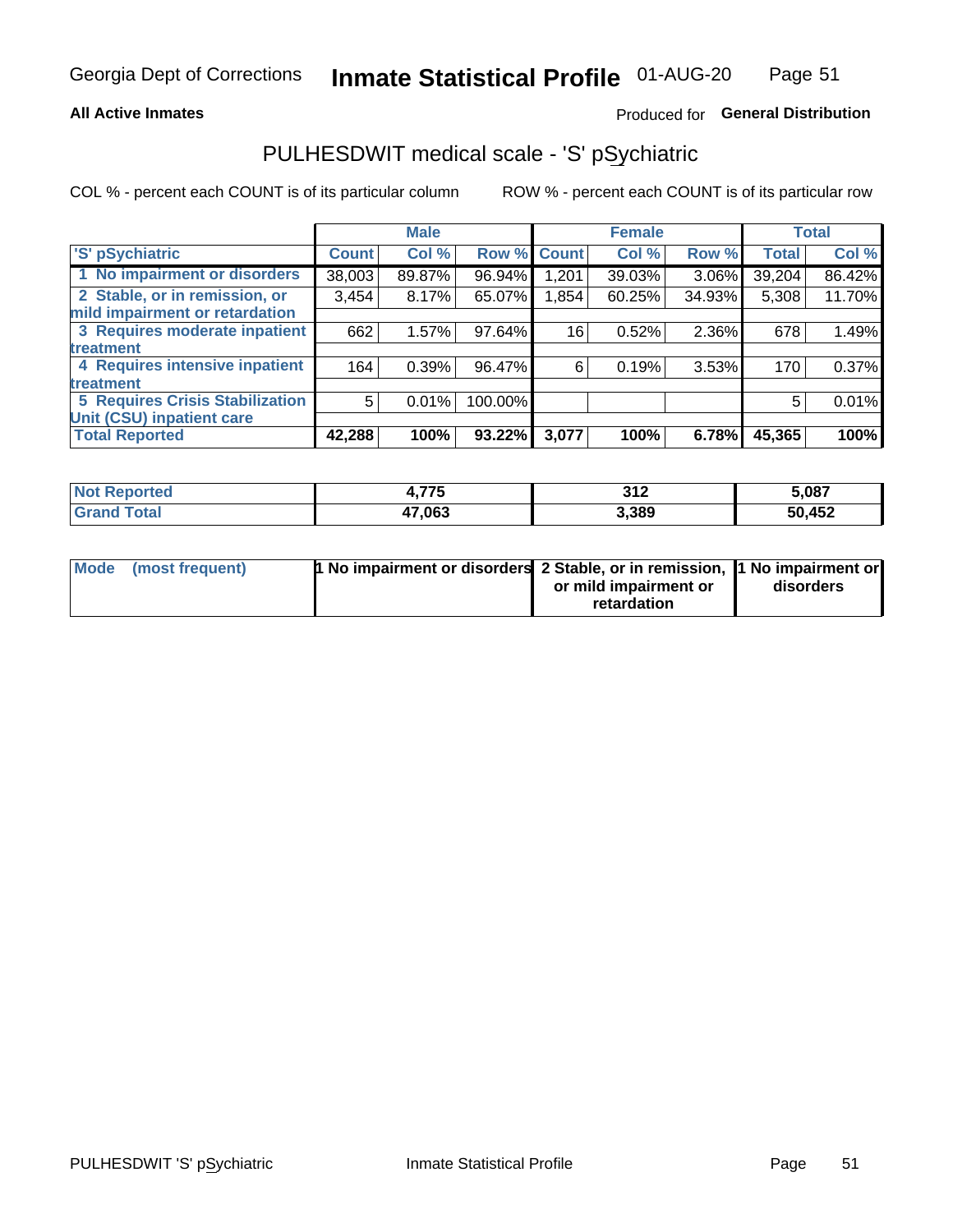#### **All Active Inmates**

### Produced for General Distribution

## PULHESDWIT medical scale - 'D' dental

COL % - percent each COUNT is of its particular column

|                                 |              | <b>Male</b> |        |             | <b>Female</b> |       |              | <b>Total</b> |
|---------------------------------|--------------|-------------|--------|-------------|---------------|-------|--------------|--------------|
| <b>D'</b> Dental                | <b>Count</b> | Col %       |        | Row % Count | Col %         | Row % | <b>Total</b> | Col %        |
| 1 Minimal routine dental health | 25,055       | 62.27%      | 91.19% | 2,420       | 77.89%        | 8.81% | 27,475       | 63.39%       |
| <b>needs</b>                    |              |             |        |             |               |       |              |              |
| 2 Moderate cavities and/or gum  | 13,281       | 33.01%      | 96.36% | 502         | 16.16%        | 3.64% | 13,783       | 31.80%       |
| disease                         |              |             |        |             |               |       |              |              |
| 3 Extensive gum disease         | 1,875        | 4.66%       | 91.11% | 183         | 5.89%         | 8.89% | 2,058        | 4.75%        |
| and/or widespread decay         |              |             |        |             |               |       |              |              |
| 4 Urgent need for dental        | 26           | 0.06%       | 92.86% | 2           | 0.06%         | 7.14% | 28           | 0.06%        |
| <b>services</b>                 |              |             |        |             |               |       |              |              |
| <b>Total Reported</b>           | 40,237       | 100%        | 92.83% | 3,107       | 100%          | 7.17% | 43,344       | 100%         |

| <b>Not Reported</b>       | 6,826  | 282   | ,108   |
|---------------------------|--------|-------|--------|
| $\mathsf{Total}$<br>Grand | 17,063 | 3,389 | 50,452 |

| <b>Mode</b> | (most frequent) | <b>Minimal routine dental</b><br>health needs | 1 Minimal routine dental 1 Minimal routine<br>health needs | dental health<br>needs |
|-------------|-----------------|-----------------------------------------------|------------------------------------------------------------|------------------------|
|-------------|-----------------|-----------------------------------------------|------------------------------------------------------------|------------------------|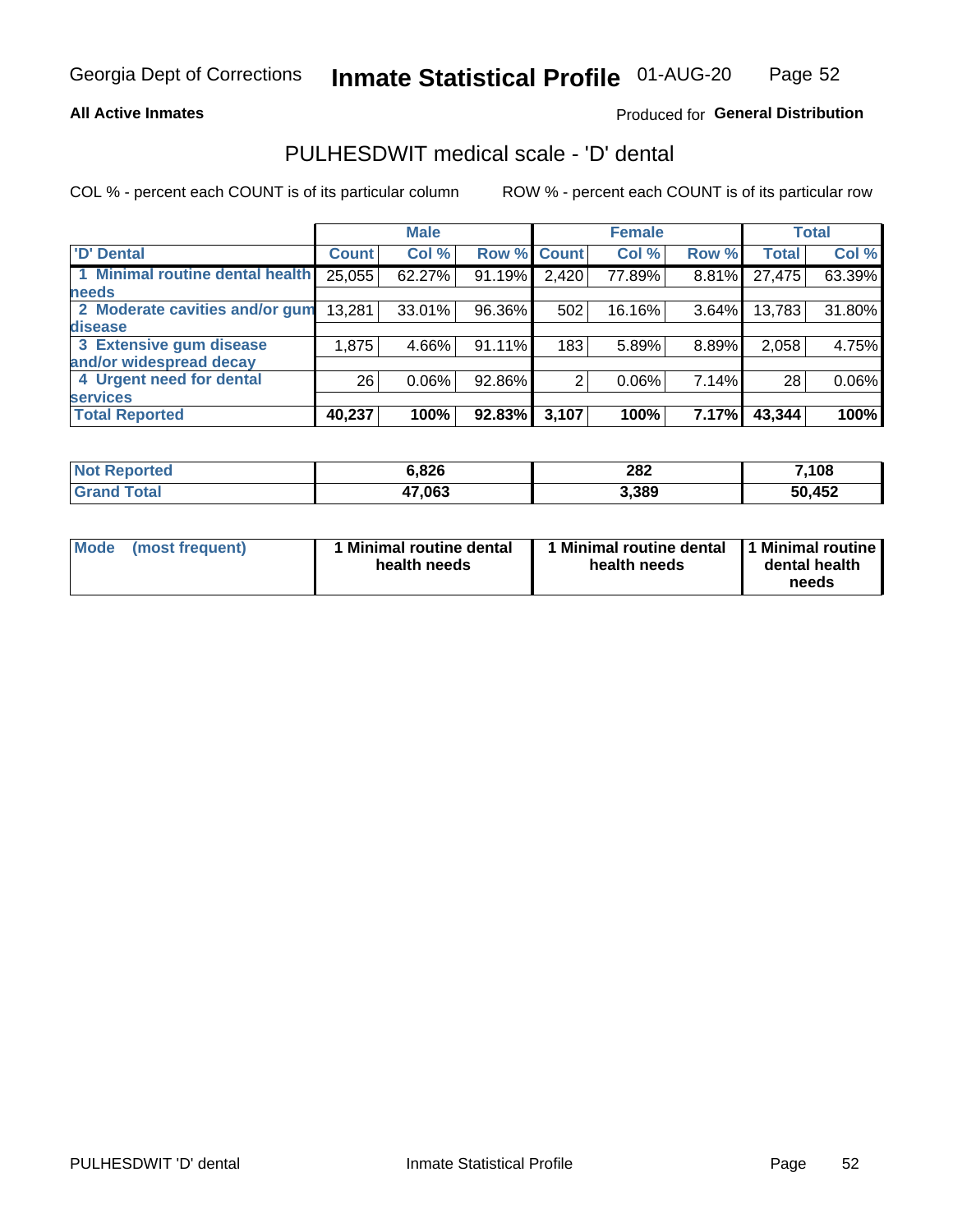#### **All Active Inmates**

### Produced for General Distribution

### PULHESDWIT medical scale - 'W' work ability

COL % - percent each COUNT is of its particular column

|                                 |              | <b>Male</b> |                    |       | <b>Female</b> |       |              | <b>Total</b> |
|---------------------------------|--------------|-------------|--------------------|-------|---------------|-------|--------------|--------------|
| <b>W'</b> work ability          | <b>Count</b> | Col %       | <b>Row % Count</b> |       | Col %         | Row % | <b>Total</b> | Col %        |
| 1 Unrestricted work or activity | 36,422       | 84.52%      | 93.15%             | 2,677 | 82.45%        | 6.85% | 39,099       | 84.37%       |
| 2 Minor restrictions on type of | 5,279        | 12.25%      | 91.67%             | 480   | 14.78%        | 8.33% | 5,759        | 12.43%       |
| <b>work</b>                     |              |             |                    |       |               |       |              |              |
| 3 Moderate restrictions on type | 951          | 2.21%       | 94.44%             | 56    | 1.72%         | 5.56% | 1,007        | 2.17%        |
| of work                         |              |             |                    |       |               |       |              |              |
| 4 Major restrictions on type of | 310          | 0.72%       | 93.66%             | 21    | 0.65%         | 6.34% | 331          | 0.71%        |
| <b>work</b>                     |              |             |                    |       |               |       |              |              |
| 5 Cannot work under any         | 133          | 0.31%       | 91.10%             | 13    | 0.40%         | 8.90% | 146          | 0.32%        |
| <b>circumstances</b>            |              |             |                    |       |               |       |              |              |
| <b>Total Reported</b>           | 43,095       | 100%        | 92.99%             | 3,247 | 100%          | 7.01% | 46,342       | 100%         |

| <b>Not Reported</b>          | 3,968  | 142   | l.110  |
|------------------------------|--------|-------|--------|
| <b>Total</b><br><b>Grand</b> | 47,063 | 3,389 | 50,452 |

| Mode            | 1 Unrestricted work or | 1 Unrestricted work or | 1 Unrestricted   |
|-----------------|------------------------|------------------------|------------------|
| (most frequent) | activity               | activity               | work or activity |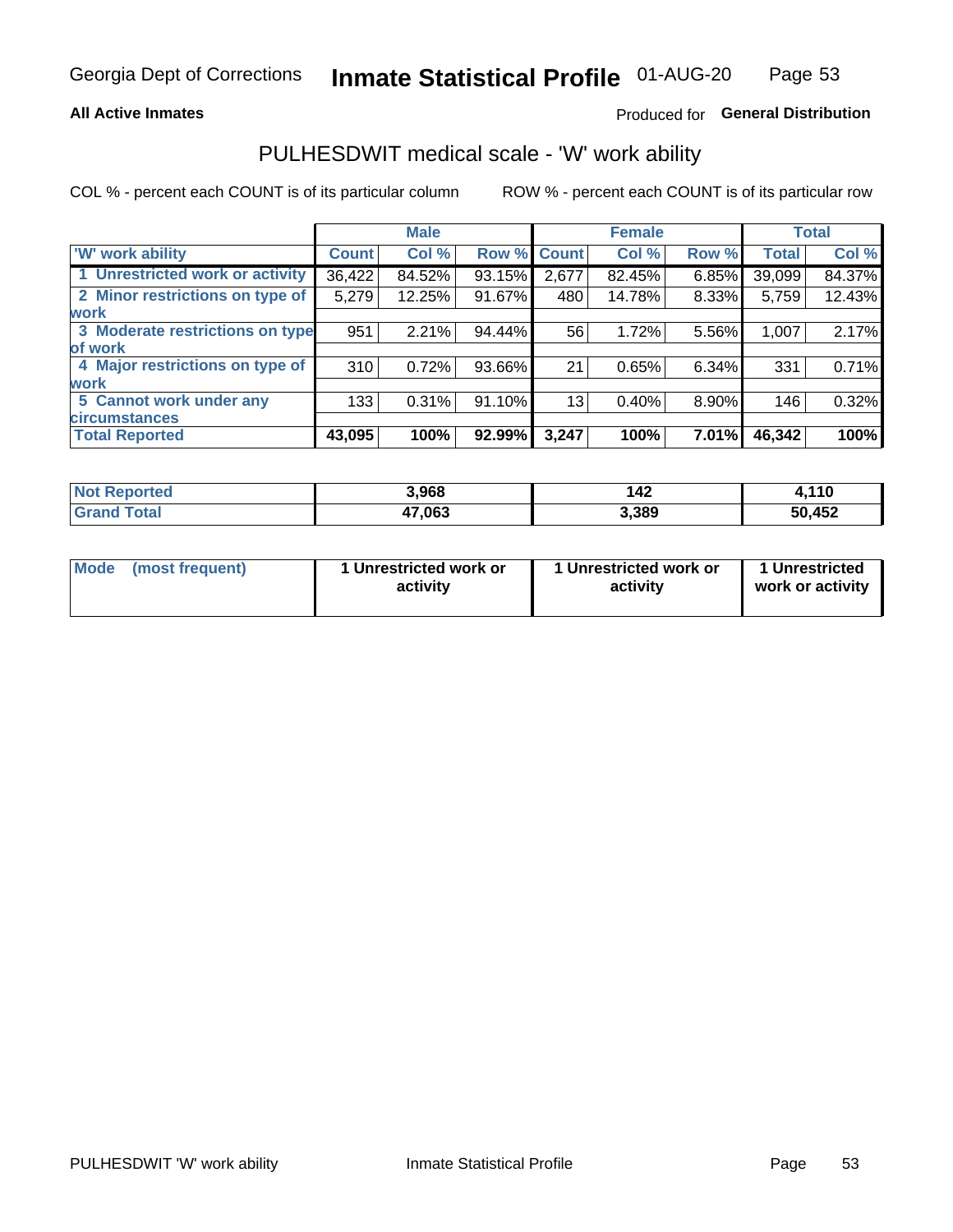#### **All Active Inmates**

### Produced for General Distribution

## PULHESDWIT medical scale - 'I' impairment

COL % - percent each COUNT is of its particular column

|                                                              |              | <b>Male</b> |        |             | <b>Female</b> |       |              | <b>Total</b> |
|--------------------------------------------------------------|--------------|-------------|--------|-------------|---------------|-------|--------------|--------------|
| <b>T' Impairment</b>                                         | <b>Count</b> | Col %       |        | Row % Count | Col %         | Row % | <b>Total</b> | Col %        |
| 1 No impairments or<br>disabilities                          | 42,634       | 98.95%      | 92.96% | 3,229       | 99.57%        | 7.04% | 45,863       | 98.99%       |
| 2 Wheelchair-bound but                                       | 253          | 0.59%       | 98.06% | 5           | 0.15%         | 1.94% | 258          | 0.56%        |
| otherwise OK<br><b>3 Needs low-level Assisted</b>            | 50           | 0.12%       | 98.04% |             | 0.03%         | 1.96% | 51           | 0.11%        |
| Living (level I)<br>4 Needs moderate Assisted                | 25           | 0.06%       | 96.15% |             | 0.03%         | 3.85% | 26           | $0.06\%$     |
| <b>Living (level II)</b>                                     |              |             |        |             |               |       |              |              |
| <b>5 Needs maximal Assisted</b><br><b>Living (level III)</b> | 125          | 0.29%       | 94.70% | 7           | 0.22%         | 5.30% | 132          | 0.28%        |
| <b>Total Reported</b>                                        | 43,087       | 100%        | 93.00% | 3,243       | 100%          | 7.00% | 46,330       | 100%         |

| <b>Not</b><br>Reported | 3,976  | 146   | 122<br>H. I 44 |
|------------------------|--------|-------|----------------|
| Total                  | 47,063 | 3,389 | 50,452         |

| Mode | (most frequent) | 1 No impairments or<br>disabilities | 1 No impairments or<br>disabilities | 1 No impairments<br>or disabilities |
|------|-----------------|-------------------------------------|-------------------------------------|-------------------------------------|
|------|-----------------|-------------------------------------|-------------------------------------|-------------------------------------|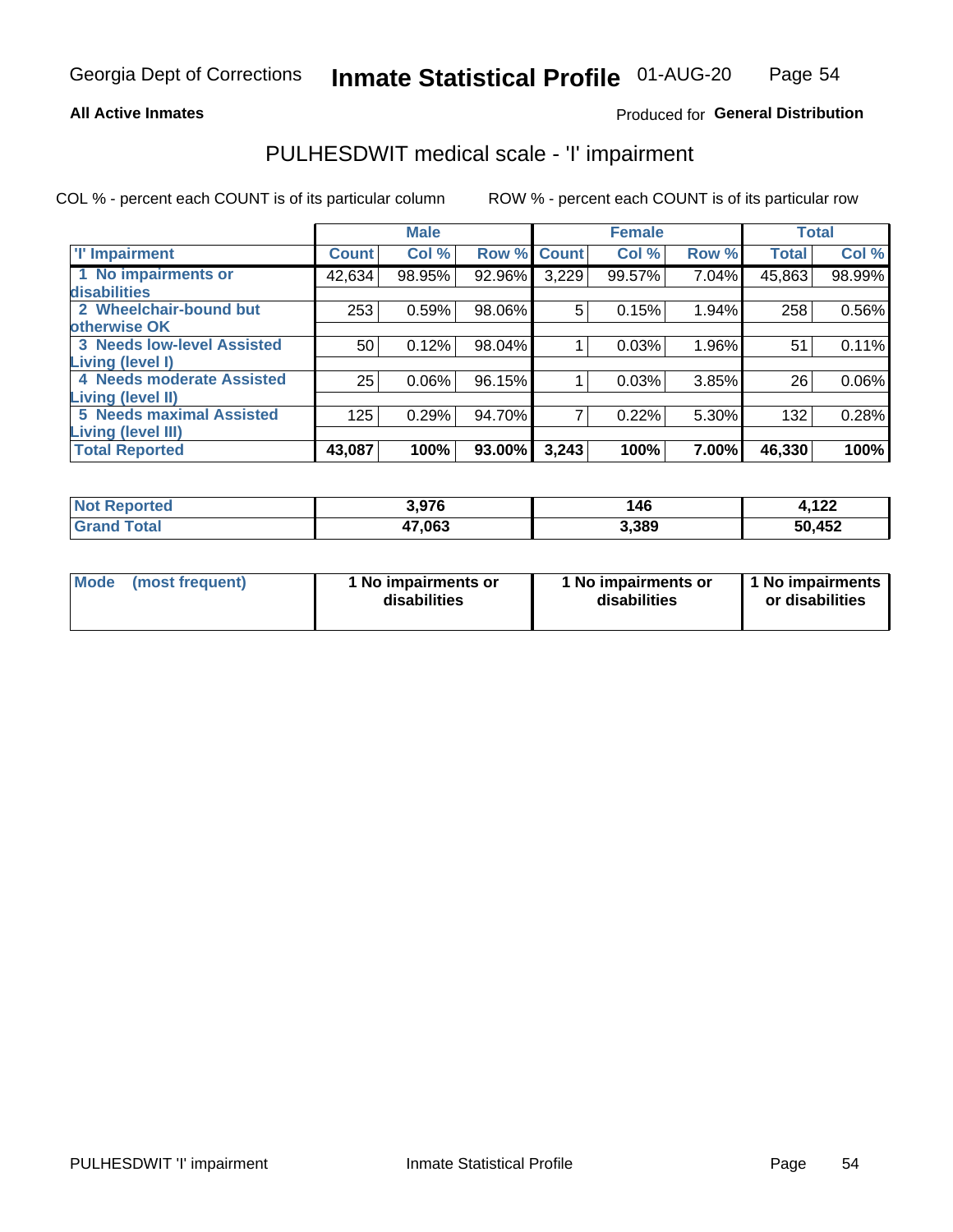#### **All Active Inmates**

### Produced fo General Distribution

### PULHESDWIT medical scale - 'T' transportability

COL % - percent each COUNT is of its particular column

|                              |              | <b>Male</b> |         |              | <b>Female</b> |        |              | <b>Total</b> |
|------------------------------|--------------|-------------|---------|--------------|---------------|--------|--------------|--------------|
| <b>T' Transportability</b>   | <b>Count</b> | Col %       | Row %   | <b>Count</b> | Col %         | Row %  | <b>Total</b> | Col %        |
| 1 Can be transported in any  | 43,052       | 99.16%      | 93.04%  | 3,221        | 99.63%        | 6.96%  | 46,273       | 99.19%       |
| ordinary approved vehicle    |              |             |         |              |               |        |              |              |
| 2 Wheelchair-bound, not      | 95           | 0.22%       | 98.96%  |              | 0.03%         | 1.04%  | 96           | 0.21%        |
| needing special vehicle      |              |             |         |              |               |        |              |              |
| 3 Wheelchair-bound, requires | 19           | 0.04%       | 100.00% |              |               |        | 19           | 0.04%        |
| special vehicle              |              |             |         |              |               |        |              |              |
| 4 Needs specially-equipped   | 6            | 0.01%       | 75.00%  | 2            | 0.06%         | 25.00% | 8            | 0.02%        |
| medical vehicle              |              |             |         |              |               |        |              |              |
| <b>5 Requires ambulance</b>  | 244          | 0.56%       | 96.44%  | 9            | 0.28%         | 3.56%  | 253          | 0.54%        |
| transport                    |              |             |         |              |               |        |              |              |
| <b>Total Reported</b>        | 43,416       | 100%        | 93.07%  | 3,233        | 100%          | 6.93%  | 46,649       | 100%         |

| <b>Not</b><br>Reported | 3,647  | 156   | 3,803  |
|------------------------|--------|-------|--------|
| <b>otal</b>            | 47,063 | 3,389 | 50,452 |

|  | Mode (most frequent) | 1 Can be transported in any 1 Can be transported in any<br>ordinary approved vehicle   ordinary approved vehicle   transported in any |  | 1 Can be<br>  ordinary approved  <br>vehicle |
|--|----------------------|---------------------------------------------------------------------------------------------------------------------------------------|--|----------------------------------------------|
|--|----------------------|---------------------------------------------------------------------------------------------------------------------------------------|--|----------------------------------------------|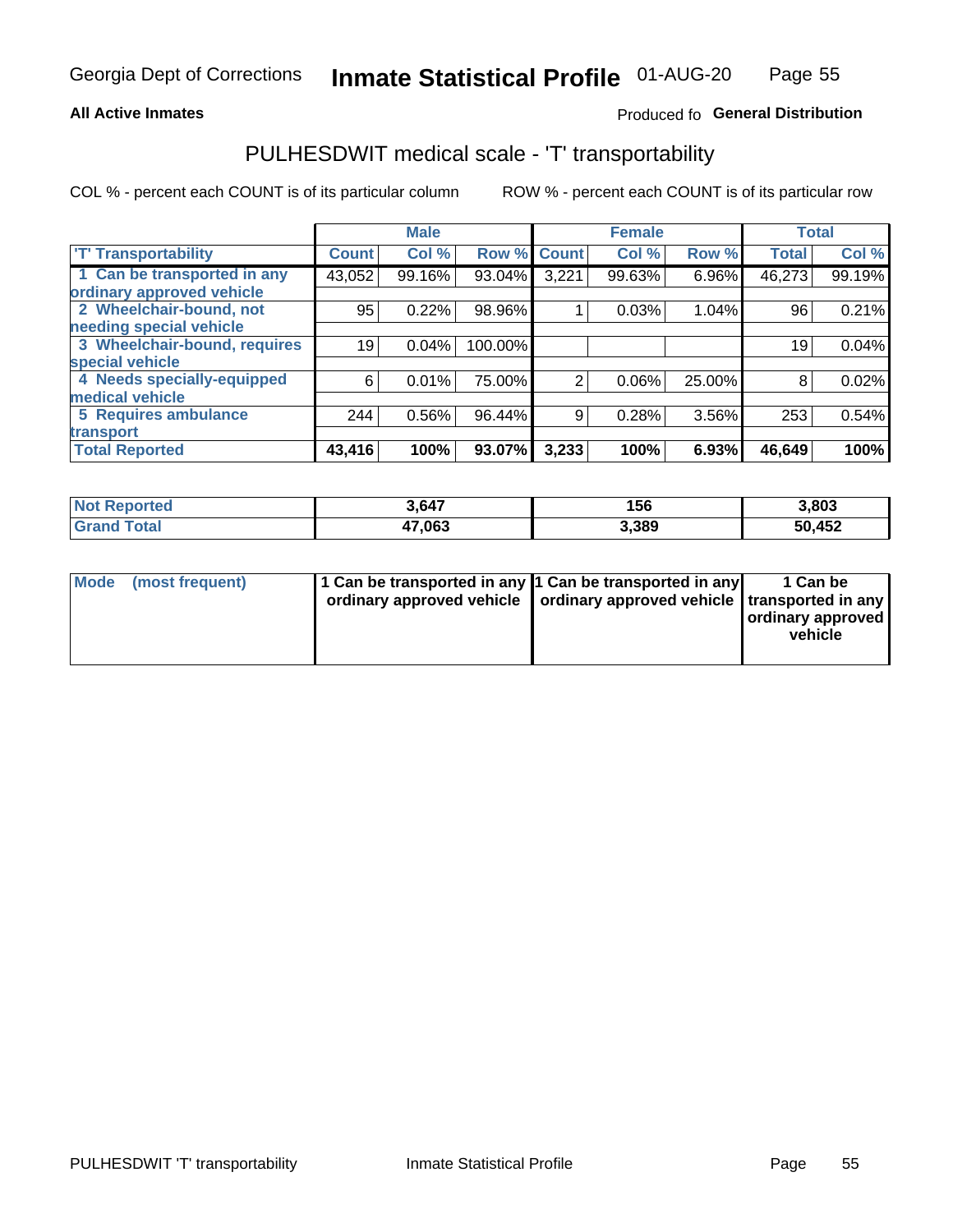## Inmate Statistical Profile 01-AUG-20 Page 56

**All Active Inmates** 

### **Produced for General Distribution**

### Number of prior Georgia incarcerations

COL % - percent each COUNT is of its particular column

|                                       |              | <b>Male</b> |                    |       | <b>Female</b> |          |        | <b>Total</b> |
|---------------------------------------|--------------|-------------|--------------------|-------|---------------|----------|--------|--------------|
| <b>Num of Prior GA Incarcerations</b> | <b>Count</b> | Col %       | <b>Row % Count</b> |       | Col %         | Row %    | Total  | Col %        |
| $\bf{0}$                              | 26,363       | 56.02%      | 91.32%             | 2,507 | 73.97%        | 8.68%    | 28,870 | 57.22%       |
|                                       | 8,566        | 18.20%      | 94.94%             | 457   | 13.48%        | 5.06%    | 9,023  | 17.88%       |
| 2                                     | 4,970        | 10.56%      | 95.96%             | 209   | 6.17%         | 4.04%    | 5,179  | 10.27%       |
| 3                                     | 3,040        | 6.46%       | 96.94%             | 96    | 2.83%         | $3.06\%$ | 3,136  | 6.22%        |
| 4                                     | 1,707        | 3.63%       | 97.54%             | 43    | 1.27%         | $2.46\%$ | 1,750  | 3.47%        |
| 5                                     | 999          | 2.12%       | 96.80%             | 33    | 0.97%         | 3.20%    | 1,032  | 2.05%        |
| <b>More Than 5</b>                    | 1,418        | 3.01%       | 96.99%             | 44    | 1.30%         | 3.01%    | 1,462  | 2.90%        |
| <b>Total Reported</b>                 | 47,063       | 100%        | 93.28%             | 3,389 | 100%          | 6.72%    | 50,452 | 100.0%       |

| <b>orted</b><br>NO |        |       |             |
|--------------------|--------|-------|-------------|
| <b>ota</b><br>Gr   | 47,063 | 3,389 | ,452<br>50. |

| Mean (average)       | 06.، | 1.02 |
|----------------------|------|------|
| Median (middle)      |      |      |
| Mode (most frequent) |      |      |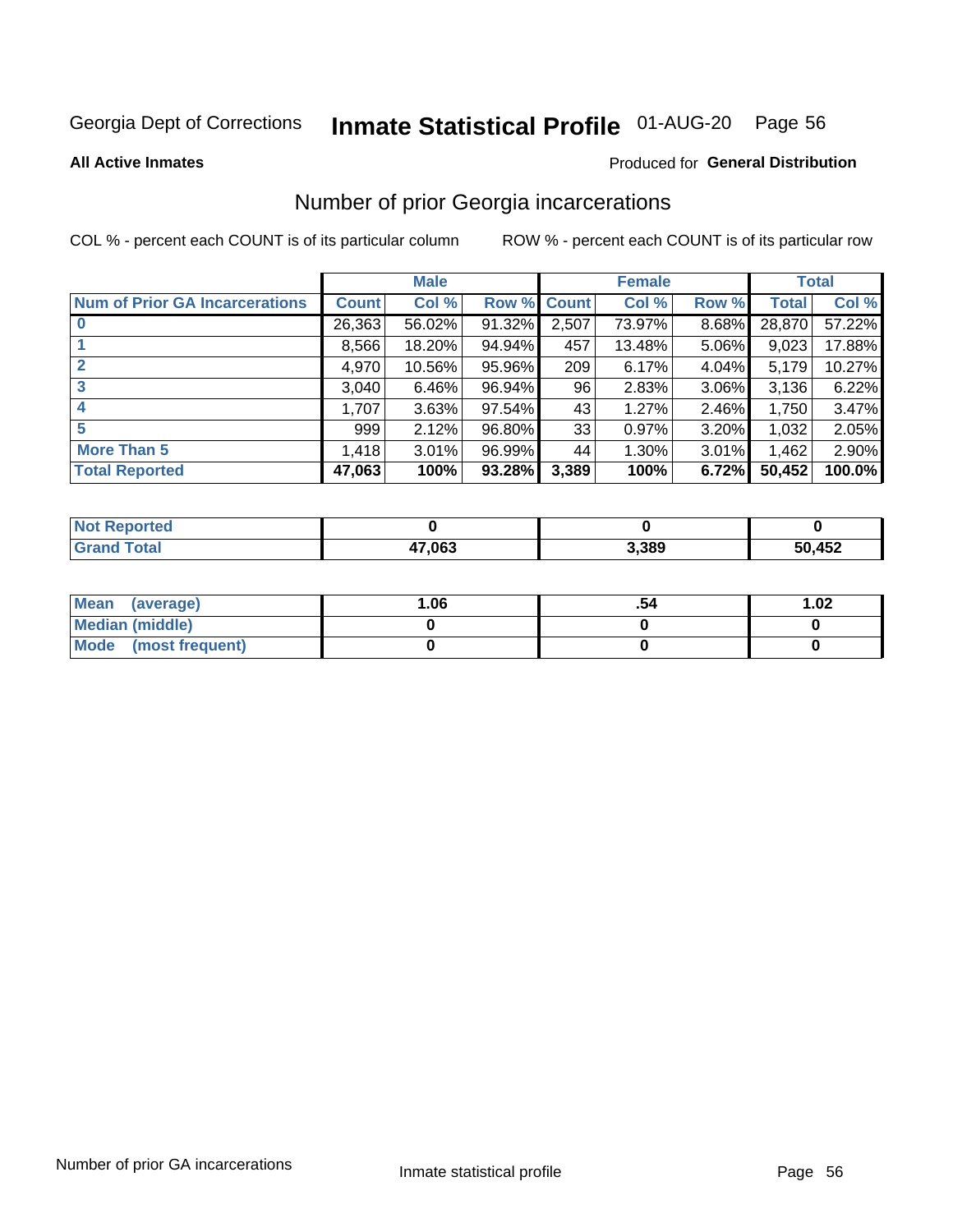#### **Inmate Statistical Profile 01-AUG-20** Page 57

#### **All Active Inmates**

#### Produced for General Distribution

### Prison sentence in years

COL % - percent each COUNT is of its particular column

ROW % - percent each COUNT is of its particular row

|                                 |              | <b>Male</b> |        |              | <b>Female</b> |        |              | <b>Total</b> |
|---------------------------------|--------------|-------------|--------|--------------|---------------|--------|--------------|--------------|
| <b>Prison Sentence In Years</b> | <b>Count</b> | Col %       | Row %  | <b>Count</b> | Col %         | Row %  | <b>Total</b> | Col %        |
| $0 - 1$                         | 407          | 0.86%       | 93.56% | 28           | 0.83%         | 6.44%  | 435          | 0.86%        |
| $1.1 - 2$                       | 610          | 1.30%       | 90.10% | 67           | 1.98%         | 9.90%  | 677          | 1.34%        |
| $2.1 - 3$                       | 986          | 2.10%       | 89.07% | 121          | 3.57%         | 10.93% | 1,107        | 2.19%        |
| $3.1 - 4$                       | 827          | 1.76%       | 90.98% | 82           | 2.42%         | 9.02%  | 909          | 1.80%        |
| $4.1 - 5$                       | 1,546        | 3.28%       | 90.83% | 156          | 4.60%         | 9.17%  | 1,702        | 3.37%        |
| $5.1 - 6$                       | 915          | 1.94%       | 90.33% | 98           | 2.89%         | 9.67%  | 1,013        | 2.01%        |
| $6.1 - 7$                       | 895          | 1.90%       | 92.65% | 71           | 2.10%         | 7.35%  | 966          | 1.91%        |
| $7.1 - 8$                       | 949          | 2.02%       | 92.23% | 80           | 2.36%         | 7.77%  | 1,029        | 2.04%        |
| $8.1 - 9$                       | 1,030        | 2.19%       | 93.04% | 77           | 2.27%         | 6.96%  | 1,107        | 2.19%        |
| $9.1 - 10$                      | 3,012        | 6.40%       | 89.24% | 363          | 10.71%        | 10.76% | 3,375        | 6.69%        |
| $10.1 - 12$                     | 1,916        | 4.07%       | 91.50% | 178          | 5.25%         | 8.50%  | 2,094        | 4.15%        |
| $12.1 - 15$                     | 4,454        | 9.46%       | 92.79% | 346          | 10.21%        | 7.21%  | 4,800        | 9.51%        |
| $15.1 - 20$                     | 8,884        | 18.88%      | 93.52% | 616          | 18.18%        | 6.48%  | 9,500        | 18.83%       |
| 20.1 - Over                     | 11,566       | 24.58%      | 94.51% | 672          | 19.83%        | 5.49%  | 12,238       | 24.26%       |
| <b>Life</b>                     | 7,348        | 15.61%      | 95.18% | 372          | 10.98%        | 4.82%  | 7,720        | 15.30%       |
| <b>Life Without Parole</b>      | 1,600        | 3.40%       | 96.50% | 58           | 1.71%         | 3.50%  | 1,658        | 3.29%        |
| <b>Death</b>                    | 76           | 0.16%       | 98.70% |              | 0.03%         | 1.30%  | 77           | 0.15%        |
| <b>Youthful Offenders</b>       | 42           | 0.09%       | 93.33% | 3            | 0.09%         | 6.67%  | 45           | 0.09%        |
| <b>Total Reported</b>           | 47,063       | 100%        | 93.28% | 3,389        | 100.0%        | 6.72%  | 50,452       | 100%         |

| : Reported<br>I NOT |        |       |        |
|---------------------|--------|-------|--------|
| otal <sub></sub>    | 47,063 | 3,389 | 50,452 |

#### **Determinate (numeric) sentences only**

| <b>Mean</b> | or 70 | ጋፍ በዖ<br>---- | 25 70 |
|-------------|-------|---------------|-------|
|             |       |               |       |

All sentences (including determinate), with life, life without parole, and death sentences figured at 45 years

| Mean | 36.98 | 38.99 | 37.04 |
|------|-------|-------|-------|
|      |       |       |       |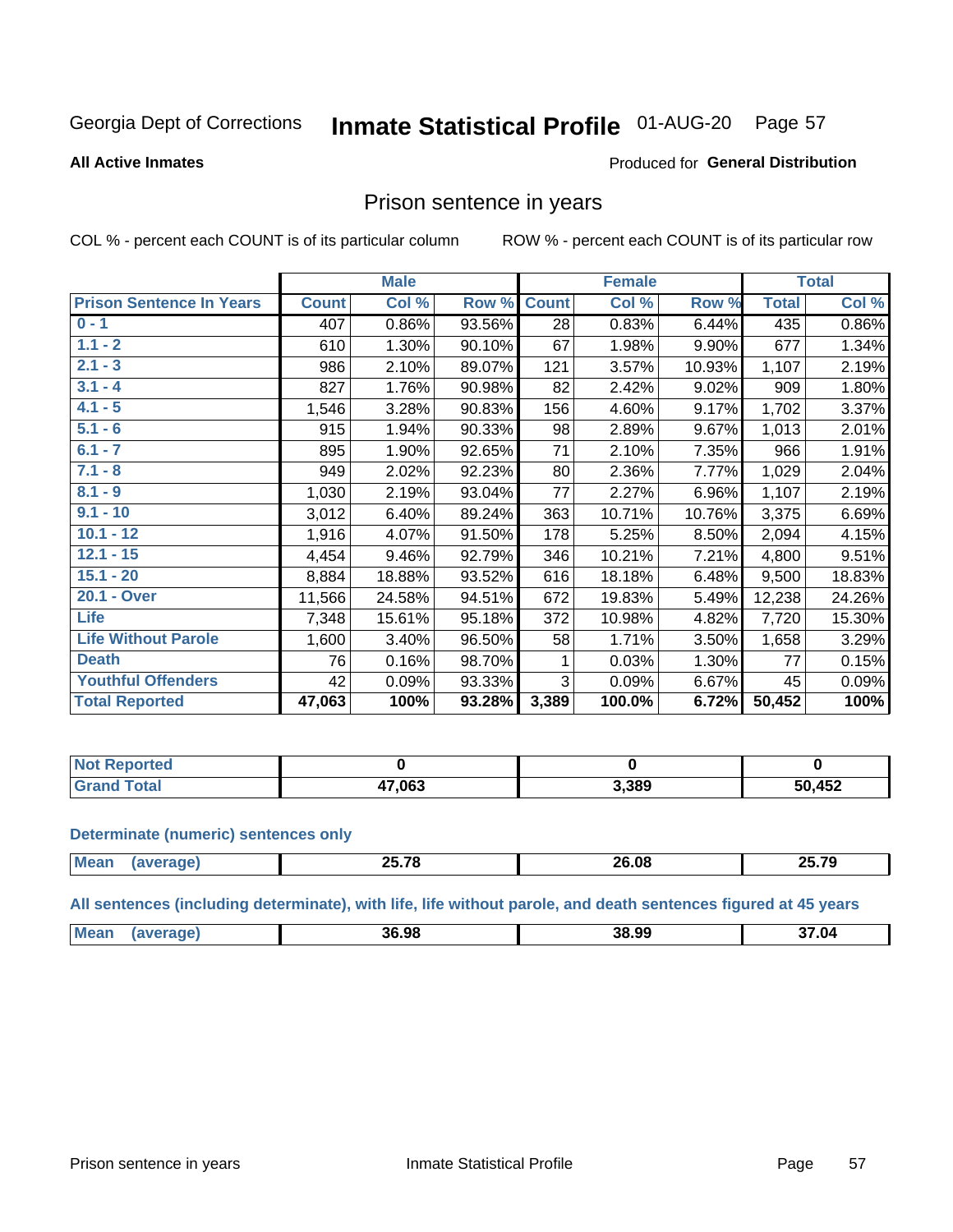## Inmate Statistical Profile 01-AUG-20 Page 58

#### **All Active Inmates**

#### Produced for General Distribution

### Primary offense, broken out into felonies vs misdemeanors

COL % - percent each COUNT is of its particular column

|                                  | <b>Male</b>  |        |             |       | <b>Female</b> | Total    |        |        |
|----------------------------------|--------------|--------|-------------|-------|---------------|----------|--------|--------|
| <b>Felonies and Misdemeanors</b> | <b>Count</b> | Col %  | Row % Count |       | Col %         | Row %    | Total  | Col%   |
| <b>Felonies</b>                  | 46,816       | 99.78% | 93.27%      | 3.380 | 99.91%        | $6.73\%$ | 50,196 | 99.79% |
| <b>Misdemeanors</b>              | 103          | .22%   | $97.17\%$   |       | .09%          | $2.83\%$ | 106    | .21%   |
| <b>Total Reported</b>            | 46,919       | 100%   | $93.27\%$   | 3,383 | 100%          | 6.73%    | 50,302 | 100%   |

| <b>Not Reported</b> | 144    |        | 150    |
|---------------------|--------|--------|--------|
| ' Grand<br>⊺otal    | 17,063 | 46,925 | 50,452 |

| M      | .    | nes | onies |
|--------|------|-----|-------|
| nuenti | ____ | .   | .     |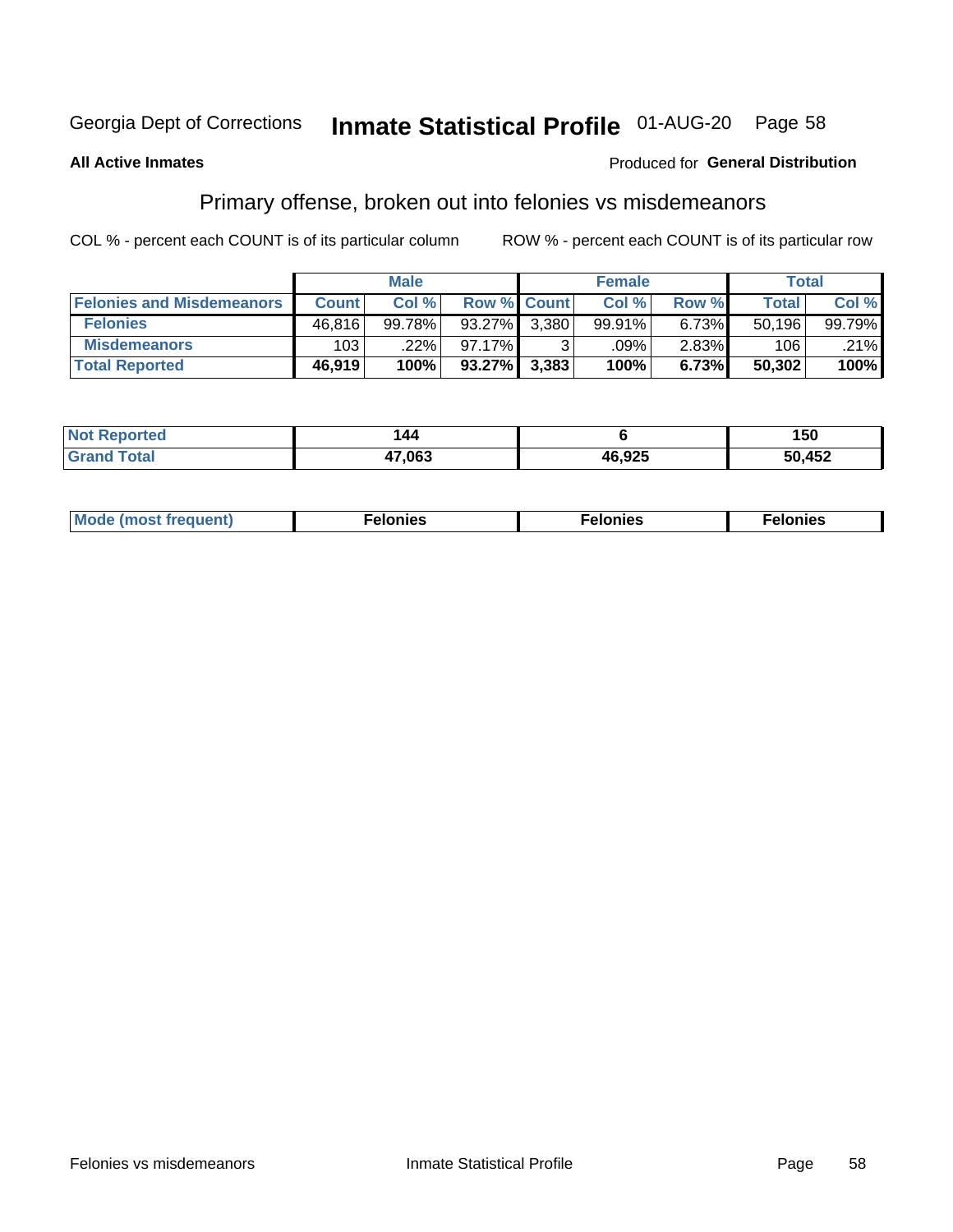## Inmate Statistical Profile 01-AUG-20 Page 59

#### **All Active Inmates**

#### Produced for General Distribution

### Primary offense, broken out into six broad crime categories

COL % - percent each COUNT is of its particular column

|                                 | <b>Male</b>  |         |        |                 | <b>Female</b> | <b>Total</b> |              |        |
|---------------------------------|--------------|---------|--------|-----------------|---------------|--------------|--------------|--------|
| <b>Crime Categories</b>         | <b>Count</b> | Col %   |        | Row % Count     | Col %         | Row %        | <b>Total</b> | Col %  |
| <b>Violent</b>                  | 25,698       | 54.72%  | 93.84% | 1,688           | 49.81%        | 6.16%        | 27,386       | 54.39% |
| <b>Sex Crime</b><br>2           | 8,389        | 17.86%  | 98.52% | 126             | 3.72%         | 1.48%        | 8,515        | 16.91% |
| $\mathbf{3}$<br><b>Property</b> | 6,102        | 12.99%  | 90.33% | 653             | 19.27%        | 9.67%        | 6,755        | 13.42% |
| <b>Drug</b><br>4                | 4,346        | 9.25%   | 85.64% | 729             | 21.51%        | 14.36%       | 5,075        | 10.08% |
| <b>Habit/DUI</b><br>5           | 78           | $.17\%$ | 88.64% | 10 <sup>1</sup> | $.30\%$       | 11.36%       | 88           | .17%   |
| <b>Other</b><br>6               | 2,350        | 5.00%   | 92.78% | 183             | 5.40%         | 7.22%        | 2,533        | 5.03%  |
| <b>Total Reported</b>           | 46,963       | 100%    | 93.27% | 3,389           | 100%          | 6.73%        | 50,352       | 100%   |

| Reported<br>Not F | 100    |       | 100    |
|-------------------|--------|-------|--------|
| Total<br>'Grano   | 47,063 | 3,389 | 50,452 |

| M | - --<br>1010111 | .<br><b>VIOIGIIL</b> | 1.91311 |
|---|-----------------|----------------------|---------|
|   |                 |                      |         |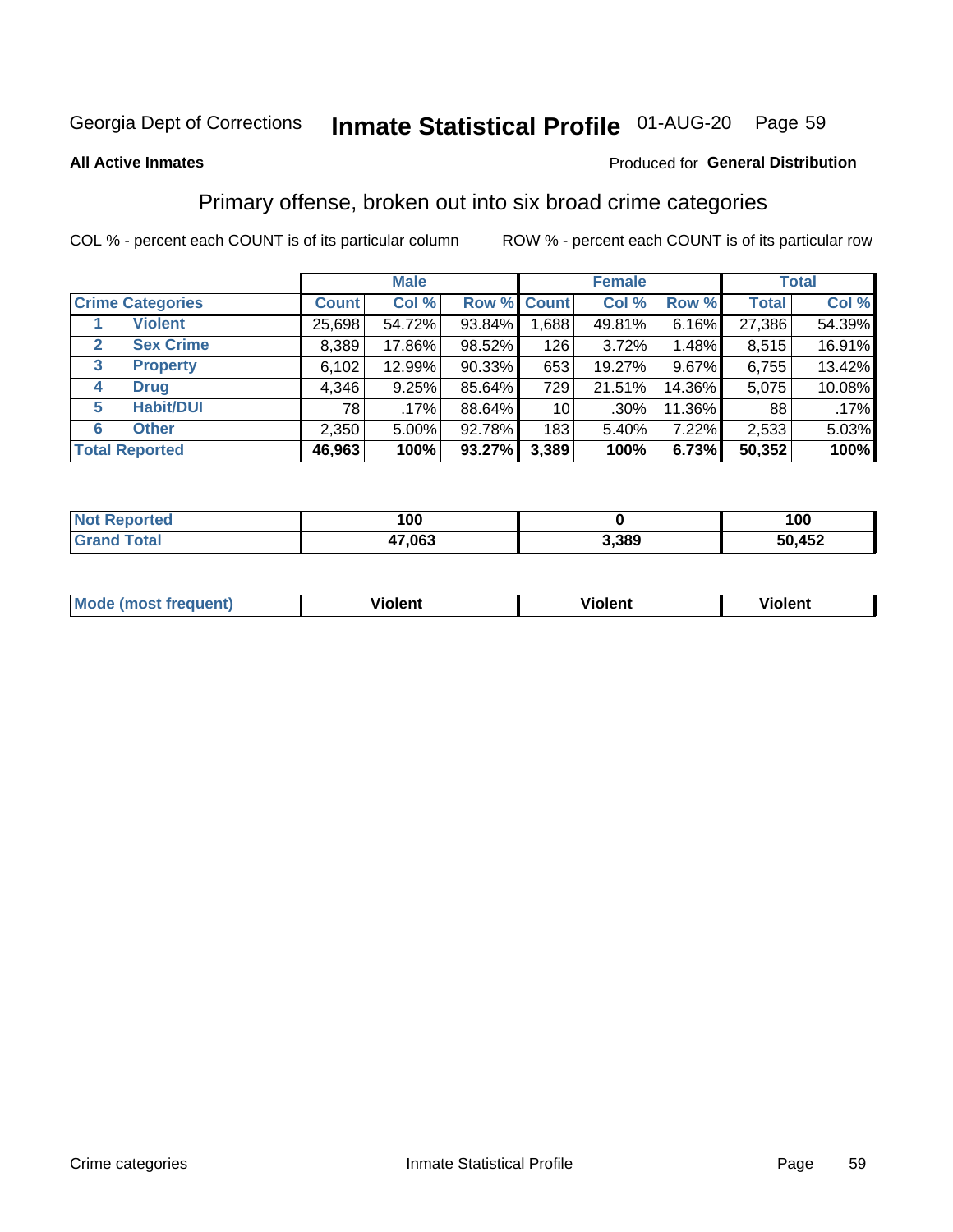# Inmate Statistical Profile 01-AUG-20 Page 60

**All Active Inmates** 

#### Produced for General Distribution

## Primary offense, detailed offense code

COL % - percent each COUNT is of its particular column

| <b>Primary Offense</b><br><b>Count</b><br>Col %<br>Row %<br><b>Count</b><br>Col %<br>Row %<br>Col %<br><b>Total</b><br><b>Abuse Neglect Elder/Disab (2812)</b><br>71.70%<br>28.30%<br>.11%<br>38<br>.08%<br>15<br>.44%<br>53<br>Agg Aslt W Intnt To Rape (2095)<br>67<br>100.00%<br>67<br>.13%<br>.14%<br><b>Agg Sex Battery Atmpt (2099)</b><br>3<br>.01%<br>100.00%<br>3<br>.01%<br><b>Aggrav Assault (1302)</b><br>10.48%<br>4,973<br>10.59%<br>94.26%<br>8.94%<br>5.74%<br>5,276<br>303<br><b>Aggrav Assault Peace Ofcr</b><br>368<br>.78%<br>94.85%<br>.59%<br>5.15%<br>.77%<br>20<br>388<br>(1314)<br><b>Aggrav Battery (1305)</b><br>2.73%<br>93.17%<br>2.77%<br>2.73%<br>1,282<br>94<br>6.83%<br>1,376<br><b>Aggrav Battery Peace Ofcr</b><br>27<br>96.43%<br>1<br>3.57%<br>.06%<br>.06%<br>.03%<br>28<br>(1315)<br><b>Aggrav Ch Molest Atmpt (2096)</b><br>100.00%<br>.01%<br>4<br>.01%<br>4<br><b>Aggrav Child Molestation (2021)</b><br>1,296<br>2.76%<br>98.48%<br>20<br>1.52%<br>1,316<br>2.61%<br>.59%<br><b>Aggrav Cruelty To Animals</b><br>86.67%<br>$\overline{2}$<br>13<br>.03%<br>.06%<br>13.33%<br>15<br>.03%<br>(2972)<br><b>Aggrav Sexual Battery (2009)</b><br>$\overline{2}$<br>99.15%<br>236<br>.47%<br>234<br>.50%<br>.06%<br>.85%<br><b>Aggrav Sodomy (2003)</b><br>3<br>227<br>.48%<br>98.70%<br>1.30%<br>230<br>.46%<br>.09%<br><b>Aggrav Stalking (1321)</b><br>8<br>97.41%<br>301<br>.64%<br>.24%<br>2.59%<br>309<br>.61%<br><b>Aggravated Assault On 65+</b><br>.01%<br>5<br>.01%<br>83.33%<br>1<br>.03%<br>16.67%<br>6<br>(1304)<br><b>Aiding Escape (2502)</b><br>$\overline{2}$<br>$\overline{2}$<br>100.00%<br>.01%<br>.06%<br><b>Alter Id (1506)</b><br>.01%<br>.01%<br>100.00%<br>$\mathbf{1}$<br>1 |
|--------------------------------------------------------------------------------------------------------------------------------------------------------------------------------------------------------------------------------------------------------------------------------------------------------------------------------------------------------------------------------------------------------------------------------------------------------------------------------------------------------------------------------------------------------------------------------------------------------------------------------------------------------------------------------------------------------------------------------------------------------------------------------------------------------------------------------------------------------------------------------------------------------------------------------------------------------------------------------------------------------------------------------------------------------------------------------------------------------------------------------------------------------------------------------------------------------------------------------------------------------------------------------------------------------------------------------------------------------------------------------------------------------------------------------------------------------------------------------------------------------------------------------------------------------------------------------------------------------------------------------------------------------------------------------------------------------------------------------------------|
|                                                                                                                                                                                                                                                                                                                                                                                                                                                                                                                                                                                                                                                                                                                                                                                                                                                                                                                                                                                                                                                                                                                                                                                                                                                                                                                                                                                                                                                                                                                                                                                                                                                                                                                                            |
|                                                                                                                                                                                                                                                                                                                                                                                                                                                                                                                                                                                                                                                                                                                                                                                                                                                                                                                                                                                                                                                                                                                                                                                                                                                                                                                                                                                                                                                                                                                                                                                                                                                                                                                                            |
|                                                                                                                                                                                                                                                                                                                                                                                                                                                                                                                                                                                                                                                                                                                                                                                                                                                                                                                                                                                                                                                                                                                                                                                                                                                                                                                                                                                                                                                                                                                                                                                                                                                                                                                                            |
|                                                                                                                                                                                                                                                                                                                                                                                                                                                                                                                                                                                                                                                                                                                                                                                                                                                                                                                                                                                                                                                                                                                                                                                                                                                                                                                                                                                                                                                                                                                                                                                                                                                                                                                                            |
|                                                                                                                                                                                                                                                                                                                                                                                                                                                                                                                                                                                                                                                                                                                                                                                                                                                                                                                                                                                                                                                                                                                                                                                                                                                                                                                                                                                                                                                                                                                                                                                                                                                                                                                                            |
|                                                                                                                                                                                                                                                                                                                                                                                                                                                                                                                                                                                                                                                                                                                                                                                                                                                                                                                                                                                                                                                                                                                                                                                                                                                                                                                                                                                                                                                                                                                                                                                                                                                                                                                                            |
|                                                                                                                                                                                                                                                                                                                                                                                                                                                                                                                                                                                                                                                                                                                                                                                                                                                                                                                                                                                                                                                                                                                                                                                                                                                                                                                                                                                                                                                                                                                                                                                                                                                                                                                                            |
|                                                                                                                                                                                                                                                                                                                                                                                                                                                                                                                                                                                                                                                                                                                                                                                                                                                                                                                                                                                                                                                                                                                                                                                                                                                                                                                                                                                                                                                                                                                                                                                                                                                                                                                                            |
|                                                                                                                                                                                                                                                                                                                                                                                                                                                                                                                                                                                                                                                                                                                                                                                                                                                                                                                                                                                                                                                                                                                                                                                                                                                                                                                                                                                                                                                                                                                                                                                                                                                                                                                                            |
|                                                                                                                                                                                                                                                                                                                                                                                                                                                                                                                                                                                                                                                                                                                                                                                                                                                                                                                                                                                                                                                                                                                                                                                                                                                                                                                                                                                                                                                                                                                                                                                                                                                                                                                                            |
|                                                                                                                                                                                                                                                                                                                                                                                                                                                                                                                                                                                                                                                                                                                                                                                                                                                                                                                                                                                                                                                                                                                                                                                                                                                                                                                                                                                                                                                                                                                                                                                                                                                                                                                                            |
|                                                                                                                                                                                                                                                                                                                                                                                                                                                                                                                                                                                                                                                                                                                                                                                                                                                                                                                                                                                                                                                                                                                                                                                                                                                                                                                                                                                                                                                                                                                                                                                                                                                                                                                                            |
|                                                                                                                                                                                                                                                                                                                                                                                                                                                                                                                                                                                                                                                                                                                                                                                                                                                                                                                                                                                                                                                                                                                                                                                                                                                                                                                                                                                                                                                                                                                                                                                                                                                                                                                                            |
|                                                                                                                                                                                                                                                                                                                                                                                                                                                                                                                                                                                                                                                                                                                                                                                                                                                                                                                                                                                                                                                                                                                                                                                                                                                                                                                                                                                                                                                                                                                                                                                                                                                                                                                                            |
|                                                                                                                                                                                                                                                                                                                                                                                                                                                                                                                                                                                                                                                                                                                                                                                                                                                                                                                                                                                                                                                                                                                                                                                                                                                                                                                                                                                                                                                                                                                                                                                                                                                                                                                                            |
|                                                                                                                                                                                                                                                                                                                                                                                                                                                                                                                                                                                                                                                                                                                                                                                                                                                                                                                                                                                                                                                                                                                                                                                                                                                                                                                                                                                                                                                                                                                                                                                                                                                                                                                                            |
|                                                                                                                                                                                                                                                                                                                                                                                                                                                                                                                                                                                                                                                                                                                                                                                                                                                                                                                                                                                                                                                                                                                                                                                                                                                                                                                                                                                                                                                                                                                                                                                                                                                                                                                                            |
|                                                                                                                                                                                                                                                                                                                                                                                                                                                                                                                                                                                                                                                                                                                                                                                                                                                                                                                                                                                                                                                                                                                                                                                                                                                                                                                                                                                                                                                                                                                                                                                                                                                                                                                                            |
|                                                                                                                                                                                                                                                                                                                                                                                                                                                                                                                                                                                                                                                                                                                                                                                                                                                                                                                                                                                                                                                                                                                                                                                                                                                                                                                                                                                                                                                                                                                                                                                                                                                                                                                                            |
| <b>Armed Robbery (1902)</b><br>11.90%<br>96.51%<br>3.49%<br>11.50%<br>5,588<br>202<br>5.96%<br>5,790                                                                                                                                                                                                                                                                                                                                                                                                                                                                                                                                                                                                                                                                                                                                                                                                                                                                                                                                                                                                                                                                                                                                                                                                                                                                                                                                                                                                                                                                                                                                                                                                                                       |
| Arson 1st Degree (1401)<br>83.33%<br>.12%<br>50<br>.11%<br>10<br>.30%<br>16.67%<br>60                                                                                                                                                                                                                                                                                                                                                                                                                                                                                                                                                                                                                                                                                                                                                                                                                                                                                                                                                                                                                                                                                                                                                                                                                                                                                                                                                                                                                                                                                                                                                                                                                                                      |
| <b>Arson 2nd Degree (1402)</b><br>8<br>.02%<br>100.00%<br>.02%<br>8                                                                                                                                                                                                                                                                                                                                                                                                                                                                                                                                                                                                                                                                                                                                                                                                                                                                                                                                                                                                                                                                                                                                                                                                                                                                                                                                                                                                                                                                                                                                                                                                                                                                        |
| <b>Arson 3rd Degree (1403)</b><br>4<br>.01%<br>100.00%<br>.01%<br>4                                                                                                                                                                                                                                                                                                                                                                                                                                                                                                                                                                                                                                                                                                                                                                                                                                                                                                                                                                                                                                                                                                                                                                                                                                                                                                                                                                                                                                                                                                                                                                                                                                                                        |
| <b>Ass W/ Int Transmit Hiv (1313)</b><br>1<br>.01%<br>100.00%<br>$\mathbf{1}$<br>.01%                                                                                                                                                                                                                                                                                                                                                                                                                                                                                                                                                                                                                                                                                                                                                                                                                                                                                                                                                                                                                                                                                                                                                                                                                                                                                                                                                                                                                                                                                                                                                                                                                                                      |
| <b>Atmpt Aggrav Assault (1303)</b><br>8<br>.02%<br>100.00%<br>8<br>.02%                                                                                                                                                                                                                                                                                                                                                                                                                                                                                                                                                                                                                                                                                                                                                                                                                                                                                                                                                                                                                                                                                                                                                                                                                                                                                                                                                                                                                                                                                                                                                                                                                                                                    |
| <b>Atmpt Aggrav Sodomy (2093)</b><br>4<br>100.00%<br>.01%<br>.01%<br>4                                                                                                                                                                                                                                                                                                                                                                                                                                                                                                                                                                                                                                                                                                                                                                                                                                                                                                                                                                                                                                                                                                                                                                                                                                                                                                                                                                                                                                                                                                                                                                                                                                                                     |
| <b>Atmpt Armed Robbery (1992)</b><br>90<br>.19%<br>94.74%<br>5<br>5.26%<br>.19%<br>.15%<br>95                                                                                                                                                                                                                                                                                                                                                                                                                                                                                                                                                                                                                                                                                                                                                                                                                                                                                                                                                                                                                                                                                                                                                                                                                                                                                                                                                                                                                                                                                                                                                                                                                                              |
| <b>Atmpt Burglary (1690)</b><br>$\mathbf{1}$<br>15<br>93.75%<br>6.25%<br>.03%<br>.03%<br>.03%<br>16                                                                                                                                                                                                                                                                                                                                                                                                                                                                                                                                                                                                                                                                                                                                                                                                                                                                                                                                                                                                                                                                                                                                                                                                                                                                                                                                                                                                                                                                                                                                                                                                                                        |
| <b>Atmpt Child Molestation (2094)</b><br>32<br>.07%<br>96.97%<br>1<br>.03%<br>3.03%<br>33<br>.07%                                                                                                                                                                                                                                                                                                                                                                                                                                                                                                                                                                                                                                                                                                                                                                                                                                                                                                                                                                                                                                                                                                                                                                                                                                                                                                                                                                                                                                                                                                                                                                                                                                          |
| <b>Atmpt Kidnap (1390)</b><br>$\overline{2}$<br>.01%<br>100.00%<br>$\overline{2}$<br>.01%                                                                                                                                                                                                                                                                                                                                                                                                                                                                                                                                                                                                                                                                                                                                                                                                                                                                                                                                                                                                                                                                                                                                                                                                                                                                                                                                                                                                                                                                                                                                                                                                                                                  |
| <b>Atmpt Murder (1190)</b><br>.35%<br>161<br>.34%<br>92.53%<br>13<br>.38%<br>7.47%<br>174                                                                                                                                                                                                                                                                                                                                                                                                                                                                                                                                                                                                                                                                                                                                                                                                                                                                                                                                                                                                                                                                                                                                                                                                                                                                                                                                                                                                                                                                                                                                                                                                                                                  |
| Atmpt Rape (2091)<br>.10%<br>47<br>.10%<br>97.92%<br>$\overline{1}$<br>.03%<br>2.08%<br>48                                                                                                                                                                                                                                                                                                                                                                                                                                                                                                                                                                                                                                                                                                                                                                                                                                                                                                                                                                                                                                                                                                                                                                                                                                                                                                                                                                                                                                                                                                                                                                                                                                                 |
| <b>Atmpt Robbery (1991)</b><br>26<br>26<br>.06%<br>100.00%<br>.05%                                                                                                                                                                                                                                                                                                                                                                                                                                                                                                                                                                                                                                                                                                                                                                                                                                                                                                                                                                                                                                                                                                                                                                                                                                                                                                                                                                                                                                                                                                                                                                                                                                                                         |
| <b>Atmpt Sodomy (2092)</b><br>.01%<br>100.00%<br>.01%<br>1<br>1                                                                                                                                                                                                                                                                                                                                                                                                                                                                                                                                                                                                                                                                                                                                                                                                                                                                                                                                                                                                                                                                                                                                                                                                                                                                                                                                                                                                                                                                                                                                                                                                                                                                            |
| <b>Atmpt Theft By Taking (1812)</b><br>4<br>.01%<br>100.00%<br>.01%<br>4                                                                                                                                                                                                                                                                                                                                                                                                                                                                                                                                                                                                                                                                                                                                                                                                                                                                                                                                                                                                                                                                                                                                                                                                                                                                                                                                                                                                                                                                                                                                                                                                                                                                   |
| <b>Atmpt Viol Substance Act (4090)</b><br>11<br>.02%<br>91.67%<br>$\mathbf{1}$<br>12<br>.03%<br>8.33%<br>.02%                                                                                                                                                                                                                                                                                                                                                                                                                                                                                                                                                                                                                                                                                                                                                                                                                                                                                                                                                                                                                                                                                                                                                                                                                                                                                                                                                                                                                                                                                                                                                                                                                              |
| <b>Att/Consprcy Commt C/S/Of</b><br>$\overline{3}4$<br>85.00%<br>.18%<br>.07%<br>6<br>15.00%<br>40<br>.08%<br>(4134)                                                                                                                                                                                                                                                                                                                                                                                                                                                                                                                                                                                                                                                                                                                                                                                                                                                                                                                                                                                                                                                                                                                                                                                                                                                                                                                                                                                                                                                                                                                                                                                                                       |
| <b>Bad Checks (1704)</b><br>$\mathbf{1}$<br>.01%<br>100.00%<br>.01%<br>$\mathbf{1}$                                                                                                                                                                                                                                                                                                                                                                                                                                                                                                                                                                                                                                                                                                                                                                                                                                                                                                                                                                                                                                                                                                                                                                                                                                                                                                                                                                                                                                                                                                                                                                                                                                                        |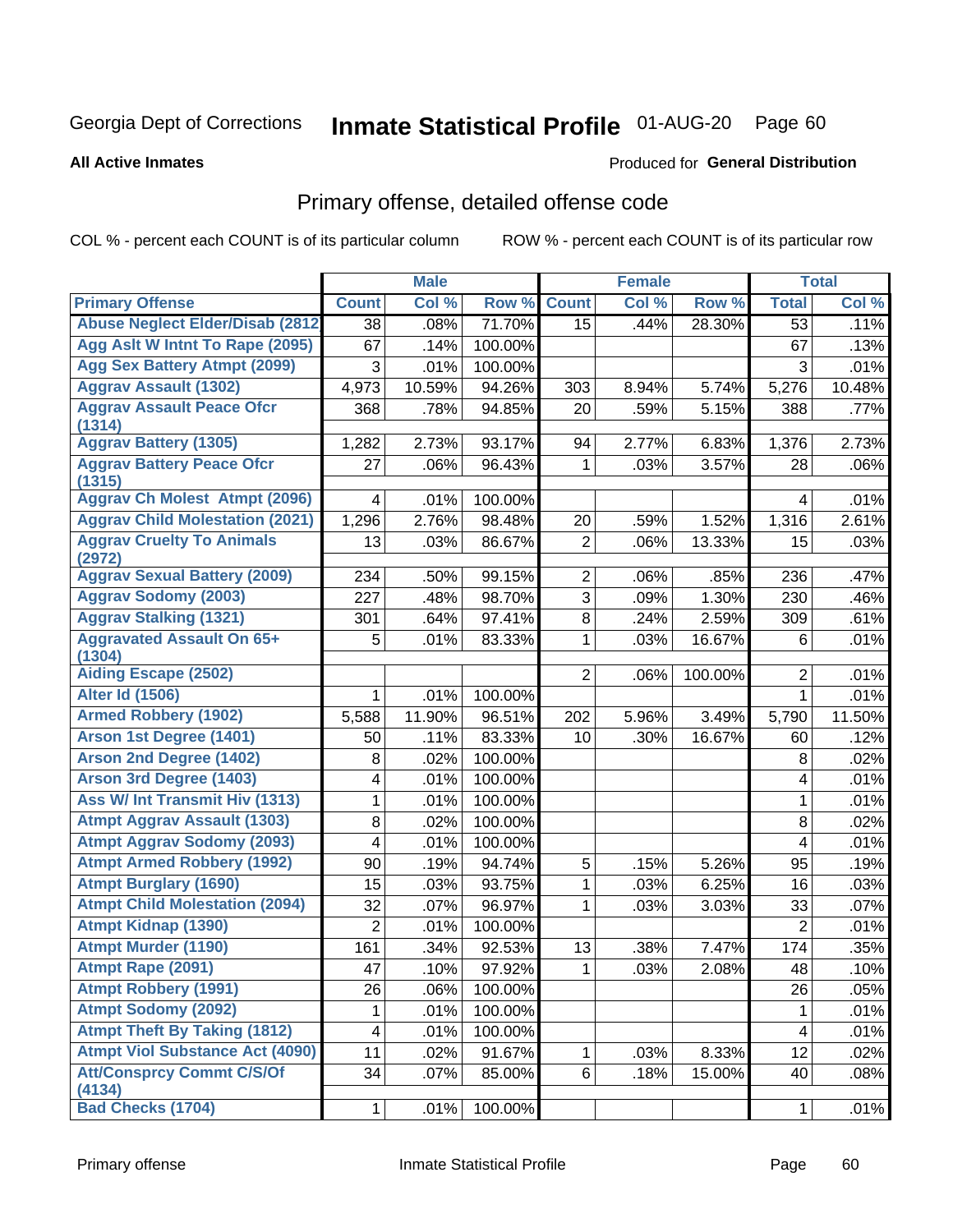# Inmate Statistical Profile 01-AUG-20 Page 61

**All Active Inmates** 

#### Produced for General Distribution

## Primary offense, detailed offense code

COL % - percent each COUNT is of its particular column

|                                          |              | <b>Male</b> |         |                         | <b>Female</b> |         |                | <b>Total</b> |
|------------------------------------------|--------------|-------------|---------|-------------------------|---------------|---------|----------------|--------------|
| <b>Primary Offense</b>                   | <b>Count</b> | Col %       | Row %   | <b>Count</b>            | Col %         | Row %   | <b>Total</b>   | Col %        |
| <b>Bail Jumping (2511)</b>               | 3            | .01%        | 100.00% |                         |               |         | 3              | .01%         |
| <b>Bestiality (2004)</b>                 | 1            | .01%        | 100.00% |                         |               |         | 1              | .01%         |
| <b>Bigamy (2007)</b>                     | 2            | .01%        | 100.00% |                         |               |         | $\overline{2}$ | .01%         |
| <b>Bribery Govt Officer (2301)</b>       |              |             |         | 1                       | .03%          | 100.00% | 1              | .01%         |
| Burg 1st Aft 6/30/12 (1611)              | 1,793        | 3.82%       | 93.53%  | 124                     | 3.66%         | 6.47%   | 1,917          | 3.81%        |
| Burg 2nd Aft 6/30/12 (1612)              | 615          | 1.31%       | 97.00%  | 19                      | .56%          | 3.00%   | 634            | 1.26%        |
| Burg Bef 7/1/12 (1601)                   | 1,529        | 3.26%       | 97.76%  | 35                      | 1.03%         | 2.24%   | 1,564          | 3.11%        |
| <b>Carry Weapon At School (2915)</b>     | 4            | .01%        | 100.00% |                         |               |         | 4              | .01%         |
| <b>Child Molestation (2019)</b>          | 2,500        | 5.32%       | 97.85%  | 55                      | 1.62%         | 2.15%   | 2,555          | 5.07%        |
| <b>Cnspire Traffic Cntrl Sub (4130)</b>  | 4            | .01%        | 80.00%  | 1                       | .03%          | 20.00%  | 5              | .01%         |
| <b>Computer Pornography (1760)</b>       | 99           | .21%        | 100.00% |                         |               |         | 99             | .20%         |
| <b>Computer Theft (1761)</b>             | 4            | .01%        | 80.00%  | 1                       | .03%          | 20.00%  | 5              | .01%         |
| <b>Computer Trespass (1762)</b>          | 3            | .01%        | 100.00% |                         |               |         | 3              | .01%         |
| <b>Conceal Death Of Another (1125)</b>   | 11           | .02%        | 64.71%  | 6                       | .18%          | 35.29%  | 17             | .03%         |
| <b>Conspiracy (9901)</b>                 | 20           | .04%        | 90.91%  | $\overline{2}$          | .06%          | 9.09%   | 22             | .04%         |
| <b>Conspire Restrain Free (2308)</b>     |              |             |         | 1                       | .03%          | 100.00% | 1              | .01%         |
| <b>Convsn Paymnts Real Propy</b>         | 1            | .01%        | 100.00% |                         |               |         | 1              | .01%         |
| (1811)                                   |              |             |         |                         |               |         |                |              |
| Crim Use W/Alt Id Mark (7010)            | 1            | .01%        | 100.00% |                         |               |         | 1              | .01%         |
| <b>Crml Atmpt Felony (7027)</b>          | 8            | .02%        | 66.67%  | 4                       | .12%          | 33.33%  | 12             | .02%         |
| Crmnl Atmpt (9905)                       | 1            | .01%        | 100.00% |                         |               |         | 1              | .01%         |
| <b>Crmnl Damage 1st Degree (1501)</b>    | 13           | .03%        | 100.00% |                         |               |         | 13             | .03%         |
| <b>Crmnl Damage 2nd Degree</b><br>(1502) | 65           | .14%        | 86.67%  | 10                      | .30%          | 13.33%  | 75             | .15%         |
| <b>Crmnl Interfere Govt Prop (2613)</b>  | 13           | .03%        | 76.47%  | $\overline{\mathbf{4}}$ | .12%          | 23.53%  | 17             | .03%         |
| <b>Cruelty To An Inmate (2810)</b>       | 1            | .01%        | 100.00% |                         |               |         | 1              | .01%         |
| <b>Cruelty To Children (2801)</b>        | 273          | .58%        | 74.59%  | 93                      | 2.74%         | 25.41%  | 366            | .73%         |
| <b>Cruelty To Elder Person (2811)</b>    | 20           | .04%        | 68.97%  | 9                       | .27%          | 31.03%  | 29             | .06%         |
| <b>Distr Mat Depict Nudity (2102)</b>    | 1            | .01%        | 100.00% |                         |               |         | 1              | .01%         |
| Dogfighting (2718)                       | 1            | .01%        | 100.00% |                         |               |         | 1              | .01%         |
| Drv W/ Improp Veh Reg (7013)             | 3            | .01%        | 75.00%  | 1                       | .03%          | 25.00%  | 4              | .01%         |
| <b>Drv W/Susp License (7011)</b>         | 1            | .01%        | 100.00% |                         |               |         | $\mathbf 1$    | .01%         |
| <b>Drvng Habtl Violator (5004)</b>       | 5            | .01%        | 83.33%  | 1                       | .03%          | 16.67%  | 6              | .01%         |
| <b>Embracery (2407)</b>                  | 1.           | .01%        | 100.00% |                         |               |         | 1              | .01%         |
| <b>Entering Vehicle (1880)</b>           | 85           | .18%        | 96.59%  | 3                       | .09%          | 3.41%   | 88             | .17%         |
| <b>Entice Child Attempted (2090)</b>     | 6            | .01%        | 100.00% |                         |               |         | 6              | .01%         |
| <b>Enticing Child-Indec Purp (2020)</b>  | 71           | .15%        | 91.03%  | $\overline{7}$          | .21%          | 8.97%   | 78             | .15%         |
| <b>Escape (2501)</b>                     | 30           | .06%        | 90.91%  | 3                       | .09%          | 9.09%   | 33             | .07%         |
| <b>Exploit Disabled/Elder (7022)</b>     | 12           | .03%        | 40.00%  | 18                      | .53%          | 60.00%  | 30             | .06%         |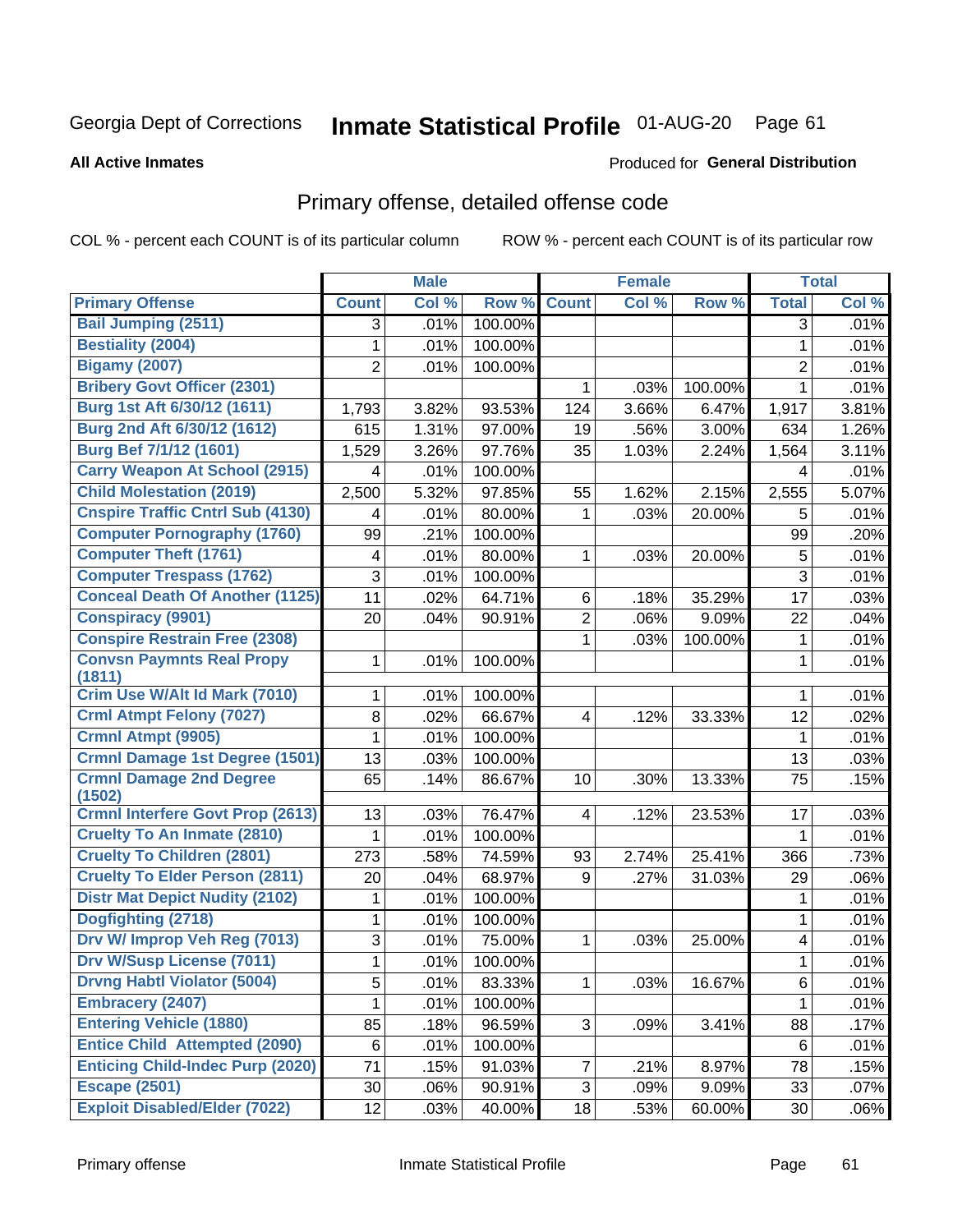# Inmate Statistical Profile 01-AUG-20 Page 62

#### **All Active Inmates**

#### Produced for General Distribution

## Primary offense, detailed offense code

COL % - percent each COUNT is of its particular column

|                                                  |                | <b>Male</b> |         |                         | <b>Female</b> |         |                          | <b>Total</b> |
|--------------------------------------------------|----------------|-------------|---------|-------------------------|---------------|---------|--------------------------|--------------|
| <b>Primary Offense</b>                           | <b>Count</b>   | Col %       | Row %   | <b>Count</b>            | Col %         | Row %   | <b>Total</b>             | Col %        |
| <b>False Certificates (2311)</b>                 | 1              | .01%        | 100.00% |                         |               |         | 1                        | .01%         |
| <b>False Imprisonment (1308)</b>                 | 176            | .37%        | 97.24%  | 5                       | .15%          | 2.76%   | 181                      | .36%         |
| <b>False Statements Govt (2408)</b>              | 14             | .03%        | 63.64%  | 8                       | .24%          | 36.36%  | 22                       | .04%         |
| <b>False Swearing (2402)</b>                     |                |             |         | $\overline{2}$          | .06%          | 100.00% | $\overline{2}$           | .01%         |
| <b>False Swearng Writtn Stmt</b>                 |                |             |         | $\mathbf 1$             | .03%          | 100.00% | 1                        | .01%         |
| (2205)                                           |                |             |         |                         |               |         |                          |              |
| <b>Family Violence Battery (1301)</b>            | 137            | .29%        | 97.16%  | $\overline{\mathbf{4}}$ | .12%          | 2.84%   | 141                      | .28%         |
| Feticide (1121)                                  | 2              | .01%        | 100.00% |                         |               |         | $\overline{2}$           | .01%         |
| <b>Feticide By Vehicle (1118)</b>                | 6              | .01%        | 100.00% |                         |               |         | 6                        | .01%         |
| <b>Financial Identity Fraud (1756)</b>           | 63             | .13%        | 80.77%  | 15                      | .44%          | 19.23%  | 78                       | .15%         |
| <b>Fleeing/Eluding Police (2316)</b>             | 426            | .91%        | 94.67%  | 24                      | .71%          | 5.33%   | 450                      | .89%         |
| Forg 1st Aft 6/30/12 (1711)                      | 94             | .20%        | 69.63%  | 41                      | 1.21%         | 30.37%  | 135                      | .27%         |
| Forg 1st Bef 7/1/12 (1701)                       | 105            | .22%        | 72.92%  | 39                      | 1.15%         | 27.08%  | 144                      | .29%         |
| Forg 2nd Aft 6/30/12 (1712)                      | 20             | .04%        | 71.43%  | 8                       | .24%          | 28.57%  | 28                       | .06%         |
| Forg 2nd Bef 7/1/12 (1702)                       | $\overline{2}$ | .01%        | 100.00% |                         |               |         | $\overline{2}$           | .01%         |
| Forg 3rd Aft 6/30/12 (1713)                      | 43             | .09%        | 81.13%  | 10                      | .30%          | 18.87%  | 53                       | .11%         |
| Forg 4th Aft 6/30/12 (1714)                      | 11             | .02%        | 73.33%  | $\overline{\mathbf{4}}$ | .12%          | 26.67%  | 15                       | .03%         |
| <b>Forgery Credit Card (1752)</b>                | 1              | .01%        | 100.00% |                         |               |         | 1                        | .01%         |
| <b>Fraudulent Access Compute</b>                 | $\overline{2}$ | .01%        | 66.67%  | $\mathbf 1$             | .03%          | 33.33%  | 3                        | .01%         |
| (1796)                                           |                |             |         |                         |               |         |                          |              |
| <b>Fraudulent Checks (1750)</b>                  |                |             |         | 1                       | .03%          | 100.00% | 1                        | .01%         |
| <b>Fraudulent Credit Card (1753)</b>             | 58             | .12%        | 69.05%  | 26                      | .77%          | 30.95%  | 84                       | .17%         |
| <b>Gang Participation (9914)</b>                 | 54             | .11%        | 98.18%  | 1                       | .03%          | 1.82%   | 55                       | .11%         |
| <b>Guard Line W/Weapon/Drugs</b>                 | 21             | .04%        | 65.63%  | 11                      | .32%          | 34.38%  | 32                       | .06%         |
| (2963)<br><b>Habit Traf Viol/Impaired (5005)</b> | 4              | .01%        | 100.00% |                         |               |         | 4                        | .01%         |
| <b>Habit Traf Viol/Other (5006)</b>              | 4              | .01%        | 100.00% |                         |               |         | 4                        | .01%         |
| <b>Hijacking Motor Vehicle (1911)</b>            | 46             | .10%        | 100.00% |                         |               |         | 46                       | .09%         |
| <b>Hindering Appreh Or Pun (2503)</b>            | $\overline{2}$ |             | 50.00%  | $\overline{2}$          |               |         |                          |              |
| Hit-Run W/Injury/Fatality (5007)                 |                | .01%        |         |                         | .06%          | 50.00%  | 4                        | .01%         |
|                                                  | 39             | .08%        | 84.78%  | $\overline{7}$          | .21%          | 15.22%  | 46                       | .09%         |
| Home Invasion 1st Degree (7007)                  | 22             | .05%        | 91.67%  | $\overline{2}$          | .06%          | 8.33%   | 24                       | .05%         |
| <b>Home Invasion 2nd Degree</b><br>(7008)        | $\overline{2}$ | .01%        | 66.67%  | $\mathbf{1}$            | .03%          | 33.33%  | $\mathfrak{S}$           | .01%         |
| <b>Homicide By Vessel (1124)</b>                 | 40             | .09%        | 88.89%  | $\overline{5}$          | .15%          | 11.11%  | 45                       | .09%         |
| <b>Illegal Attm To Obt Drugs (4011)</b>          |                |             |         | $\mathbf{1}$            | .03%          | 100.00% | 1                        | .01%         |
| <b>Impersonating Officer (2405)</b>              | 3              | .01%        | 100.00% |                         |               |         | $\sqrt{3}$               | .01%         |
| <b>Impersonation (2404)</b>                      | 3              | .01%        | 75.00%  | $\mathbf{1}$            | .03%          | 25.00%  | $\overline{\mathcal{A}}$ | .01%         |
| <b>Incest (2006)</b>                             | 223            | .47%        | 99.11%  | $\overline{2}$          | .06%          | .89%    | 225                      | .45%         |
| <b>Incest Atmpt (2098)</b>                       | 1              | .01%        | 100.00% |                         |               |         | 1.                       | .01%         |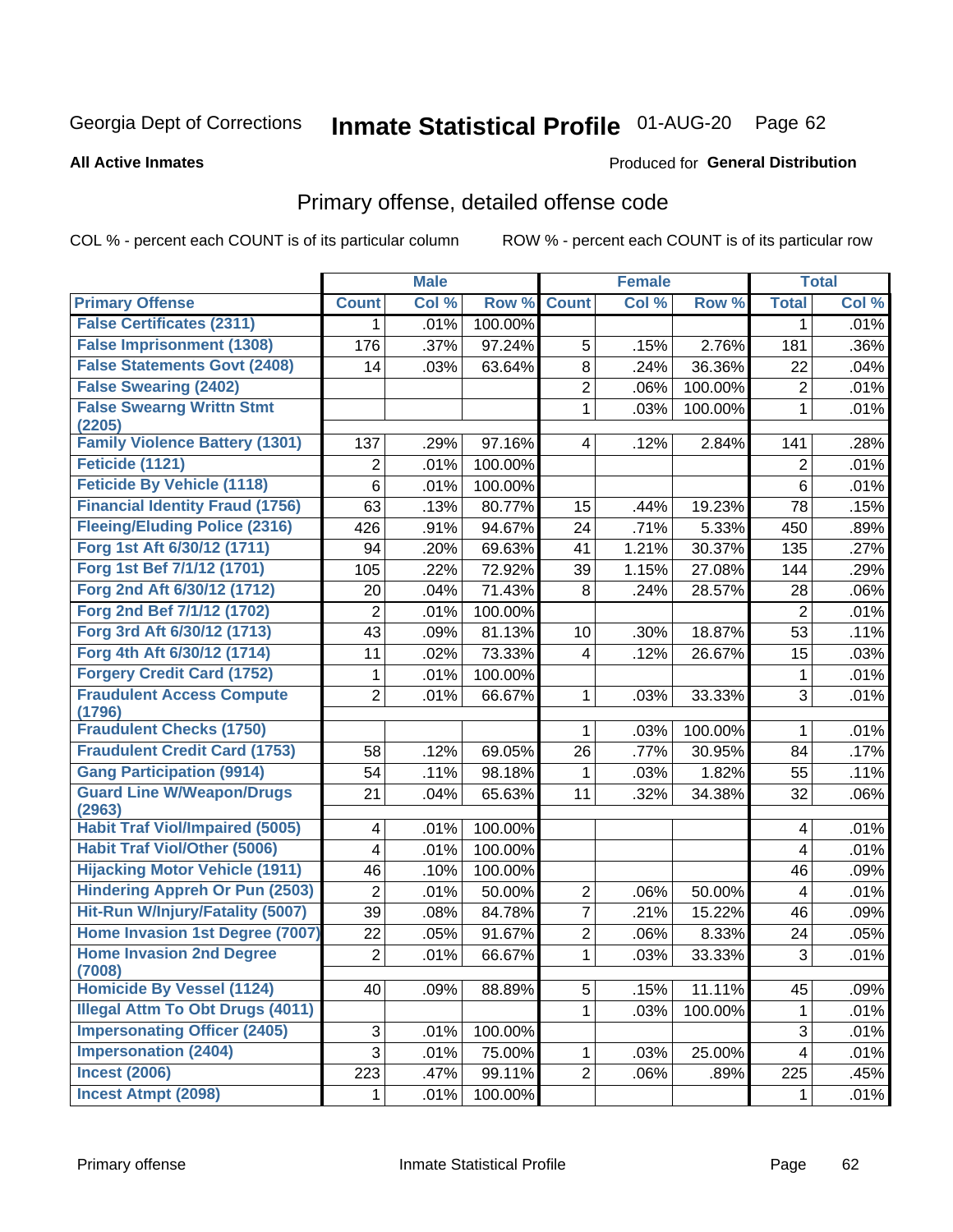# Inmate Statistical Profile 01-AUG-20 Page 63

#### **All Active Inmates**

#### Produced for General Distribution

## Primary offense, detailed offense code

COL % - percent each COUNT is of its particular column

|                                            |                | <b>Male</b> |         |                | <b>Female</b> |        |                | <b>Total</b> |
|--------------------------------------------|----------------|-------------|---------|----------------|---------------|--------|----------------|--------------|
| <b>Primary Offense</b>                     | <b>Count</b>   | Col %       | Row %   | <b>Count</b>   | Col %         | Row %  | <b>Total</b>   | Col %        |
| <b>Inciting To Insurrection (2203)</b>     | 4              | .01%        | 80.00%  | $\mathbf{1}$   | .03%          | 20.00% | 5              | .01%         |
| <b>Influencing Witness (2313)</b>          | 4              | .01%        | 100.00% |                |               |        | 4              | .01%         |
| <b>Injury By Vehicle (1318)</b>            | 89             | .19%        | 81.65%  | 20             | .59%          | 18.35% | 109            | .22%         |
| <b>Insurance Fraud (7023)</b>              | 1              | .01%        | 100.00% |                |               |        | 1              | .01%         |
| <b>Insurrection (2202)</b>                 | 6              | .01%        | 85.71%  | 1              | .03%          | 14.29% | $\overline{7}$ | .01%         |
| <b>Interfere Electronic Dvce (2614)</b>    | 3              | .01%        | 100.00% |                |               |        | $\overline{3}$ | .01%         |
| <b>Interference With Custody (1312)</b>    | 13             | .03%        | 92.86%  | 1              | .03%          | 7.14%  | 14             | .03%         |
| <b>Involuntary Manslaughter (1103)</b>     | 168            | .36%        | 89.84%  | 19             | .56%          | 10.16% | 187            | .37%         |
| Kidnapping (1311)                          | 1,423          | 3.03%       | 96.74%  | 48             | 1.42%         | 3.26%  | 1,471          | 2.92%        |
| <b>Livestock Theft (1817)</b>              | 5              | .01%        | 100.00% |                |               |        | 5              | .01%         |
| <b>Lottery Violation (2730)</b>            | $\overline{2}$ | .01%        | 66.67%  | 1              | .03%          | 33.33% | $\sqrt{3}$     | .01%         |
| Manf Methamph 200-399 Gm<br>(4144)         | 6              | .01%        | 100.00% |                |               |        | 6              | .01%         |
| <b>Manf Methamph 28-199 Gm</b><br>(4143)   | 9              | .02%        | 81.82%  | 2              | .06%          | 18.18% | 11             | .02%         |
| <b>Manf Methamph Unspec Amt</b><br>(4147)  | 76             | .16%        | 90.48%  | 8 <sup>1</sup> | .24%          | 9.52%  | 84             | .17%         |
| <b>Manufac Marijuana (7012)</b>            | 13             | .03%        | 92.86%  | $\mathbf{1}$   | .03%          | 7.14%  | 14             | .03%         |
| <b>Manufact Meth Near Child (2803)</b>     | 10             | .02%        | 83.33%  | $\overline{c}$ | .06%          | 16.67% | 12             | .02%         |
| <b>Misc Assault/Battery (1300)</b>         | 9              | .02%        | 90.00%  | $\mathbf 1$    | .03%          | 10.00% | 10             | .02%         |
| <b>Misc Correctionl Inst Off (6200)</b>    | $\overline{7}$ | .01%        | 100.00% |                |               |        | $\overline{7}$ | .01%         |
| <b>Misc Criminal Damage (1500)</b>         | 1              | .01%        | 100.00% |                |               |        | $\mathbf{1}$   | .01%         |
| <b>Misc Drugs Trafficking (4100)</b>       | 5              | .01%        | 100.00% |                |               |        | 5              | .01%         |
| <b>Misc Forgery (1700)</b>                 | 3              | .01%        | 100.00% |                |               |        | $\sqrt{3}$     | .01%         |
| <b>Misc Fraud (1799)</b>                   | 2              | .01%        | 40.00%  | 3              | .09%          | 60.00% | 5              | .01%         |
| <b>Misc Homicide Offense (1100)</b>        | 5              | .01%        | 83.33%  | 1              | .03%          | 16.67% | 6              | .01%         |
| <b>Misc Mrals/Pblic H/Safty (6000)</b>     | 3              | .01%        | 100.00% |                |               |        | 3              | .01%         |
| <b>Misc Obscenity (2100)</b>               | 11             | .02%        | 100.00% |                |               |        | 11             | .02%         |
| <b>Misc Public Order (2200)</b>            | 1              | .01%        | 100.00% |                |               |        | $\mathbf{1}$   | .01%         |
| <b>Misc Sexual Offense (2000)</b>          | 21             | .04%        | 95.45%  | $\mathbf 1$    | .03%          | 4.55%  | 22             | .04%         |
| <b>Murder (1101)</b>                       | 6,256          | 13.32%      | 93.61%  | 427            | 12.60%        | 6.39%  | 6,683          | 13.27%       |
| <b>Murder Conspire To Commit</b><br>(1191) | 15             | .03%        | 88.24%  | $\overline{2}$ | .06%          | 11.76% | 17             | .03%         |
| Mutiny In Penal Inst (2507)                | 10             | .02%        | 100.00% |                |               |        | 10             | .02%         |
| Necrophilia (2022)                         | 1              | .01%        | 100.00% |                |               |        | 1              | .01%         |
| <b>Obstr Of Law Enf Officer (2314)</b>     | 329            | .70%        | 93.47%  | 23             | .68%          | 6.53%  | 352            | .70%         |
| <b>Pandering By Compulsion (2017)</b>      | 3              | .01%        | 100.00% |                |               |        | 3              | .01%         |
| Party To A Crime (9911)                    | 1              | .01%        | 100.00% |                |               |        | $\mathbf{1}$   | .01%         |
| Peeping Tom (3002)                         | 13             | .03%        | 100.00% |                |               |        | 13             | .03%         |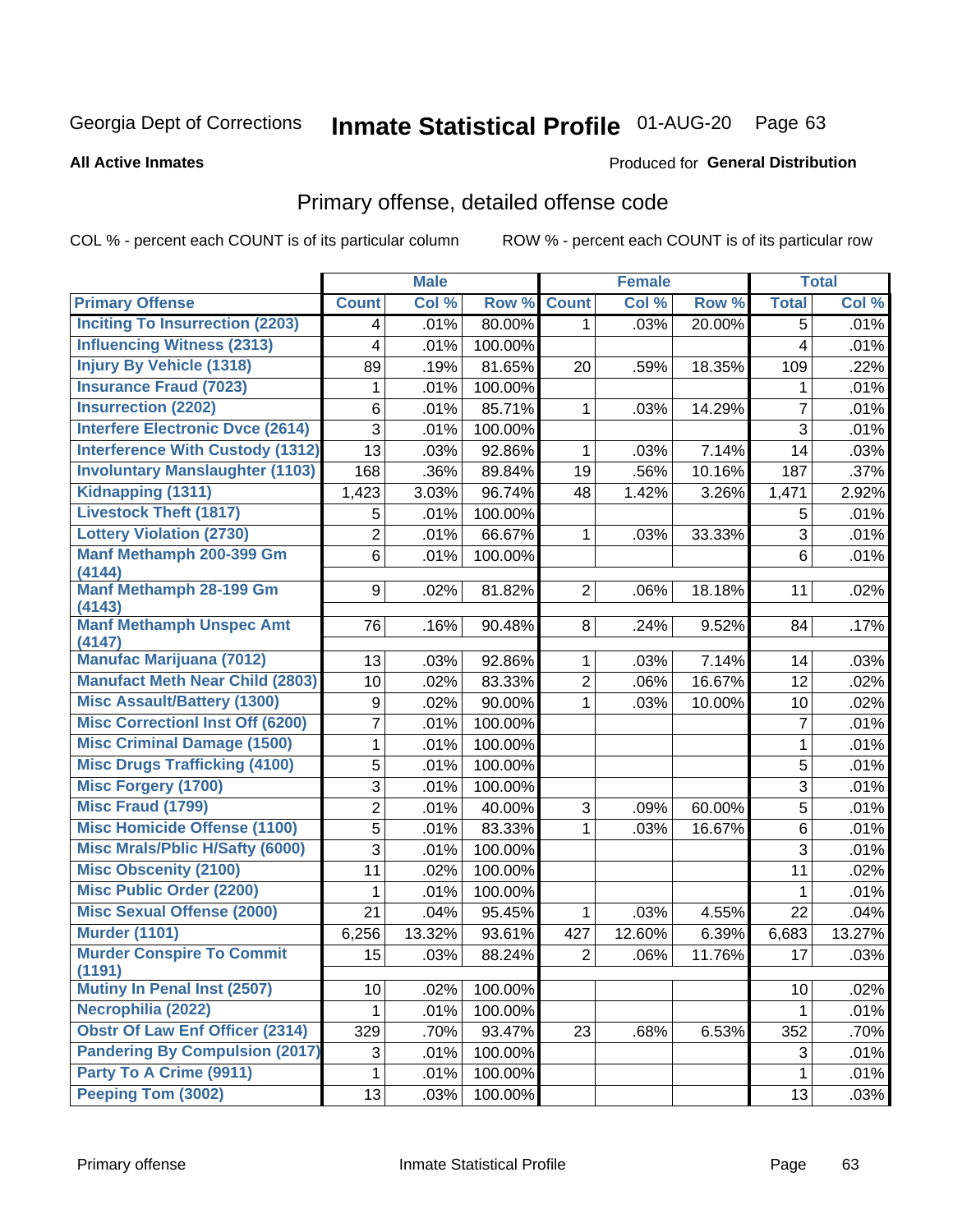# Inmate Statistical Profile 01-AUG-20 Page 64

#### **All Active Inmates**

#### Produced for General Distribution

## Primary offense, detailed offense code

COL % - percent each COUNT is of its particular column

|                                                      |                | <b>Male</b> |         |                | <b>Female</b> |        |                  | <b>Total</b> |
|------------------------------------------------------|----------------|-------------|---------|----------------|---------------|--------|------------------|--------------|
| <b>Primary Offense</b>                               | <b>Count</b>   | Col %       | Row %   | <b>Count</b>   | Col %         | Row %  | <b>Total</b>     | Col %        |
| <b>Perjury (2401)</b>                                | 1.             | .01%        | 50.00%  | 1              | .03%          | 50.00% | 2                | .01%         |
| <b>Pimping A Minor Under 18 (2016)</b>               | 7              | .01%        | 77.78%  | 2              | .06%          | 22.22% | $\boldsymbol{9}$ | .02%         |
| Poss Alprazolam (7003)                               | $\,8\,$        | .02%        | 88.89%  | 1              | .03%          | 11.11% | $\boldsymbol{9}$ | .02%         |
| Poss By Inm Proh Items (7015)                        | 14             | .03%        | 87.50%  | $\overline{2}$ | .06%          | 12.50% | 16               | .03%         |
| <b>Poss Contraband Articles (5171)</b>               | $\overline{2}$ | .01%        | 100.00% |                |               |        | $\overline{2}$   | .01%         |
| <b>Poss Dep Stim Cntrf Drugs</b><br>(4007)           | 41             | .09%        | 68.33%  | 19             | .56%          | 31.67% | 60               | .12%         |
| <b>Poss Drug Related Matri (4016)</b>                | 21             | .04%        | 87.50%  | 3              | .09%          | 12.50% | 24               | .05%         |
| Poss Firearm 1st Offender (2913)                     | 117            | .25%        | 95.12%  | 6              | .18%          | 4.88%  | 123              | .24%         |
| <b>Poss Firearm Convct Felon</b><br>(2914)           | 1,053          | 2.24%       | 96.78%  | 35             | 1.03%         | 3.22%  | 1,088            | 2.16%        |
| Poss Hydrocodone (7004)                              | 11             | .02%        | 78.57%  | 3              | .09%          | 21.43% | 14               | .03%         |
| <b>Poss Knife During Crime (2911)</b>                | $\,6$          | .01%        | 100.00% |                |               |        | 6                | .01%         |
| Poss Mda/Extsy (4033)                                | 1              | .01%        | 100.00% |                |               |        | $\mathbf{1}$     | .01%         |
| Poss Methamphetamine (4031)                          | 417            | .89%        | 75.82%  | 133            | 3.92%         | 24.18% | 550              | 1.09%        |
| <b>Poss Narcotics Opiates (4006)</b>                 | 49             | .10%        | 69.01%  | 22             | .65%          | 30.99% | 71               | .14%         |
| <b>Poss Of Certain Weapons (2912)</b>                | 22             | .05%        | 100.00% |                |               |        | 22               | .04%         |
| Poss Of Cocaine (4022)                               | 201            | .43%        | 86.27%  | 32             | .94%          | 13.73% | 233              | .46%         |
| <b>Poss Of Firearm Dur Crime</b>                     | 949            | 2.02%       | 95.28%  | 47             | 1.39%         | 4.72%  | 996              | 1.98%        |
| (2910)<br>Poss Of Marijuana (4009)                   |                |             |         |                |               |        |                  |              |
| Poss Schedule I Drug (7034)                          | 35             | .07%        | 97.22%  | 1              | .03%          | 2.78%  | 36               | .07%         |
| Poss Tools Commit Crime (1602)                       | $\,6$          | .01%        | 85.71%  | $\mathbf{1}$   | .03%          | 14.29% | $\overline{7}$   | .01%         |
|                                                      | 11             | .02%        | 91.67%  | 1              | .03%          | 8.33%  | 12               | .02%         |
| Poss W Int Dis Other Drug (4053)                     | 95             | .20%        | 88.79%  | 12             | .35%          | 11.21% | 107              | .21%         |
| Poss W Int Dist Cocaine (4050)                       | 191            | .41%        | 96.46%  | $\overline{7}$ | .21%          | 3.54%  | 198              | .39%         |
| Poss W Int Dist Marijuana (4051)                     | 500            | 1.06%       | 94.70%  | 28             | .83%          | 5.30%  | 528              | 1.05%        |
| Poss W Int Dist Meth (4052)                          | 465            | .99%        | 78.15%  | 130            | 3.84%         | 21.85% | 595              | 1.18%        |
| Poss Within 1000 Hous Pjt (7009)                     | 8              | .02%        | 100.00% |                |               |        | 8                | .02%         |
| <b>Poss Wpn Drugs By Prisnr</b><br>(2965)            | 26             | .06%        | 89.66%  | 3              | .09%          | 10.34% | 29               | .06%         |
| <b>Prov Sex Mater To Minors (2110)</b>               | $\overline{2}$ | .01%        | 100.00% |                |               |        | $\overline{2}$   | .01%         |
| <b>Racketeering (3404)</b>                           | 110            | .23%        | 76.92%  | 33             | .97%          | 23.08% | 143              | .28%         |
| Rape (2001)                                          | 1,858          | 3.96%       | 99.57%  | $\overline{8}$ | .24%          | .43%   | 1,866            | 3.71%        |
| <b>Reck Cond Infected Person</b>                     | 5              | .01%        | 83.33%  | 1              | .03%          | 16.67% | 6                | .01%         |
| (1317)<br><b>Recv Gds Srvs Fraud Obtnd</b><br>(1755) | $\mathbf{1}$   | .01%        | 100.00% |                |               |        | $\mathbf{1}$     | .01%         |
| <b>Remov/Atmpt Wpn Pub Offl</b><br>(7021)            | $\mathbf{1}$   | .01%        | 100.00% |                |               |        | 1                | .01%         |
| <b>Removal Baggage Cargo Etc</b><br>(2761)           | $1\vert$       | .01%        | 100.00% |                |               |        | $\mathbf{1}$     | .01%         |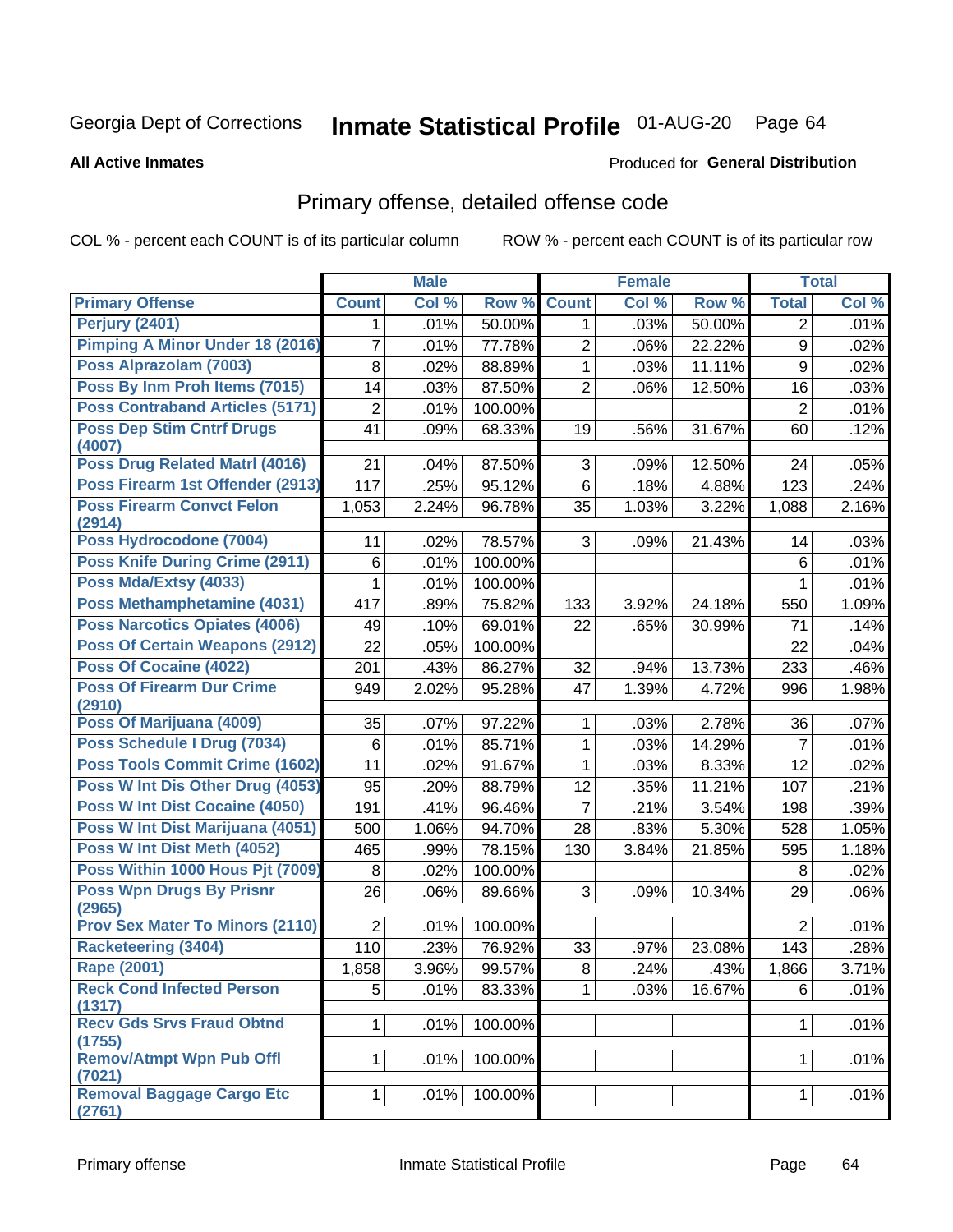# Inmate Statistical Profile 01-AUG-20 Page 65

**Produced for General Distribution** 

#### **All Active Inmates**

### Primary offense, detailed offense code

COL % - percent each COUNT is of its particular column

|                                            |                           | <b>Male</b> |         |                | Female |        |              | <b>Total</b> |
|--------------------------------------------|---------------------------|-------------|---------|----------------|--------|--------|--------------|--------------|
| <b>Primary Offense</b>                     | <b>Count</b>              | Col %       | Row %   | <b>Count</b>   | Col %  | Row %  | <b>Total</b> | Col %        |
| <b>Robbery (1901)</b>                      | 859                       | 1.83%       | 93.47%  | 60             | 1.77%  | 6.53%  | 919          | 1.83%        |
| <b>Robbery By Force (1903)</b>             | 168                       | .36%        | 94.92%  | 9              | .27%   | 5.08%  | 177          | .35%         |
| <b>Robbery By Intimidation (1904)</b>      | 234                       | .50%        | 92.86%  | 18             | .53%   | 7.14%  | 252          | .50%         |
| <b>Robbery By Sudden Snatch</b>            | 120                       | .26%        | 93.02%  | 9              | .27%   | 6.98%  | 129          | .26%         |
| (1905)                                     |                           |             |         |                |        |        |              |              |
| <b>S/D Cocaine (4021)</b>                  | 276                       | .59%        | 97.87%  | 6              | .18%   | 2.13%  | 282          | .56%         |
| S/D Cont Sub Public (4017)                 | 17                        | .04%        | 100.00% |                |        |        | 17           | .03%         |
| S/D Cont Sub School (4018)                 | 18                        | .04%        | 100.00% |                |        |        | 18           | .04%         |
| S/D Dep Stim Cntrf Drugs (4002)            | 17                        | .04%        | 80.95%  | 4              | .12%   | 19.05% | 21           | .04%         |
| <b>S/D Narcotics Opiates (4001)</b>        | 12                        | .03%        | 70.59%  | 5              | .15%   | 29.41% | 17           | .03%         |
| <b>S/D Of Lsd (4003)</b>                   | 1                         | .01%        | 100.00% |                |        |        | 1            | .01%         |
| S/D Of Marijuana (4004)                    | 115                       | .24%        | 98.29%  | $\overline{2}$ | .06%   | 1.71%  | 117          | .23%         |
| Sale Mda/Extsy (4034)                      | 1                         | .01%        | 100.00% |                |        |        | 1            | .01%         |
| Sale Methamphetamine (4032)                | 190                       | .40%        | 79.50%  | 49             | 1.45%  | 20.50% | 239          | .47%         |
| <b>Sex Exploitation Child (2843)</b>       | 259                       | .55%        | 100.00% |                |        |        | 259          | .51%         |
| <b>Sex Offender Fail Registr (2026)</b>    | 475                       | 1.01%       | 98.75%  | 6              | .18%   | 1.25%  | 481          | .96%         |
| <b>Sex Offender Fail To Move (2028)</b>    | 5                         | .01%        | 100.00% |                |        |        | 5            | .01%         |
| Sexl/Asslt/Agn/Pers/Cstdy (2023)           | 22                        | .05%        | 88.00%  | 3              | .09%   | 12.00% | 25           | .05%         |
| <b>Sexual Battery (2011)</b>               | 153                       | .33%        | 98.71%  | $\overline{2}$ | .06%   | 1.29%  | 155          | .31%         |
| <b>Simple Battery (1316)</b>               | 15                        | .03%        | 93.75%  | 1              | .03%   | 6.25%  | 16           | .03%         |
| <b>Sodomy (2002)</b>                       | 21                        | .04%        | 100.00% |                |        |        | 21           | .04%         |
| <b>Solicit Sodomy From Minor</b>           | 4                         | .01%        | 80.00%  | 1              | .03%   | 20.00% | 5            | .01%         |
| (2025)                                     |                           |             |         |                |        |        |              |              |
| <b>Stalking (1320)</b>                     | 1                         | .01%        | 100.00% |                |        |        | 1            | .01%         |
| <b>Statutory Rape (2018)</b>               | 717                       | 1.53%       | 98.49%  | 11             | .32%   | 1.51%  | 728          | 1.45%        |
| <b>Tampering With Evidence (2315)</b>      | $\boldsymbol{9}$          | .02%        | 60.00%  | 6              | .18%   | 40.00% | 15           | .03%         |
| <b>Telecommunications Fraud</b><br>(1759)  | $\overline{2}$            | .01%        | 66.67%  | 1              | .03%   | 33.33% | 3            | .01%         |
| <b>Terrorist Threats &amp; Acts (1307)</b> | 319                       | .68%        | 96.08%  | 13             | .38%   | 3.92%  | 332          | .66%         |
| <b>Theft Bring Prop In State (1815)</b>    | 9                         | .02%        | 81.82%  | $\overline{2}$ | .06%   | 18.18% | 11           | .02%         |
| <b>Theft By Conversion (1808)</b>          | 20                        | .04%        | 90.91%  | $\overline{2}$ | .06%   | 9.09%  | 22           | .04%         |
| <b>Theft By Deception (1803)</b>           | 23                        | .05%        | 74.19%  | 8              | .24%   | 25.81% | 31           | .06%         |
| Theft By Rec Stolen Prop (1806)            | 394                       | .84%        | 90.99%  | 39             | 1.15%  | 9.01%  | 433          | $.86\%$      |
| <b>Theft By Shoplifting (1821)</b>         | 340                       | .72%        | 76.40%  | 105            | 3.10%  | 23.60% | 445          | .88%         |
| <b>Theft By Taking (1802)</b>              | 484                       | 1.03%       | 83.30%  | 97             | 2.86%  | 16.70% | 581          | 1.15%        |
| <b>Theft Credit Card (1751)</b>            | 18                        | .04%        | 75.00%  | 6              | .18%   | 25.00% | 24           | .05%         |
| <b>Theft Motorveh Or Part (1813)</b>       | 22                        | .05%        | 91.67%  | $\overline{2}$ | .06%   | 8.33%  | 24           | .05%         |
| <b>Theft Of Lost Property (1805)</b>       | $\ensuremath{\mathsf{3}}$ | .01%        | 75.00%  | $\mathbf 1$    | .03%   | 25.00% | 4            | .01%         |
| <b>Theft Of Services (1807)</b>            | $\overline{2}$            | .01%        | 66.67%  | 1              | .03%   | 33.33% | 3            | .01%         |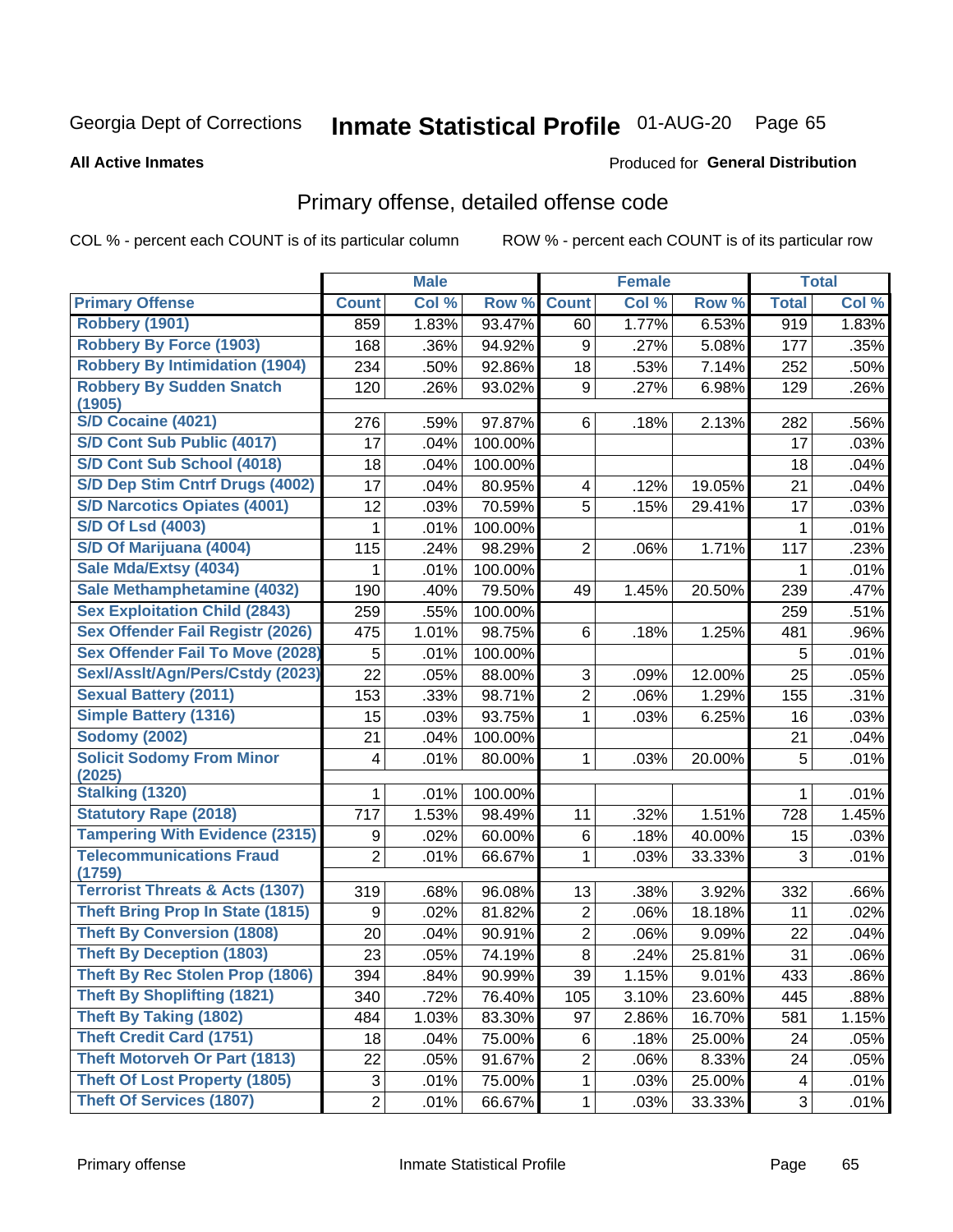# Inmate Statistical Profile 01-AUG-20 Page 66

**All Active Inmates** 

#### Produced for General Distribution

## Primary offense, detailed offense code

COL % - percent each COUNT is of its particular column

|                                           |                | <b>Male</b> |         |                         | Female |         |                | <b>Total</b> |
|-------------------------------------------|----------------|-------------|---------|-------------------------|--------|---------|----------------|--------------|
| <b>Primary Offense</b>                    | <b>Count</b>   | Col %       | Row %   | <b>Count</b>            | Col %  | Row %   | <b>Total</b>   | Col %        |
| <b>Theft Recv Prop Out State (1816)</b>   | $\overline{3}$ | .01%        | 100.00% |                         |        |         | 3              | .01%         |
| <b>Traf Amphtmine 200-399 Gm</b>          | 6              | .01%        | 75.00%  | $\overline{2}$          | .06%   | 25.00%  | 8              | .02%         |
| (4127)<br><b>Traf Amphtmine 28-199 Gm</b> | 8              | .02%        | 66.67%  | $\vert 4 \vert$         | .12%   | 33.33%  | 12             | .02%         |
| (4126)                                    |                |             |         |                         |        |         |                |              |
| Traf Amphtmine 400+ Gm (4128)             | 3              | .01%        | 100.00% |                         |        |         | 3              | .01%         |
| <b>Traf Cocaine 201-400 Gm (4102)</b>     | 93             | .20%        | 95.88%  | $\overline{4}$          | .12%   | 4.12%   | 97             | .19%         |
| <b>Traf Cocaine 401+ Gm (4103)</b>        | 86             | .18%        | 95.56%  | $\overline{\mathbf{4}}$ | .12%   | 4.44%   | 90             | .18%         |
| Traf Cocaine Less 200 Gm (4101)           | 150            | .32%        | 96.15%  | 6                       | .18%   | 3.85%   | 156            | .31%         |
| <b>Traf Marijna 10-2000 Lb (4121)</b>     | 48             | .10%        | 88.89%  | 6                       | .18%   | 11.11%  | 54             | .11%         |
| <b>Traf Marijna 10001+ Lb (4123)</b>      |                |             |         | 1                       | .03%   | 100.00% | 1              | .01%         |
| <b>Traf Mda/Extsy 200-399gm</b><br>(4151) | $\overline{2}$ | .01%        | 100.00% |                         |        |         | $\overline{2}$ | .01%         |
| <b>Traf Mda/Extsy 28-199gm (4150)</b>     | 11             | .02%        | 100.00% |                         |        |         | 11             | .02%         |
| Traf Mda/Extsy 400+Gm (4152)              | 3              | .01%        | 100.00% |                         |        |         | 3              | .01%         |
| Traf Methamph 200-399 Gm                  | 145            | .31%        | 84.30%  | 27                      | .80%   | 15.70%  | 172            | .34%         |
| (4141)                                    |                |             |         |                         |        |         |                |              |
| <b>Traf Methamph 28-199 Gm</b>            | 447            | .95%        | 79.96%  | 112                     | 3.30%  | 20.04%  | 559            | 1.11%        |
| (4140)<br>Traf Methamph 400+ Gm (4142)    | 95             | .20%        | 87.96%  | 13                      | .38%   | 12.04%  | 108            | .21%         |
| <b>Traf Methamph Unspec Amt</b>           | 101            | .22%        | 80.80%  | 24                      | .71%   | 19.20%  | 125            | .25%         |
| (4146)                                    |                |             |         |                         |        |         |                |              |
| <b>Traf Methaqualone&lt; 400 Gm</b>       | $\overline{2}$ | .01%        | 100.00% |                         |        |         | $\overline{2}$ | .01%         |
| (4124)                                    |                |             |         |                         |        |         |                |              |
| <b>Traf Narcotic 15-28 Gm (4112)</b>      | 36             | .08%        | 90.00%  | $\overline{\mathbf{4}}$ | .12%   | 10.00%  | 40             | .08%         |
| Traf Narcotic 29+ Gm (4113)               | 36             | .08%        | 97.30%  | $\mathbf{1}$            | .03%   | 2.70%   | 37             | .07%         |
| Traf Narcotic Less 14 Gm (4111)           | 52             | .11%        | 81.25%  | 12                      | .35%   | 18.75%  | 64             | .13%         |
| <b>Traffick Labor Servitude (1330)</b>    | 1              | .01%        | 100.00% |                         |        |         | 1              | .01%         |
| <b>Traffick Sexual Servitude (1331)</b>   | 21             | .04%        | 91.30%  | $\overline{2}$          | .06%   | 8.70%   | 23             | .05%         |
| <b>Unauth Dist Contrild Sub (4135)</b>    |                |             |         | $\mathbf{1}$            | .03%   | 100.00% | 1              | .01%         |
| <b>Unauth Dist Recrd Devices</b>          | 1              | .01%        | 100.00% |                         |        |         | 1              | .01%         |
| (9907)<br><b>Unknown Offense (9999)</b>   | 8              | .02%        | 100.00% |                         |        |         | 8              | .02%         |
| Uniwfl Mfg/Del/Dist N-C S (4014)          | 3              | .01%        | 100.00% |                         |        |         | 3              | .01%         |
| <b>Use Comm Facity Vio C Sub</b>          | 12             | .03%        | 92.31%  | 1                       | .03%   | 7.69%   | 13             | .03%         |
| (4133)                                    |                |             |         |                         |        |         |                |              |
| <b>Vehicular Homicide (1123)</b>          | 309            | .66%        | 77.64%  | 89                      | 2.63%  | 22.36%  | 398            | .79%         |
| <b>Viol Dngrous Drgs Act (4013)</b>       | 142            | .30%        | 84.02%  | 27                      | .80%   | 15.98%  | 169            | .34%         |
| <b>Viol Ga Cntrl Sbst Act (4012)</b>      | 1.             | .01%        | 100.00% |                         |        |         | 1              | .01%         |
| <b>Viol Ga Securities Act (1800)</b>      | $\mathbf{1}$   | .01%        | 100.00% |                         |        |         | $\mathbf 1$    | .01%         |
| <b>Viol Motor Vehicle Laws (5001)</b>     | 21             | .04%        | 91.30%  | $\overline{2}$          | .06%   | 8.70%   | 23             | .05%         |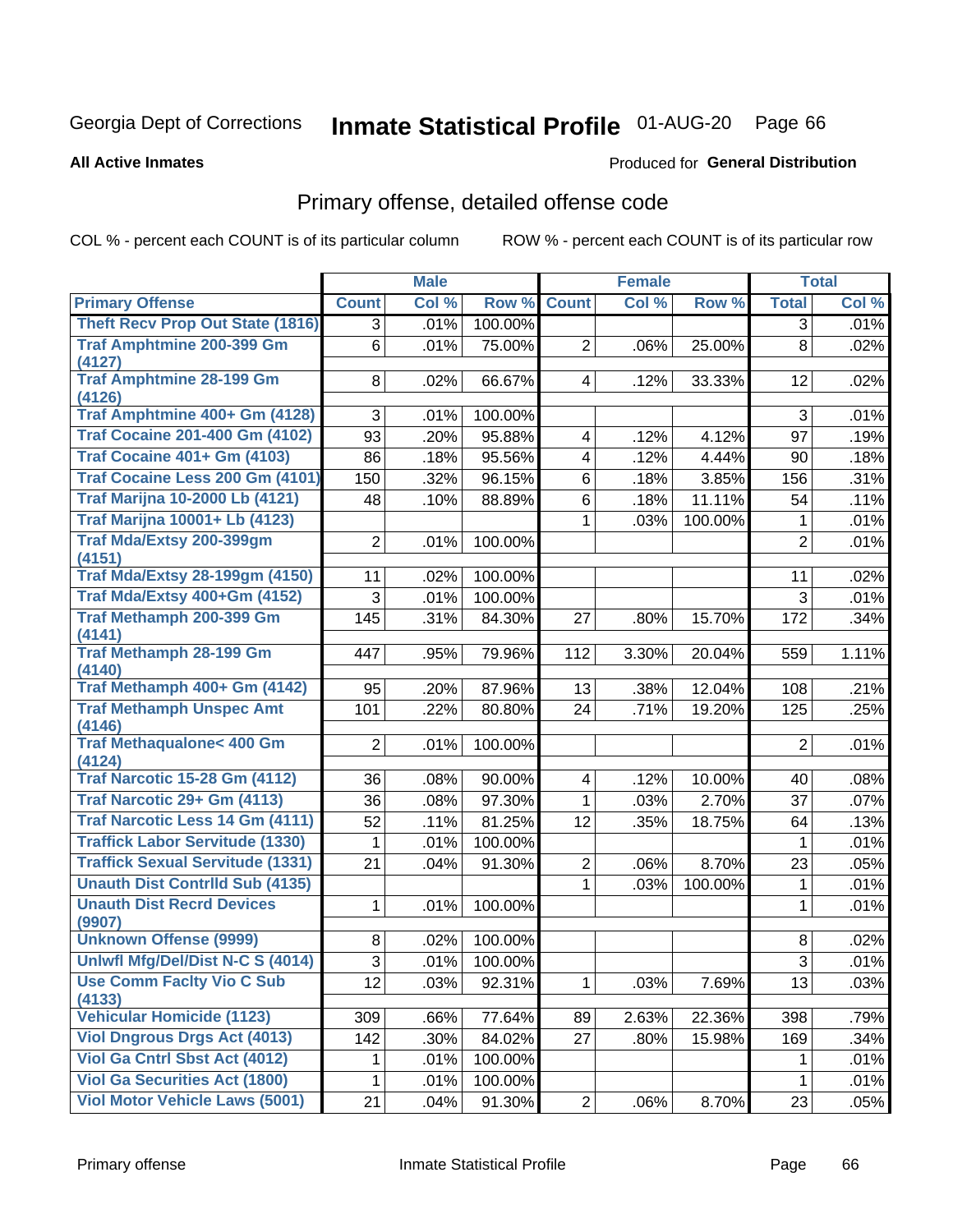# Inmate Statistical Profile 01-AUG-20 Page 67

**All Active Inmates** 

### **Produced for General Distribution**

## Primary offense, detailed offense code

COL % - percent each COUNT is of its particular column

|                                         |                | <b>Male</b> |         |              | <b>Female</b> |         |                | <b>Total</b> |
|-----------------------------------------|----------------|-------------|---------|--------------|---------------|---------|----------------|--------------|
| <b>Primary Offense</b>                  | <b>Count</b>   | Col %       | Row %   | <b>Count</b> | Col%          | Row %   | <b>Total</b>   | Col %        |
| Viol Oath Public Offer (2302)           | $\overline{2}$ | .01%        | 66.67%  | $\mathbf{1}$ | .03%          | 33.33%  | $\overline{3}$ | .01%         |
| <b>Violatn Othr States Law (8001)</b>   | 38             | .08%        | 88.37%  | 5            | .15%          | 11.63%  | 43             | .09%         |
| <b>Vol Manslaughter Of Fetus</b>        | 3              | .01%        | 100.00% |              |               |         | 3              | .01%         |
| (1119)                                  |                |             |         |              |               |         |                |              |
| <b>Voluntary Manslaughter (1102)</b>    | 1,111          | 2.37%       | 88.46%  | 145          | 4.28%         | 11.54%  | 1,256          | 2.49%        |
| <b>Abandonment Of Dep Child (11)</b>    | 4              | .01%        | 100.00% |              |               |         | 4              | .01%         |
| <b>Assault &amp; Battery (21)</b>       | 5              | .01%        | 100.00% |              |               |         | 5              | .01%         |
| <b>Bad Checks (52)</b>                  | $\overline{2}$ | .01%        | 66.67%  | 1            | .03%          | 33.33%  | $\overline{3}$ | .01%         |
| <b>Burglary (45)</b>                    | 9              | .02%        | 100.00% |              |               |         | 9              | .02%         |
| <b>Cheating &amp; Swindling (51)</b>    | 1              | .01%        | 100.00% |              |               |         | 1              | .01%         |
| <b>Cpwl &amp; Concealed Weapon (93)</b> | 6              | .01%        | 100.00% |              |               |         | 6              | .01%         |
| <b>Crmnl Attempt (98)</b>               | 1              | .01%        | 100.00% |              |               |         | 1              | .01%         |
| <b>Dui</b> (72)                         | 5              | .01%        | 100.00% |              |               |         | 5              | .01%         |
| Escape (92)                             | 3              | .01%        | 100.00% |              |               |         | 3              | .01%         |
| Forgery (55)                            | 3              | .01%        | 100.00% |              |               |         | 3              | .01%         |
| Lottery (54)                            | 1              | .01%        | 100.00% |              |               |         | 1              | .01%         |
| <b>Misc Misdemeanor (500)</b>           | $\overline{2}$ | .01%        | 100.00% |              |               |         | $\overline{2}$ | .01%         |
| <b>Other Misdemeanor (99)</b>           | 17             | .04%        | 94.44%  | 1            | .03%          | 5.56%   | 18             | .04%         |
| <b>Pointing Gun At Another (96)</b>     | 1              | .01%        | 100.00% |              |               |         | 1              | .01%         |
| <b>Poss Ntp Whiskey (64)</b>            | $\overline{2}$ | .01%        | 100.00% |              |               |         | $\overline{2}$ | .01%         |
| <b>Prostitution (81)</b>                |                |             |         | 1            | .03%          | 100.00% | $\mathbf{1}$   | .01%         |
| <b>Public Drunkenness (61)</b>          | 4              | .01%        | 100.00% |              |               |         | 4              | .01%         |
| <b>Simple Assault (24)</b>              | 1              | .01%        | 100.00% |              |               |         | $\mathbf{1}$   | .01%         |
| <b>Simple Battery (25)</b>              | $\overline{2}$ | .01%        | 100.00% |              |               |         | $\overline{2}$ | .01%         |
| <b>Theft By Taking - Larceny (41)</b>   | 29             | .06%        | 100.00% |              |               |         | 29             | .06%         |
| Viol Motor Veh Law (71)                 | 3              | .01%        | 100.00% |              |               |         | 3              | .01%         |
| <b>Wife Beating (28)</b>                | $\overline{2}$ | .01%        | 100.00% |              |               |         | $\overline{2}$ | .01%         |
| <b>Total Rported</b>                    | 46,963         | 100%        | 93.27%  | 3,389        | 100%          | 6.73%   | 50,352         | 101%         |

| <b>Not Reported</b> | 100    |       | 100    |
|---------------------|--------|-------|--------|
| <b>Total</b>        | 17,063 | 3,389 | 50,452 |

| <b>Mode (most frequent)</b> | 1101 Murder | 1101 Murder | 1101 Murder |
|-----------------------------|-------------|-------------|-------------|
|-----------------------------|-------------|-------------|-------------|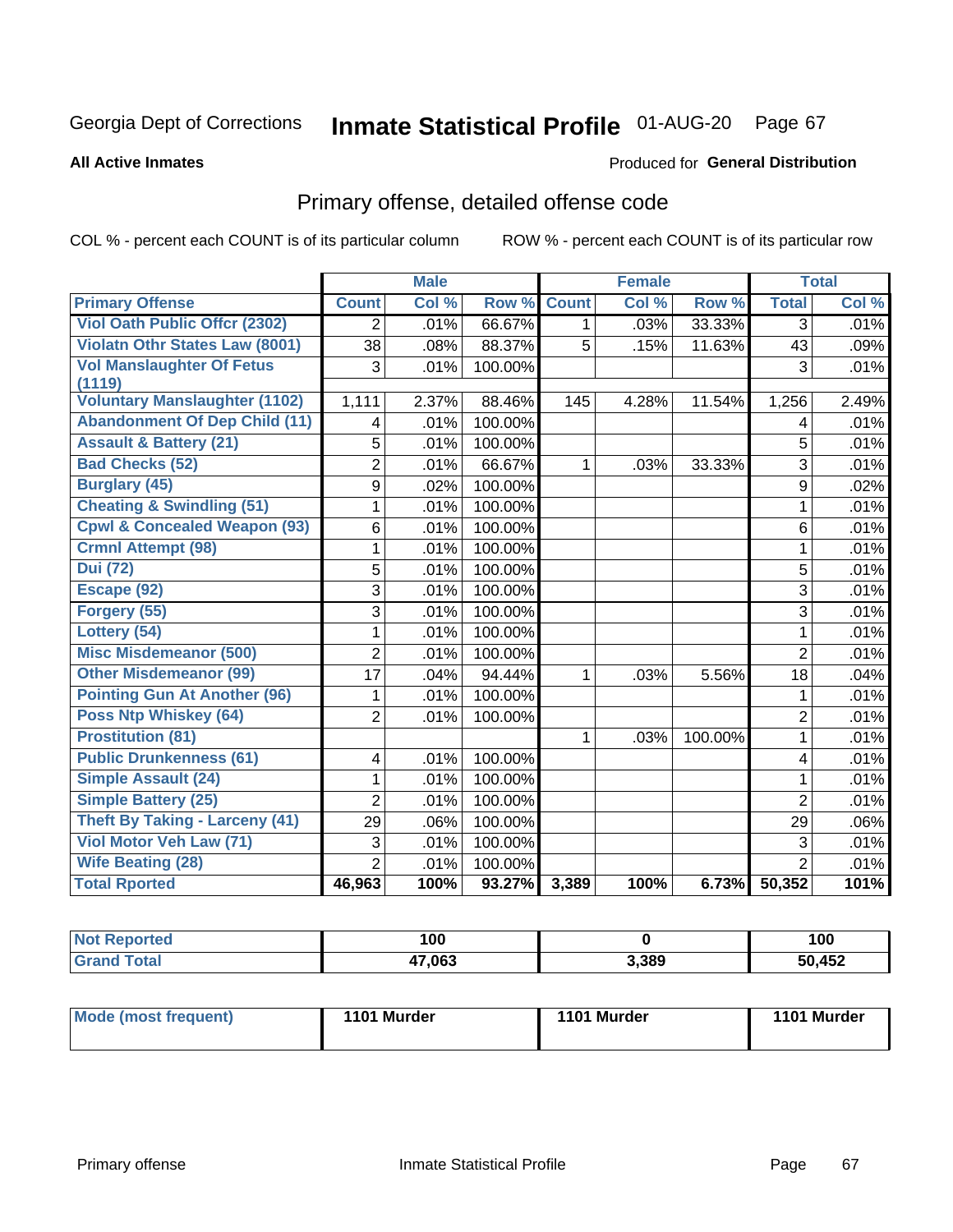# Inmate Statistical Profile 01-AUG-20 Page 68

#### **All Active Inmates**

#### Produced for General Distribution

## County of conviction of primary offense

COL % - percent each COUNT is of its particular column

|     |                             |              | <b>Male</b> |         |                         | <b>Female</b> |        |                  | <b>Total</b> |
|-----|-----------------------------|--------------|-------------|---------|-------------------------|---------------|--------|------------------|--------------|
|     | <b>County of Conviction</b> | <b>Count</b> | Col %       | Row %   | <b>Count</b>            | Col %         | Row %  | <b>Total</b>     | Col %        |
| 000 | <b>Unknown</b>              | 191          | .41%        | 95.50%  | 9                       | .27%          | 4.50%  | $\overline{200}$ | .40%         |
| 001 | <b>Appling County</b>       | 108          | .23%        | 95.58%  | 5                       | .15%          | 4.42%  | 113              | .22%         |
| 002 | <b>Atkinson County</b>      | 45           | .10%        | 88.24%  | 6                       | .18%          | 11.76% | 51               | .10%         |
| 003 | <b>Bacon County</b>         | 77           | .16%        | 95.06%  | 4                       | .12%          | 4.94%  | 81               | .16%         |
| 004 | <b>Baker County</b>         | 13           | .03%        | 81.25%  | 3                       | .09%          | 18.75% | 16               | .03%         |
| 005 | <b>Baldwin County</b>       | 286          | .61%        | 92.26%  | 24                      | .71%          | 7.74%  | 310              | .61%         |
| 006 | <b>Banks County</b>         | 65           | .14%        | 91.55%  | 6                       | .18%          | 8.45%  | 71               | .14%         |
| 007 | <b>Barrow County</b>        | 312          | .66%        | 89.66%  | 36                      | 1.06%         | 10.34% | 348              | .69%         |
| 008 | <b>Bartow County</b>        | 574          | 1.22%       | 87.77%  | 80                      | 2.36%         | 12.23% | 654              | 1.30%        |
| 009 | <b>Ben Hill County</b>      | 225          | .48%        | 94.94%  | 12                      | .35%          | 5.06%  | 237              | .47%         |
| 010 | <b>Berrien County</b>       | 96           | .20%        | 96.97%  | 3                       | .09%          | 3.03%  | 99               | .20%         |
| 011 | <b>Bibb County</b>          | 1,059        | 2.25%       | 95.06%  | 55                      | 1.62%         | 4.94%  | 1,114            | 2.21%        |
| 012 | <b>Bleckley County</b>      | 56           | .12%        | 88.89%  | $\overline{7}$          | .21%          | 11.11% | 63               | .12%         |
| 013 | <b>Brantley County</b>      | 85           | .18%        | 87.63%  | 12                      | .35%          | 12.37% | 97               | .19%         |
| 014 | <b>Brooks County</b>        | 46           | .10%        | 97.87%  | $\mathbf 1$             | .03%          | 2.13%  | 47               | .09%         |
| 015 | <b>Bryan County</b>         | 41           | .09%        | 97.62%  | $\mathbf{1}$            | .03%          | 2.38%  | 42               | .08%         |
| 016 | <b>Bulloch County</b>       | 487          | 1.03%       | 93.65%  | 33                      | .97%          | 6.35%  | 520              | 1.03%        |
| 017 | <b>Burke County</b>         | 215          | .46%        | 94.30%  | 13                      | .38%          | 5.70%  | 228              | .45%         |
| 018 | <b>Butts County</b>         | 123          | .26%        | 92.48%  | 10                      | .30%          | 7.52%  | 133              | .26%         |
| 019 | <b>Calhoun County</b>       | 23           | .05%        | 85.19%  | $\overline{4}$          | .12%          | 14.81% | 27               | .05%         |
| 020 | <b>Camden County</b>        | 173          | .37%        | 93.01%  | 13                      | .38%          | 6.99%  | 186              | .37%         |
| 021 | <b>Candler County</b>       | 102          | .22%        | 91.89%  | 9                       | .27%          | 8.11%  | 111              | .22%         |
| 022 | <b>Carroll County</b>       | 550          | 1.17%       | 91.21%  | 53                      | 1.56%         | 8.79%  | 603              | 1.20%        |
| 023 | <b>Catoosa County</b>       | 320          | .68%        | 91.17%  | 31                      | .91%          | 8.83%  | 351              | .70%         |
| 024 | <b>Charlton County</b>      | 63           | .13%        | 87.50%  | $\boldsymbol{9}$        | .27%          | 12.50% | 72               | .14%         |
| 025 | <b>Chatham County</b>       | 1,776        | 3.77%       | 96.10%  | 72                      | 2.12%         | 3.90%  | 1,848            | 3.66%        |
| 026 | <b>Chattahoochee County</b> | 19           | .04%        | 100.00% |                         |               |        | 19               | .04%         |
| 027 | <b>Chattooga County</b>     | 218          | .46%        | 90.46%  | 23                      | .68%          | 9.54%  | 241              | .48%         |
| 028 | <b>Cherokee County</b>      | 535          | 1.14%       | 90.52%  | 56                      | 1.65%         | 9.48%  | 591              | 1.17%        |
| 029 | <b>Clarke County</b>        | 506          | 1.08%       | 92.50%  | 41                      | 1.21%         | 7.50%  | 547              | 1.08%        |
| 030 | <b>Clay County</b>          | 20           | .04%        | 83.33%  | $\overline{\mathbf{4}}$ | .12%          | 16.67% | 24               | .05%         |
| 031 | <b>Clayton County</b>       | 1,263        | 2.68%       | 92.80%  | 98                      | 2.89%         | 7.20%  | 1,361            | 2.70%        |
| 032 | <b>Clinch County</b>        | 42           | .09%        | 89.36%  | 5                       | .15%          | 10.64% | 47               | .09%         |
| 033 | <b>Cobb County</b>          | 2,374        | 5.04%       | 92.77%  | 185                     | 5.46%         | 7.23%  | 2,559            | 5.07%        |
| 034 | <b>Coffee County</b>        | 218          | .46%        | 93.56%  | 15                      | .44%          | 6.44%  | 233              | .46%         |
| 035 | <b>Colquitt County</b>      | 215          | .46%        | 95.98%  | 9                       | .27%          | 4.02%  | 224              | .44%         |
| 036 | <b>Columbia County</b>      | 388          | .82%        | 90.44%  | 41                      | 1.21%         | 9.56%  | 429              | .85%         |
| 037 | <b>Cook County</b>          | 112          | .24%        | 92.56%  | 9                       | .27%          | 7.44%  | 121              | .24%         |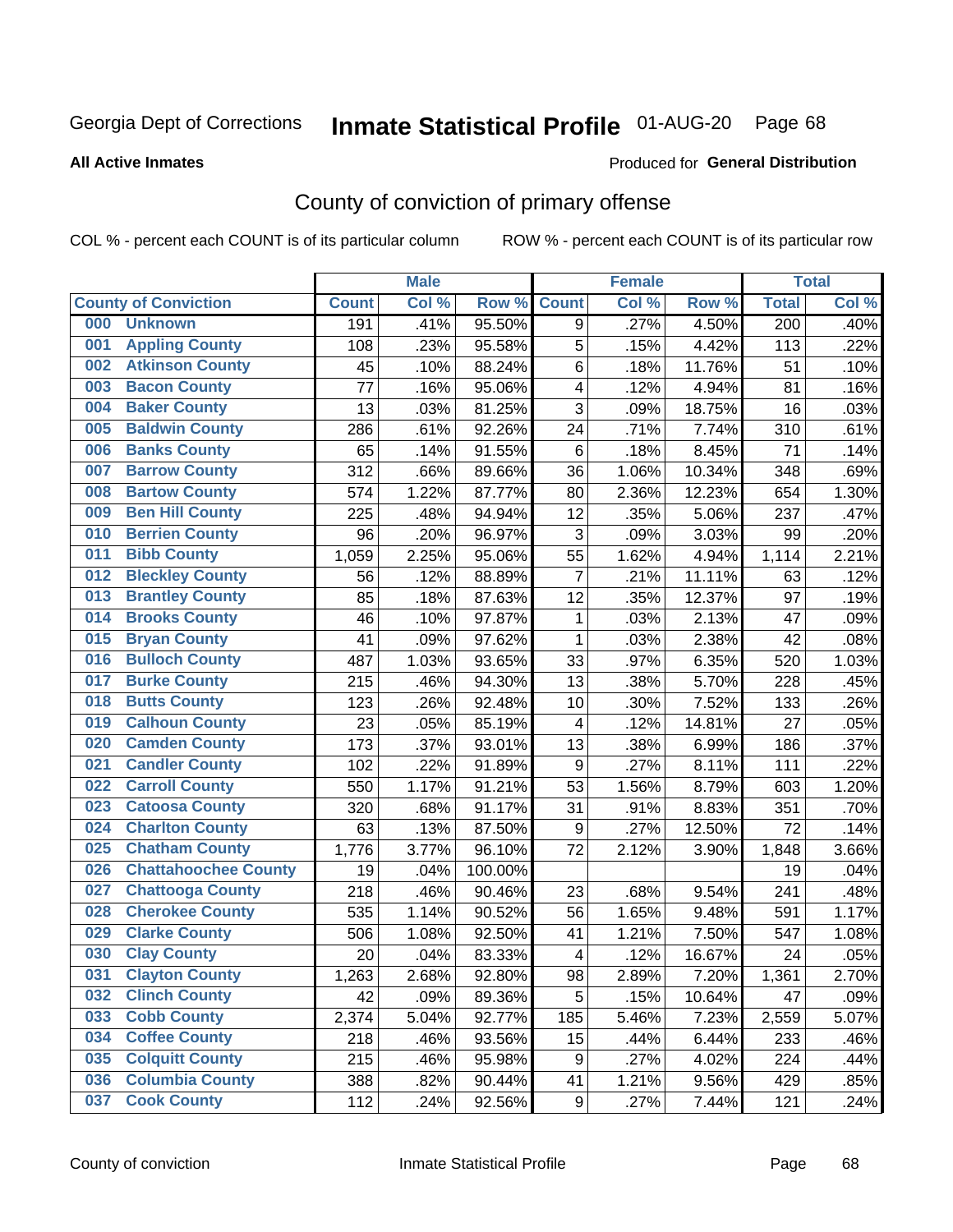# Inmate Statistical Profile 01-AUG-20 Page 69

Produced for General Distribution

#### **All Active Inmates**

## County of conviction of primary offense

COL % - percent each COUNT is of its particular column

|                                |              | <b>Male</b> |         |                           | <b>Female</b> |        |              | <b>Total</b> |
|--------------------------------|--------------|-------------|---------|---------------------------|---------------|--------|--------------|--------------|
| <b>County of Conviction</b>    | <b>Count</b> | Col %       | Row %   | <b>Count</b>              | Col %         | Row %  | <b>Total</b> | Col %        |
| <b>Coweta County</b><br>038    | 583          | 1.24%       | 94.95%  | 31                        | .91%          | 5.05%  | 614          | 1.22%        |
| <b>Crawford County</b><br>039  | 21           | .04%        | 95.45%  | 1                         | .03%          | 4.55%  | 22           | .04%         |
| <b>Crisp County</b><br>040     | 329          | .70%        | 94.54%  | 19                        | .56%          | 5.46%  | 348          | .69%         |
| <b>Dade County</b><br>041      | 83           | .18%        | 91.21%  | 8                         | .24%          | 8.79%  | 91           | .18%         |
| <b>Dawson County</b><br>042    | 87           | .18%        | 92.55%  | $\overline{7}$            | .21%          | 7.45%  | 94           | .19%         |
| 043<br><b>Decatur County</b>   | 234          | .50%        | 93.98%  | 15                        | .44%          | 6.02%  | 249          | .49%         |
| <b>Dekalb County</b><br>044    | 2,668        | 5.67%       | 95.05%  | 139                       | 4.10%         | 4.95%  | 2,807        | 5.56%        |
| <b>Dodge County</b><br>045     | 113          | .24%        | 96.58%  | $\overline{\mathbf{4}}$   | .12%          | 3.42%  | 117          | .23%         |
| <b>Dooly County</b><br>046     | 118          | .25%        | 95.16%  | 6                         | .18%          | 4.84%  | 124          | .25%         |
| 047<br><b>Dougherty County</b> | 746          | 1.59%       | 95.64%  | 34                        | 1.00%         | 4.36%  | 780          | 1.55%        |
| <b>Douglas County</b><br>048   | 968          | 2.06%       | 91.15%  | 94                        | 2.77%         | 8.85%  | 1,062        | 2.10%        |
| <b>Early County</b><br>049     | 77           | .16%        | 96.25%  | $\ensuremath{\mathsf{3}}$ | .09%          | 3.75%  | 80           | .16%         |
| <b>Echols County</b><br>050    | 12           | .03%        | 92.31%  | 1                         | .03%          | 7.69%  | 13           | .03%         |
| 051<br><b>Effingham County</b> | 229          | .49%        | 88.76%  | 29                        | .86%          | 11.24% | 258          | .51%         |
| <b>Elbert County</b><br>052    | 135          | .29%        | 95.74%  | 6                         | .18%          | 4.26%  | 141          | .28%         |
| <b>Emanuel County</b><br>053   | 156          | .33%        | 93.41%  | 11                        | .32%          | 6.59%  | 167          | .33%         |
| <b>Evans County</b><br>054     | 82           | .17%        | 95.35%  | $\overline{4}$            | .12%          | 4.65%  | 86           | .17%         |
| <b>Fannin County</b><br>055    | 95           | .20%        | 88.79%  | 12                        | .35%          | 11.21% | 107          | .21%         |
| <b>Fayette County</b><br>056   | 300          | .64%        | 92.02%  | 26                        | .77%          | 7.98%  | 326          | .65%         |
| <b>Floyd County</b><br>057     | 846          | 1.80%       | 91.26%  | 81                        | 2.39%         | 8.74%  | 927          | 1.84%        |
| <b>Forsyth County</b><br>058   | 361          | .77%        | 92.09%  | 31                        | .91%          | 7.91%  | 392          | .78%         |
| <b>Franklin County</b><br>059  | 139          | .30%        | 84.76%  | 25                        | .74%          | 15.24% | 164          | .33%         |
| <b>Fulton County</b><br>060    | 4,731        | 10.05%      | 96.16%  | 189                       | 5.58%         | 3.84%  | 4,920        | 9.75%        |
| <b>Gilmer County</b><br>061    | 90           | .19%        | 92.78%  | 7                         | .21%          | 7.22%  | 97           | .19%         |
| <b>Glascock County</b><br>062  | 8            | .02%        | 100.00% |                           |               |        | 8            | .02%         |
| 063<br><b>Glynn County</b>     | 527          | 1.12%       | 93.77%  | 35                        | 1.03%         | 6.23%  | 562          | 1.11%        |
| <b>Gordon County</b><br>064    | 356          | .76%        | 89.90%  | 40                        | 1.18%         | 10.10% | 396          | .78%         |
| <b>Grady County</b><br>065     | 142          | .30%        | 96.60%  | 5                         | .15%          | 3.40%  | 147          | .29%         |
| <b>Greene County</b><br>066    | 102          | .22%        | 92.73%  | 8                         | .24%          | 7.27%  | 110          | .22%         |
| <b>Gwinnett County</b><br>067  | 2,435        | 5.17%       | 93.69%  | 164                       | 4.84%         | 6.31%  | 2,599        | 5.15%        |
| <b>Habersham County</b><br>068 | 117          | .25%        | 92.86%  | 9                         | .27%          | 7.14%  | 126          | .25%         |
| 069<br><b>Hall County</b>      | 657          | 1.40%       | 93.32%  | 47                        | 1.39%         | 6.68%  | 704          | 1.40%        |
| <b>Hancock County</b><br>070   | 32           | .07%        | 88.89%  | 4                         | .12%          | 11.11% | 36           | .07%         |
| <b>Haralson County</b><br>071  | 114          | .24%        | 91.94%  | 10                        | .30%          | 8.06%  | 124          | .25%         |
| <b>Harris County</b><br>072    | 113          | .24%        | 94.17%  | 7                         | .21%          | 5.83%  | 120          | .24%         |
| <b>Hart County</b><br>073      | 166          | .35%        | 92.22%  | 14                        | .41%          | 7.78%  | 180          | .36%         |
| <b>Heard County</b><br>074     | 43           | .09%        | 93.48%  | 3                         | .09%          | 6.52%  | 46           | .09%         |
| <b>Henry County</b><br>075     | 637          | 1.35%       | 90.23%  | 69                        | 2.04%         | 9.77%  | 706          | 1.40%        |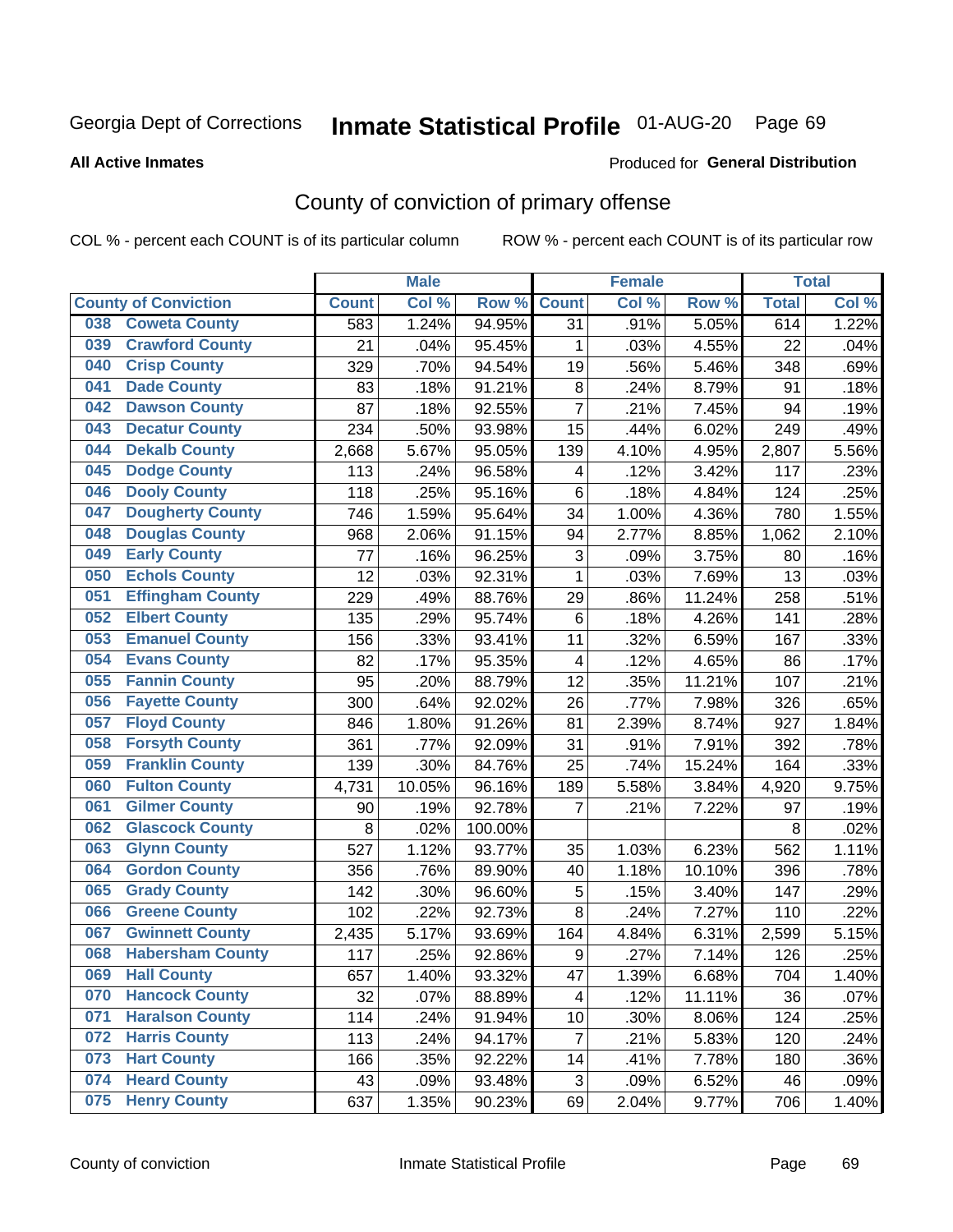# Inmate Statistical Profile 01-AUG-20 Page 70

#### **All Active Inmates**

#### Produced for General Distribution

## County of conviction of primary offense

COL % - percent each COUNT is of its particular column

|     |                             |              | <b>Male</b> |         |                | <b>Female</b> |                     |                  | <b>Total</b> |
|-----|-----------------------------|--------------|-------------|---------|----------------|---------------|---------------------|------------------|--------------|
|     | <b>County of Conviction</b> | <b>Count</b> | Col %       | Row %   | <b>Count</b>   | Col %         | Row %               | <b>Total</b>     | Col %        |
| 076 | <b>Houston County</b>       | 669          | 1.42%       | 92.53%  | 54             | 1.59%         | 7.47%               | $\overline{723}$ | 1.43%        |
| 077 | <b>Irwin County</b>         | 54           | .11%        | 94.74%  | 3              | .09%          | 5.26%               | 57               | .11%         |
| 078 | <b>Jackson County</b>       | 264          | .56%        | 93.62%  | 18             | .53%          | 6.38%               | 282              | .56%         |
| 079 | <b>Jasper County</b>        | 60           | .13%        | 95.24%  | 3              | .09%          | 4.76%               | 63               | .12%         |
| 080 | <b>Jeff Davis County</b>    | 90           | .19%        | 95.74%  | 4              | .12%          | 4.26%               | 94               | .19%         |
| 081 | <b>Jefferson County</b>     | 149          | .32%        | 94.30%  | 9              | .27%          | 5.70%               | 158              | .31%         |
| 082 | <b>Jenkins County</b>       | 72           | .15%        | 94.74%  | 4              | .12%          | 5.26%               | 76               | .15%         |
| 083 | <b>Johnson County</b>       | 41           | .09%        | 95.35%  | $\overline{2}$ | .06%          | 4.65%               | 43               | .09%         |
| 084 | <b>Jones County</b>         | 165          | .35%        | 89.19%  | 20             | .59%          | 10.81%              | 185              | .37%         |
| 085 | <b>Lamar County</b>         | 71           | .15%        | 92.21%  | 6              | .18%          | 7.79%               | 77               | .15%         |
| 086 | <b>Lanier County</b>        | 38           | .08%        | 97.44%  | $\mathbf 1$    | .03%          | 2.56%               | 39               | .08%         |
| 087 | <b>Laurens County</b>       | 291          | .62%        | 93.87%  | 19             | .56%          | 6.13%               | 310              | .61%         |
| 088 | <b>Lee County</b>           | 61           | .13%        | 89.71%  | $\overline{7}$ | .21%          | 10.29%              | 68               | .13%         |
| 089 | <b>Liberty County</b>       | 203          | .43%        | 94.86%  | 11             | .32%          | 5.14%               | 214              | .42%         |
| 090 | <b>Lincoln County</b>       | 32           | .07%        | 96.97%  | $\mathbf 1$    | .03%          | 3.03%               | 33               | .07%         |
| 091 | <b>Long County</b>          | 65           | .14%        | 92.86%  | 5              | .15%          | $\overline{7.14\%}$ | 70               | .14%         |
| 092 | <b>Lowndes County</b>       | 446          | .95%        | 95.30%  | 22             | .65%          | 4.70%               | 468              | .93%         |
| 093 | <b>Lumpkin County</b>       | 91           | .19%        | 91.00%  | 9              | .27%          | 9.00%               | 100              | .20%         |
| 094 | <b>Macon County</b>         | 49           | .10%        | 96.08%  | $\overline{2}$ | .06%          | 3.92%               | 51               | .10%         |
| 095 | <b>Madison County</b>       | 124          | .26%        | 88.57%  | 16             | .47%          | 11.43%              | 140              | .28%         |
| 096 | <b>Marion County</b>        | 30           | .06%        | 90.91%  | 3              | .09%          | 9.09%               | 33               | .07%         |
| 097 | <b>Mcduffie County</b>      | 174          | .37%        | 94.57%  | 10             | .30%          | 5.43%               | 184              | .36%         |
| 098 | <b>Mcintosh County</b>      | 56           | .12%        | 90.32%  | 6              | .18%          | 9.68%               | 62               | .12%         |
| 099 | <b>Meriwether County</b>    | 160          | .34%        | 93.02%  | 12             | .35%          | 6.98%               | 172              | .34%         |
| 100 | <b>Miller County</b>        | 29           | .06%        | 93.55%  | 2              | .06%          | 6.45%               | 31               | .06%         |
| 101 | <b>Mitchell County</b>      | 140          | .30%        | 95.89%  | 6              | .18%          | 4.11%               | 146              | .29%         |
| 102 | <b>Monroe County</b>        | 138          | .29%        | 90.20%  | 15             | .44%          | 9.80%               | 153              | .30%         |
| 103 | <b>Montgomery County</b>    | 23           | .05%        | 88.46%  | 3              | .09%          | 11.54%              | 26               | .05%         |
| 104 | <b>Morgan County</b>        | 138          | .29%        | 92.00%  | 12             | .35%          | 8.00%               | 150              | .30%         |
| 105 | <b>Murray County</b>        | 208          | .44%        | 92.44%  | 17             | .50%          | 7.56%               | 225              | .45%         |
| 106 | <b>Muscogee County</b>      | 1,149        | 2.44%       | 94.96%  | 61             | 1.80%         | 5.04%               | 1,210            | 2.40%        |
| 107 | <b>Newton County</b>        | 654          | 1.39%       | 90.58%  | 68             | 2.01%         | 9.42%               | 722              | 1.43%        |
| 108 | <b>Oconee County</b>        | 51           | .11%        | 100.00% |                |               |                     | 51               | .10%         |
| 109 | <b>Oglethorpe County</b>    | 59           | .13%        | 95.16%  | 3              | .09%          | 4.84%               | 62               | .12%         |
| 110 | <b>Paulding County</b>      | 212          | .45%        | 92.98%  | 16             | .47%          | 7.02%               | 228              | .45%         |
| 111 | <b>Peach County</b>         | 74           | .16%        | 93.67%  | 5              | .15%          | 6.33%               | 79               | .16%         |
| 112 | <b>Pickens County</b>       | 101          | .21%        | 92.66%  | $\bf 8$        | .24%          | 7.34%               | 109              | .22%         |
| 113 | <b>Pierce County</b>        | 118          | .25%        | 92.91%  | 9              | .27%          | 7.09%               | 127              | .25%         |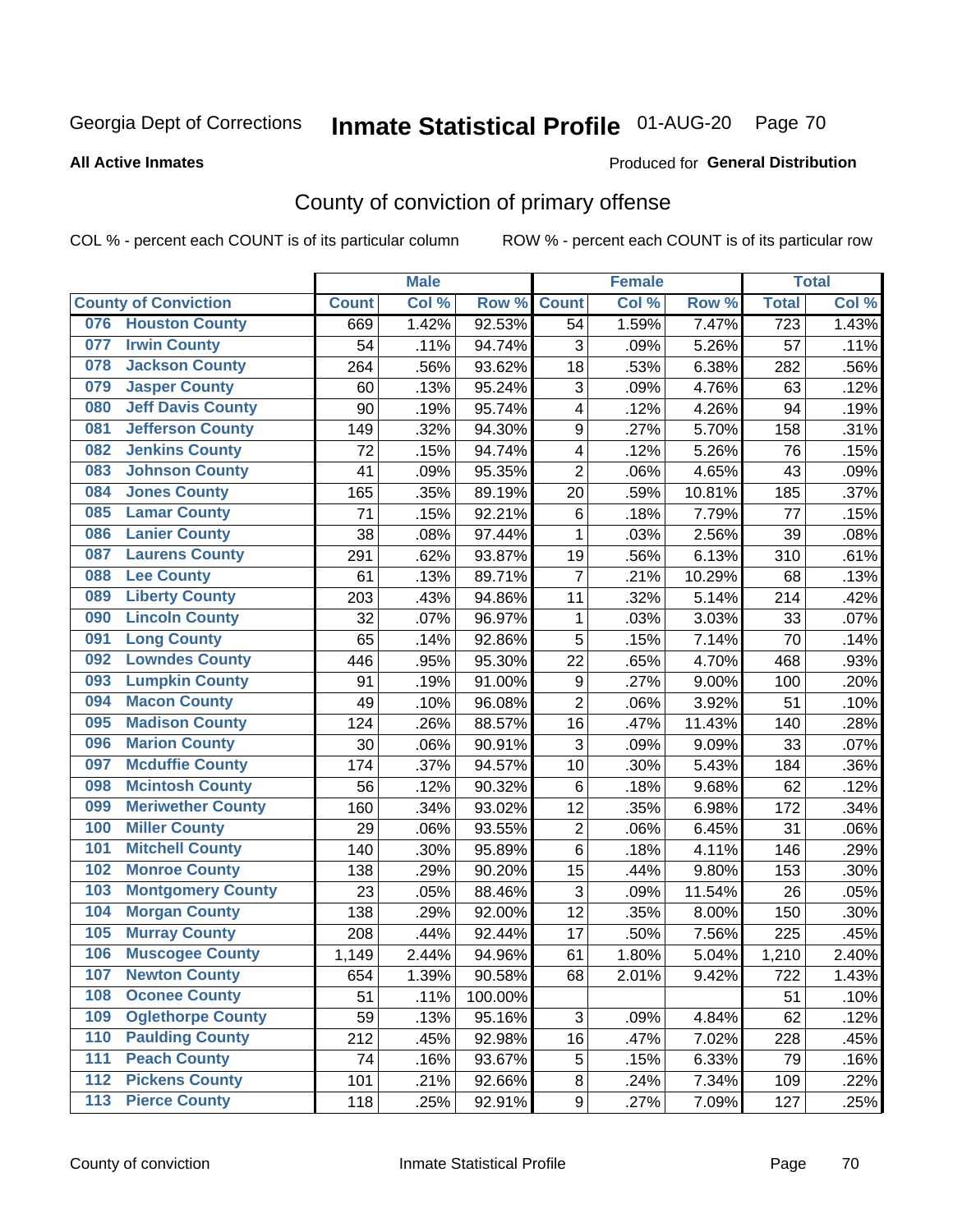# Inmate Statistical Profile 01-AUG-20 Page 71

#### **All Active Inmates**

#### Produced for General Distribution

## County of conviction of primary offense

COL % - percent each COUNT is of its particular column

|                                        |              | <b>Male</b> |         |                           | <b>Female</b> |        |              | <b>Total</b> |
|----------------------------------------|--------------|-------------|---------|---------------------------|---------------|--------|--------------|--------------|
| <b>County of Conviction</b>            | <b>Count</b> | Col %       | Row %   | <b>Count</b>              | Col %         | Row %  | <b>Total</b> | Col %        |
| <b>Pike County</b><br>114              | 44           | .09%        | 89.80%  | 5                         | .15%          | 10.20% | 49           | .10%         |
| <b>Polk County</b><br>$\overline{115}$ | 202          | .43%        | 90.18%  | 22                        | .65%          | 9.82%  | 224          | .44%         |
| <b>Pulaski County</b><br>116           | 38           | .08%        | 90.48%  | 4                         | .12%          | 9.52%  | 42           | .08%         |
| <b>Putnam County</b><br>117            | 144          | .31%        | 96.64%  | 5                         | .15%          | 3.36%  | 149          | .30%         |
| 118<br><b>Quitman County</b>           | 12           | .03%        | 92.31%  | $\mathbf{1}$              | .03%          | 7.69%  | 13           | .03%         |
| <b>Rabun County</b><br>119             | 58           | .12%        | 90.63%  | 6                         | .18%          | 9.38%  | 64           | .13%         |
| <b>Randolph County</b><br>120          | 44           | .09%        | 97.78%  | $\mathbf{1}$              | .03%          | 2.22%  | 45           | .09%         |
| <b>Richmond County</b><br>121          | 1,759        | 3.74%       | 93.71%  | 118                       | 3.48%         | 6.29%  | 1,877        | 3.72%        |
| <b>Rockdale County</b><br>122          | 422          | .90%        | 94.20%  | 26                        | .77%          | 5.80%  | 448          | .89%         |
| <b>Schley County</b><br>123            | 14           | .03%        | 100.00% |                           |               |        | 14           | .03%         |
| <b>Screven County</b><br>124           | 111          | .24%        | 94.07%  | 7                         | .21%          | 5.93%  | 118          | .23%         |
| <b>Seminole County</b><br>125          | 58           | .12%        | 85.29%  | 10                        | .30%          | 14.71% | 68           | .13%         |
| 126<br><b>Spalding County</b>          | 442          | .94%        | 92.28%  | 37                        | 1.09%         | 7.72%  | 479          | .95%         |
| 127<br><b>Stephens County</b>          | 133          | .28%        | 92.36%  | 11                        | .32%          | 7.64%  | 144          | .29%         |
| <b>Stewart County</b><br>128           | 31           | .07%        | 91.18%  | $\ensuremath{\mathsf{3}}$ | .09%          | 8.82%  | 34           | .07%         |
| <b>Sumter County</b><br>129            | 196          | .42%        | 96.08%  | $\,8\,$                   | .24%          | 3.92%  | 204          | .40%         |
| <b>Talbot County</b><br>130            | 25           | .05%        | 92.59%  | $\overline{2}$            | .06%          | 7.41%  | 27           | .05%         |
| <b>Taliaferro County</b><br>131        | 16           | .03%        | 100.00% |                           |               |        | 16           | .03%         |
| <b>Tattnall County</b><br>132          | 181          | .38%        | 90.05%  | 20                        | .59%          | 9.95%  | 201          | .40%         |
| <b>Taylor County</b><br>133            | 55           | .12%        | 88.71%  | $\overline{7}$            | .21%          | 11.29% | 62           | .12%         |
| <b>Telfair County</b><br>134           | 95           | .20%        | 95.96%  | $\overline{\mathbf{4}}$   | .12%          | 4.04%  | 99           | .20%         |
| <b>Terrell County</b><br>135           | 80           | .17%        | 94.12%  | 5                         | .15%          | 5.88%  | 85           | .17%         |
| <b>Thomas County</b><br>136            | 180          | .38%        | 95.74%  | 8                         | .24%          | 4.26%  | 188          | .37%         |
| <b>Tift County</b><br>137              | 316          | .67%        | 96.05%  | 13                        | .38%          | 3.95%  | 329          | .65%         |
| <b>Toombs County</b><br>138            | 298          | .63%        | 92.26%  | 25                        | .74%          | 7.74%  | 323          | .64%         |
| <b>Towns County</b><br>139             | 49           | .10%        | 75.38%  | 16                        | .47%          | 24.62% | 65           | .13%         |
| <b>Treutlen County</b><br>140          | 68           | .14%        | 97.14%  | $\overline{2}$            | .06%          | 2.86%  | 70           | .14%         |
| <b>Troup County</b><br>141             | 602          | 1.28%       | 93.48%  | 42                        | 1.24%         | 6.52%  | 644          | 1.28%        |
| <b>Turner County</b><br>142            | 70           | .15%        | 95.89%  | 3                         | .09%          | 4.11%  | 73           | .14%         |
| <b>Twiggs County</b><br>143            | 52           | .11%        | 94.55%  | 3                         | .09%          | 5.45%  | 55           | .11%         |
| <b>Union County</b><br>144             | 112          | .24%        | 86.15%  | 18                        | .53%          | 13.85% | 130          | .26%         |
| 145<br><b>Upson County</b>             | 165          | .35%        | 91.67%  | 15                        | .44%          | 8.33%  | 180          | .36%         |
| <b>Walker County</b><br>146            | 420          | .89%        | 91.70%  | 38                        | 1.12%         | 8.30%  | 458          | .91%         |
| <b>Walton County</b><br>147            | 605          | 1.29%       | 90.98%  | 60                        | 1.77%         | 9.02%  | 665          | 1.32%        |
| <b>Ware County</b><br>148              | 271          | .58%        | 93.13%  | 20                        | .59%          | 6.87%  | 291          | .58%         |
| <b>Warren County</b><br>149            | 34           | .07%        | 94.44%  | $\overline{2}$            | .06%          | 5.56%  | 36           | .07%         |
| <b>Washington County</b><br>150        | 187          | .40%        | 93.50%  | 13                        | .38%          | 6.50%  | 200          | .40%         |
| <b>Wayne County</b><br>151             | 180          | .38%        | 90.00%  | 20                        | .59%          | 10.00% | 200          | .40%         |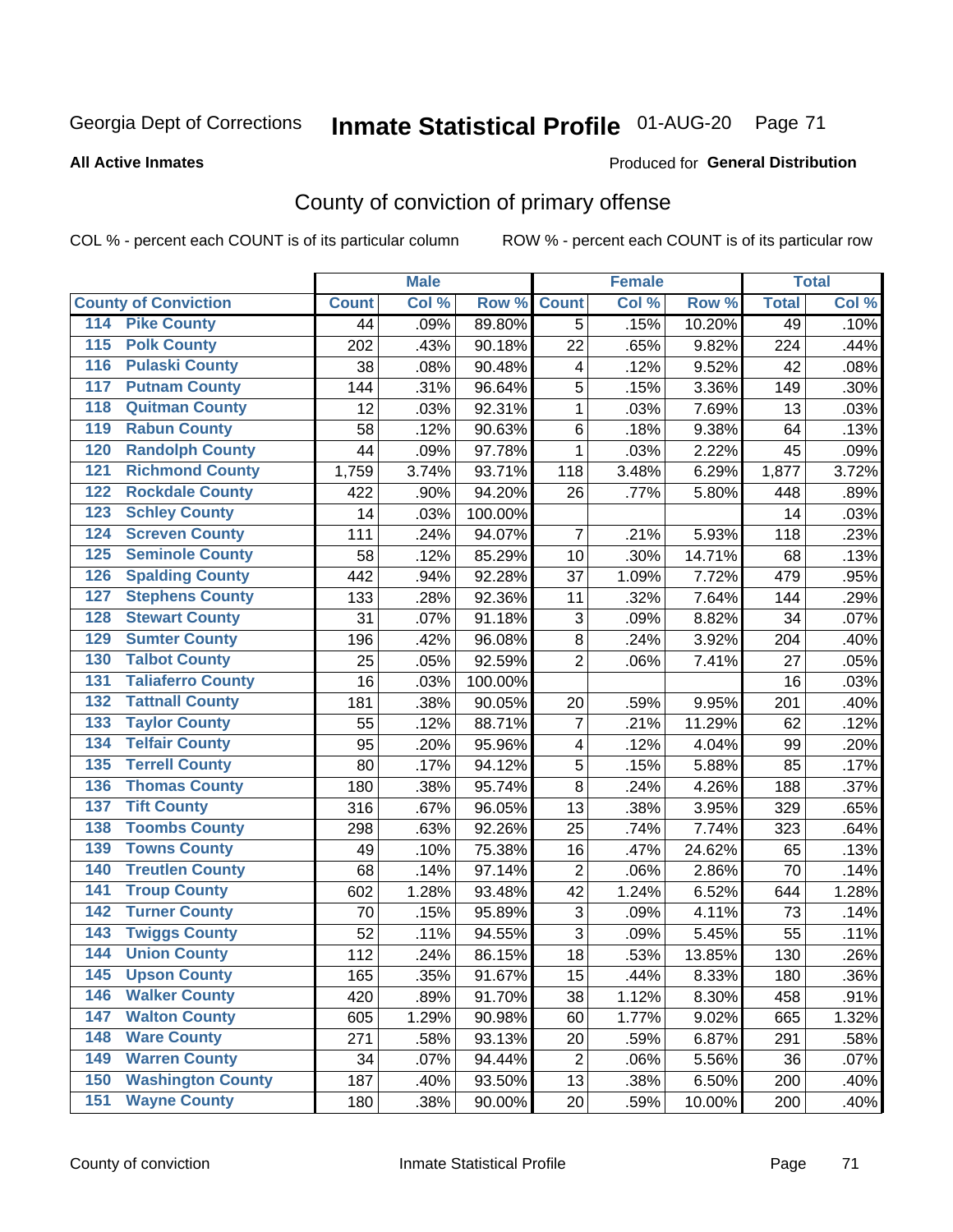# Inmate Statistical Profile 01-AUG-20 Page 72

**All Active Inmates** 

#### Produced for General Distribution

## County of conviction of primary offense

COL % - percent each COUNT is of its particular column

|                                |              | <b>Male</b> |             |       | <b>Female</b> |        |              | <b>Total</b> |
|--------------------------------|--------------|-------------|-------------|-------|---------------|--------|--------------|--------------|
| <b>County of Conviction</b>    | <b>Count</b> | Col %       | Row % Count |       | Col %         | Row %  | <b>Total</b> | Col %        |
| <b>Webster County</b><br>152   | 6            | .01%        | 75.00%      | 2     | .06%          | 25.00% | 8            | .02%         |
| <b>Wheeler County</b><br>153   | 15           | .03%        | 100.00%     |       |               |        | 15           | .03%         |
| <b>White County</b><br>154     | 93           | .20%        | 93.00%      |       | .21%          | 7.00%  | 100          | .20%         |
| <b>Whitfield County</b><br>155 | 681          | 1.45%       | 87.76%      | 95    | 2.80%         | 12.24% | 776          | 1.54%        |
| <b>Wilcox County</b><br>156    | 54           | $.11\%$     | 94.74%      | 3     | $.09\%$       | 5.26%  | 57           | .11%         |
| <b>Wilkes County</b><br>157    | 57           | .12%        | 96.61%      | 2     | .06%          | 3.39%  | 59           | .12%         |
| <b>Wilkinson County</b><br>158 | 42           | .09%        | 95.45%      | 2     | .06%          | 4.55%  | 44           | .09%         |
| <b>Worth County</b><br>159     | 124          | .26%        | 91.85%      | 11    | .32%          | 8.15%  | 135          | .27%         |
| <b>Total Rported</b>           | 47,063       | 100%        | 93.28%      | 3,389 | 100%          | 6.72%  | 50,452       | 100%         |

| <b>Not Reported</b> |        |       |        |
|---------------------|--------|-------|--------|
| <b>Grand Total</b>  | 47,063 | 3,389 | 50,452 |

| Mode (most frequent) | <b>Fulton County</b> | <b>Fulton County</b> | <b>Fulton County</b> |
|----------------------|----------------------|----------------------|----------------------|
|                      |                      |                      |                      |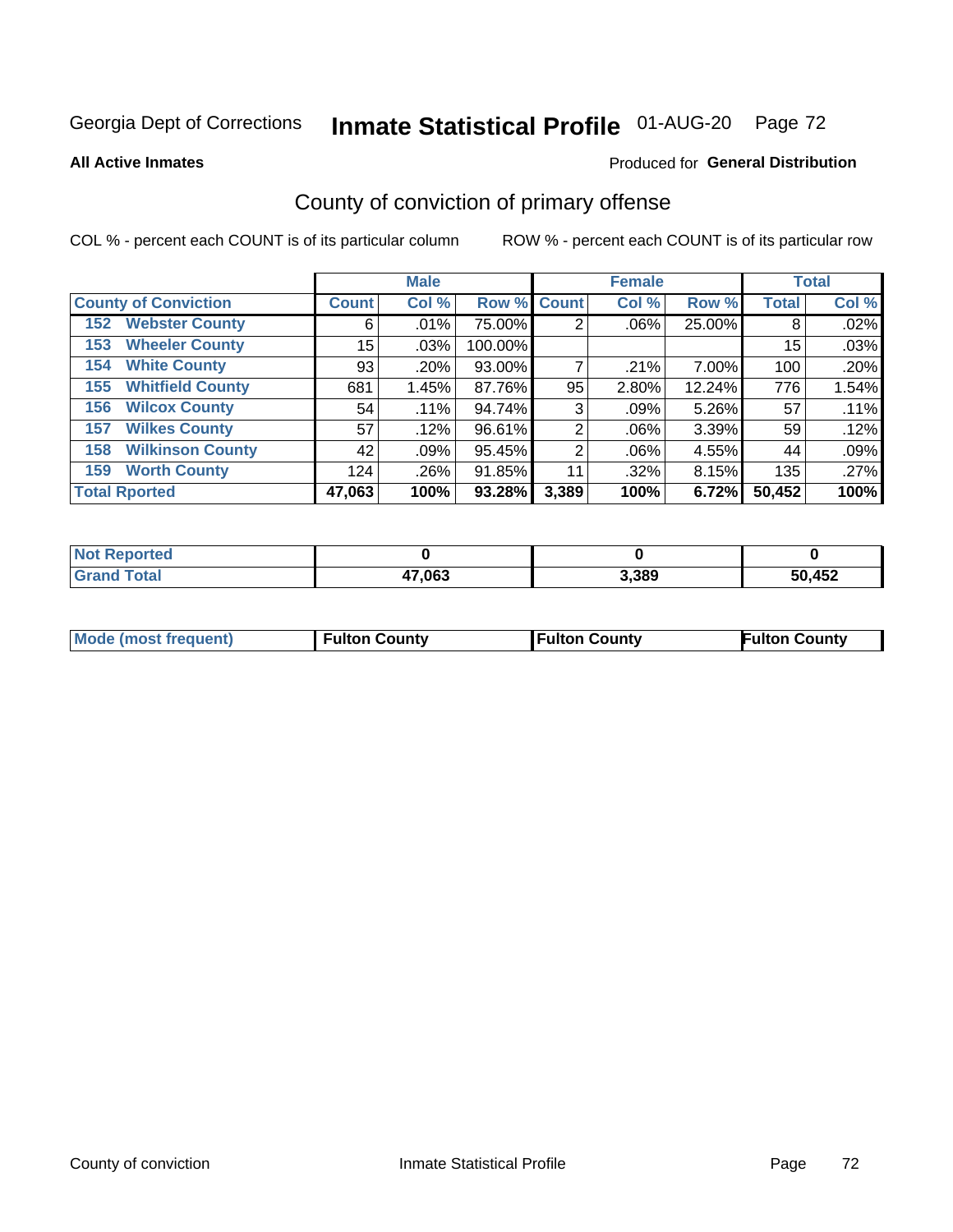### Georgia Dept of Corrections **All Active Inmates**

# Inmate Statistical Profile 01-AUG-20 Page 73

Produced for General Distribution

## Circuit of conviction of primary offense

COL % - percent each COUNT is of its particular column ROW % - percent each COUNT is of its particular row

|                         |                                 | <b>Male</b>  |        |        | <b>Female</b> |       |        | <b>Total</b> |       |
|-------------------------|---------------------------------|--------------|--------|--------|---------------|-------|--------|--------------|-------|
|                         | <b>Circuit of Conviction</b>    | <b>Count</b> | Col %  | Row %  | <b>Count</b>  | Col % | Row %  | <b>Total</b> | Col % |
| 1                       | <b>Alapaha Circuit</b>          | 333          | .71%   | 93.28% | 24            | .71%  | 6.72%  | 357          | .71%  |
| $\overline{2}$          | <b>Alcovy Circuit</b>           | 1,259        | 2.69%  | 90.77% | 128           | 3.79% | 9.23%  | 1,387        | 2.76% |
| $\overline{\mathbf{3}}$ | <b>Atlanta Circuit</b>          | 4,731        | 10.09% | 96.16% | 189           | 5.59% | 3.84%  | 4,920        | 9.79% |
| 4                       | <b>Atlantic Circuit</b>         | 628          | 1.34%  | 93.04% | 47            | 1.39% | 6.96%  | 675          | 1.34% |
| 5                       | <b>Augusta Circuit</b>          | 2,362        | 5.04%  | 93.21% | 172           | 5.09% | 6.79%  | 2,534        | 5.04% |
| $\overline{\mathbf{6}}$ | <b>Blue Ridge Circuit</b>       | 535          | 1.14%  | 90.52% | 56            | 1.66% | 9.48%  | 591          | 1.18% |
| $\overline{\mathbf{7}}$ | <b>Brunswick Circuit</b>        | 1,078        | 2.30%  | 93.33% | 77            | 2.28% | 6.67%  | 1,155        | 2.30% |
| 8                       | <b>Chattahoochee Circuit</b>    | 1,391        | 2.97%  | 94.56% | 80            | 2.37% | 5.44%  | 1,471        | 2.93% |
| $\overline{9}$          | <b>Cherokee Circuit</b>         | 930          | 1.98%  | 88.57% | 120           | 3.55% | 11.43% | 1,050        | 2.09% |
| 10                      | <b>Clayton Circuit</b>          | 1,263        | 2.69%  | 92.80% | 98            | 2.90% | 7.20%  | 1,361        | 2.71% |
| $\overline{11}$         | <b>Cobb Circuit</b>             | 2,374        | 5.06%  | 92.77% | 185           | 5.47% | 7.23%  | 2,559        | 5.09% |
| 12                      | <b>Conasauga Circuit</b>        | 889          | 1.90%  | 88.81% | 112           | 3.31% | 11.19% | 1,001        | 1.99% |
| $\overline{13}$         | <b>Cordele Circuit</b>          | 726          | 1.55%  | 94.78% | 40            | 1.18% | 5.22%  | 766          | 1.52% |
| $\overline{14}$         | <b>Coweta Circuit</b>           | 1,938        | 4.13%  | 93.22% | 141           | 4.17% | 6.78%  | 2,079        | 4.14% |
| 15                      | <b>Dougherty Circuit</b>        | 746          | 1.59%  | 95.64% | 34            | 1.01% | 4.36%  | 780          | 1.55% |
| 16                      | <b>Dublin Circuit</b>           | 452          | .96%   | 94.56% | 26            | .77%  | 5.44%  | 478          | .95%  |
| $\overline{17}$         | <b>Eastern Circuit</b>          | 1,776        | 3.79%  | 96.10% | 72            | 2.13% | 3.90%  | 1,848        | 3.68% |
| 18                      | <b>Flint Circuit</b>            | 637          | 1.36%  | 90.23% | 69            | 2.04% | 9.77%  | 706          | 1.40% |
| 19                      | <b>Griffin Circuit</b>          | 951          | 2.03%  | 91.97% | 83            | 2.46% | 8.03%  | 1,034        | 2.06% |
| 20                      | <b>Gwinnett Circuit</b>         | 2,435        | 5.19%  | 93.69% | 164           | 4.85% | 6.31%  | 2,599        | 5.17% |
| $\overline{21}$         | <b>Houston Circuit</b>          | 669          | 1.43%  | 92.53% | 54            | 1.60% | 7.47%  | 723          | 1.44% |
| $\overline{22}$         | <b>Lookout Mountain Circuit</b> | 1,041        | 2.22%  | 91.24% | 100           | 2.96% | 8.76%  | 1,141        | 2.27% |
| 23                      | <b>Macon Circuit</b>            | 1,154        | 2.46%  | 94.98% | 61            | 1.80% | 5.02%  | 1,215        | 2.42% |
| 24                      | <b>Middle Circuit</b>           | 892          | 1.90%  | 93.01% | 67            | 1.98% | 6.99%  | 959          | 1.91% |
| $\overline{25}$         | <b>Mountain Circuit</b>         | 308          | .66%   | 92.22% | 26            | .77%  | 7.78%  | 334          | .66%  |
| 26                      | <b>Northeastern Circuit</b>     | 744          | 1.59%  | 93.23% | 54            | 1.60% | 6.77%  | 798          | 1.59% |
| $\overline{27}$         | <b>Northern Circuit</b>         | 623          | 1.33%  | 90.68% | 64            | 1.89% | 9.32%  | 687          | 1.37% |
| 28                      | <b>Ocmulgee Circuit</b>         | 969          | 2.07%  | 92.55% | 78            | 2.31% | 7.45%  | 1,047        | 2.08% |
| 29                      | <b>Oconee Circuit</b>           | 340          | .73%   | 93.92% | 22            | .65%  | 6.08%  | 362          | .72%  |
| 30                      | <b>Ogeechee Circuit</b>         | 899          | 1.92%  | 92.49% | 73            | 2.16% | 7.51%  | 972          | 1.93% |
| $\overline{31}$         | <b>Pataula Circuit</b>          | 320          | .68%   | 92.49% | 26            | .77%  | 7.51%  | 346          | .69%  |
| 32                      | <b>Piedmont Circuit</b>         | 641          | 1.37%  | 91.44% | 60            | 1.78% | 8.56%  | 701          | 1.39% |
| 33                      | <b>Rome Circuit</b>             | 846          | 1.80%  | 91.26% | 81            | 2.40% | 8.74%  | 927          | 1.84% |
| 34                      | <b>South Georgia Circuit</b>    | 552          | 1.18%  | 94.36% | 33            | .98%  | 5.64%  | 585          | 1.16% |
| 35                      | <b>Southern Circuit</b>         | 899          | 1.92%  | 95.64% | 41            | 1.21% | 4.36%  | 940          | 1.87% |
| 36                      | <b>Southwestern Circuit</b>     | 357          | .76%   | 94.20% | 22            | .65%  | 5.80%  | 379          | .75%  |
| 37                      | <b>Stone Mountain Circuit</b>   | 2,668        | 5.69%  | 95.05% | 139           | 4.11% | 4.95%  | 2,807        | 5.59% |
| 38                      | <b>Tallapoosa Circuit</b>       | 316          | .67%   | 90.80% | 32            | .95%  | 9.20%  | 348          | .69%  |
| 39                      | <b>Tifton Circuit</b>           | 564          | 1.20%  | 94.95% | 30            | .89%  | 5.05%  | 594          | 1.18% |
| 40                      | <b>Toombs Circuit</b>           | 321          | .68%   | 95.54% | 15            | .44%  | 4.46%  | 336          | .67%  |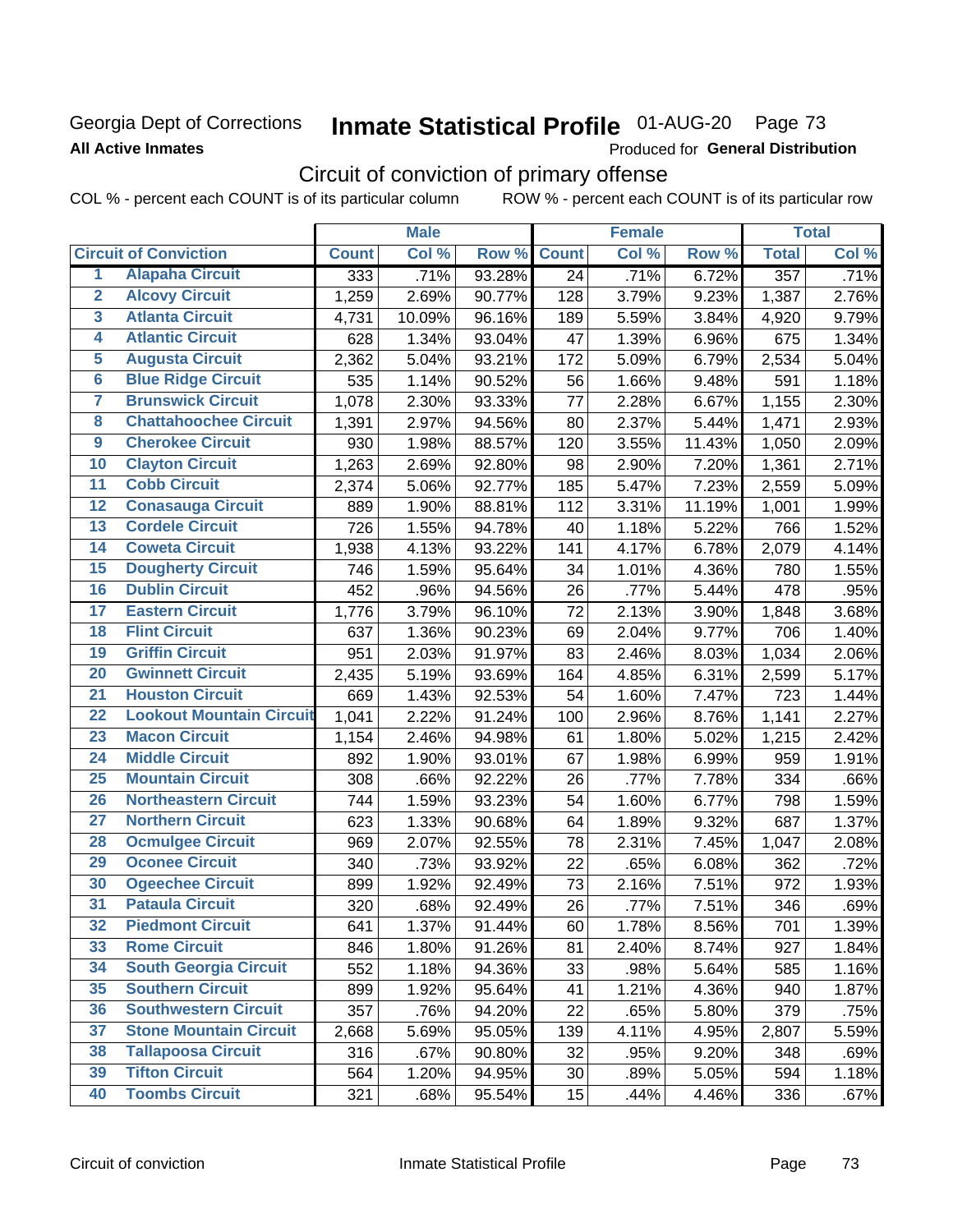### Georgia Dept of Corrections **All Active Inmates**

# Inmate Statistical Profile 01-AUG-20 Page 74

Produced for General Distribution

# Circuit of conviction of primary offense

|                                        | <b>Male</b>  |          |        | <b>Female</b> |         | <b>Total</b> |        |        |
|----------------------------------------|--------------|----------|--------|---------------|---------|--------------|--------|--------|
| <b>Circuit of Conviction</b>           | <b>Count</b> | Col %    | Row %  | <b>Count</b>  | Col %   | Row %        | Total  | Col %  |
| <b>Waycross Circuit</b><br>41          | 832          | 1.78%    | 92.34% | 69            | 2.04%   | 7.66%        | 901    | 1.79%  |
| <b>Western Circuit</b><br>42           | 557          | 1.19%    | 93.14% | 41            | 1.21%   | 6.86%        | 598    | 1.19%  |
| <b>Rockdale Circuit</b><br>43          | 422          | .90%     | 94.20% | 26            | .77%    | 5.80%        | 448    | .89%   |
| <b>Douglas Circuit</b><br>44           | 968          | $2.07\%$ | 91.15% | 94            | 2.78%   | 8.85%        | 1,062  | 2.11%  |
| <b>Appalachian Circuit</b><br>45       | 286          | .61%     | 91.37% | 27            | $.80\%$ | 8.63%        | 313    | .62%   |
| <b>Enotah Circuit</b><br>46            | 345          | .74%     | 87.34% | 50            | 1.48%   | 12.66%       | 395    | .79%   |
| <b>Bell-Forsyth J.C.</b><br>47         | 361          | .77%     | 92.09% | 31            | .92%    | 7.91%        | 392    | .78%   |
| <b>Towaliga Judicial Circuit</b><br>48 | 332          | .71%     | 91.46% | 31            | .92%    | 8.54%        | 363    | .72%   |
| <b>Paulding Circuit</b><br>49          | 212          | .45%     | 92.98% | 16            | .47%    | 7.02%        | 228    | .45%   |
| <b>Total Rported</b>                   | 46,872       | 100%     | 93.27% | 3,380         | 100%    | 6.73%        | 50,252 | 100%   |
| <b>Not Reported</b>                    |              | 191      |        |               | 9       |              |        | 200    |
| <b>Crond Total</b>                     |              | 17002    |        |               | 2.200   |              |        | EN AED |

| ⊺Grand Total                | 47,003         | ა.აბყ   | <b>JU,452</b> |
|-----------------------------|----------------|---------|---------------|
|                             |                |         |               |
| <b>Mode (most frequent)</b> | <b>Atlanta</b> | Atlanta | Atlanta       |
|                             |                |         |               |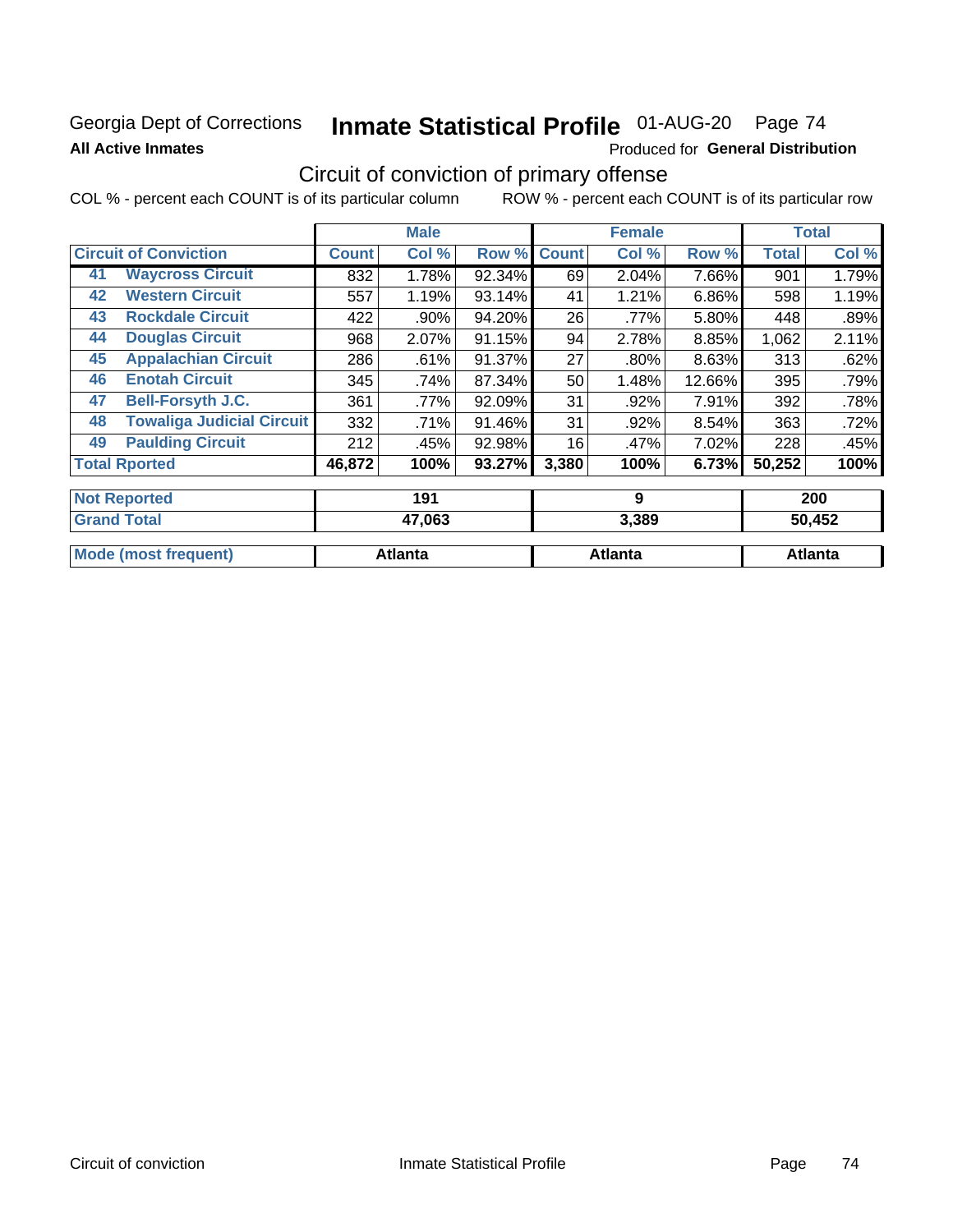#### **All Active Inmates**

### Produced for **General Distribution**

# Years served (jail + prison) in this incarceration

|                       |              | <b>Male</b> |        |                | <b>Female</b> |       |              | <b>Total</b> |
|-----------------------|--------------|-------------|--------|----------------|---------------|-------|--------------|--------------|
| <b>Years Served</b>   | <b>Count</b> | Col %       | Row %  | <b>Count</b>   | Col %         | Row % | <b>Total</b> | Col%         |
| Less than one year    | 7,094        | 15.08%      | 91.25% | 680            | 20.09%        | 8.75% | 7,774        | 15.42%       |
| 1 to 1.99 years       | 6,986        | 14.85%      | 90.96% | 694            | 20.50%        | 9.04% | 7,680        | 15.23%       |
| 2 to 2.99 years       | 5,191        | 11.04%      | 91.26% | 497            | 14.68%        | 8.74% | 5,688        | 11.28%       |
| 3 to 3.99 years       | 3,988        | 8.48%       | 93.62% | 272            | 8.04%         | 6.38% | 4,260        | 8.45%        |
| 4 to 4.99 years       | 3,229        | 6.87%       | 93.57% | 222            | 6.56%         | 6.43% | 3,451        | 6.84%        |
| 5 to 5.99 years       | 2,510        | 5.34%       | 92.96% | 190            | 5.61%         | 7.04% | 2,700        | 5.36%        |
| 6 to 6.99 years       | 2,196        | 4.67%       | 94.61% | 125            | 3.69%         | 5.39% | 2,321        | 4.60%        |
| 7 to 7.99 years       | 1,899        | 4.04%       | 93.96% | 122            | 3.60%         | 6.04% | 2,021        | 4.01%        |
| 8 to 8.99 years       | 1,724        | 3.67%       | 94.93% | 92             | 2.72%         | 5.07% | 1,816        | 3.60%        |
| 9 to 9.99 years       | 1,531        | 3.26%       | 95.39% | 74             | 2.19%         | 4.61% | 1,605        | 3.18%        |
| 10 to 10.99 years     | 1,032        | 2.19%       | 94.59% | 59             | 1.74%         | 5.41% | 1,091        | 2.16%        |
| 11 to 11.99 years     | 896          | 1.91%       | 94.71% | 50             | 1.48%         | 5.29% | 946          | 1.88%        |
| 12 to 12.99 years     | 925          | 1.97%       | 96.35% | 35             | 1.03%         | 3.65% | 960          | 1.90%        |
| 13 to 13.99 years     | 840          | 1.79%       | 95.89% | 36             | 1.06%         | 4.11% | 876          | 1.74%        |
| 14 to 14.99 years     | 712          | 1.51%       | 95.96% | 30             | 0.89%         | 4.04% | 742          | 1.47%        |
| 15 to 15.99 years     | 507          | 1.08%       | 95.12% | 26             | 0.77%         | 4.88% | 533          | 1.06%        |
| 16 to 16.99 years     | 479          | 1.02%       | 94.66% | 27             | 0.80%         | 5.34% | 506          | 1.00%        |
| 17 to 17.99 years     | 526          | 1.12%       | 95.12% | 27             | 0.80%         | 4.88% | 553          | 1.10%        |
| 18 to 18.99 years     | 427          | 0.91%       | 96.61% | 15             | 0.44%         | 3.39% | 442          | 0.88%        |
| 19 to 19.99 years     | 437          | 0.93%       | 97.33% | 12             | 0.35%         | 2.67% | 449          | 0.89%        |
| 20 to 20.99 years     | 363          | 0.77%       | 95.78% | 16             | 0.47%         | 4.22% | 379          | 0.75%        |
| 21 to 21.99 years     | 312          | 0.66%       | 94.83% | 17             | 0.50%         | 5.17% | 329          | 0.65%        |
| 22 to 22.99 years     | 343          | 0.73%       | 96.62% | 12             | 0.35%         | 3.38% | 355          | 0.70%        |
| 23 to 23.99 years     | 365          | 0.78%       | 97.86% | 8              | 0.24%         | 2.14% | 373          | 0.74%        |
| 24 to 24.99 years     | 324          | 0.69%       | 96.43% | 12             | 0.35%         | 3.57% | 336          | 0.67%        |
| 25 to 25.99 years     | 292          | 0.62%       | 97.33% | 8              | 0.24%         | 2.67% | 300          | 0.60%        |
| 26 to 26.99 years     | 259          | 0.55%       | 97.37% | 7              | 0.21%         | 2.63% | 266          | 0.53%        |
| 27 to 27.99 years     | 194          | 0.41%       | 99.49% | $\mathbf 1$    | 0.03%         | 0.51% | 195          | 0.39%        |
| 28 to 28.99 years     | 167          | 0.36%       | 95.98% | 7              | 0.21%         | 4.02% | 174          | 0.35%        |
| 29 to 29.99 years     | 159          | 0.34%       | 98.76% | $\overline{2}$ | 0.06%         | 1.24% | 161          | 0.32%        |
| Thirty + years        | 1,126        | 2.39%       | 99.12% | 10             | 0.30%         | 0.88% | 1,136        | 2.25%        |
| <b>Total Reported</b> | 47,033       | 100%        | 93.29% | 3,385          | 100%          | 6.71% | 50,418       | 100%         |

| ^`<br>งบ |       | -34         |
|----------|-------|-------------|
| 47,063   | 3,389 | 0,452<br>50 |

| <b>Mean</b><br>(average) | 7.36               | 4.65               | 7.18          |
|--------------------------|--------------------|--------------------|---------------|
| Median (middle)          | 4.09               | 2.58               | 3.95          |
| Mode (most frequent)     | Less than one year | Less than one year | Less than one |
|                          |                    |                    | vear          |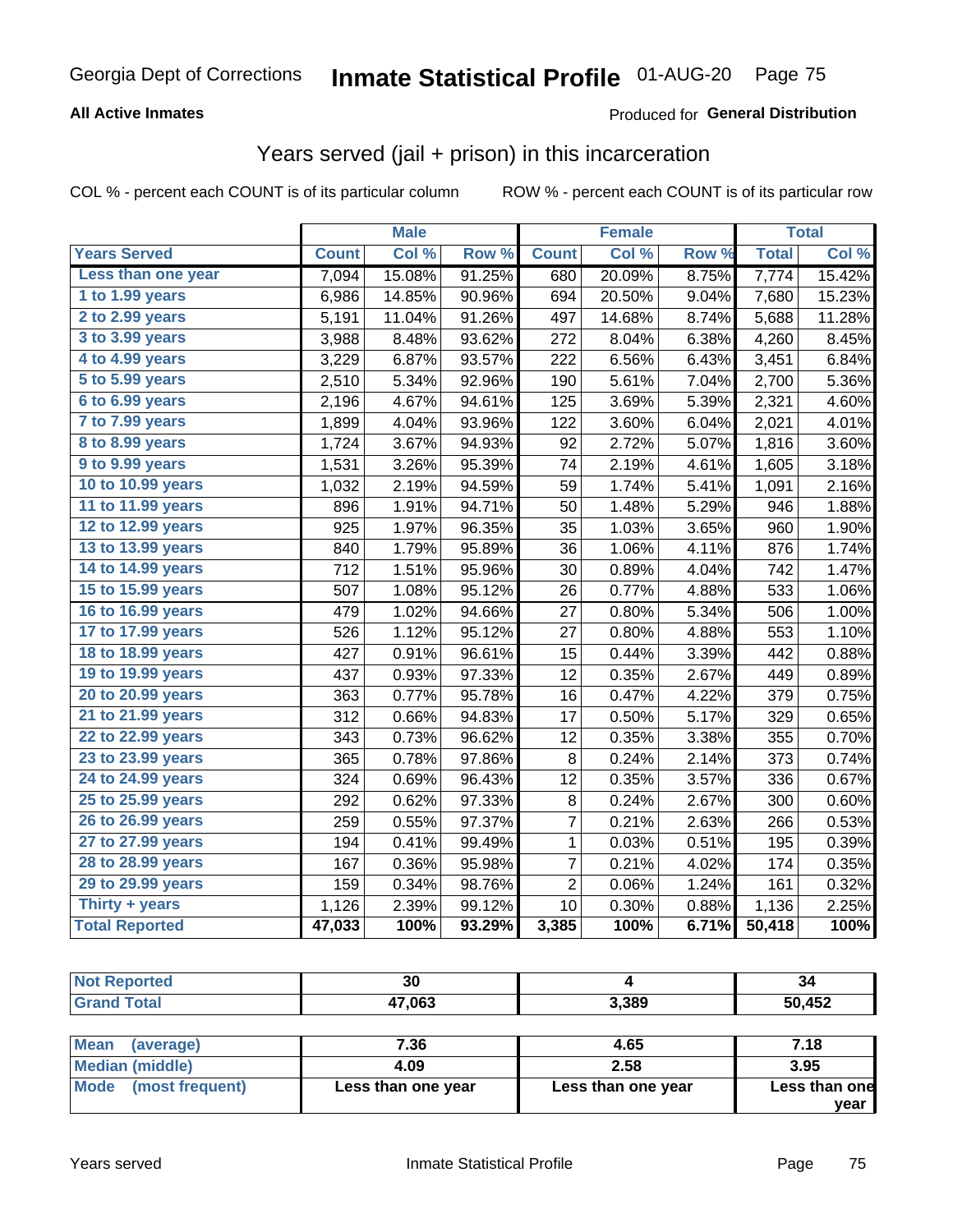#### **All Active Inmates**

Produced for **General Distribution**

### Results of most recent HIV tests

|                         | <b>Male</b>  |          |           |              | <b>Female</b> | Total    |        |        |
|-------------------------|--------------|----------|-----------|--------------|---------------|----------|--------|--------|
| <b>HIV Test Results</b> | <b>Count</b> | Col%     | Row %I    | <b>Count</b> | Col %         | Row %    | Total  | Col %  |
| <b>Positive</b>         | 588          | $1.36\%$ | $94.23\%$ | 36           | $1.26\%$      | $5.77\%$ | 624    | 1.36%  |
| <b>Negative</b>         | 42,559       | 98.63%   | 93.78%    | 2,823        | 98.74%        | 6.22%    | 45,382 | 98.64% |
| Indeterminate           | າ            | 0.01%    | 100.00%   |              |               |          |        | 0.01%  |
| <b>Total Reported</b>   | 43,150       | 100%     | 93.79%    | 2,859        | 100%          | 6.21%    | 46,009 | 100.0% |

| <b>Not Reported</b>     | 3,913  | 530   | ,443   |
|-------------------------|--------|-------|--------|
| <b>Total</b><br>' Grand | 47,063 | 3,389 | 50,452 |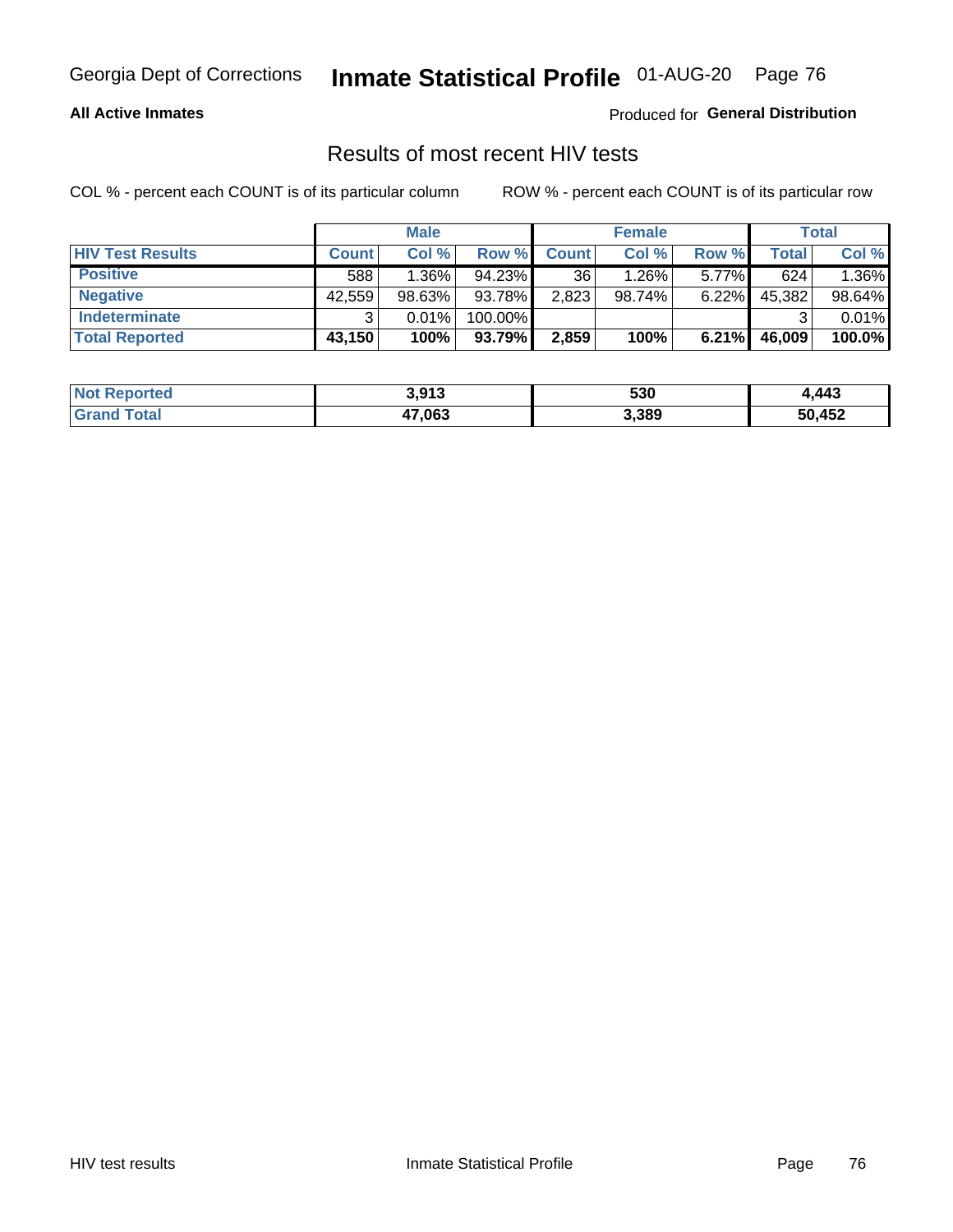#### **All Active Inmates**

#### Produced for **General Distribution**

### Results of most recent tuberculosis test

|                                  | <b>Male</b>  |           |           |              | <b>Female</b> | Total    |              |        |
|----------------------------------|--------------|-----------|-----------|--------------|---------------|----------|--------------|--------|
| <b>Tuberculosis Test Results</b> | <b>Count</b> | Col%      | Row %     | <b>Count</b> | Col %         | Row %    | <b>Total</b> | Col %  |
| <b>Positive on current test</b>  | 5,633        | 12.69%    | $98.05\%$ | 112          | $3.46\%$      | 1.95%    | 5,745        | 12.06% |
| <b>Positive on previous test</b> | ົ            | $0.01\%$  | 100.00%   |              |               |          |              | 0.01%  |
| <b>Negative</b>                  | 38.759       | $87.31\%$ | $92.54\%$ | 3,123        | $96.54\%$     | $7.46\%$ | 41,882       | 87.93% |
| <b>Total Reported</b>            | 44,394       | 100%      | $93.21\%$ | 3,235        | 100%          | 6.79%    | 47,629       | 100%   |

| <b>Not Reported</b> | 2,669  | 154   | 2,823  |
|---------------------|--------|-------|--------|
| Total<br>Grand      | 47,063 | 3,389 | 50,452 |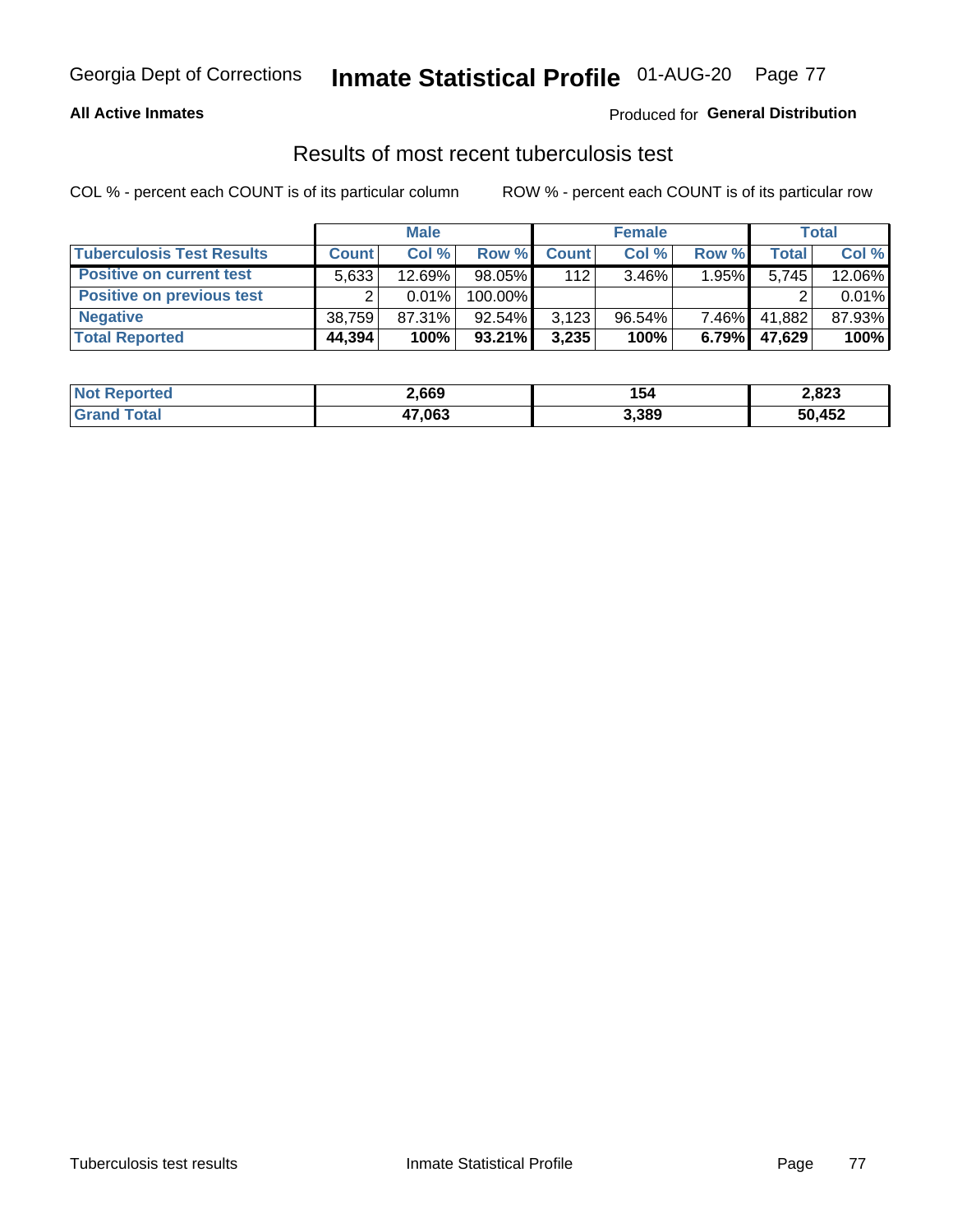#### **All Active Inmates**

Produced for **General Distribution**

### Results of most recent syphilis test

|                                 | <b>Male</b>  |           |        |              | <b>Female</b> | Total    |        |        |
|---------------------------------|--------------|-----------|--------|--------------|---------------|----------|--------|--------|
| <b>Syphilis Test Results</b>    | <b>Count</b> | Col %     | Row %  | <b>Count</b> | Col %         | Row %    | Total  | Col %  |
| <b>Positive on current test</b> | 142          | $1.41\%$  | 95.30% |              | $1.94\%$      | 4.70%    | 149    | 1.42%  |
| <b>Negative</b>                 | 9.958        | $98.59\%$ | 96.57% | 354          | $98.06\%$     | $3.43\%$ | 10,312 | 98.58% |
| <b>Total Reported</b>           | 10,100       | 100%      | 96.55% | 361          | 100%          | $3.45\%$ | 10,461 | 100%   |

| <b>Not Reported</b> | 36,963 | 3,028 | 39,991 |
|---------------------|--------|-------|--------|
| <b>Grand Total</b>  | 47,063 | 3,389 | 50,452 |